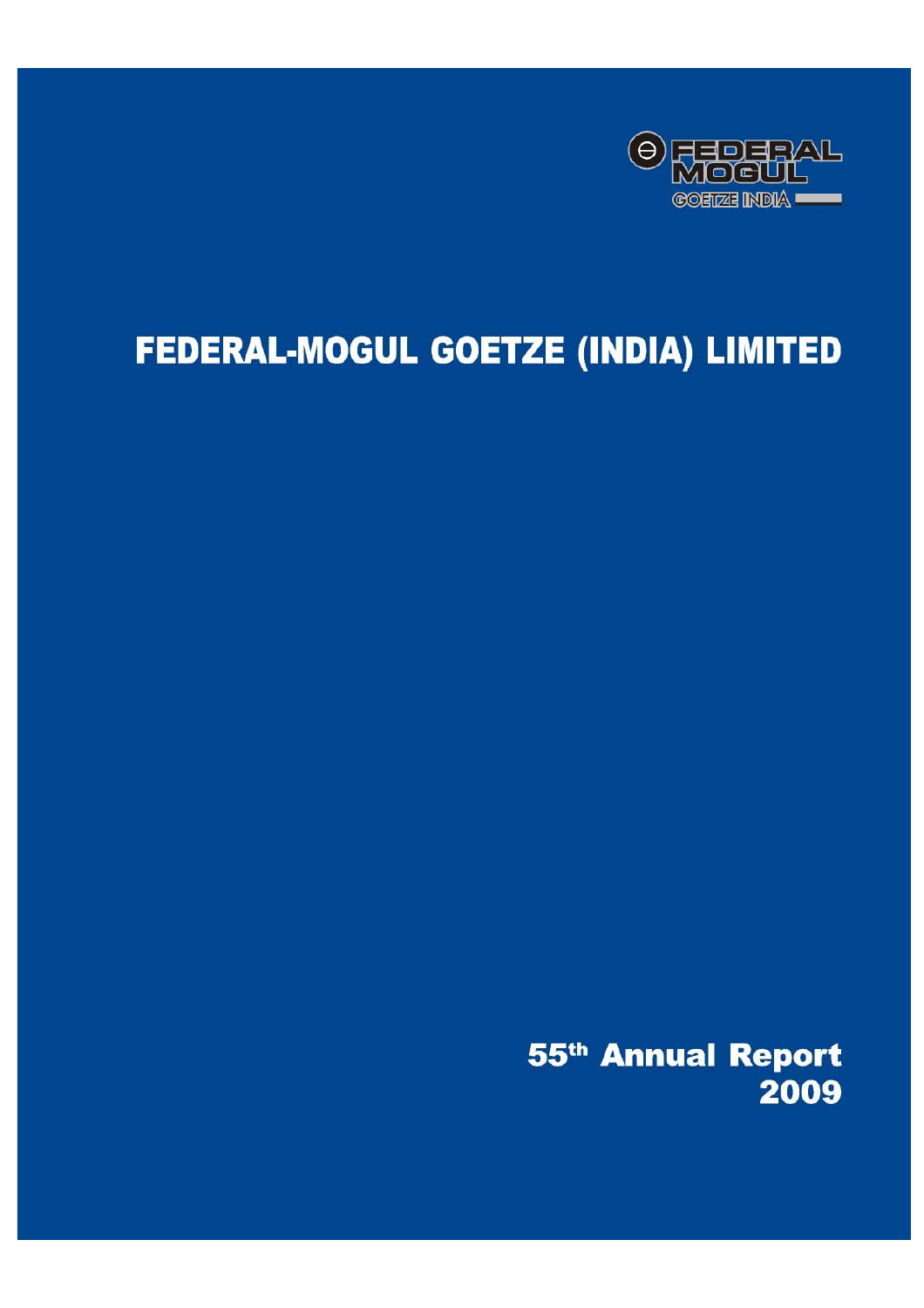

# **Contents**



| <b>Board of Directors</b>                          | $\overline{2}$ |
|----------------------------------------------------|----------------|
|                                                    |                |
| Ten Year's Financial Review                        | 3              |
|                                                    |                |
| Director's Report                                  | 4              |
|                                                    |                |
| Annexure to Directors' Report                      | 7              |
|                                                    |                |
| Corporate Governance Report                        | 8              |
|                                                    |                |
| Auditors' Report                                   | 17             |
|                                                    |                |
| <b>Balance Sheet</b>                               | 20             |
|                                                    |                |
| Profit & Loss Account                              | 21             |
|                                                    |                |
| Schedules 1 to 24 forming part of Balance          | 22             |
| Sheet and Profit & Loss Account                    |                |
|                                                    |                |
| <b>Cash Flow Statement</b>                         | 44             |
|                                                    |                |
| Statement regarding subsidiary companies           | 46             |
| pursuant to Section 212 of the Companies Act, 1956 |                |
|                                                    |                |
|                                                    |                |
| <b>SUBSIDIARIES</b>                                |                |
|                                                    |                |
| Federal-Mogul TPR (India) Limited                  | 47             |
|                                                    |                |
| Satara Rubbers & Chemicals Limited                 | 67             |
|                                                    |                |

CONSOLIDATED FINANCIAL STATEMENTS 77

# 55th ANNUAL REPORT 2009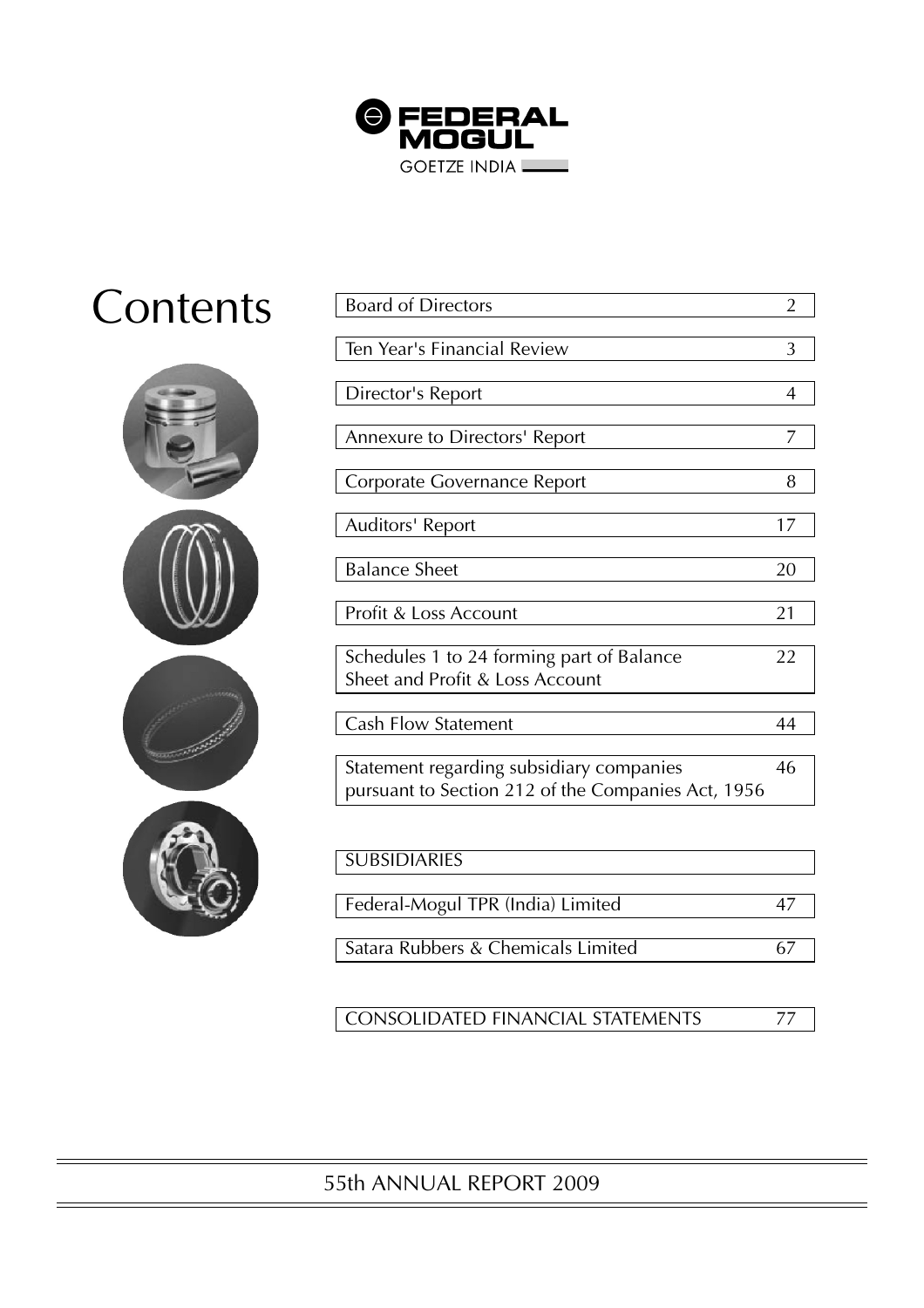

# BOARD OF DIRECTORS

**Chairman & Director** Mr. K.N. Subramaniam

**Managing Director & President** Mr. Jean Humbert Louis de VILLARDI de Montlaur

**Whole Time Director & CFO**

Mr. Rustin Murdock

# **Directors**

Mr. Rainer Jueckstock Mr. Mukul Gupta

**Company Secretary** Mr. Khalid Khan

# **Auditors**

M/s. S.R. Batliboi & Co.

#### **REGISTRAR AND SHARE TRANSFER AGENTS**

Alankit Assignments Limited Corporate Office, 'Alankit House' 2E/21, Jhandewalan Extn. New Delhi 110 055 Ph. No. 011-23541234, 42541952 Fax No. 011-42541967 Email: rta@alankit.com

○○○○○○○○○○○○○○○○○○○○○○○○○ ○○○○○○○○○○○○○○○○○○○○○○○○○○○○○○○○○○○○○○○○○

○○○○○○○○○○○○○○○○○○○○○○○○○ ○○○○○○○○○○○○○○○○○○○○○○○○○○○○○○○○○○○○○○○○○

# **REGISTERED OFFICE**

7870-7877, F-1 Roshanara Plaza Building, Roshanara Road, Delhi -110007 Tel No: 011-23827435 Fax No.: 011-30489308







# **WORKS**

- 1. Bahadurgarh, Patiala (Punjab)
- 2. Yelahanka, Bengaluru (Karnataka)
- 3. SPL 1240-44, RIICO Industrial Area, Phase-I Extn., Bhiwadi (Rajasthan)
- 4. Plot No. 46, Sector-11, IIE-Pantnagar, Udham Singh Nagar, (Uttarakhand)

# **BANKERS**

ABN Amro Bank NV Deutsche Bank AG HDFC Bank Ltd. ING Vysya Bank Limited State Bank of India State Bank of Patiala AXIS Bank Limited Yes Bank Limited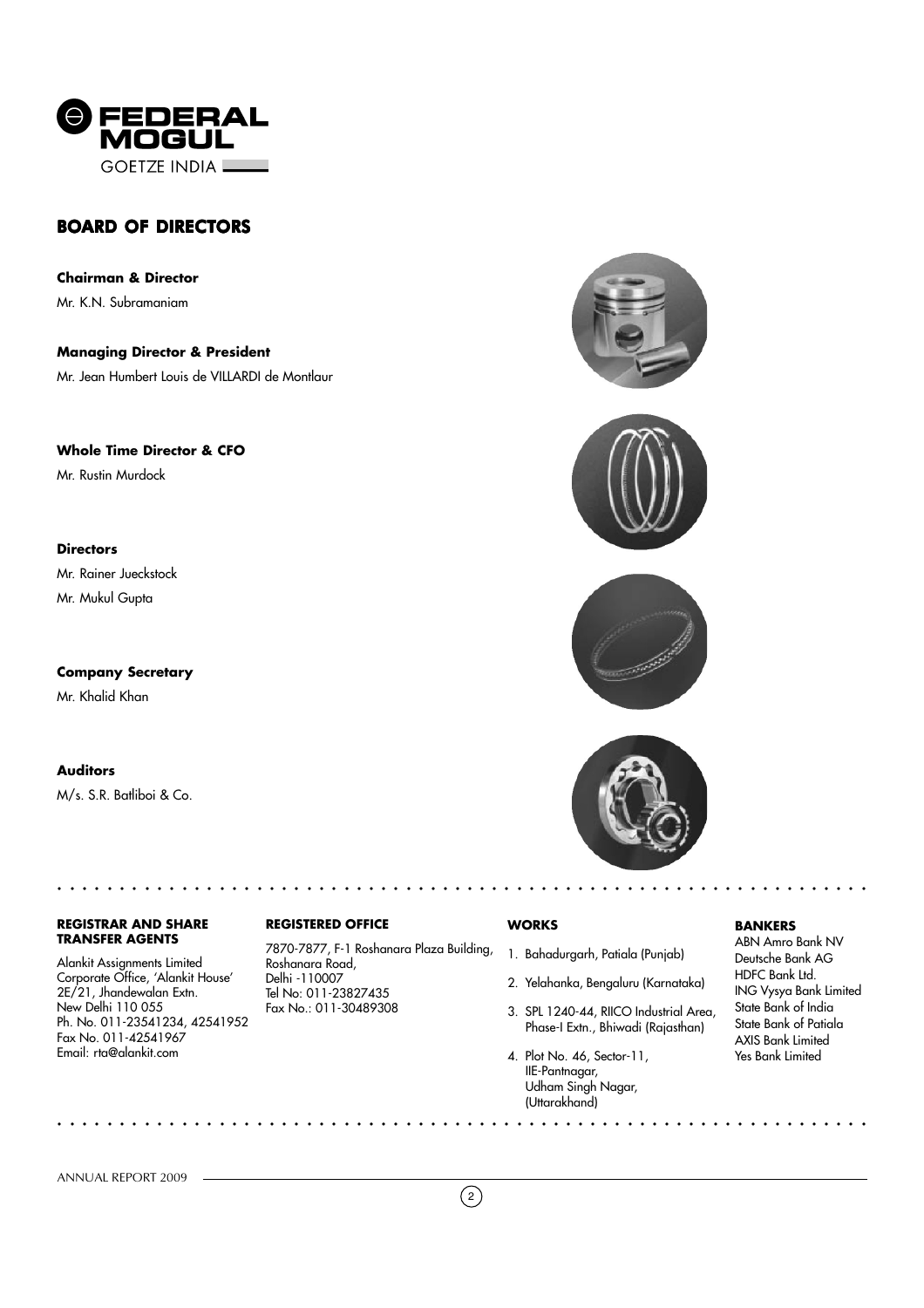

# **TEN YEARS' FINANCIAL REVIEW**

|                                      | 2009      | 2008      | 2007       | 2006       | 2005-06                  | 2004-05   | 2003-04   | 2002-03    | 2001-02     | (Rs. in Lacs)<br>2000-01 |
|--------------------------------------|-----------|-----------|------------|------------|--------------------------|-----------|-----------|------------|-------------|--------------------------|
|                                      |           |           |            | (9 months) |                          |           |           | (9 months) | (15 months) |                          |
| Total Income                         | 84,041.87 | 79.762.07 | 72.028.57  | 46.809.82  | 53.291.21                | 51,990.47 | 46.963.59 | 26.407.26  | 24.684.39   | 18,653.65                |
| Depreciation                         | 4,949.23  | 4.634.14  | 4.292.16   | 2.819.65   | 3.417.02                 | 2,674.05  | 2,401.28  | 1.464.18   | 1,815.67    | 1,282.28                 |
| Profit before Tax                    | 5,067.48  | (517.00)  | (1,782.69) | (561.05)   | (4, 244.81)              | 3,251.73  | 2.405.95  | 1.319.90   | 1,317.42    | 1,000.53                 |
| Taxation (adjmt for excess provision |           |           |            |            |                          |           |           |            |             |                          |
| for prev yr. written back if any)    | 457.87    | 172.23    | 79.74      | 70.30      | 810.74                   | 1.048.44  | 852.55    | 301.17     | 178.88      |                          |
| Profit after Tax                     | 4,609.61  | (689.23)  | (1,862.43) | (631.35)   | (5,055.55)               | 2,203.29  | 1,553.40  | 1.018.73   | 1,138.54    | 1,000.53                 |
| Dividend                             |           |           |            |            | ٠                        | 1,011.50  | 782.74    | 532.87     | 252.88      | 632.19                   |
| Dividend Tax                         |           |           |            |            | $\overline{\phantom{a}}$ | 132.19    | 100.29    | 68.27      | ٠           | 64.48                    |
| Retained Profit/(Loss)               | 4,609.61  | (689.23)  | (1.862.43) | (631.35)   | (5,055.55)               | 059.60    | 670.37    | 417.59     | 885.66      | 303.86                   |

# **Assets Liabilities & Net Worth**

|                     | 2009      | 2008      | 2007      | 2006      | 2005-06   | 2004-05   | 2003-04   | 2002-03   | 2001-02   | 2000-01   |
|---------------------|-----------|-----------|-----------|-----------|-----------|-----------|-----------|-----------|-----------|-----------|
| <b>Fixed Assets</b> | 38,348.16 | 40.062.06 | 38.038.79 | 35.436.36 | 32.873.58 | 33.833.21 | 31,389.59 | 30,809.13 | 18,792.29 | 18,852.30 |
| Investments         | 2,092.34  | 2.092.34  | 2.093.90  | 2.135.18  | 2.243.40  | 2.925.26  | 3.547.75  | 3.594.43  | 3.613.65  | 2.653.96  |
| Indebtedness        | 10,123.80 | 16.213.62 | 29.236.92 | 36.444.05 | 38,960.71 | 30.167.68 | 28.113.39 | 27.579.74 | 17.754.11 | 13.377.01 |
| Share Capital       | 5.563.21  | 5.563.21  | 3.262.09  | 2,528.75  | 2,528.75  | 2.528.75  | 2.528.75  | 3,528,75  | 2.528.75  | 2.528.75  |
| Reserves            | 28,770.82 | 24.150.79 | 14.362.21 | 6.497.10  | 7.128.45  | 13,328.14 | 12.393.68 | 11.867.08 | 11.528.19 | 13,108.78 |
| Net Worth           | 34,334.03 | 29.714.00 | 17.624.30 | 9.025.85  | 9.657.20  | 15.856.89 | 14.922.43 | 15,395.83 | 14.056.94 | 15.637.53 |
|                     |           |           |           |           |           |           |           |           |           |           |

# **Significant Ratios**

|                                      | 2009  | 2008   | 2007    | 2006   | 2005-06 | 2004-05 | 2003-04 | 2002-03 | 2001-02 | 2000-01 |
|--------------------------------------|-------|--------|---------|--------|---------|---------|---------|---------|---------|---------|
| A. Measurement of Investment         |       |        |         |        |         |         |         |         |         |         |
| Percentage of Return on              |       |        |         |        |         |         |         |         |         |         |
| Investment (annualised)              | 11.21 | (1.11) | (3.86)  | (1.59) | (1.19)  | 13.28   | 12.92   | 12.99   | 10.77   | 10.70   |
| Percentage of Return on              |       |        |         |        |         |         |         |         |         |         |
| Equity (annualised)                  | 15.82 | (2.18) | (13.38) | (8.01) | (29.69) | 21.13   | 15.87   | 11.95   | 7.10    | 6.23    |
| Dividend Cover (Ratio)               |       |        |         |        |         | 2.18    | 1.98    | 1.91    | 4.50    | 1.58    |
| <b>B.</b> Measurement of Performance |       |        |         |        |         |         |         |         |         |         |
| Percentage of Profit before          |       |        |         |        |         |         |         |         |         |         |
| <b>Tax to Sales</b>                  | 6.32  | (0.68) | (2.61)  | (1.25) | (7.39)  | 6.49    | 5.33    | 5.23    | 5.56    | 5.58    |
|                                      |       |        |         |        |         |         |         |         |         |         |
| Percentage of Profit after           |       |        |         |        |         |         |         |         |         |         |
| <b>Tax to Sales</b>                  | 0.06  | (0.01) | (2.72)  | (1.40) | (9.87)  | 4.40    | 3.44    | 4.03    | 4.81    | 5.58    |
| C. Measurement of Financial Status   |       |        |         |        |         |         |         |         |         |         |
| Percentage of Term Loans to          |       |        |         |        |         |         |         |         |         |         |
| Tangible Net Worth                   | 0.07  | 0.13   | 0.56    | 2.19   | 260.63  | 160.85  | 122.41  | 102.16  | 56.92   | 39.53   |
| <b>Current Ratio</b>                 | 0.99  | 0.73   | 0.83    | 0.88   | 1.18    | 0.85    | 0.82    | 1.01    | 1.40    | 1.16    |
| D. General                           |       |        |         |        |         |         |         |         |         |         |
| Dividend per Equity                  |       |        |         |        |         |         |         |         |         |         |
| Share (Rs.)                          |       |        |         |        |         | 4.00    | 3.00    | 2.00    | 1.00    | 2.50    |
| Earnings per Equity                  |       |        |         |        |         |         |         |         |         |         |
| Share (Rs.) (annualised)             | 8.29  | (2.05) | (7.22)  | (3.33) | (19.99) | 8.71    | 6.04    | 5.21    | 3.60    | 3.96    |
| Book Value per Equity                |       |        |         |        |         |         |         |         |         |         |
| Share (Rs.)                          | 61.72 | 88.36  | 68.34   | 35.69  | 38.19   | 62.71   | 59.01   | 56.93   | 55.59   | 61.84   |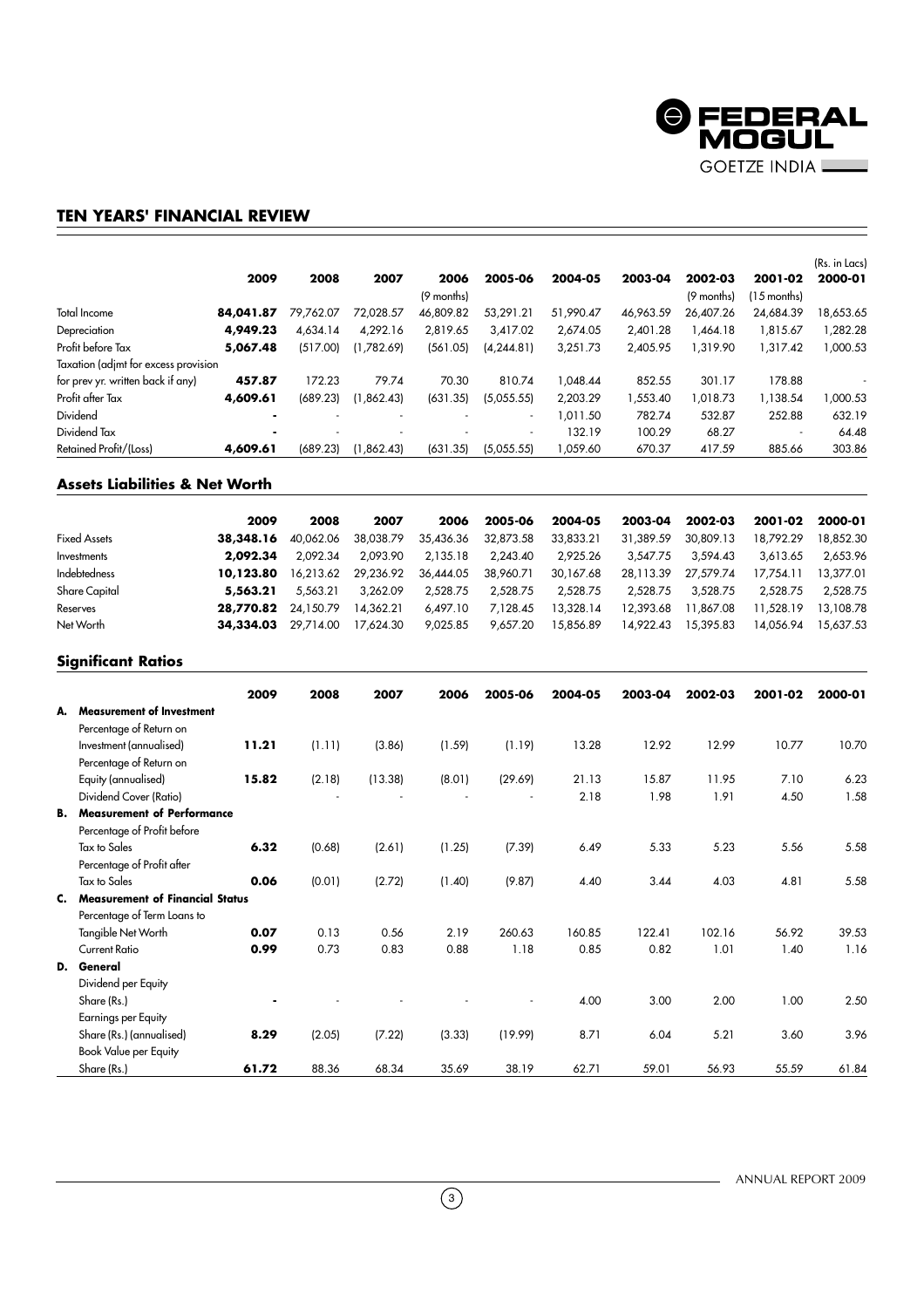

# **DIRECTORS' REPORT**

The Directors are pleased to present the 55th Annual Report and Audited Statement of Accounts for the financial year ended 31st December, 2009.

| <b>FINANCIAL RESULTS</b>                                              |                                     | [Rs. in million]                    |
|-----------------------------------------------------------------------|-------------------------------------|-------------------------------------|
|                                                                       | For the year<br>ended<br>31.12.2009 | For the year<br>ended<br>31.12.2008 |
| Total Income:                                                         |                                     |                                     |
| <b>Gross Sales</b>                                                    | 7,750.69                            | 7,544.77                            |
| Deduct: Excise Duty                                                   | 517.57                              | 819.43                              |
|                                                                       | 7,233.12                            | 6,725.34                            |
| Business and other Income                                             | 653.49                              | 431.44                              |
| Profit before Tax, Depreciation, Finance Charges & Prior Period Items | 1,261.10                            | 725.85                              |
| Deduct:<br>Depreciation and Amortization                              | 494.92                              | 463.41                              |
|                                                                       | 217.05                              | 309.89                              |
| <b>Finance Charges</b>                                                |                                     |                                     |
| Profit /(Loss) before Tax and Prior Period Items                      | 549.13                              | (47.45)                             |
| Provision for Tax                                                     |                                     |                                     |
| - Current                                                             | (0.37)                              | 6.72                                |
| - Fringe Benefit                                                      | 1.64                                | 10.5                                |
| - Deferred Tax                                                        | 44.51                               |                                     |
| Net Profit/(Loss) after Tax                                           | 503.34                              | (64.67)                             |
| Prior Period Items                                                    | (42.38)                             | (4.25)                              |
| Balance brought forward                                               | (364.72)                            | (295.80)                            |
| Surplus/(Loss) carried to balance sheet                               | 96.24                               | (364.72)                            |

#### **Operations**

The Net income of the Company during the year ended 31st December 2009 was Rs. 7,886.61 million as against Rs. 7,156.78 million for the year ended 31st December 2008.

During the year under review, the Company made a Net Profit after Tax of Rs. 460.96 million as against a loss of Rs. 68.92 million in the last year.

In view of requirement of funds for the operations of the Company, no dividend is recommended for the year ended 31st December 2009.

# **Auditors' Comments**

The Auditors have made certain comments in their Audit Report, concerning the Accounts of the Company. The Management puts forth its explanations as below:

1. The Company has paid remuneration to the Managing Director, which is in excess of permissible limit for remuneration under Schedule XIII of the Companies Act, 1956.

The Company has applied for Central Government's approval for the managerial remuneration and the Director has given written confirmation to the Company that to the extent such remuneration is not approved by the Central

Government, he will refund the said amount to the Company.

2. The Company had paid remuneration to erstwhile Managing Director for the periods April 1, 2006 to December 31, 2006 and January 1, 2007 to September 24, 2007 respectively which was in excess of permissible remuneration under Schedule XIII of the Companies Act, 1956. The application for payment of remuneration for the period January 1, 2007 to September 24, 2007 is pending with the Central Government. Further, the Company is in the process of filing an application for waiver of recovery of the remuneration paid for the period April 1, 2006 to December 31, 2006.

3. Interest free loan of Rs. 171.47 million has been given to a Company, which in the opinion of the Auditors is prejudicial to the interests of the Company.

The Company has given the said loan to Satara Rubbers and Chemicals Limited, the wholly owned subsidiary of the Company, in respect of the property owned by Satara Rubbers and Chemicals Limited which is used by Company as its office premises. Therefore, the Management is of the view that neither such loan nor it terms are prejudicial to the interests of the Company.

4. The Company is regular in depositing the statutory dues but our internal review process identified that there has been slight delay in a few cases. The management is taking necessary remedial steps.

# **MANAGEMENT DISCUSSION AND ANALYSIS :**

# **(a) Industry structures and developments**

The Indian auto component industry is one of the sunrise industries with tremendous growth prospects. The industry has emerged as a significant player in the global automotive supply chain.

The Growth of automotive component Industry is directly linked with the growth of Automobile Industry, which in turn is dependent on the performance of the economy. The measures announced by the Government in the recent budget are expected to further enhance the growth momentum of the economy.

The auto component industry appears to have put the worst behind and is raring to take the escalator as the overall economy shows signs of recovery. Positive sales trends in the year 2009 demonstrate that Indian Auto Component Manufacturers are equipped to address the challenges of a downturn and highlights the strong fundamentals underlying the industry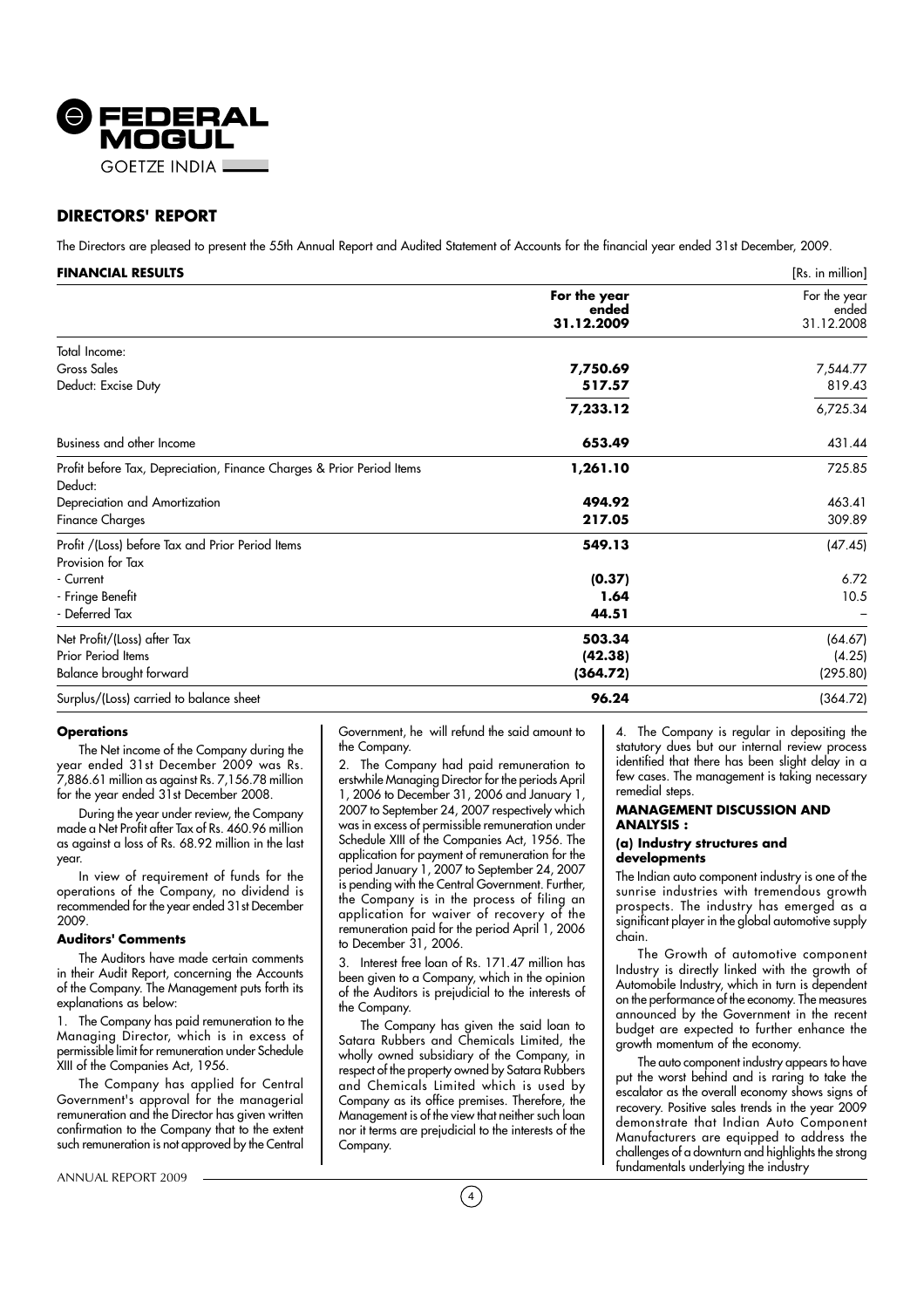

# **DIRECTORS' REPORT (Contd.)**

# **(b) Opportunities and Threats**

The Company enjoys an unstinted confidence from its valued customers for providing superior quality products. Federal-Mogul continues to support the Company with its technical expertise. With widely recognized brands, superior technology, strong distribution network and a committed team of employees, the Company is well positioned to take advantage of the opportunities and withstand the market challenges.

The superior technology and product quality of the Company gives it a competitive edge in the market place. The Company is committed to sustain its domestic market share by offering wide range of products at competitive prices.

There are limited customers in the OE market as a result of which there is stiff competition in the market place. The Company also faces stiff competition with the players in the un-organised sector.

Volatility in the prices of metals and other inputs is perceived as a threat.

#### **(c) Segment wise or product wise performance**

We operate mainly in two segments i.e. OEM's and the aftermarket. The company has a balanced approach to the OEM's and Aftermarket, which helps us in capitalizing on our strengths in both segments and to respond to market fluctuations and customer strategies.

# **(d) Outlook**

The growth expected in the domestic automobile industry will give a fillip to the Company. Entry of global OEMs has transformed and broadened the Indian automobile and auto components landscape.

The perceptive exuberance in the industry and growth estimates indicate a booming industry. The current trends in production and exports of auto components give a positive indication of the growth prospects.

In order to meet the market challenges, your Company would continue to follow the philosophy of providing the highest quality of products to its customers as well as continue its emphasis to achieve possible cost savings in all areas of operations.

The combination of effective manufacturing costs along with quality systems would give an edge to the Company in terms of pricing and quality. Expansion and diversification will help break into new markets. Technical edge, specialization, innovation and networking will determine the success of the Company in this globally competitive environment.

#### **(e) Risks and concern**

The Company is exposed to the following risks however the Company has been taking appropriate measures to mitigate these risks on a continuous basis.

# **1. Raw material prices:**

Being in manufacturing industry, our profitability and cost effectiveness may be affected due to change in the prices of raw materials and other inputs.

# **2. Foreign Currency Risks:**

Exchange rate fluctuations may have an adverse impact on our Company

#### **3. Technical Intensive Industry:**

The automobile industry is a technical intensive industry and thus faced with a constant demand for new designs, knowledge of nascent technology to meet market requirements.

# **4. Cyclical nature of the Industry:**

Our Company's fortune is linked to those of the automobile Industry, which is cyclical in nature. The demand for automobiles has a significant impact on the demand and prices of the products manufactured by us. A fall in the demand and / or prices would adversely impact the financial performance of our company.

# **(f) Adequacy of Internal Control Systems**

The Company has an Audit Committee headed by a non-executive independent director, inter-alia, to oversee the Company's financial reporting process, disclosure of financial information, performance of statutory and internal auditors, functions, internal control systems, related party transactions, investigation relating to suspected fraud or failure of internal audit control, to name a few, as well as other areas requiring mandatory review per Clause 49 of the Listing Agreement with the stock exchanges. The powers of the Audit Committee, inter-alia, include seeking information from any employee, directing the companys' internal audit function, obtaining outside legal or other professional advice and investigating any activity of the Company within the Committee's terms of reference.

The company has a well defined internal control system, which aims at protection of Company's resources, efficiency of operations, compliances with the legal obligations and Company's policies and procedures.

# **Subsidiary Companies**

# **Federal- Mogul TPR [India] Limited**

For the Financial year ending December 31, 2009 the Company has achieved total net income of Rs.785.32 million showing an increase of 24.30% as compared to the previous year. The profit before tax showed an increase of 52.26% over the previous year due to the operational improvements.

In view of the profitability, the Board has recommended a Dividend of 6% on the Cumulative Preference Shares and 47% Dividend on Equity Shares of the Company.

# **Satara Rubbers and Chemicals Limited**

During the year ended 31st December 2009, the Company suffered a loss of Rs. 0.52 million as compared to the profit of Rs. 0.51 million for the year ending 31st December 2008.

Statement pursuant to Section 212 of the Companies Act, 1956 as also the annual accounts of the subsidiaries form a part of the Company's Annual Report.

#### **Consolidated Financial Statements**

In compliance with Clause 32 and Clause 50 of the Listing Agreements with the Stock Exchanges, and as per the Accounting Standard on Consolidated Financial Statements (AS 21) issued by the Institute of Chartered Accountants of India, the Audited Consolidated Financial Statements along with the Auditors' Report have been annexed with this report.

#### **Directors' Responsibility Statement**

Pursuant to the requirements of Section 217(2AA) of the Companies Act, 1956, with respect to Directors' Responsibility Statement, it is hereby confirmed that:

- In the preparation of annual accounts the applicable accounting standards have been followed and that there have been no material departures;
- The Directors have selected such accounting policies and applied them consistently, except to the extent of deviations required for the better presentation of the accounts and made judgments and estimates that are reasonable and prudent so as to give a true and fair view of the state of affairs of the Company as at 31st December 2009 and of the profit of the Company for the year ended on that date;
- The Directors have taken proper and sufficient care for the maintenance of adequate accounting records, in accordance with the provisions of the Companies Act, 1956, for safeguarding the assets of the Company and for preventing and detecting fraud and other irregularities;
- The Directors have prepared the annual accounts of the Company on a going concern basis.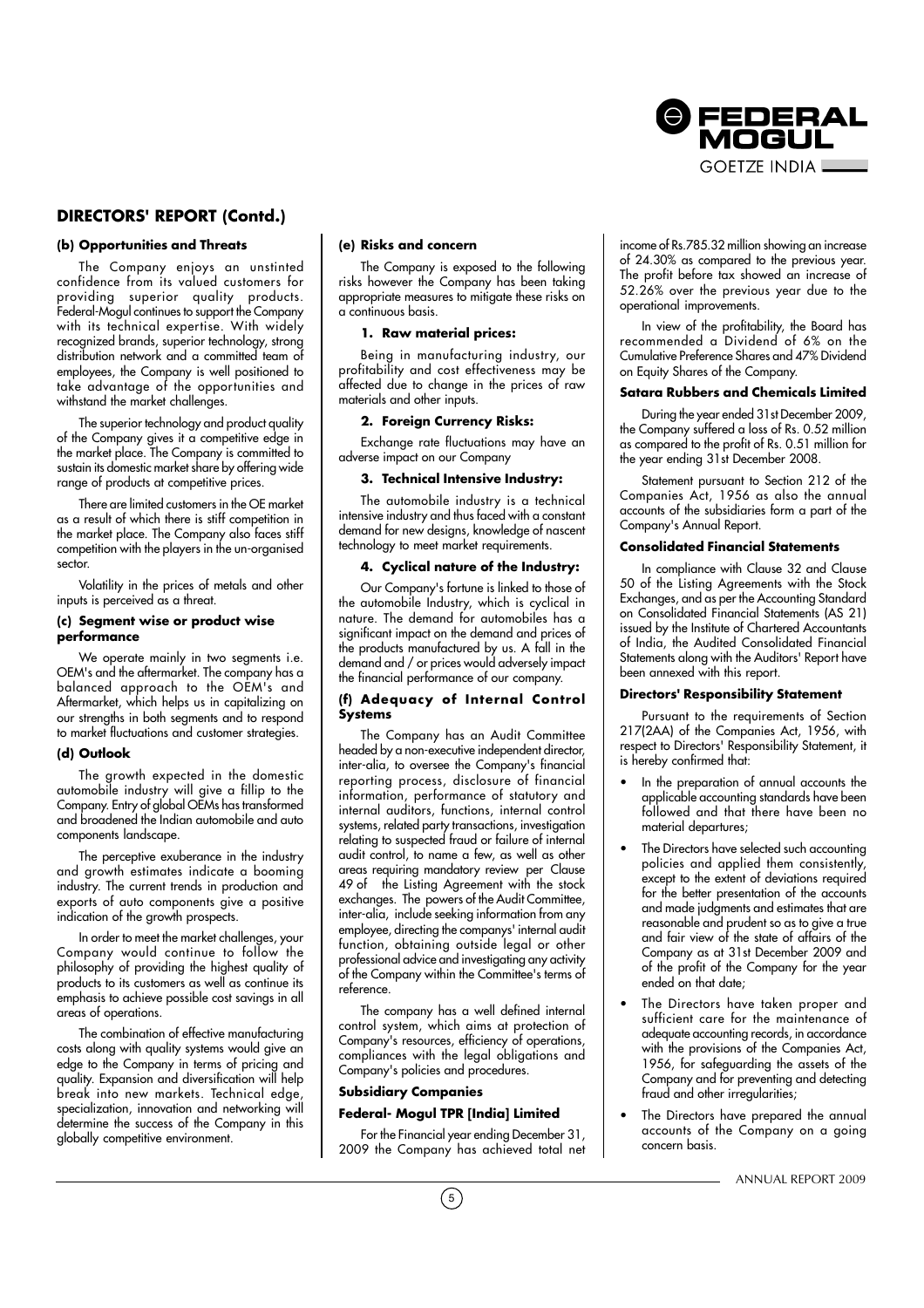

# **Directors**

Presently your Board consists of Five (5) Directors comprising of Mr. K.N. Subramaniam, Chairman and Non-executive Independent Director, Mr. Jean de Montlaur as Managing Director & President, Mr. Rustin Murdock, as Whole Time Director & CFO, Mr. Mukul Gupta, Non-executive Independent Director and Mr. Rainer Jueckstock, Non-Executive Director.

In accordance with Article 109 of the Articles of Association of the Company, Mr. Rainer Jueckstock is retiring by rotation in the forthcoming Annual General Meeting and being eligible offers himself for re-appointment.

#### **Public Deposits**

As at 31st December, 2009, your company had unclaimed Fixed Deposits of Rs. 0.51 million. No fresh/ renewed deposits were accepted during the financial year. There was no failure to make repayments of Fixed Deposits on maturity and the interest due thereon in terms of the conditions of your Company's Schemes.

# **Auditors**

M/s. S.R. Batliboi & Co., Chartered Accountants, retire as Auditors of the Company at the forthcoming Annual General Meeting and being eligible, offer themselves for reappointment for the year 2010. They have furnished a certificate to the effect that the reappointment, if made, will be in accordance with sub-section (1B) of Section 224 of the Companies Act, 1956.

#### **Human Resources**

The employee relations have remained cordial throughout the year and industrial harmony was maintained. Measures for the safety, training and development of the employees, continued to receive top priority. The total number of salaried and hourly paid employees, as at December 31, 2009, stood at 4643.

#### **Safety, Health and Environment Protection**

The Company sustained its initiatives to maintain a pollution free environment by elimination of waste, optimum utilization of power and preventive maintenance of equipments and machineries to keep them in good condition. Safety and health of the people working in and around the manufacturing facilities is the top priority of the Company and we are committed to improving this performance year after year.

#### **Cautionary Statement**

Certain statements in the Management Discussion and Analysis describing the Company's views about the Industry, expectations/predictions, objectives etc may be forward looking within the meaning of applicable laws and regulations. Actual results may differ from those expressed or implied in these statements. The Company's operations may, inter-alia, be affected by the supply and demand situations, input prices and availability, changes in Government regulations, tax laws and other factors such as industry relations and economic developments etc. Investors should bear the above in mind.

#### **Conservation of Energy, Technology Absorption, Foreign Exchange Earnings and Outgo**

Information pursuant to Section 217(1) (e) of the Companies Act, 1956 read with Companies (Disclosure of Particulars in the Report of the Board of Directors) Rules, 1988 is annexed and forms a part of this report.

#### **Particulars of Employees**

The particulars of employees, as required under Section 217(2A) of the Companies Act, 1956 are given as an Annexure to this report.

#### **Acknowledgement**

Your Directors acknowledge with sincere gratitude the co-operation and assistance extended by the Bank(s), Customers, Dealers, Vendors, promoters, shareholders, Government Authorities and all the other business associates during the year under review. The Directors also wish to place on record their deep sense of gratitude for the committed services of the Executives, staff and workers of the Company

For and on behalf of the Board

| <b>Rustin Murdock</b> | Jean de Montlaur  |
|-----------------------|-------------------|
| Whole Time Director   | Managing Director |
| & CFO                 | & President       |

Place: Gurgaon Date: March 19, 2010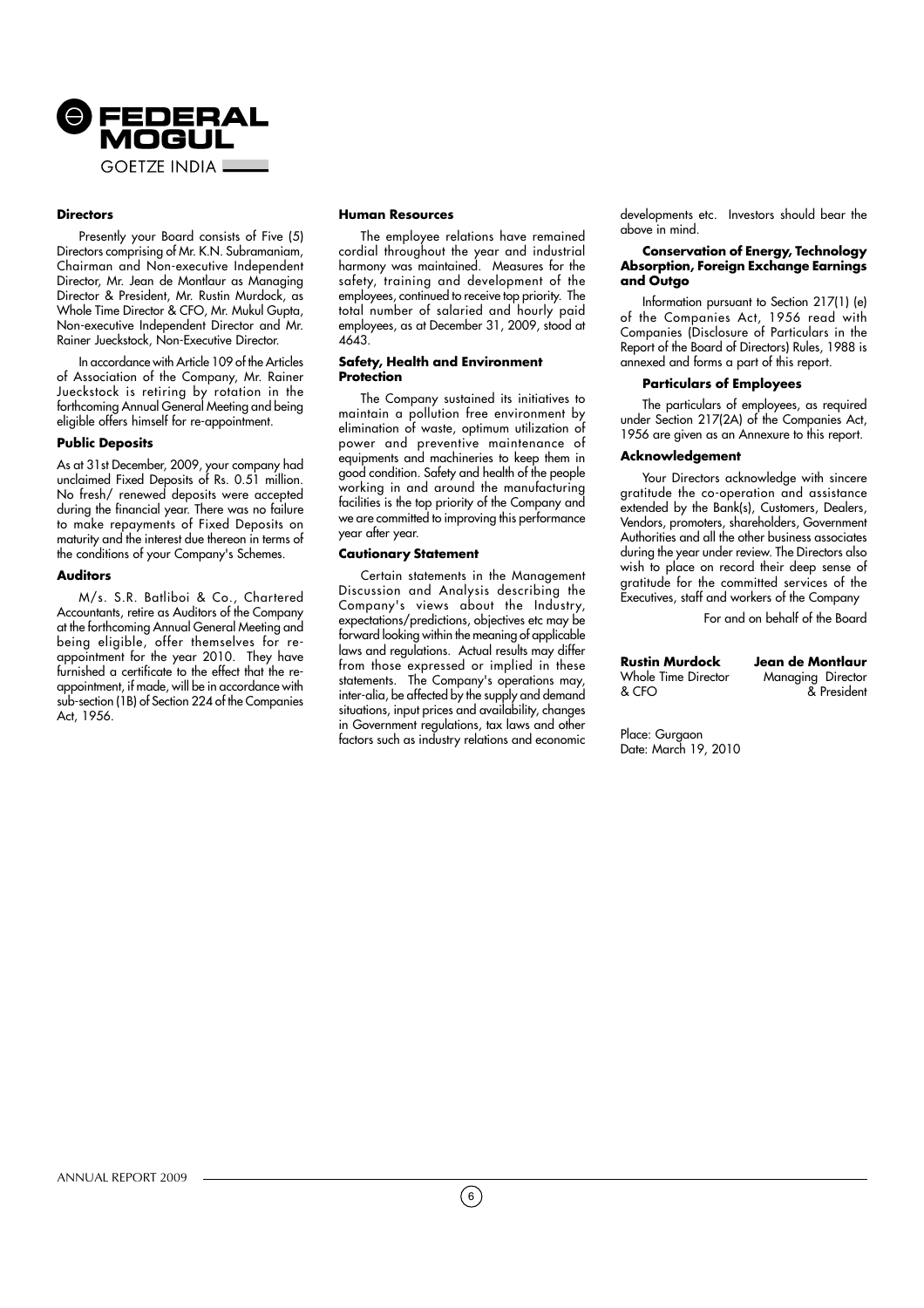# **ANNEXURE TO THE DIRECTORS' REPORT**

**Particulars required under the Companies (Disclosure of Particulars in the report of the Board of Directors) rules, 1988**

# **A. CONSERVATION OF ENERGY**<br>**a)** Energy conservation measure

- **a) Energy conservation measures taken:** Relining of pit type furnace with fibrothal lining material
	- Installation of energy efficient motor of more than
	- 15KW.
	- Reduction of line noses.
	- Installation and control of Capacitors. Installation of Thirstier Modular for Sintering Furnace
	- insulation of Sintering Furnace
- **b) Additional investment and proposals, if any, being implemented for reduction of**
	- **consumption.**
	- Energy management system for Piston foundry Installation of CFL lamps in packing areas, security
	- lights.
	- Installation of Turbo Ventilators on roof top.
- **c) Impact of measure (a) & (b) above for reduction of energy consumption & consequent on cost<br><b>of production of goods:**<br>• Reduction in energy consumption.<br>• Improvement in yield of generators.
	-
	-

#### Improvement in power factor. **B. TECHNOLOGY ABSORPTION**

- Research & Development (R&D)<br>1. Specific areas in which **1. Specific areas in which the Company carried out the R&D**
- - Implementation and absorption of FATA die design / manufacture / casting technique
- Development of Salt core piston Development of high strength Aluminum Alloy materials Development of Cast Iron pistons • Development of Groove Induction Hardening for steel cap
- pistons Design Optimization through FE analysis
- New material models tested for LVD, HD and gasoline pistons • New contact formulations tested to reduce cycle time
- and to improve pin bore results. New flexible liner methodology to improve skirt results
- **2. Benefits derived as a result of above R&D** • New Business with Original Equipment Manufacturers as well as development of aftermarket business.
	-
	- Bring down the emission level of vehicles.
	-
	- To continue development of new products in a cost efficient manner.
	-
	-
	- Capital: Nil
	- Recurring: Rs. 16.56 million Total Rs. 16.56 million Total R & D Expenditure as a percentage of total turnover :
	- 0.21%

**Technology absorption, adaptation and innovation 1. Efforts in brief made towards technology absorption, adaptation & innovation:** Installation of hard anodizing equipment.

@ FEDERAL MOGUL **GOFTZF INDIA** 

- Installation of Profile Turning machines. **2. Benefits derived as a result of above efforts;**
- New Business

# Upgradation in Technology. **3. Import of Technology**

| 3. Import of Technology                |                              |                       |
|----------------------------------------|------------------------------|-----------------------|
| Technology for                         | <b>Year of Import Status</b> |                       |
| CKS Plating                            | 2005                         | Implemented           |
| Piston with salt core design           |                              | 2005-2006 Implemented |
| Moly coating                           |                              | 2005-2006 Implemented |
| Fully Automated Robotic Machining Line | 2006                         | Implemented           |
| Screen Printing                        | 2006                         | Implemented           |
| Robo Oil Hole Drilling                 | 2006                         | Implemented           |
| Assymetrical Barrel Rings              | 2006                         | Implemented           |
| Automated Phosphate Coating Line       | 2007                         | Implemented           |
| Oil Jet Equipment                      | 2007                         | Implemented           |
| Thin Napier Ring - 1.2mm axial         | 2007                         | Implemented           |
| Surface treatment of Piston & Pin with |                              |                       |
| (AV13D coating AV11 D coating)         | 2007                         | Implemented           |
| Profile turning of Pistons             | 2008-2009                    | Installed             |
|                                        |                              |                       |

# **Foreign Exchange Earning Outgo**<br>1. Exports : The Company made expo

Exports : The Company made exports worth Rs.530.48 million for the year under review as compared to Rs.713.90 million for

the corresponding previous year. 2. Foreign exchange earned : Rs 530.48 million Foreign exchange utilized Rs. 181.55 million

**Information as per section 217(2A) of the Companies Act, 1956 read with the Companies (Particulars of Employees) Rules , 1975 and forming part of the Directors' Report for the year ended 31st December 2009.**

| Sr.<br>No.          | <b>Name of Employee</b>                             | Age<br>(Years) | Qualifications                                                                                                                                                     | <b>Experience</b><br>(Years) | Date of<br><b>Employment</b>           | Designation/<br><b>Nature of Duties</b>                                                   | Gross<br><b>Remuneration Held</b><br>(Rupees) | <b>Last Employment</b>                                                |
|---------------------|-----------------------------------------------------|----------------|--------------------------------------------------------------------------------------------------------------------------------------------------------------------|------------------------------|----------------------------------------|-------------------------------------------------------------------------------------------|-----------------------------------------------|-----------------------------------------------------------------------|
| А.                  |                                                     |                | Employed throughout the year and in receipt of remuneration not less than Rs 2,400,000 per annum                                                                   |                              |                                        |                                                                                           |                                               |                                                                       |
| 1                   | <b>SGP Naidu</b>                                    | 53             | BE'79, PGDBM'83,<br>DMM'84, DBT'84                                                                                                                                 | 29                           | 27.04.1981                             | Director-App.Engg.*                                                                       | 3,816,004                                     | Tata Consulting Engrs.                                                |
| 2<br>3<br>4         | Sunit Kapur<br>Mahesh Joshi<br>Andreas Wilhelm Kolf | 35<br>46<br>47 | B.E (Mech Engg)<br>BE Mechanical, MBA<br>First Law Exam and<br>Second law Exam                                                                                     | 16<br>23<br>14               | 07.03.1995<br>06.12.1999<br>12.06.2006 | Plant Manager(Patiala Plant)<br>General Manager<br>Executive Director - Operations*       | 4,190,344<br>2,854,742<br>29,158,228          | Escorts Ltd.<br>Sterling Tools Limited<br>Federal Mogul Gmbh, Germany |
| 5                   | Rustin Ray Murdock                                  | 50             | Bachelor Degree in<br>Accounting and master<br>Degree in Business<br>Administration                                                                                | 18                           | 01.07.2006                             | Whole Time Director<br>& CFO                                                              | 20,938,874                                    | Olympia Arena Inc                                                     |
| 6<br>$\overline{7}$ | Rajesh Sinha<br>Jean de Montlaur                    | 40<br>58       | B.E. MBA<br>Bachelor Degree in<br>Engineering, Master Degree<br>in Applied Mathematics,<br>Master in Business<br>Administration                                    | 19<br>31                     | 02.02.2007<br>01.01.2008               | Director-Quality*<br>Managing Director<br>& President<br>Overall management<br>of Company | 3.673.496<br>52,864,239                       | Hi Tech Gears Ltd.<br>Sintertech (France)                             |
| 8                   | Dieter Polaski                                      | 49             | Apprenticeship in Tool and<br>Die machinist<br>Master of industries<br>Bachelor degree in<br>technical mechanics<br>Post graduate degree in<br>business management | 35                           | 01.07.2008                             | Plant Manager Piston<br>Divison Bangalore                                                 | 14,750,300                                    | Federal Mogul Nuernberg GmbH,<br>Germany                              |
| 9<br>10             | Vinod Hans<br>Channa Ghosh                          | 43<br>38       | B.E (Mech Engg), PGDBM<br>DCE'92, DIS'96, PGDEM'95 16                                                                                                              | 23                           | 01.07.2008<br>4.10.2008                | Director-Sales India*<br>General Manager                                                  | 5,016,359<br>2,600,768                        | GKN Driveline(India) Ltd.<br>B P Engg (India) Pvt. Ltd.               |
| B.                  |                                                     |                | Employed for a part of the year and in receipt of remuneration not less than Rs 2,00,000 per month.                                                                |                              |                                        |                                                                                           |                                               |                                                                       |
|                     | Rakesh Anand                                        | 59             | <b>Bachelor of Technology</b><br>in Mechanical Engineering                                                                                                         | 39                           | 01.04.1975                             | Director-Projects*                                                                        | 1,531,796                                     | Punjab Anand Batteries Ltd                                            |
| 2                   | Rajan Luthra                                        | 48             | Company Secretary,<br>Cost and Work Accountant<br>& Post Graduate Diploma<br>in Personnel Management                                                               | 28                           | 28.04.1997                             | <b>Financial Controller</b><br>and Company Secretary                                      | 3,375,945                                     | Talbros Automotive Components Ltd.                                    |
| 3                   | Peter Miller                                        | 57             | 7 'O' levels (U.K.)                                                                                                                                                | 39                           | 01.01.2008                             | <b>IS Manager</b>                                                                         | 13,007,267                                    | Federal Mogul Ltd. (U.K.)                                             |
| 4                   | Gunita Hazuria                                      | 54             | BBA, MBA, PHD                                                                                                                                                      | 29                           | 1.04.2009                              | Director-HR*                                                                              | 4,503,195                                     | BPTP Ltd.                                                             |
| 5                   | Madhur Aneja                                        | 41             | BE                                                                                                                                                                 | 17                           | 1.04.2009                              | Global After Market Vice President                                                        | 7,511,571                                     | GE Lightening (I) Ltd.                                                |
| 6<br>7              | Vikrant Sinha<br>Alok Manaktala                     | 48<br>37       | <b>ICWA</b><br>M.Sc'98, B.E'95,<br>CPIM'03, CIRM'06,<br>CTL'08, CPM'08                                                                                             | 26<br>14                     | 1.10.2009<br>12.08.2009                | Director- Treasury*<br>Director-SCM*                                                      | 1,351,718<br>2,467,530                        | Ferodo India Pvt. Ltd<br>CEVA Logistics India Pvt. Ltd,<br>Gurgaon    |
| 8                   | Khalid Khan                                         | 41             | B.Com, LLB, CS, ACIS (UK)                                                                                                                                          | 16                           | 2.11.2009                              | General Manager Corporate &<br>Legal Affairs & Company Secretary                          | 435,987                                       | Goodyear India Limited                                                |
| 9                   | Mirtunjay Nath Sahu                                 | 48             | BSC, PGDPM & IR                                                                                                                                                    | 21                           | 16.12.2009                             | General Manager                                                                           | 122,528                                       | Apollo Tyres Limited                                                  |
|                     | * Not a Board Member                                |                |                                                                                                                                                                    |                              |                                        |                                                                                           |                                               |                                                                       |

# **Notes :**

1. Remuneration includes salary, leave pay, commission/pertormance bonus, actual expenditure on rent tree accommodation and benetits and amenities, contribution to provident fund, gratuity fund<br>and contribution to superann

- ANNUAL REPORT 2009

- - Product development.
		-
		- **3. Future plan of action**
			- To upgrade the technology. Additional test cells and facilities to take up the increased
		- testing activity. **4. Expenditure on Research & Development (R & D)**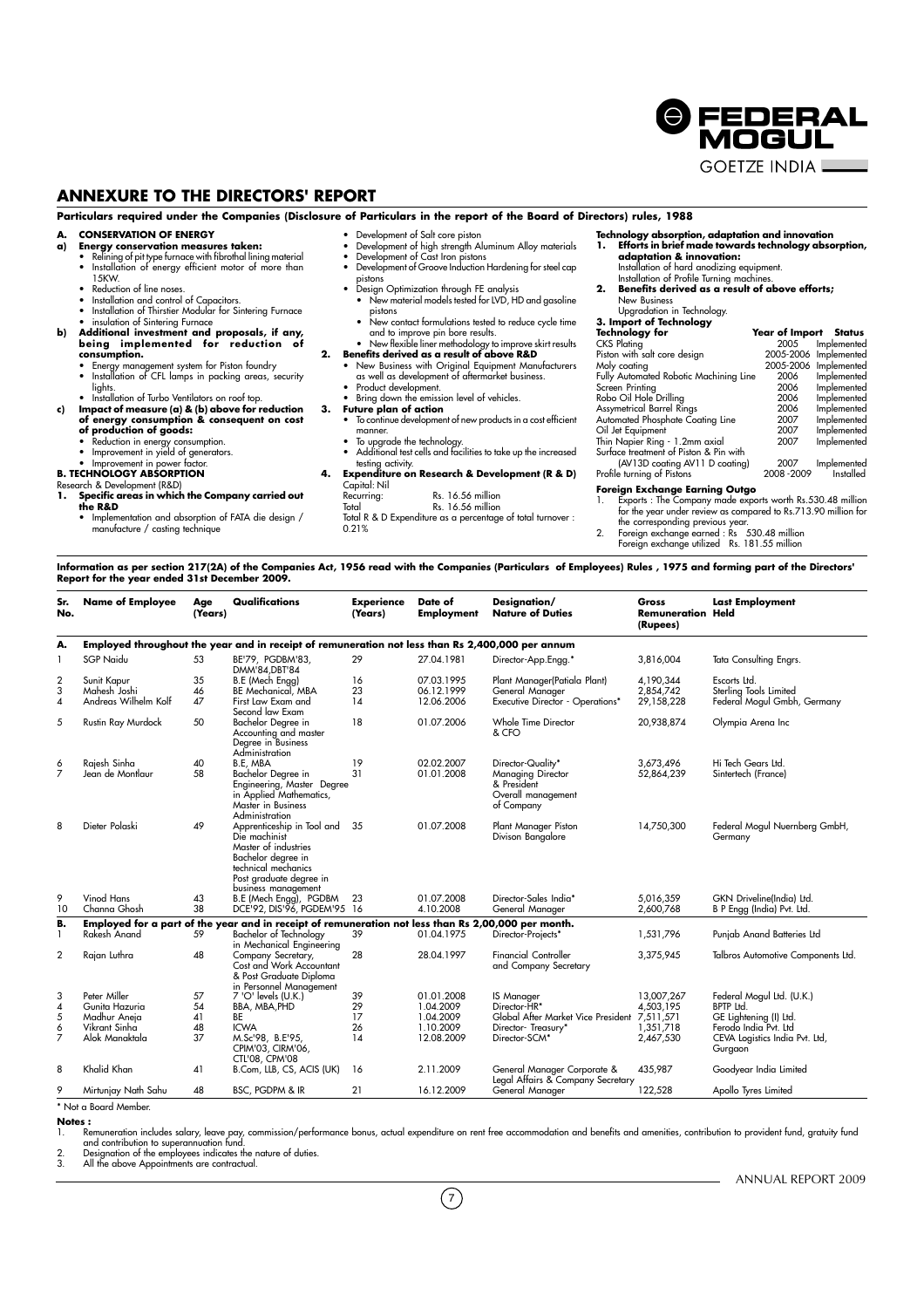

**GOFTZF INDIA L** 

# **CORPORATE GOVERNANCE REPORT**

# **1. PHILOSOPHY**

Federal-Mogul Goetze (India) Limited defines Corporate Governance as a process directing the affairs of the Company with integrity, transparency and fairness, so as to optimize its performance and maximize the long term shareholder value in legal and ethical manner, ensuring justice, courtesy and dignity in all transactions of the Company. Your Company is committed to good Corporate Governance in all its activities and processes.

The Company maintains the optimum combination of Executive and independent Directors having rich experience in related sectors for providing premeditated direction to the Company. The board of directors always endeavor to create an environment of fairness, equity and transparency in transactions with the underlying objective of securing long term shareholder value, while, at the same time, respecting the right of all stakeholders.

# **2. BOARD OF DIRECTORS**

**a) Composition:** The Board of Directors of the Company has an optimum combination of executive and non-executive directors having rich knowledge and experience in the industry and related sectors for providing strategic guidance and direction to the Company. Presently, the Company has 5 Directors on its Board, out of which 3 are Non Executive Directors. Moreover 2 of the Non Executive Directors are Independent Directors. The Chairman of the Board is a Non - Executive Independent Director. The non-executive independent Directors bring a wide range of expertise and experience to the Board. During the year, there was no pecuniary relationship or business transaction by the Company with any non-executive Director, other than the sitting fee for attending the Board/ Committee .<br>meetings

#### **b) Details of Board Meetings held during the year 1st January, 2009 to 31st December, 2009**

| Date of Meeting   | Board Strength | No. of Directors Present | No. of Directors Present<br>through conference call |
|-------------------|----------------|--------------------------|-----------------------------------------------------|
| l 27th March 2009 |                |                          |                                                     |
| 30th April 2009   |                |                          |                                                     |
| 30th April 2009   |                |                          |                                                     |
| 30th July 2009    |                |                          |                                                     |
| 30th October 2009 |                |                          |                                                     |

#### **Information placed before the Board :**

Apart from the items that are required to be placed before the Board for its approval under the statutes, the following are also tabled for Board's Periodic Review/ Information:

- Annual capital & revenue budgets and updates;
- Quarterly results of the Company;
- Minutes of meetings of Audit Committee and other committees of the Board; • Information on recruitment and remuneration of senior officers, just below the Board level; including appointment or removal of Chief Financial Officer and the Company Secretary;
- Materially important show cause, demand, prosecution and penalty notices;
- Fatal or serious accidents or dangerous occurrences;
- Details of any joint venture or collaboration agreement;
- Any materially relevant default in financial obligations to and by the Company or substantial non-payment for goods sold by the company;
- Significant labour problems and their proposed solutions;
- Non-compliance of any regulatory, statutory nature or listing requirements and shareholder services such as non-payment of dividend, delay in share transfer, etc.

# **c) Information as required in the Listing Agreement in respect of Directors being re-appointed is as under:**

Mr. Rainer Jueckstock, Director, is liable to retire by rotation in the ensuing Annual General Meeting of the Company and being eligible, offers himself for reappointment. Item regarding his re-appointment has been included in the notice of the ensuing Annual General Meeting.

Mr. Rainer Jueckstock, a graduate engineer from the Military College in Germany, was an army officer before joining Goetze GmbH in 1990 as plant controller. Thereafter, he has held various senior management positions in the Goetze Group, and later in the T&N Group. Presently he is senior vice president, Global - Powertrain, Federal -Mogul Corporation, USA, looking after their global Business unit for Powertrain products (pistons, rings, liners, bearings and others). Details of his other Directorships are as under:

- FM Dereli Holding Istanbul. Turkey
- FM Powertrain Inc., Soutfield, MI/USA
- Federal-Mogul Investments
- Federal-Mogul Corporation
- Federal-Mogul Holding Deutschland GmbH
- Federal-Mogul Izmet Piston ve Pim Uretim Tesisleri A.S. • Federal-Mogul Piston, Sogman ve Gomlek Uretim Tesisleri A.S.
- Federal-Mogul Mogul TP Liner, Inc

# **d) Attendance at Board Meetings and last AGM and details of memberships of Directors in other Boards and Board Committees:**

| Name of the Director                                                                                                                  | Category                                                     | No. of Board Meetings<br>of the Company |                                     | Whether<br>Attended the               | (As on 19.03.2010)                            |                                      |            |  |
|---------------------------------------------------------------------------------------------------------------------------------------|--------------------------------------------------------------|-----------------------------------------|-------------------------------------|---------------------------------------|-----------------------------------------------|--------------------------------------|------------|--|
|                                                                                                                                       |                                                              | <b>Held During</b><br>the year<br>2009  | Attended<br>during the<br>year 2009 | last AGM<br>held on<br>26th June 2009 | Number of<br>Directorships<br>of other Indian | Committee<br>Memberships<br>(Note 2) |            |  |
|                                                                                                                                       |                                                              |                                         |                                     |                                       | Public Limited<br>Companies<br>(Note 1)       | Member                               | Chairman   |  |
| Mr. Jean de Montlaur<br>Mr. Rustin Murdock<br>Mr. Rainer Jueckstock<br>Mr. Mukul Gupta<br>Mr. K.N. Subramaniam<br>(w.e.f. 30.04.2009) | MD&P<br>WTD&CFO<br><b>NED</b><br><b>NEID</b><br><b>CNEID</b> |                                         |                                     | Yes<br>Yes<br>No<br>Yes<br>Yes        | Nil<br>Nil<br>Nil                             | Nil                                  | Nil<br>Nil |  |

\* Attended through conference call.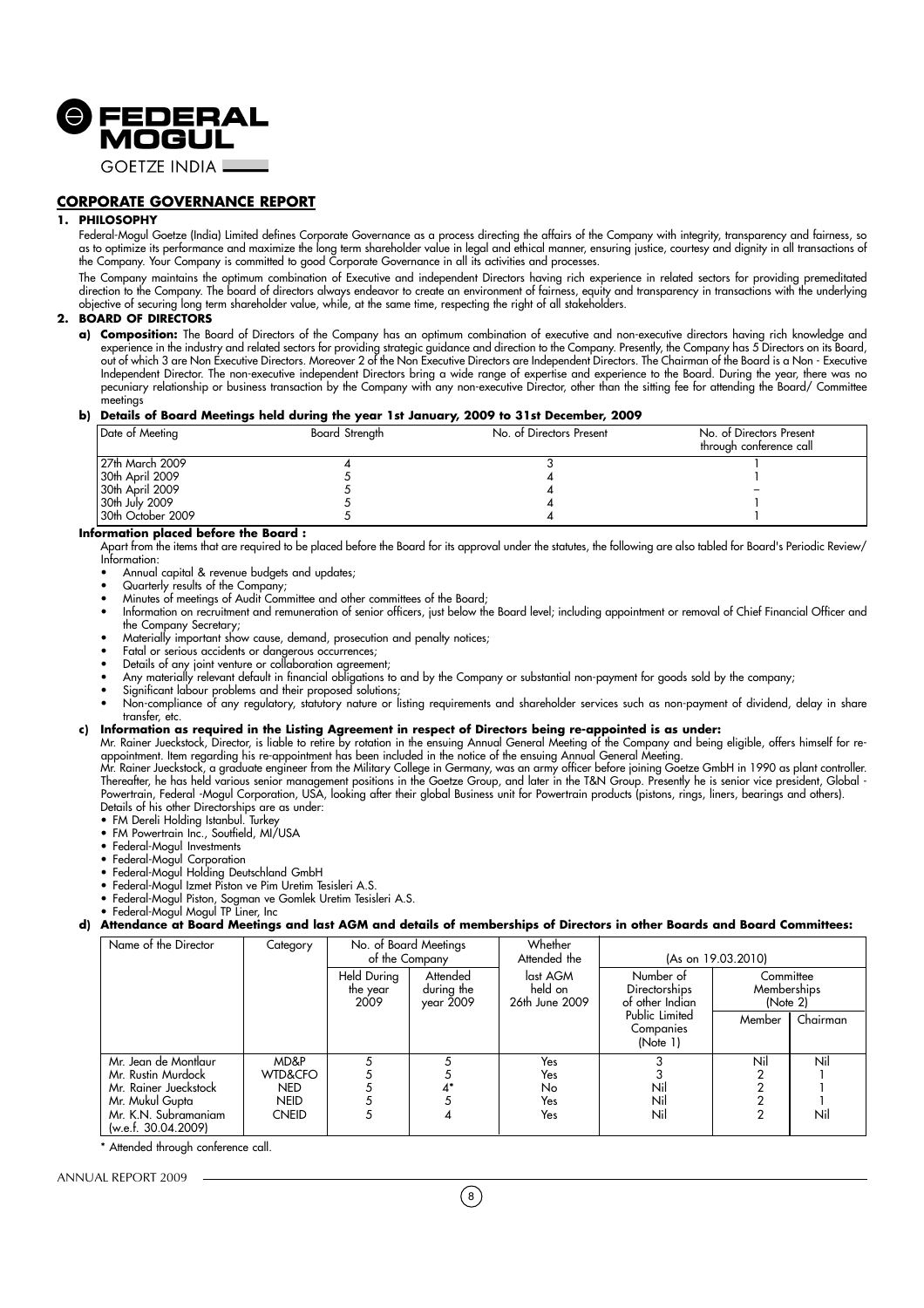

CNEID : Chairman and Non-Executive Independent Director NEID : Non Executive Independent Director

MD&P : Managing Director & President WTD&CFO : Whole Time Director & CFO

NED : Non Executive Director

Note1 : The above excludes Foreign Companies, Private Limited Companies and Alternate Directorships.

Note2 : Includes only Audit and Shareholders'/Investors' Grievance committee in all Public Limited Companies.

#### **Code of Conduct**

We at Federal-Mogul Goetze (India) Limited have laid down a code of conduct for all Board members and senior management of the Company. The code of conduct is available on the website of the Company i.e. www.federalmogulgoetze.com. The code has been circulated to all the members of the Board and senior management and they have affirmed compliance with the code of conduct. A declaration signed by the Managing Director and President to this effect is attached to the Annual Report.

# **3. AUDIT COMMITTEE**

### **a) Composition and Terms of Reference**

The Audit Committee comprises of two Non-Executive Independent Directors and one Non-Executive Director viz. Mr. Mukul Gupta, Chairman (Non-Executive Independent Director), Mr. K.N. Subramaniam, Member (Non-Executive Independent Director) and Mr. Rainer Jueckstock, Member (Non-Executive Director).

Representatives of the Management, Finance Department, Company Secretary, Statutory Auditors and Internal Auditors are invitees to the meetings of the Audit Committee.

The current terms of reference of the Audit Committee fully conform to the requirements of Clause 49 of the Listing Agreement as well as Section 292A of the Companies Act, 1956. These broadly include approval of internal audit programme, review of financial reporting systems, internal control systems, ensuring compliance with statutory and regulatory provisions, discussions on quarterly, half yearly and annual financial results, interaction with senior management, statutory and internal auditors, recommendation for re-appointment of statutory auditors etc.

#### **b) Meetings and Attendance**

Details of Audit Committee Meetings held during the year 1st January, 2009 to 31st December, 2009

| <b>Date of Meeting</b> | <b>Strength of Committee</b> | No. of Members present | <b>No. of Members Present</b><br>through conference call |
|------------------------|------------------------------|------------------------|----------------------------------------------------------|
| 26th March 2009        |                              |                        |                                                          |
| 30th April 2009        |                              |                        |                                                          |
| 30th July 2009         |                              |                        |                                                          |
| 30th October 2009      |                              |                        |                                                          |

# **Audit Committee Members Attendance during the Accounting year 2009**

| <b>Name</b>                | <b>Total Meetings held</b> | No. of meetings attended | No. of meetings attended<br>through Conference Call |
|----------------------------|----------------------------|--------------------------|-----------------------------------------------------|
| Mr. Mukul Gupta (Chairman) |                            |                          | Nil                                                 |
| Mr. K.N. Subramaniam       |                            |                          |                                                     |
| (w.e.f 30.04.2009)         |                            |                          | Nil                                                 |
| Mr. Rainer Jueckstock      |                            |                          |                                                     |

The Audit Committee meeting was also held on 19th March, 2010 for considering the reappointment of M/s. S. R. Batliboi & Co. as Statutory Auditors of the Company for the Year 2010 and reviewed the audited financial results and Annual Accounts for the year ended 31st December 2009 with the statutory auditors and recommended the same to the Board for approval.

# **4. REMUNERATION COMMITTEE**

The Remuneration Committee of the Company comprises of Mr. K.N. Subramaniam as the Chairman (Non-Executive Independent Director), Mr. Mukul Gupta as Member (Non-Executive Independent Director) and Mr. Rainer Jueckstock as Member (Non-Executive Director).

The Remuneration Committee has been constituted to determine and review the remuneration packages of the Managing Director and/or Whole Time Director. The remuneration policy is in consonance with the existing industry practice.

#### **A) Meetings and Attendance**

**Details of Remuneration Committee Meetings held during the year 1st January, 2009 to 31st December, 2009**

| <b>Date of Meeting</b> | <b>Strength of Committee</b> | <b>No. of Members Present</b> | <b>No. of Members Present</b><br>through conference call |
|------------------------|------------------------------|-------------------------------|----------------------------------------------------------|
| 30th April 2009        |                              |                               |                                                          |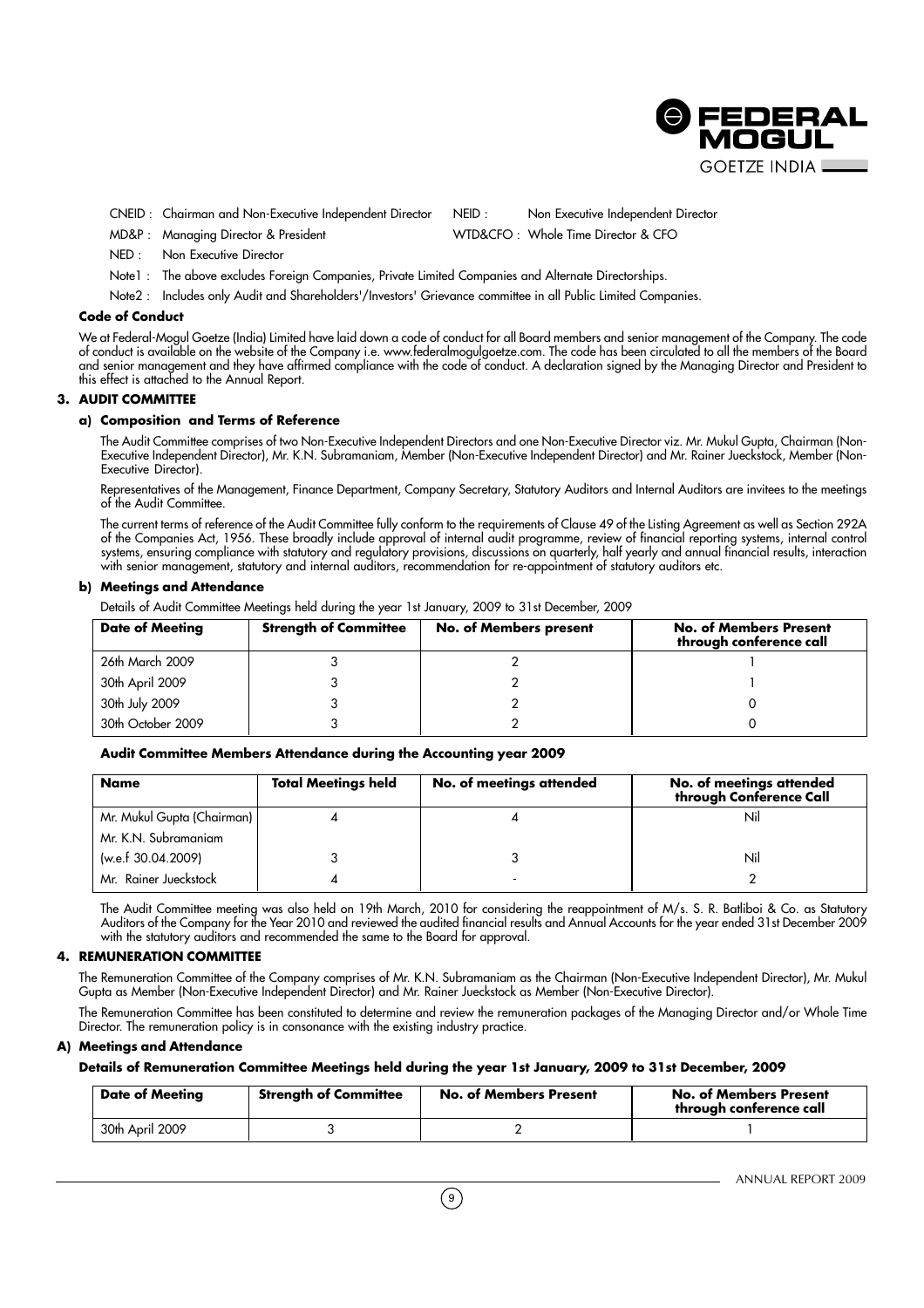

During the year under review, the Remuneration Committee met for the following purposes:

- 1. To approve the amendment in remuneration payable to Mr. Jean de Montlaur as Managing Director & President and authorizing the company for taking the approval of Central Government for the same.
- 2. To approve the amendment in remuneration payable to Mr. Rustin Murdock, as Whole Time Director & CFO and authorizing the company for taking the approval of Central Government for the same.

#### **B) Remuneration Committee Members Attendance during the year 2009**

| Name                                                       | <b>Total Meetings held</b> | No. of meetings attended | No. of meetings attended<br>through Conference Call |
|------------------------------------------------------------|----------------------------|--------------------------|-----------------------------------------------------|
| Mr. K.N. Subramaniam (Chairman)<br>(w.e.f 30th April 2009) |                            |                          | Nil                                                 |
| Mr. Mukul Gupta                                            |                            |                          | Nil                                                 |
| Mr. Rainer Jueckstock                                      |                            |                          |                                                     |

#### **Details of Remuneration to Directors for the year ended 31st December, 2009**

|                                                                                                           | Name of Executive Directors Remuneration for the year ended 2009                 | (Rs. In lacs)                      | Service contract            |
|-----------------------------------------------------------------------------------------------------------|----------------------------------------------------------------------------------|------------------------------------|-----------------------------|
| Mr. Jean de Montlaur*                                                                                     | - Salaries<br>- Contribution to Provident<br>& Other funds<br>-Other Perquisites | 470.63<br>14.44<br>43.57<br>528.64 | 27.03.2009 to<br>2.03.2013  |
| Mr. Rustin Murdock**<br>- Salaries<br>- Contribution to Provident<br>& Other funds<br>- Other Perquisites |                                                                                  | 166.73<br>6.65<br>36.01<br>209.39  | 27.03.2009 to<br>31.03.2012 |

\*The Company had applied to the Central Government for obtaining approval for the remuneration payable to Mr. Jean de Montlaur for his tenure from 27th March 2009 till 2nd March 2013.

\*\* The Company had applied to the Central Government for obtaining approval for the remuneration payable to Mr. Rustin Murdock for the period from 27th March 2009 till March 2012.

Notes: 1. Mr. Jean de Montlaur has been elevated as Managing Director & President w.e.f 27th March 2009. The said elevation and remuneration payable to Mr. Jean de Montlaur have been approved by members of the Company at the Annual General Meeting held on 26th June 2009.

- 2. The designation of Mr. Rustin Murdock was changed as Whole Time Director & CFO of the Company w.e.f 27th March 2009. The terms of said change and the remuneration payable to Mr. Rustin Murdock from 27th March 2009 till March 2012 have been approved by members of the Company at the Annual General Meeting held on 26th June 2009.
- 3. During the period under review, the Non-Executive Independent Directors received sitting fees of Rs. 20,000/- each for the meetings of the Board, Audit Committee, Shareholders' / Investors' Grievance Committee, Remuneration Committee, and Rs. 15,000/- each for Share Transfer Committee meetings attended by them. There are no other pecuniary relationships or transactions with the Company.
- 4. The Company does not have a stock option scheme.

Remuneration Policy of the Company : Remuneration policy is directed towards rewarding performance based on review of achievements on a periodical basis. The Remuneration policy is in consonance with the existing Industry trends. The remuneration structure of Executive Directors comprises of salary, allowances, and perquisites.

#### **5. SHAREHOLDERS'/INVESTORS' GRIEVANCE COMMITTEE**

- The Shareholdes'/ Investors' Grievance Committee has been constituted to look into the redressal of shareholders' and investors' complaints like transfer/ transmission/demat of share; loss of share certificates; non-receipt of Annual Report; Dividend Warrants etc.
- The composition of the Committee is as under:

| <b>Name of the Director</b>                  | <b>Designation in the Committee</b> | <b>Nature of Directorship</b>        |
|----------------------------------------------|-------------------------------------|--------------------------------------|
| Mr. Rainer Jueckstock                        | Member - Chairman                   | Non-Executive Director               |
| Mr. Rustin Murdock                           | Member                              | Whole Time Director & CFO            |
| Mr. Mukul Gupta                              | Member                              | Non - Executive Independent Director |
| Mr. K.N. Subramaniam (w.e.f 30th April 2009) | Member                              | Non - Executive Independent Director |

• Mr. Khalid Khan, Company Secretary of the Company has been nominated as the compliance officer for this purpose.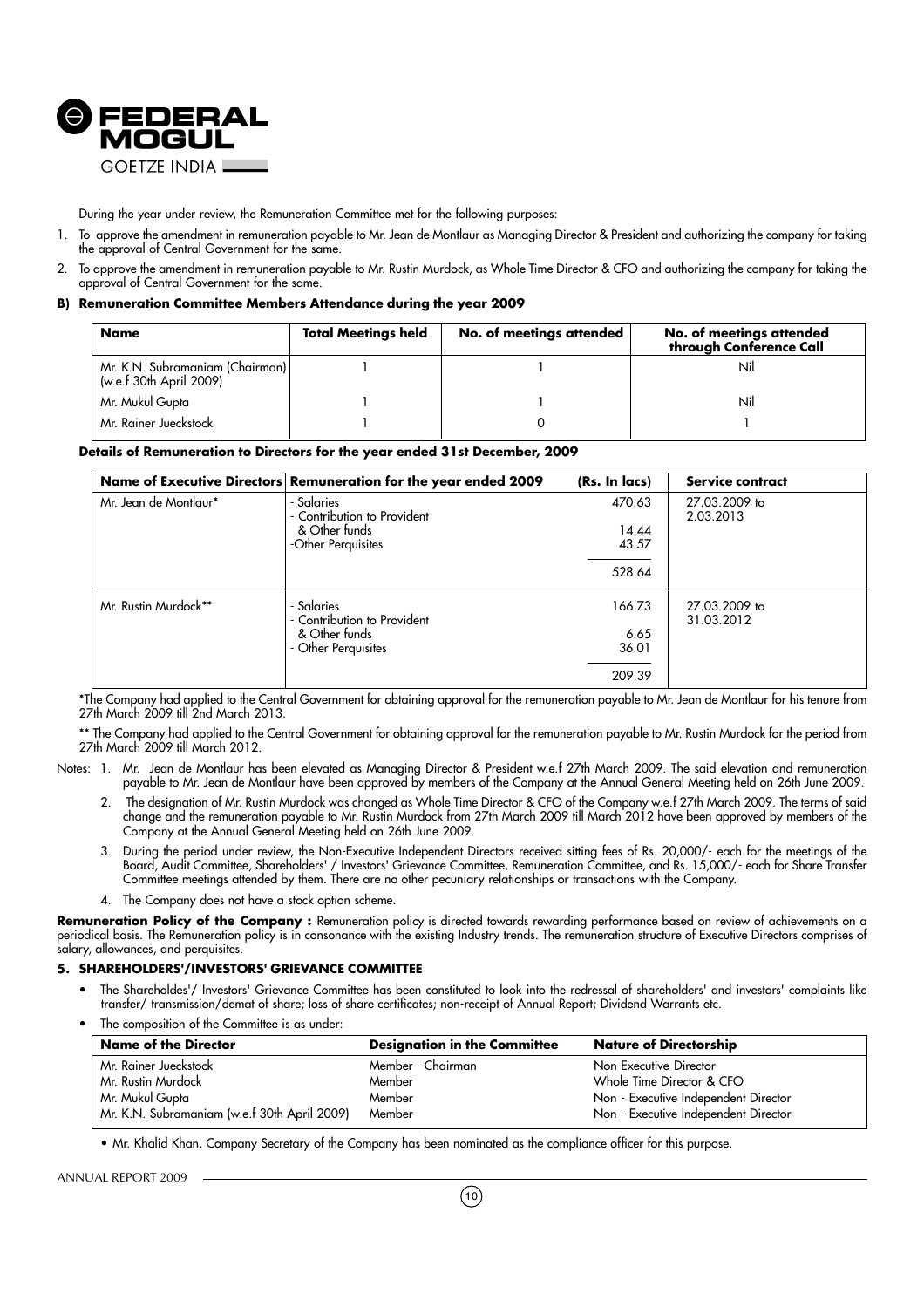

# **A) Meetings and Attendance**

# **Details of Shareholders'/ Investors' Grievance Meetings held during the year 1st January, 2009 to 31st December, 2009**

| <b>Date of Meeting</b> | <b>Strength of Committee</b> | <b>No. of Members Present</b> | <b>No. of Members Present</b><br>through conference call |
|------------------------|------------------------------|-------------------------------|----------------------------------------------------------|
| 27th March 2009        |                              |                               |                                                          |
| 30th April 2009        |                              |                               |                                                          |
| 30th July 2009         |                              |                               |                                                          |
| 30th October 2009      |                              |                               |                                                          |

# **B) Shareholders'/Investors' Grievance Committee Members Attendance during the year 2009**

| Name                                         | <b>Total Meetings held</b> | <b>No. of Meetings attended</b> | No. of Meetings attended<br>through Conference Call |
|----------------------------------------------|----------------------------|---------------------------------|-----------------------------------------------------|
| Mr. Rainer Jueckstock                        |                            | Nil                             |                                                     |
| Mr. Rustin Murdock                           |                            |                                 | Nil                                                 |
| Mr. Mukul Gupta                              |                            |                                 | Nil                                                 |
| Mr. K.N. Subramaniam (w.e.f 30th April 2009) |                            |                                 | Nil                                                 |

• The letters received from shareholders for routine matters such as requests for revalidation of dividend warrants; non-receipt of Annual Report, Dividend warrants were redressed/resolved/replied promptly in usual and proper manner to the entire satisfaction of the shareholders.

• There were no requests pending for Share Transfer or Transmission as on 31st December, 2009. Further, there were no request pending for demat as on 31st December, 2009.

 $\bullet$  The Company has transferred the matured deposits, interest thereon remaining unclaimed and unpaid for a period of 7 years from the due date to the Investor Education and Protection Fund set up by the Central Government pursuant to the provisions of Section 205A, read with Section 205C of the Companies Act, 1956. During the year ended December 31, 2009 the Company has credited a sum of Rs. 1,02,190/- to the Investor Education and Protection Fund pursuant to the said provisions.

# **6. ANNUAL GENERAL MEETINGS**

| Year            | Location                                                                                                      | Date & Time                  | Whether any special resolution passed                                                                                                                                                                                                                                                                 |
|-----------------|---------------------------------------------------------------------------------------------------------------|------------------------------|-------------------------------------------------------------------------------------------------------------------------------------------------------------------------------------------------------------------------------------------------------------------------------------------------------|
| 52nd AGM (2006) | <b>FICCI Golden Jubilee</b><br>Auditorium, Tansen Marg,                                                       | 27th June 2007<br>10.00 A.M. | 1. Payment of remuneration to Mr. Anil Nanda for the<br>period 1st April 2006 to 12th May 2006.                                                                                                                                                                                                       |
|                 | New Delhi - 110001                                                                                            |                              | 2. Payment of remuneration to Mr. Arun Anand<br>for the period 1st April 2006 to 31st December 2006.                                                                                                                                                                                                  |
| 53rd AGM (2007) | $-$ -do $-$                                                                                                   | 13th June 2008<br>10.00 A.M. | 1. To consider and approve appointment and terms<br>of appointment of Mr. Rustin Murdock as the Managing<br>Director & CFO of the Company.<br>2. To consider and approve the payment of remuneration to<br>Mr. Arun Anand, Ex- Vice Chairman, Managing Director<br>& CEO of the Company.              |
| 54th AGM (2008) | Sri Sathya Sai International<br>Centre, Institutional Area,<br>Pragati Vihar, Lodhi Road,<br>New Delhi-110003 | 26th June 2009<br>10.00 A.M. | 1. To consider and approve the change in designation of<br>Rustin Murdock to Whole Time Director & CFO of the<br>Company and his terms of appointment.<br>2. To consider and approve the elevation of Mr. Jean de<br>Montlaur as the Managing Director and President and<br>his terms of appointment. |

Postal Ballot: No resolutions have been passed by the Company's shareholders through postal ballot during the year ended 31st December 2009. At the ensuing Annual General Meeting, there is no resolution proposed to be passed by postal ballot.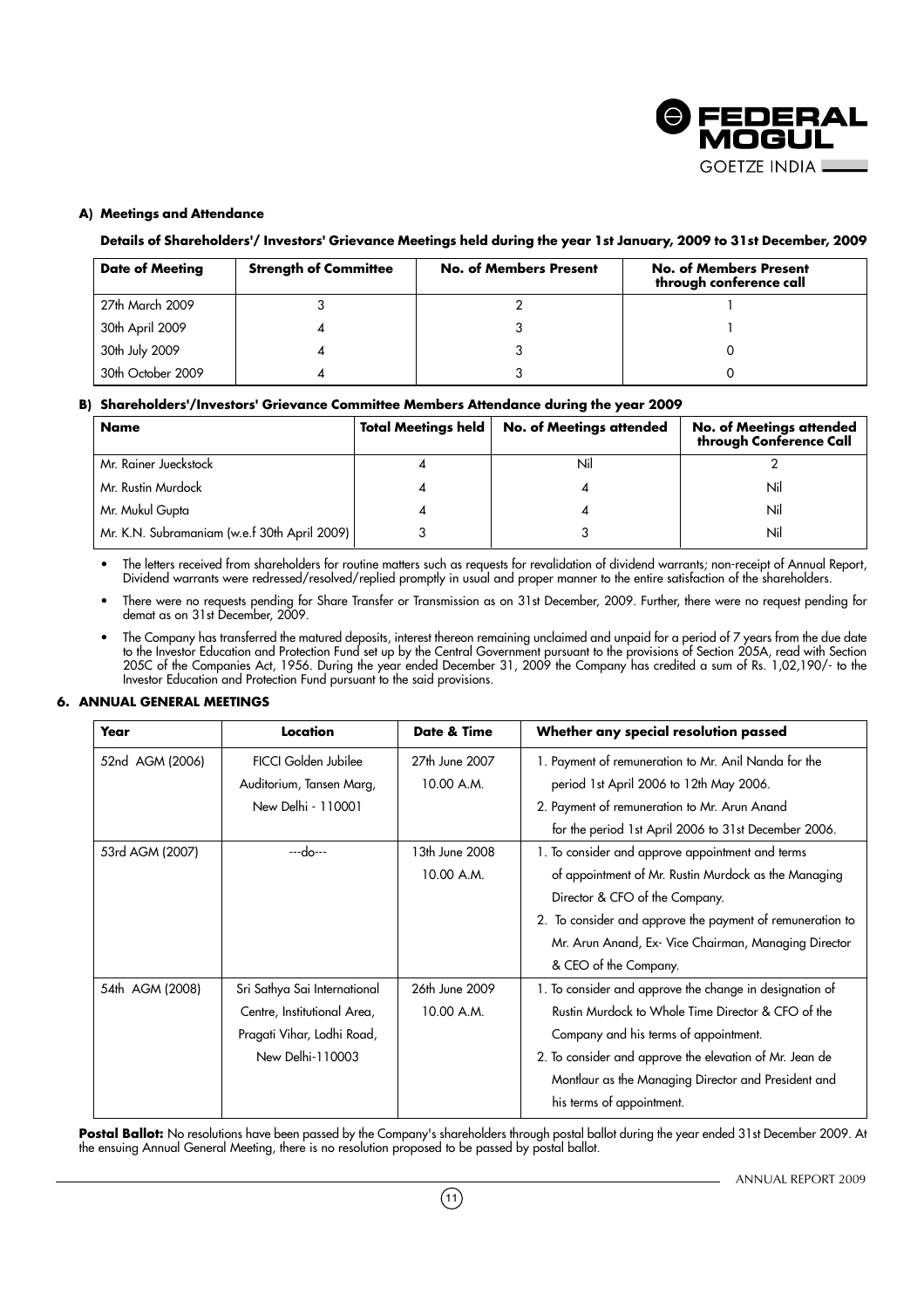

#### **7. DISCLOSURES**

- Disclosure on materially significant related party transactions i.e. transactions of the Company of material nature, with its promoters, the directors or the management, their subsidiaries or relatives etc. that may have potential conflict with the interests of the Company at large
- Details of number of Shares & Convertible Instruments held by Non-Executive Directors
- Details of non compliance by the Company, penalties and strictures imposed on the Company by Stock Exchanges or SEBI or any statutory authority, on any matter related to capital markets, during the past three years.
- Whistle Blower Policy
- Details of Compliance with mandatory requirements and adoption of the non-mandatory requirements
- **8. MEANS OF COMMUNICATION**

- None of the transactions with any of the related parties were in conflict with the interest of the Company
- As on date, no Non-Executive Director holds any share in the Company.
- None
- The Company has a Whistle Blower Policy for employees to report concerns about unethical behaviour, actual or suspected fraud or violation of the company's code of conduct or ethics policy. This policy provides for adequate safeguards against victimization of employees who avail of the mechanism.
- As on date, the Company is in full compliance with the mandatory requirements of Clause 49. Further, following Non-mandatory requirements are also adopted by the Company :
- 1. At present, the Chairman of the Board is a Non-executive Independent Director.
- 2. The Board has established a Remuneration Committee in accordance with the provisions of Clause 49.

Quarterly Results Quarterly/Half Yearly Financial Results of the Company were considered and approved by the Directors and the same were communicated to Stock Exchanges on the same day. These results are generally published in one English Daily i.e. Financial Express and one Hindi Daily i.e Jansatta, Delhi. The results are available on the Company's website at www.federalmogulgoetze.com

Institutional Area, Pragati Vihar, Lodhi Road, New Delhi-110003

Phiroze JeeJee Bhoy Towers, Dalal Street, Mumbai-400001 **- The National Stock Exchange of India Ltd.,**

Exchange Plaza, Bandra Kurla Complex, Bandra (East) Mumbai.

Whether presentations were made to Institutional Investors or to the analysts ? No. **9. GENERAL SHAREHOLDERS INFORMATION**

# **a. 55th Annual General Meeting**

- Date and Time 25th June 2010 at 10.00 a.m.
	- Venue Sai International Centre Service Studies (Service Studies Sai International Centre

# **b. Financial Calendar (Tentative)**

- Results for the quarter ending March 31, 2010 Last week of April 2010
- Results for the quarter/half year ending June 30, 2010
- Results for the quarter/period ending September 30, 2010 Last week of October 2010
- Results for the quarter/year ending December 31, 2010 Last week of March 2011
- Annual General Meeting for the year ending December 31, 2010
- **c. Book Closure date** 11th June 2010 to 25th June 2010 (both days inclusive)
- **d. Listing on Stock Exchanges**  $\qquad \qquad \qquad$  Bombay Stock Exchange Limited
- 

**e. Stock Code exchange-505744** 

**ISIN No.-NSDL INE 529A01010 - CDSL** INE 529A01010 **Note:** Listing Fees for the year 2009-2010 has been paid to both, Bombay Stock Exchange Limited and National Stock Exchange. Annual custodian charges of Depository have also been paid to NSDL and CDSL.

ANNUAL REPORT 2009

 $(12)$ 

**(See Note)**

National Stock Exchange-FMGOETZE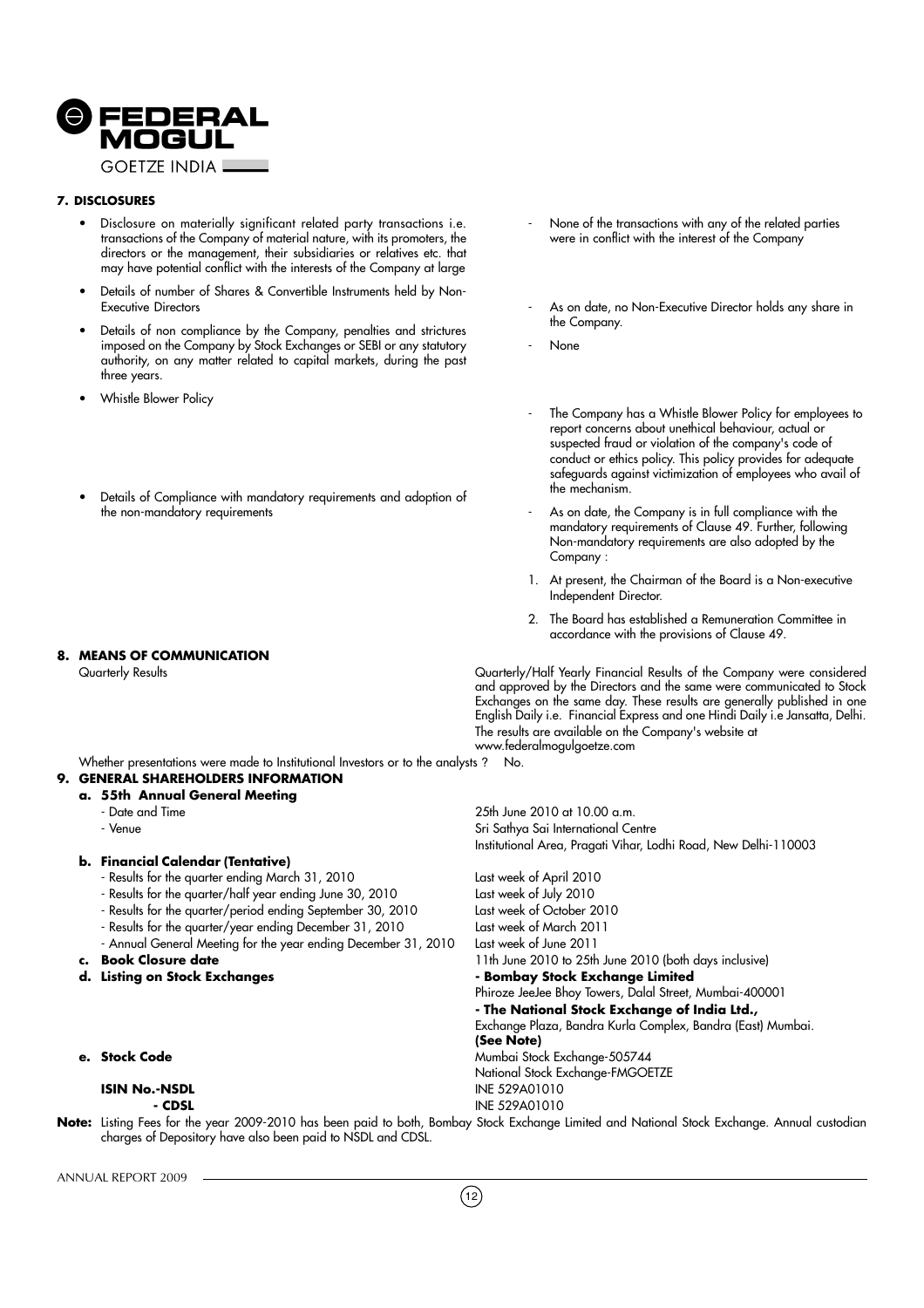

# **f. Stock Market Data\***

| Month            |                                        |                   | The Stock Exchange, Mumbai |          |                   | National Stock Exchange                |         |               |
|------------------|----------------------------------------|-------------------|----------------------------|----------|-------------------|----------------------------------------|---------|---------------|
|                  | Federal-Mogul Goetze (India) Limited's | Share Price (Rs.) |                            | Sensex   | Share Price (Rs.) | Federal-Mogul Goetze (India) Limited's |         | S&P CNX Nifty |
|                  | High                                   | Low               | High                       | Low      | High              | Low                                    | High    | Low           |
| Dec 2008         | 44.55                                  | 33.05             | 10188.54                   | 8467.43  | 43.60             | 34.00                                  | 3110.45 | 2570.70       |
| Jan 2009         | 44.90                                  | 32.70             | 10469.72                   | 8631.60  | 43.95             | 32.60                                  | 3147.20 | 2661.65       |
| Feb 2009         | 36.25                                  | 28.20             | 9724.87                    | 8619.22  | 36.00             | 30.20                                  | 2969.75 | 2677.55       |
| Mar 2009         | 34.50                                  | 27.60             | 10127.09                   | 8047.17  | 38.25             | 27.50                                  | 3123.35 | 2539.45       |
| April 2009       | 46.50                                  | 32.75             | 11492.10                   | 9546.29  | 45.80             | 32.25                                  | 3517.25 | 2965.70       |
| May 2009         | 58.00                                  | 37.00             | 14930.54                   | 11621.30 | 58.20             | 37.25                                  | 4509.40 | 3478.70       |
| June 2009        | 66.50                                  | 44.50             | 15600.30                   | 14016.95 | 64.75             | 44.60                                  | 4688.95 | 4206.70       |
| <b>July 2009</b> | 69.80                                  | 40.40             | 15732.81                   | 13219.99 | 69.50             | 39.25                                  | 4669.75 | 3918.75       |
| Aug 2009         | 99.40                                  | 73.25             | 16002.46                   | 14684.45 | 100.05            | 73.00                                  | 4743.75 | 4353.45       |
| Sept 2009        | 109.00                                 | 90.00             | 17142.52                   | 15356.72 | 107.90            | 89.65                                  | 5087.60 | 4576.60       |
| Oct 2009         | 136.75                                 | 99.10             | 17493.17                   | 15805.20 | 136.95            | 99.55                                  | 5181.95 | 4687.50       |
| Nov 2009         | 143.70                                 | 107.15            | 17290.48                   | 15330.56 | 143.50            | 104.40                                 | 5138.00 | 4538.50       |
| Dec 2009         | 154.00                                 | 128.40            | 17097.71                   | 16438.45 | 154.00            | 130.00                                 | 5221.85 | 4943.95       |

\* Source : www.bseindia.com; www.nseindia.com

# **g. Comparison of Federal-Mogul Goetze (India) Limited Scrip movement with BSE Sensex (Month High)**



 $\binom{13}{ }$ 

# **Comparison of Federal-Mogul Goetze (India) Limited Scrip Movement with BSE Sensex**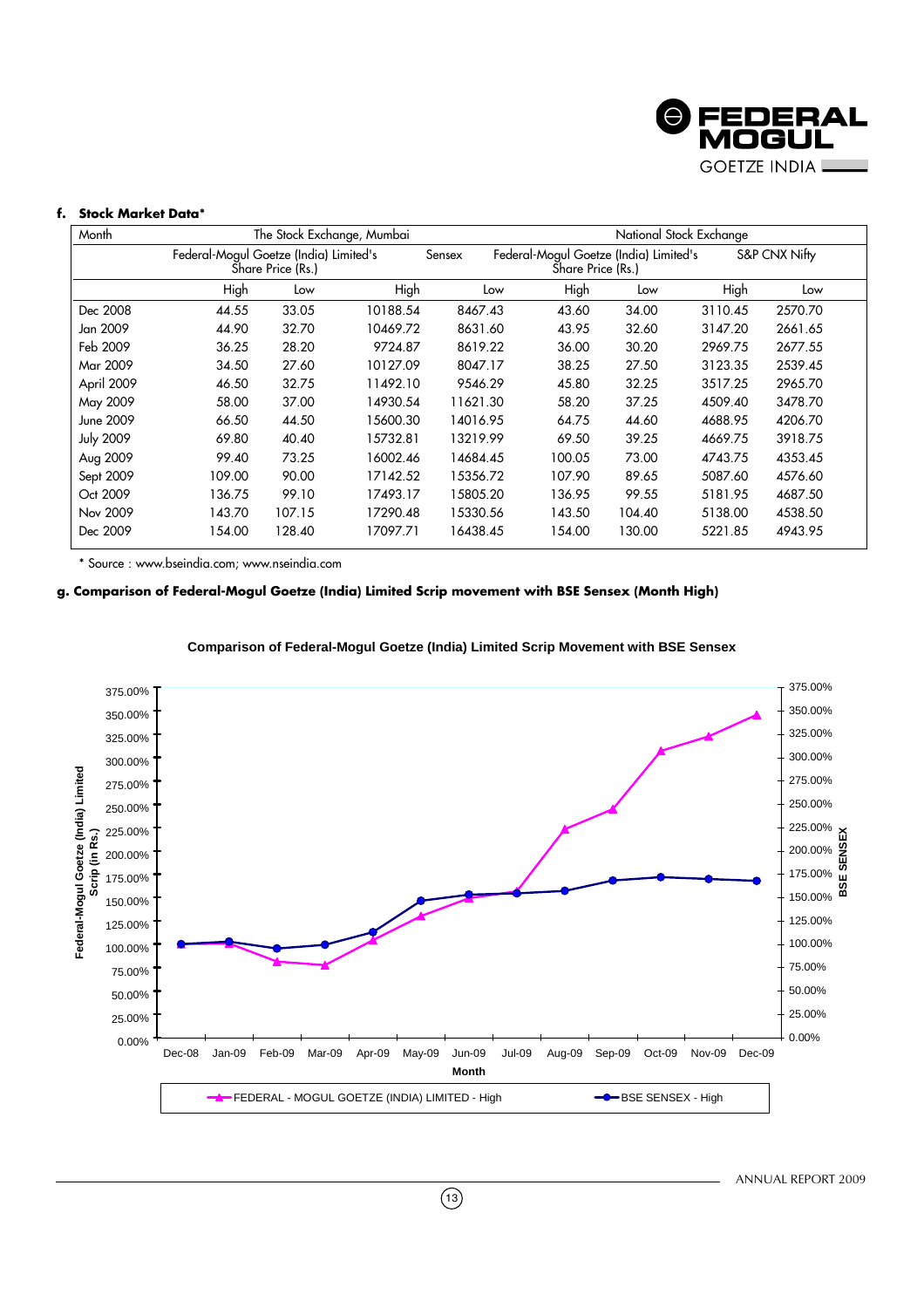

# **h. Share Transfer System**

- Alankit Assignments Limited, RTA Division, 2E/21, Jhandewalan Extension, New Delhi 110055 is acting as the Registrar and Transfer Agent for the Equity Shares of the Company, w.e.f 1st May 2005 to provide services in both Physical and Electronic Mode.
- The authority relating to share transfer has been delegated to the Share Transfer Committee. With effect from 30th April 2009, the Share Transfer Committee comprises of Mr. Rustin Murdock, Chairman, Mr. Mukul Gupta, Mr. K.N. Subramaniam and Mr. Jean de Montlaur.
- Valid share transfers in physical form and complete in all respects are normally approved and registered generally within a period of a fortnight by the Share Transfer Committee. Valid demat requests are cleared twice in a week. The committee met 21 times during the year 2009 for approving transfers, transmission etc.
- Pursuant to clause 47(c) of the Listing Agreement with the Stock Exchanges, certificates on half yearly basis, have been issued by the Company Secretary in practice for due compliance of share transfer formalities by the Company.

# **i. Distribution Schedule as on 31/12/2009**

| No. of shares    | No. of Shareholders | Percentage to total<br><b>Shareholders</b> | No. of shares held | Percentage to total<br>shares held |
|------------------|---------------------|--------------------------------------------|--------------------|------------------------------------|
| <b>UPTO 5000</b> | 24830               | 94.41                                      | 2318475            | 4.16                               |
| 5001 - 10000     | 778                 | 2.96                                       | 609211             | 1.10                               |
| 10001 - 20000    | 338                 | 1.29                                       | 510428             | 0.92                               |
| 20001 - 30000    | 111                 | 0.42                                       | 279435             | 0.50                               |
| 30001 - 40000    | 47                  | 0.18                                       | 167358             | 0.30                               |
| 40001 - 50000    | 47                  | 0.18                                       | 221941             | 0.40                               |
| 50001 -100000    | 72                  | 0.27                                       | 540154             | 0.97                               |
| ABOVE 100000     | 76                  | 0.29                                       | 50985128           | 91.65                              |
| <b>TOTAL</b>     | 26299               | 100.00                                     | 55632130           | 100.00                             |

# A] On the basis of shares held

#### B] On the basis of Category

| Category                                                                              | No. of Shareholders | Percentage to total<br><b>Shareholders</b> | No. of shares held | Percentage to total<br>shares held |
|---------------------------------------------------------------------------------------|---------------------|--------------------------------------------|--------------------|------------------------------------|
| <b>INDIVIDUALS</b>                                                                    | 25531               | 97.08                                      | 5105449            | 9.17                               |
| <b>CORPORATE BODIES</b>                                                               | 532                 | 2.02                                       | 1800626            | 3.24                               |
| FINANCIAL INSTITUTIONS /<br>MUTUAL FUNDS/ BANKS/<br><b>INSURANCE COMPANIES</b>        | 28                  | 0.11                                       | 6172975            | 11.10                              |
| NON-RESIDENT INDIANS                                                                  | 192                 | 0.73                                       | 288742             | 0.52                               |
| <b>FOREIGN INSTITUTIONAL</b><br><b>INVESTORS/</b><br><b>OVERSEAS CORPORATE BODIES</b> | 8                   | 0.03                                       | 543098             | 0.98                               |
| PROMOTERS (NON-RESIDENT<br>COMPANY)                                                   | $\overline{2}$      | 0.01                                       | 41715454           | 74.98                              |
| <b>OTHERS</b>                                                                         | 6                   | 0.02                                       | 5786               | 0.01                               |
| TOTAL                                                                                 | 26299               | 100.00                                     | 55632130           | 100.00                             |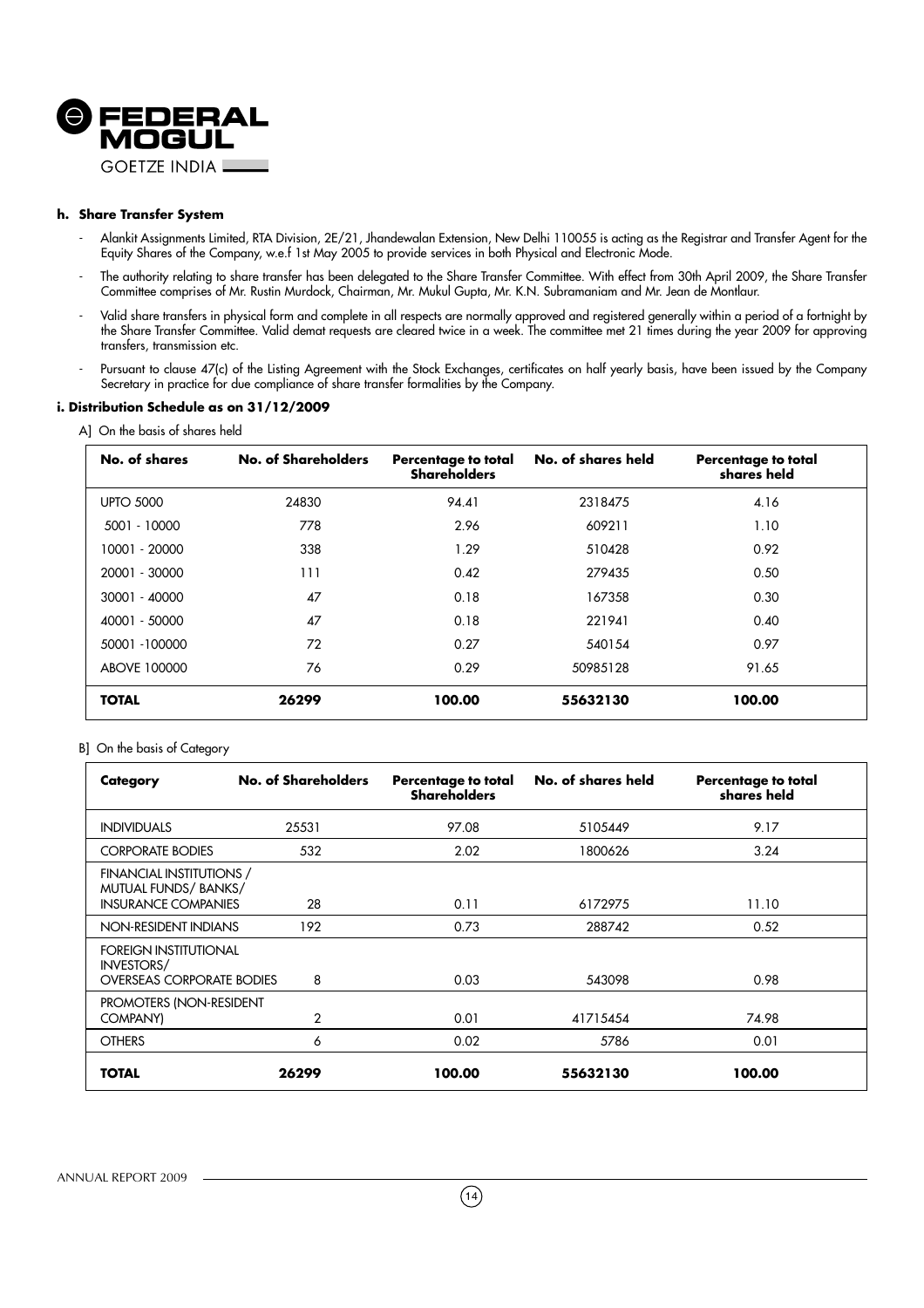



# **j. Dematerialization of shares and Liquidity**

As on 31st December 2009, 83.85% of the Equity Capital of the Company has been dematerialized .The shares of the company are traded on Bombay Stock Exchange Limited, Mumbai and The National Stock Exchange of India Limited, Mumbai and have good liquidity.

- **k. Outstanding GDR's / ADR's / Warrants or any convertible instruments, conversion date and likely impact on equity.** None
- **l. Plant Locations :**

| Bahaduraarh                      | <u>.</u> | Yelahanka   | ັ | Bhiwadi     | Pantnagar.                            |
|----------------------------------|----------|-------------|---|-------------|---------------------------------------|
| $\cdot$ .<br><sup>o</sup> atiala |          | Benaaluru   |   | (RAJASTHAN) | $\sim$<br>Udham Sinah Na <sub>'</sub> |
| (PUNJAB)                         |          | (KARNATAKA) |   |             | (UTTARAKHAND)                         |

# **m. Corporate office:**

10th Floor, Tower B, Paras Twin Towers, Sector-54, Golf Course Road, Gurgaon, Haryana 122002, India. Tel No: 0124-478 4530

# **Registered office:**

7870-7877, F-1 Roshanara Plaza Building, Roshanara Road, Delhi -110007 Tel No: 011-23827435 / Fax No.: 011-30489308 email: investor.grievance@federalmogul.com Website: **www.federalmogulgoetze.com**

# **n. Registrar and Share Transfer Agent**

Alankit Assignments Limited 'Alankit House' 2E/21, Jhandewalan Extension, New Delhi-110055 Tel No: 011-23541234, 42541234/ Fax No.: 011-23552001/42541201

**o. Compliance Officer :**

Mr. Khalid Khan, Company Secretary

For and on behalf of the Board

**Jean de Montlaur Community Community Rustin Murdock** 

Managing Director & President Whole Time Director & CFO

Date : March 19, 2010. Place : Gurgaon

# **DECLARATION OF MD & PRESIDENT**

This is to certify that the Company has laid down Code of Conduct for all Board Members and Senior Management of the Company and the copy of same is posted on the website of the Company viz. **www.federalmogulgoetze.com**. Further certified that the Members of the Board and Senior Management Personnel have affirmed their compliance with the Code for the year ended 31st December, 2009.

Date : March 19, 2010. **Jean de Montlaur** Place : Gurgaon Managing Director & President

ANNUAL REPORT 2009

 $(15)$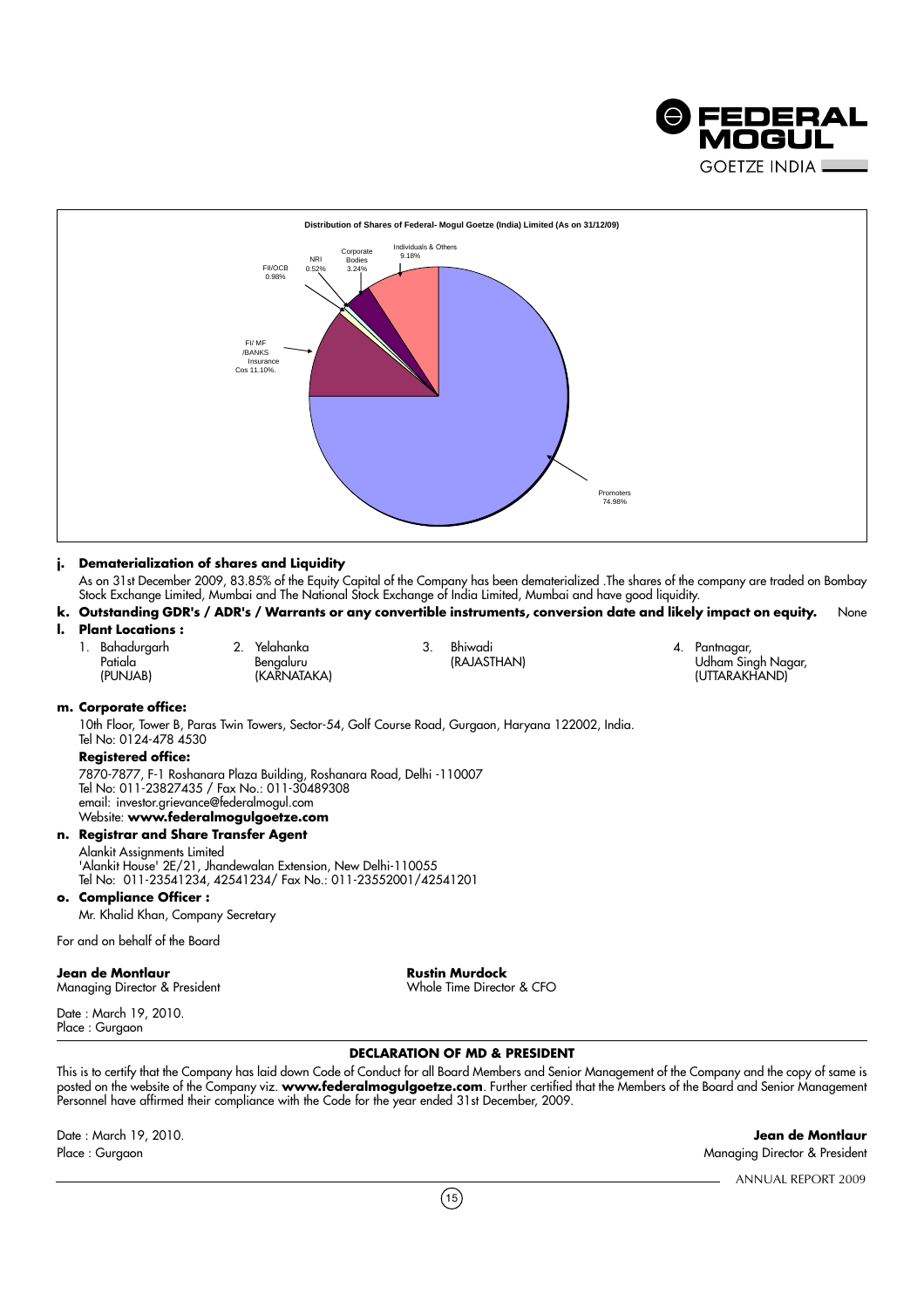

# **CERTIFICATE ON CORPORATE GOVERNANCE UNDER CLAUSE 49 OF THE LISTING AGREEMENT**

To the Members of Federal-Mogul Goetze (India) Limited

We have examined the compliance of conditions of Corporate Governance of **Federal-Mogul Goetze (India) Limited** for the year ended 31st December, 2009 as stipulated in Clause 49 of the Listing Agreement of Company with the Stock Exchange in India.

The compliance of conditions of Corporate Governance is the responsibility of the management. The examination was limited to a review of the procedure and implementation thereof, adopted by the Company for ensuring the compliance with the conditions of Corporate Governance. It is neither an audit nor an expression of opinion on the financial statements of the company.

In our opinion and to the best of the information provided and according to the explanations given, it is certified that the Company has complied with the conditions of Corporate Governance as stipulated in Clause 49 of the above mentioned Listing Agreement.

We state that in respect of Investors grievances received during the year ended 31st December 2009, no investor grievances were pending against the Company for a period exceeding one month as per the records maintained by the Company which were presented to the shareholders/Investor Grievance Committee. All the investor grievances against the Company were resolved amicably.

We further state that such certification as to compliance is neither an assurance of the future viability of the Company nor the efficiency or effectiveness with which the management has conducted the affairs of the Company.

For DEEPIKA GERA COMPANY SECRETARIES

Place : New Delhi **DEEPIKA GERA** Date : March 12, 2010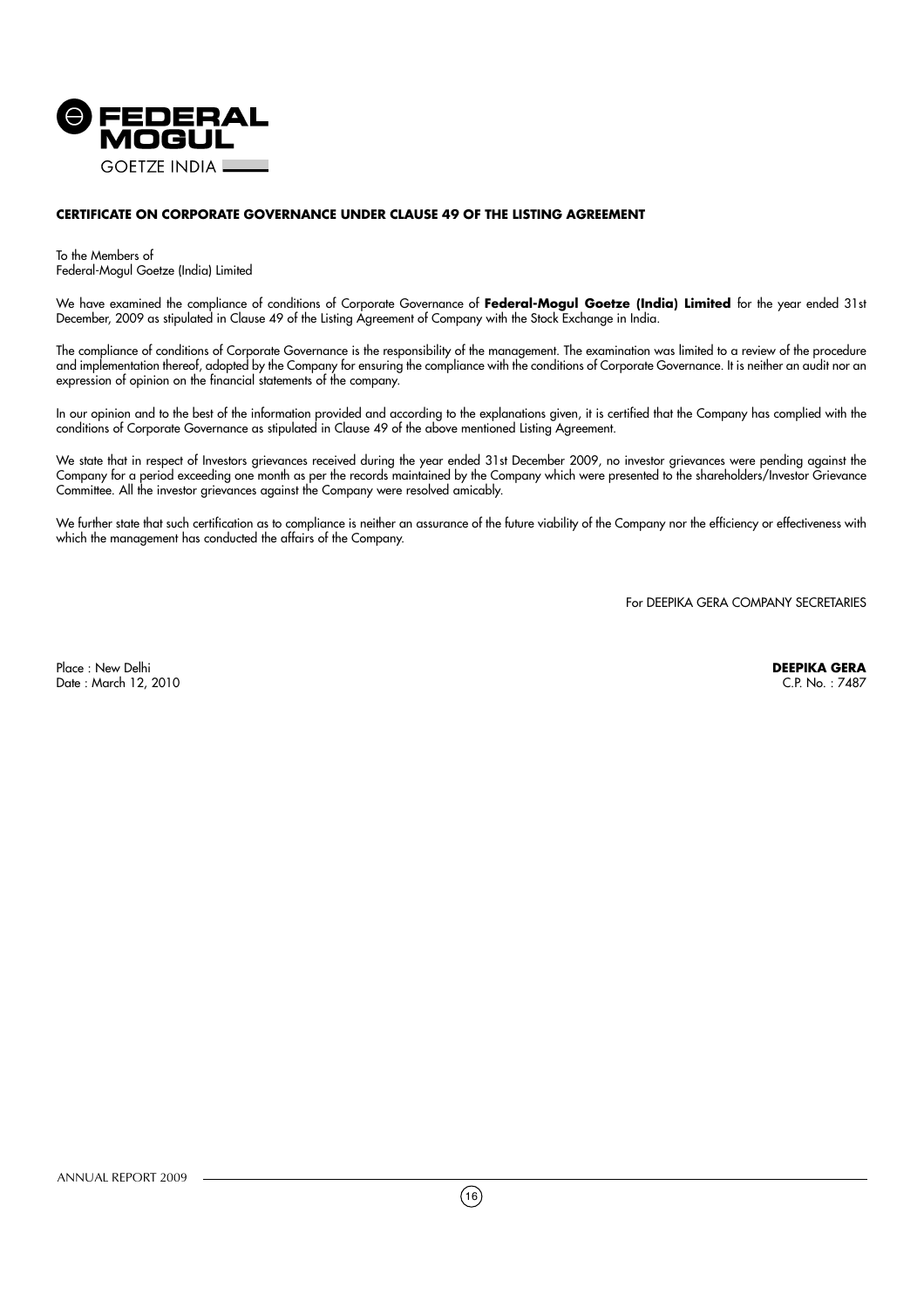# **AUDITORS' REPORT**

**To**

#### **The Members of Federal-Mogul Goetze (India) Limited**

- We have audited the attached Balance Sheet of Federal-Mogul Goetze (India) Limited ('the Company') as at December 31, 2009 and also the Profit and Loss account and the cash flow statement for the year ended on that date annexed thereto. These financial statements are the responsibility of the Company's management. Our responsibility is to express an opinion on these financial statements based on our audit.
- 2. We conducted our audit in accordance with auditing standards generally accepted in India. Those Standards require that we plan and perform the audit to obtain reasonable assurance about whether the financial statements are free of material misstatement. An audit includes examining, on a test basis, evidence supporting the amounts and disclosures in the financial statements. An audit also includes assessing the accounting principles used and significant estimates made by management, as well as evaluating the overall financial statement presentation. We believe that our audit provides a reasonable basis for our opinion.
- 3. As required by the Companies (Auditor's Report) Order, 2003 (as amended) issued by the Central Government of India in terms of sub-section (4A) of Section 227 of the Companies Act, 1956, we enclose in the Annexure a statement on the matters specified in paragraphs 4 and 5 of the said Order.
- 4. Without qualifying our opinion, we draw your attention to the note no 8 (b) of schedule 24 of financial statements stating that :
	- (a) remuneration of Rs. 540.12 lacs (including Rs. 305.54 lacs in respect of earlier financial year) being paid to the managing director which is in excess of permissible remuneration under Schedule XIII of the Companies Act, 1956. The Company has applied to the Central Government for the approval of such excess remuneration. The management has confirmed from the director that he will refund this amount, to the extent of this being not approved by the Central Government.
	- (b) remuneration of Rs. 119.85 lakhs for the period April 1, 2006 to December 31, 2006, paid to the erstwhile managing director of the Company was in excess of permissible remuneration under Schedule XIII of the companies Act, 1956. The company had applied to the Central Government for the approval of such excess remuneration which was rejected by the Central Government vide letter dated May 26, 2009. The Company is in the process of filing an application under Section 309 (5B) of the companies Act, 1956 to waive the recovery of the aforesaid amount from

the erstwhile managing director. Further, there is another application for excess remuneration of Rs. 84.15 lakhs for the period January 1, 2007 to September 24, 2007 applied to the Central Government for its approval under Section 309 (3) of the Companies Act, 1956. The management has confirmed from the erstwhile managing director that he will refund this amount, to the extent of this being not approved by the Central Government.

Pending above mentioned approvals by Central Govt., no adjustments have been made to the accompanying financial statements in this regard.

- 5. Further to our comments in the Annexure referred to above, we report that:
- We have obtained all the information and explanations, which to the best of our knowledge and belief were necessary for the purposes of our audit;
- In our opinion, proper books of account as required by law have been kept by the Company so far as appears from our examination of those books;
- iii. The balance sheet, profit and loss account and cash flow statement dealt with by this report are in agreement with the books of account;
- In our opinion, the balance sheet, profit and loss account and cash flow statement dealt with by this report comply with the accounting standards referred to in sub-section (3C) of section 211 of the Companies Act, 1956.
- v. On the basis of the written representations received from the directors, as on December 31, 2009, and taken on record by the Board of Directors, we report that none of the directors is disqualified as on December 31, 2009 from being appointed as a director in terms of clause (g) of sub-section (1) of section 274 of the .<br>Companies Act, 1956.
- vi. In our opinion and to the best of our information and according to the explanations given to us, the said accounts give the information required by the Companies Act, 1956, in the manner so required and give a true and fair view in conformity with the accounting principles generally accepted in India;
	- in the case of the balance sheet, of the state of affairs of the Company as at December 31, 2009;
	- b) in the case of the profit and loss account, of the profit for the year ended on that date; and
	- c) in the case of cash flow statement, of the cash flows for the year ended on that date. **For S.R. BATLIBOI & CO. Chartered Accountants**

# **per Pankaj Chadha Partner**<br>Membership

Date : March 19, 2010 No.: 91813

#### **Annexure referred to in paragraph 3 of our report of even date. Re: Federal-Mogul Goetze (India) Limited ('the Company')**

- (a) The Company has maintained proper records showing full particulars, including quantitative details and situation of fixed assets, except for certain items of plant and machinery and certain items of furniture at one of its facilities, where the records are maintained for group of similar assets and not for each individual asset.
- (b) All fixed assets were physically verified by the management during the year ended December 31, 2007 in accordance with a planned programme of verifying them once in three years which, in our opinion, is reasonable having regard to the size of the Company and the nature of its assets. As informed, no material discrepancies were noticed on such verification.
- (c) There was no substantial disposal of fixed assets during the year.
- ii. (a) The management has conducted physical verification of inventory at reasonable intervals during the year.
	- (b) The procedures of physical verification of inventory followed by the management are reasonable, and adequate in relation to the size of the Company and the nature of its business.
	- (c) The Company is maintaining proper records of inventory and no material discrepancies were noticed on physical verification.
- iii. (a) The Company has granted loan to one company covered in the register maintained under section 301 of the Companies Act, 1956. The maximum amount involved during the year was Rs 1,749.09 lacs and the year- end balance of loans granted to such party was Rs. 1,714.71 lacs.
	- (b) In our opinion and according to the information and explanations given to us, loan of Rs. 1,749.09 lacs is prima facie prejudicial to the interest of the Company as it has been granted interest free although other terms and conditions for such loans are not prima facie prejudicial to the interest of the Company.
	- (c) The loan granted is re-payable on demand. As informed, the company has not demanded repayment of any



Place : Gurgaon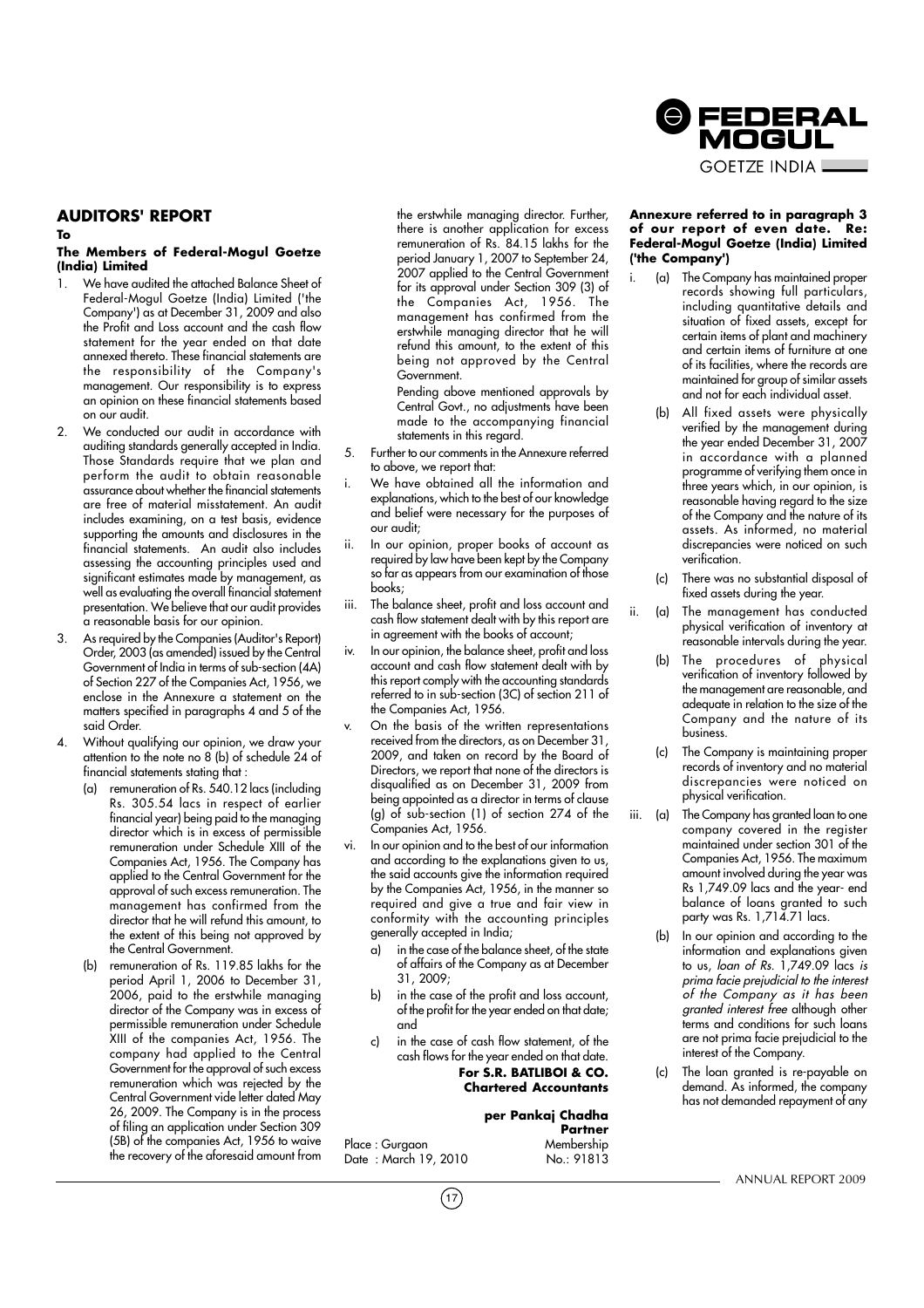

such loan during the year, thus, there has been no default on the part of the party to whom the money has been lent. The loan is given interest free.

- (d) There is no overdue amount of loans granted to companies, firms or other parties listed in the register maintained under section 301 of the Companies Act, 1956.
- (e) As informed, the Company has not taken any loans, secured or unsecured from companies, firms or other parties covered in the register maintained under section 301 of the Companies Act, 1956. Accordingly, the provisions of clause 4(iii) (e), (f) and (g) of the Companies (Auditor's Report) Order, 2003 (as amended) are not applicable to the Company.
- iv. In our opinion and according to the information and explanations given to us, there is an adequate internal control system commensurate with the size of the Company and the nature of its business, for the purchase of inventory and fixed assets and for sale of goods and services. During the course of our audit, no major weakness has been noticed in the internal control system in respect of these areas. During the course of our audit, we have not observed any continuing failure to correct major weakness in internal control system of the company.
- (a) According to the information and explanations provided by the

management, we are of the opinion that the particulars of contracts or arrangements referred to in section 301 of the Act, that need to be entered into the register maintained under section 301 have been so entered.

- (b) In respect of transactions made in pursuance of such contracts or arrangements exceeding value of Rupees five lakh entered during the financial year, because of the unique and specialized nature of the items involved and absence of any comparable prices, we are unable to comment whether the transactions were made at prevailing market prices at the relevant time.
- vi. The Company has not accepted any deposits from the public.
- vii. In our opinion, the Company has an internal audit system commensurate with the size and nature of its business.
- viii. We have broadly reviewed the books of account maintained by the Company pursuant to the rules made by the Central Government for the maintenance of cost records under section 209(1)(d) of the Companies Act, 1956, and are of the opinion that prima facie, the prescribed accounts and records have been made and maintained. We have, however, not made a detailed examination of the records with a view to determine whether they are accurate and complete.

ix. a) The Company is regular in depositing with appropriate authorities undisputed statutory dues including provident fund, investor education and protection fund, employees' state insurance, income-tax, sales-tax, wealth-tax, service tax, customs duty, excise duty, cess and other material statutory dues applicable to it though, there has been a *slight delay in a few* cases.

> Further, since the Central Governent has till date not prescribed the amount of cess payable under section 441 A of the Companies Act,1956, we are not in a position to comment upon the regularity or otherwise of the company in depositing the same.

- b) According to the information and explanations given to us, no undisputed amounts payable in respect of provident fund, investor education and protection fund, employees' state insurance, incometax, wealth-tax, service tax, sales-tax, customs duty, excise duty, cess and other undisputed statutory dues applicable to the Company were outstanding, at the year end, for a period of more than six months from the date they became payable.
- c) According to the records of the Company, the dues outstanding of sales-tax, incometax, custom duty, wealth-tax, service tax, excise duty and cess which have not been deposited on account of any dispute are as follows:

| Name of the<br>statute | <b>Nature of dues</b>                                | Amount<br>(Rs. Lacs) | Period to which the<br>amount relates | Forum where dispute is pending                                |
|------------------------|------------------------------------------------------|----------------------|---------------------------------------|---------------------------------------------------------------|
| Central Excise Act     | Excise Duty on classification of product             | 6.97                 | 1998-1999                             | Deputy Commissioner of Central Excise, Patiala, Punjab        |
| Central Excise Act     | Excise Duty on classification of product             | 0.96                 | 1997-1998                             | Deputy Commissioner of Central Excise, Patiala, Punjab        |
| Central Excise Act     | Excise Duty on classification of product             | 1.85                 | 1997-1998                             | Deputy Commissioner of Central Excise, Patiala, Punjab        |
| Central Excise Act     | Excise Duty on dispute on inputs & capital goods     | 0.80                 | 1998-1999                             | Deputy Commissioner of Central Excise, Patiala, Punjab        |
| Central Excise Act     | Excise Duty on sale of scrap                         | 3.33                 | 2001-2002                             | Additional Commissioner of Central Excise, Chandigarh.        |
| Central Excise Act     | Excise Duty on Turnover Discount                     | 214.50               | 2001-2002 to 2005 - 2006              | Central Excise and Service Tax Appellant Tribunal, New Delhi. |
| Central Excise Act     | Excise Duty on Turnover Discount                     | 108.36               | 2000-2001 to 2004-2005                | Central Excise and Service Tax Appellant Tribunal, Bangalore  |
| Central Excise Act     | Excise Duty on Trade Discount                        | 33.74                | 2000-2001 to 2003-2004                | Joint Commissioner of Central Excise, Bangalore               |
| Central Excise Act     | Service Tax on royalty and technical know how        | 39.95                | 1999-2000 to 2004-2005                | Additional Commissioner of Central Excise, Chandigarh         |
| Central Excise Act     | Excise Duty demand on wrong availment of excise duty | 1.18                 | 1995-96                               | Deputy Commissioner of Central Excise, Patiala, Punjab        |
| Central Excise Act     | Excise Duty demand on wrong availment of excise duty | 1.36                 | 2003-2004                             | Central Excise and Service Tax Appellant Tribunal, New Delhi  |
| Central Excise Act     | Excise Duty on classification of product             | 40.02                | 1988-1994                             | Punjab & Haryana High Court                                   |
| Central Excise Act     | Excise Duty demand on wrong availment of excise duty | 0.35                 | 1994-1995                             | Punjab & Haryana High Court                                   |

ANNUAL REPORT 2009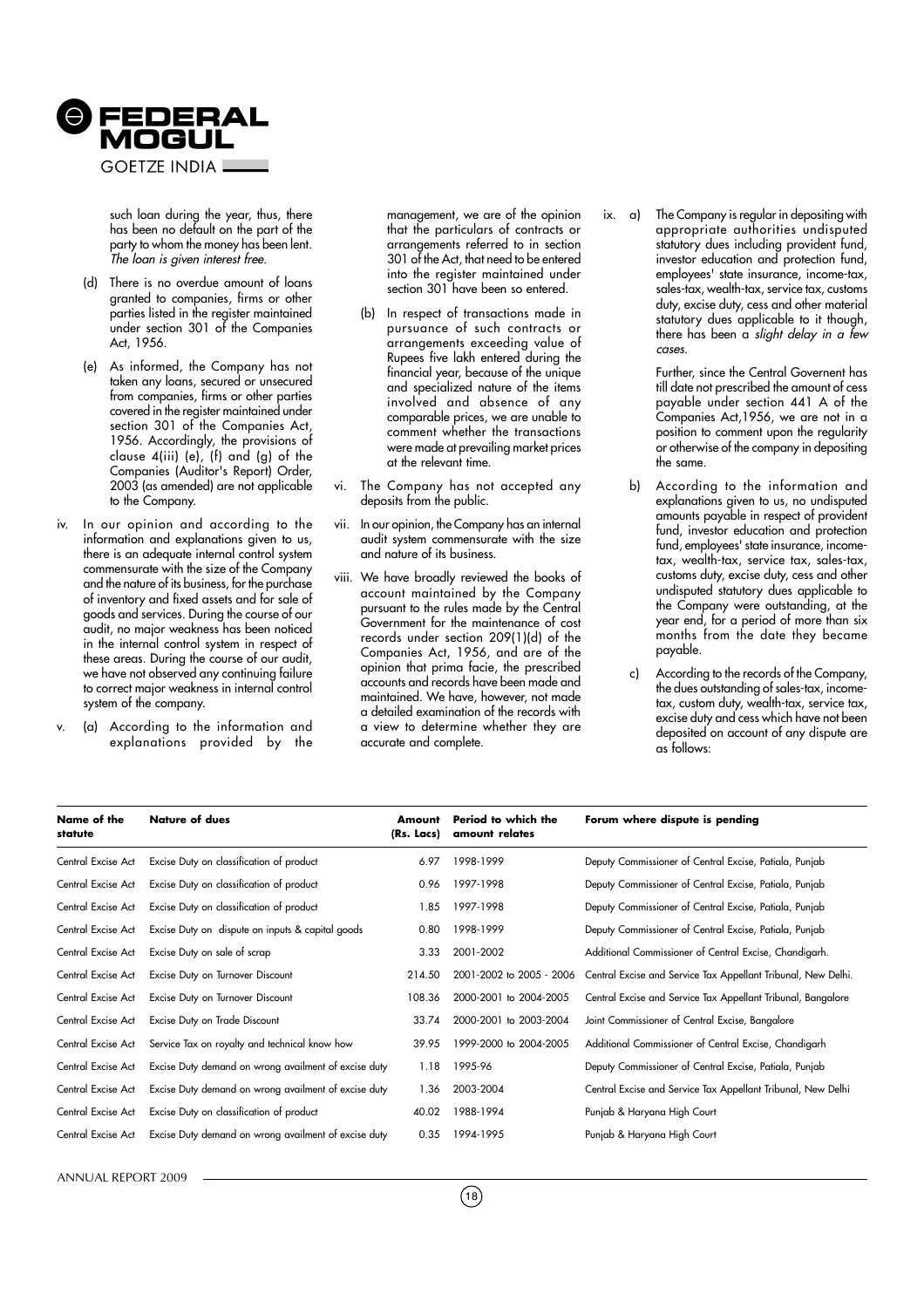

| Name of the<br>statute  | <b>Nature of dues</b>                                         | Amount<br>(Rs. Lacs) | Period to which the<br>amount relates | Forum where dispute is pending                              |
|-------------------------|---------------------------------------------------------------|----------------------|---------------------------------------|-------------------------------------------------------------|
| Central Excise Act      | Interest on reversal of Special Additional Duty               | 14.02                | 2000-2001                             | Joint Commissioner of Central Excise, Patiala.              |
| Central Excise Act      | Excise Duty on rejected goods                                 | 0.93                 | 2004-2005 & 2005-2006                 | Assistant Commissioner of Central Excise (Bangalore).       |
| Central Excise Act      | Excise Duty on valuation of scrap and waste sent for job work | 15.14                | 2000-2001 & 2001-2002                 | Supreme Court.                                              |
| Central Excise Act      | Excise Duty on valuation rates employed for certain products  | 5.28                 | 2001-2002 to 2002-2003                | Deputy Commissioner of Central Excise, Bangalore.           |
| Central Excise Act      | Service tax on job work charges                               | 54.09                | 2004-2005                             | Central Excise & Service Tax Appellate Tribunal, Bangalore. |
| Central Excise Act      | Wrong availment of Service tax                                | 15.40                | 2005-2006 to 2007-2008                | Additional Commissioner, Chandigarh.                        |
| Central Excise Act      | Excise Duty on removal of non saleable stock                  | 8.57                 | 2005-2006                             | Central Excise & Service Tax Appellate Tribunal, Bangalore. |
| Central Excise Act      | Service Tax on management consultancy services                | 16.94                | 1998-1999 to 2002-2003                | Central Excise & Service Tax Appellate Tribunal, New Delhi. |
| Central Excise Act      | Service Tax on input services                                 | 28.96                | 2008 - 2009                           | Commissioner (Appeal), Central Excise, Chandigarh.          |
| Central Excise Act      | Cenvat credit availed twice                                   | 5.04                 | 2006 - 2007                           | Additional Commissioner of Central Excise, Bangalore.       |
| Central Excise Act      | Wrong availment of Service tax                                | 86.44                | 2006 - 2007                           | Commissioner (Appeal), Central Excise                       |
| Central Excise Act      | Service Tax on input services                                 | 139.55               | 2004 - 2005                           | Central Excise & Service Tax Appellate Tribunal             |
| Central Excise Act      | Excise Duty demand on wrong availment of excise duty          | 115.25               | 2006 - 2008                           | Commissioner (Appeal), Central Excise                       |
| Central Excise Act      | Cenvat credit on classification of product                    | 1,431.93             | 2005 - 2008                           | Commissioner (Appeal), Central Excise                       |
| Central Excise Act      | Wrong availment of Service tax                                | 19.18                | 2006 - 2007                           | Central Excise & Service Tax Appellate Tribunal             |
| Punjab VAT Act          | Differential in rate of VAT                                   | 15.55                | 2006 - 2007                           | Punjab Tribunal, Chandigarh                                 |
| Karnataka Sales Tax Act | Local Sales Tax                                               | 233.96               | 1996-1997 to 2001-2002                | Karnataka High Court                                        |

- x. The Company has no accumulated losses at the end of the financial year and it has not incurred cash losses in the current and immediately preceding financial year.
- xi. Based on our audit procedures and as per the information and explanations given by the management, we are of the opinion that the Company has not defaulted in repayment of dues to the banks. The Company has no outstanding dues in respect of a financial institution or debenture holder.
- xii. According to the information and explanations given to us and based on the documents and records produced to us, the Company has not granted loans and advances on the basis of security by way of pledge of shares, debentures and other securities.
- xiii. In our opinion, the Company is not a chit fund or a nidhi / mutual benefit fund / society. Therefore, the provisions of clause 4(xiii) of the Companies (Auditor's Report) Order, 2003 (as amended) are not applicable to the Company.
- xiv. In our opinion, the Company is not dealing in or trading in shares, securities, debentures and other investments. Accordingly, the provisions of clause 4(xiv) of the Companies (Auditor's Report) Order, 2003 (as amended) are not applicable to the Company.
- xv. According to the information and explanations given to us, the Company has given guarantee for loans taken by others from bank or financial institutions, the terms and conditions whereof in our opinion are not prima-facie prejudicial to the interest of the Company.
- xvi. Based on information and explanations given to us by the management, term loans were applied for the purpose for which the loans were obtained.
- xvii. According to the information and explanations given to us and on an overall examination of the balance sheet and cash flow statement of the Company, we report that no funds raised on short-term basis have been used for long-term investment.

 $(19)$ 

- xviii.The Company has not made any preferential allotment of shares to parties or companies covered in the register maintained under section 301 of the Companies Act, 1956.
- xix. The Company did not have any outstanding debentures during the year.
- xx. We have verified that the end use of money raised by public issues is as disclosed in the notes to the financial statements.
- xxi. Based upon the audit procedures performed for the purpose of reporting the true and fair view of the financial statements and as per the information and explanations given by the management, we report that no fraud on or by the Company has been noticed or reported during the course of our audit.

# **For S.R. BATLIBOI & CO. Chartered Accountants**

# **per Pankaj Chadha Partner** Place : Gurgaon Membership

Date: March 19, 2010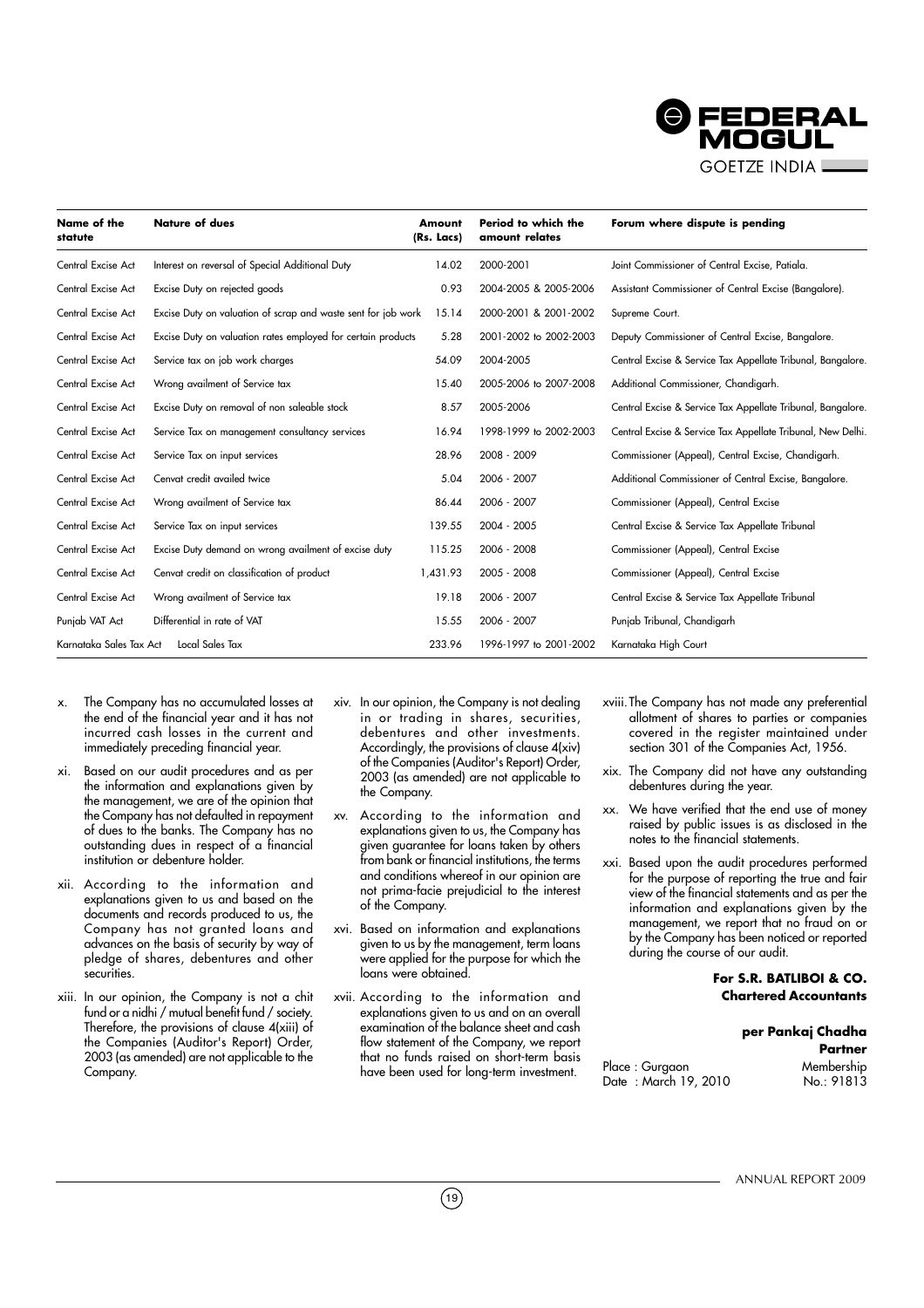

# **Balance Sheet as at December 31, 2009**

|                                                                                         | <b>Schedules</b> | As at<br>December 31, 2009 | As at<br>December 31, 2008 |
|-----------------------------------------------------------------------------------------|------------------|----------------------------|----------------------------|
|                                                                                         |                  | Rs (in lacs)               | Rs (in lacs)               |
| <b>SOURCES OF FUNDS</b><br>Shareholders' Funds                                          |                  |                            |                            |
| Share capital                                                                           | 1                | 5,563.21                   | 5,563.21                   |
| Reserves and surplus                                                                    | $\overline{2}$   | 28,770.82                  | 27,798.00                  |
|                                                                                         |                  | 34,334.03                  | 33,361.21                  |
| <b>Loan Funds</b>                                                                       |                  |                            |                            |
| Secured loans                                                                           | 3                | 6,658.97                   | 16,144.57                  |
| Unsecured loans                                                                         | 4                | 3,464.83                   | 69.05                      |
|                                                                                         |                  | 10,123.80                  | 16,213.62                  |
| <b>Deferred Tax Liabilities (net)</b>                                                   | 5                | 445.13                     |                            |
| Total                                                                                   |                  | 44,902.96                  | 49,574.83                  |
| <b>APPLICATION OF FUNDS</b>                                                             |                  |                            |                            |
| <b>Fixed Assets</b>                                                                     | 6                |                            |                            |
| Gross block                                                                             |                  | 67,124.39                  | 64,608.88                  |
| Less: Accumulated Depreciation & Amortisation                                           |                  | 30,497.36                  | 25,902.83                  |
| Net block                                                                               |                  | 36,627.03                  | 38,706.05                  |
| Capital work-in-progress including capital advances                                     |                  | 1,721.13                   | 1,356.01                   |
|                                                                                         |                  | 38,348.16                  | 40,062.06                  |
| <b>Investments</b>                                                                      | $\overline{7}$   | 2,092.34                   | 2,092.34                   |
| <b>Current Assets, Loans and Advances</b>                                               |                  |                            |                            |
| Inventories                                                                             | 8                | 9,135.37                   | 10,033.13                  |
| Sundry debtors                                                                          | 9                | 10,068.73                  | 9,325.91                   |
| Cash and bank balances                                                                  | 10               | 207.72                     | 165.75                     |
| Other current assets                                                                    | 11               | 461.90                     | 480.10                     |
| Loans and advances                                                                      | 12               | 4,979.99                   | 4,950.17                   |
| <b>Less: Current Liabilities and Provisions</b>                                         |                  |                            |                            |
| <b>Current liabilities</b>                                                              | 13               | 18,072.15                  | 18,904.83                  |
| Provisions                                                                              | 14               | 2,798.91                   | 2,996.72                   |
| <b>Total Current Liabilities and Provisions</b>                                         |                  | 20,871.06                  | 21,901.55                  |
| <b>Net Current Assets</b>                                                               |                  | 3,982.65                   | 3,053.51                   |
| Miscellaneous Expenditure                                                               | 15               | 479.81                     | 719.71                     |
| (to the extent not written off or adjusted)<br>Debit balance in profit and loss account |                  |                            | 3,647.21                   |
| Total                                                                                   |                  | 44,902.96                  | 49,574.83                  |
| <b>Notes to Accounts</b>                                                                | 24               |                            |                            |

The schedules referred to above and the notes to accounts form an integral part of the Balance Sheet.

As per our report of even date<br>For S.R.BATLIBOI & CO.

Membership No. 91813

Place: Gurgaon Date: March 19, 2010

ANNUAL REPORT 2009

**For S.R.BATLIBOI & CO.** For and on behalf of the Board of Directors of Chartered Accountants and South of the Board of Directors of Chartered Accountants **Chartered Accountants** Federal-Mogul Goetze (India) Limited

**per Pankaj Chadha Jean de Montlaur Rustin Murdock Managing Director & President** 

**Khalid Khan** Company Secretary

 $(20)$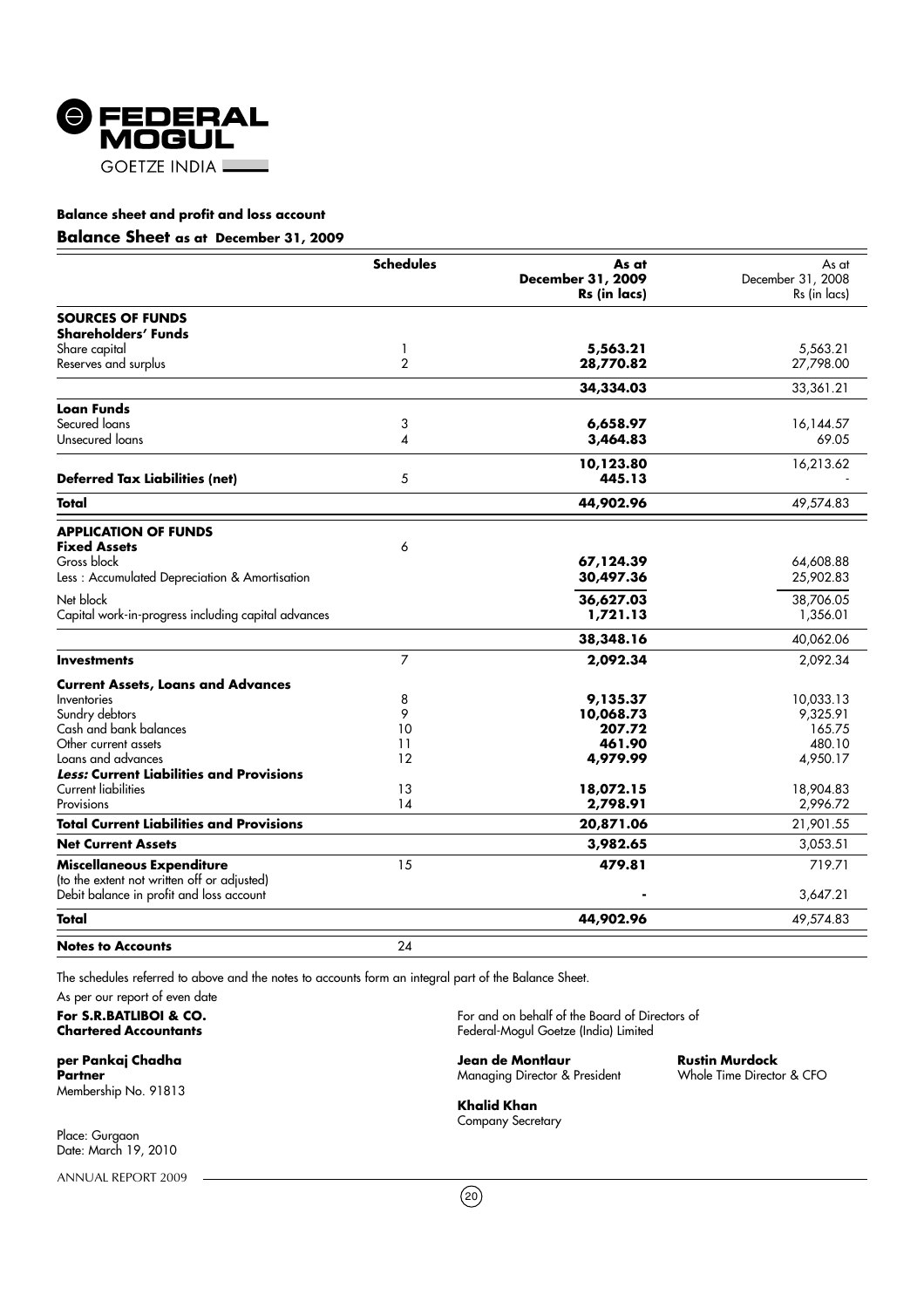

# **Profit and Loss Account for the year ended December 31, 2009**

|                                                                              | <b>Schedules</b> | For the year ended<br>December 31, 2009<br>Rs (in lacs) | For the year ended<br>December 31, 2008<br>Rs (in lacs) |
|------------------------------------------------------------------------------|------------------|---------------------------------------------------------|---------------------------------------------------------|
|                                                                              |                  |                                                         |                                                         |
| <b>INCOME</b>                                                                |                  |                                                         |                                                         |
| Turnover (Gross)                                                             |                  | 77,506.95                                               | 75,447.70                                               |
| Less : Excise duty                                                           |                  | 5,175.75                                                | 8,194.26                                                |
| Turnover (Net)                                                               |                  | 72,331.20                                               | 67,253.44                                               |
| <b>Trading sales</b>                                                         |                  | 2,694.25                                                | 483.78                                                  |
| Job work income                                                              |                  | 971.58                                                  | 830.47                                                  |
| Other income                                                                 | 16               | 2,869.09                                                | 3,000.12                                                |
| Total                                                                        |                  | 78,866.12                                               | 71,567.81                                               |
| <b>EXPENDITURE</b>                                                           |                  |                                                         |                                                         |
| Raw materials and components consumed                                        | 17               | 23,406.87                                               | 21,671.53                                               |
| Purchase of trading goods                                                    |                  | 2,000.58                                                | 441.95                                                  |
| Personnel expenses                                                           | 18               | 15,570.14                                               | 15,862.27                                               |
| Operating and other expenses                                                 | 19               | 24,541.78                                               | 24,054.41                                               |
| Decrease in inventories                                                      | 20               | 714.45                                                  | 2,419.85                                                |
| Depreciation/ amortisation                                                   | 6                | 4,949.23                                                | 4,634.14                                                |
| (Decrease) of excise duty on finished goods                                  |                  | (218.58)                                                | (380.69)                                                |
| Amortisation of miscellaneous expenses                                       | 15               | 239.90                                                  | 239.90                                                  |
| Financial expenses                                                           | 21               | 2,170.45                                                | 3,098.93                                                |
| <b>Total</b>                                                                 |                  | 73,374.82                                               | 72,042.29                                               |
| Profit/ (loss) before tax and prior period items                             |                  | 5,491.30                                                | (474.48)                                                |
| Provision for Tax                                                            |                  |                                                         |                                                         |
| Current tax (MAT payable)                                                    |                  | 880.00                                                  |                                                         |
| Less: MAT credit entitlement                                                 |                  | (880.00)                                                |                                                         |
| Less: Reversal of provision for earlier years (Previous year Rs. 67.23 lacs) |                  | (3.68)<br>(3.68)                                        | 67.23                                                   |
| Deferred tax charge                                                          |                  | 445.13                                                  |                                                         |
| Fringe benefit tax                                                           |                  | 16.42                                                   | 105.00                                                  |
| <b>Total Tax Expense</b>                                                     |                  | 457.87                                                  | 172.23                                                  |
| Profit/ (loss) after tax but before prior period items                       |                  | 5,033.43                                                | (646.71)                                                |
| Prior period items                                                           | 22               | 423.82                                                  | 42.52                                                   |
| Net profit/ (loss)                                                           |                  | 4,609.61                                                | (689.23)                                                |
| Balance brought forward from previous year                                   |                  | (3,647.21)                                              | (2,957.98)                                              |
| Surplus/ (loss) carried to Balance Sheet                                     |                  | 962.40                                                  | (3,647.21)                                              |
| <b>Earnings per share</b>                                                    | 23               |                                                         |                                                         |
| Basic and diluted [Nominal value of shares Rs 10 (Previous year Rs 10)]      |                  | 8.29                                                    | (2.05)                                                  |
| <b>Notes to Accounts</b>                                                     | 24               |                                                         |                                                         |

The schedules referred to above and the notes to accounts form an integral part of the Profit and Loss Account

As per our report of even date

Membership No. 91813

Place: Gurgaon Date: March 19, 2010

**For S.R.BATLIBOI & CO.** For and on behalf of the Board of Directors of Chartered Accountants<br> **Chartered Accountants Chartered Accountants** Federal-Mogul Goetze (India) Limited

**per Pankaj Chadha Jean de Montlaur Rustin Murdock Partner Partner** Managing Director & President

**Khalid Khan** Company Secretary

- ANNUAL REPORT 2009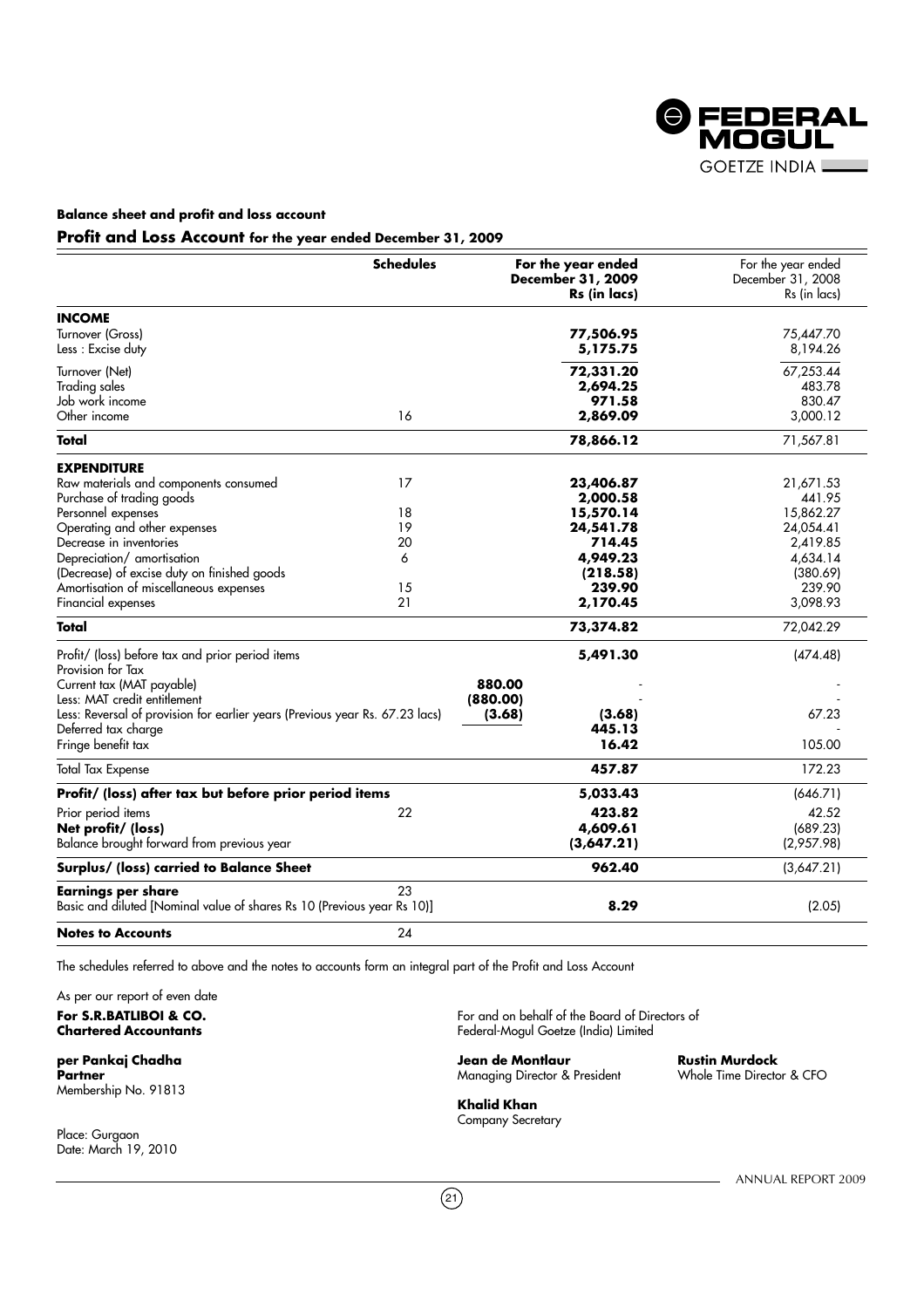

# **Schedule to the Accounts**

# **Schedule 1 : Share Capital**

|                                                                                                                     | As at<br>December 31, 2009<br>Rs (in lacs) | As at<br>December 31, 2008<br>Rs (in lacs) |
|---------------------------------------------------------------------------------------------------------------------|--------------------------------------------|--------------------------------------------|
| <b>Schedule 1: Share Capital</b><br>Authorised<br>80,000,000 (Previous year 80,000,000) equity shares of Rs 10 each | 8,000.00                                   | 8,000.00                                   |
| <b>Issued</b><br>55,632,130 (Previous year 55,632,130) equity shares of Rs 10 each                                  | 5,563.21                                   | 5,563.21                                   |
| Subscribed & Paid up<br>55,632,130* (Previous year 55,632,130) equity shares of Rs 10 each, fully paid              | 5,563.21                                   | 5,563.21                                   |
| Total                                                                                                               | 5,563.21                                   | 5,563.21                                   |

\* Of the above Equity Shares:

a) 1,252,680 (Previous year 1,252,680) equity shares have been allotted as Bonus Shares by capitalisation of General Reserve.

b) 8,429,183 (Previous year 8,429,183) equity shares have been allotted as Bonus Shares by capitalisation of Securities Premium Account.

c) 84,207 (Previous year 84,207) equity shares have been issued for consideration other than cash.

d) 33,408,581 (Previous year 33,408,581) equity shares are held by Federal Mogul Holding Limited, Mauritius, the parent company. Further 8,306,873 (Previous year 8,306,873) equity shares are held by Federal Mogul Vemogensuverwaltungs GMBH, a fellow subsidiary company. The ultimate holding company is Federal-Mogul Corporation, USA.

# **Schedule 2 : Reserves and Surplus**

|                                              |           | As at<br><b>December 31, 2009</b><br>Rs (in lacs) |           | As at<br>December 31, 2008<br>Rs (in lacs) |
|----------------------------------------------|-----------|---------------------------------------------------|-----------|--------------------------------------------|
| Capital Reserve                              |           | 56.55                                             |           | 56.55                                      |
| Capital Subsidy                              |           | 1.12                                              |           | 1.12                                       |
| Securities Premium Account                   |           |                                                   |           |                                            |
| Balance as per last Balance Sheet            | 26,740.33 |                                                   | 16,262.52 |                                            |
| Add: Additions in current year               |           |                                                   | 10,585.15 |                                            |
| Less: Utilisation for share issue expenses   |           |                                                   | (107.34)  |                                            |
| Add: Adjustment against share issue expenses | 10.42     |                                                   |           |                                            |
|                                              |           | 26,750.75                                         |           | 26,740.33                                  |
| Capital Redemption Reserve                   |           | 1,000.00                                          |           | 1,000.00                                   |
| Profit and Loss Account                      |           | 962.40                                            |           |                                            |
| Total                                        |           | 28,770.82                                         |           | 27,798.00                                  |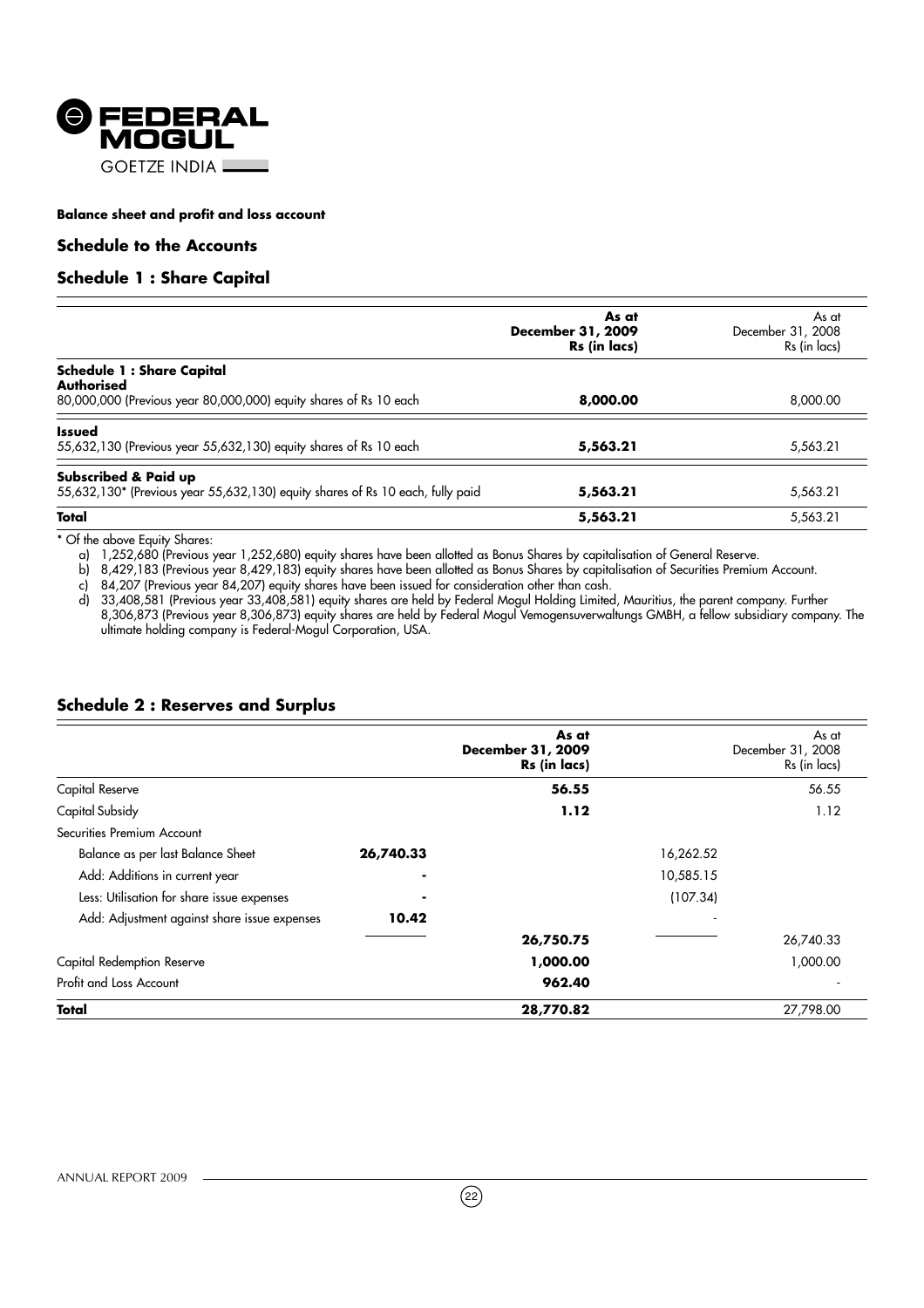

# **Schedule to the Accounts**

# **Schedule 3 : Secured Loans**

|                                                   | As at<br>December 31, 2009<br>Rs (in lacs) | As at<br>December 31, 2008<br>Rs (in lacs) |
|---------------------------------------------------|--------------------------------------------|--------------------------------------------|
| Term loans from banks                             | 2,500.00                                   | 3,915.35                                   |
| Interest accrued and due on term loans            | 16.75                                      | 43.26                                      |
| Vehicle loans from banks                          | 29.90                                      | 77.73                                      |
| Working capital loans from banks                  | 4,080.00                                   | 12,068.87                                  |
| Interest accrued and due on working capital loans | 32.32                                      | 39.36                                      |
| Total                                             | 6,658.97                                   | 16,144.57                                  |

1 Term loans repayable within one year Rs 1,300 lacs (Previous Year Rs 2,915.35 lacs)

# 2 Term loans from banks are secured by

- Rs. Nil (Previous year Rs 1,125 lacs) are secured by first pari-passu charge on entire fixed assets of the Company.

- Rs. 1,000 lacs (Previous year Rs 2,000 lacs) are secured by first pari-passu charge on entire fixed assets of the Company, along with other secured term lenders and second pari-passu charge on current assets of the Company along with other term lenders.

- Rs. 1,500 lacs (Previous year Rs Nil) are secured by first pari-passu charge on entire fixed assets of the Company including land and building and whole of moveable assets including plant & machinery, spares, tools and accessories, furniture & fixtures and other moveable assets of the Company.

- Rs Nil (Previous year Rs 290.35 lacs) are secured by first pari-passu charge with all secured lenders on the entire current assets of the Company, both present and future.

- Rs Nil (Previous year Rs 500 lacs) are secured by first pari-passu charge on the gross block of the company i.e. fixed movable assets of the company in Bahadurgarh, Yelahanka, Bhiwadi and Alwar, subject to prior charges created and/ or to be created in favour of our Company's bankers on our stock of raw materials, semi-finished and finished goods, consumable stores, book debts.

3 Vehicle loans of Rs 29.90 lacs (Previous year Rs 77.33 lacs) from banks are secured by way of hypothecation of the underlying vehicles

4 Working capital loans from banks are secured against hypothecation of current assets of the Company, both present and future.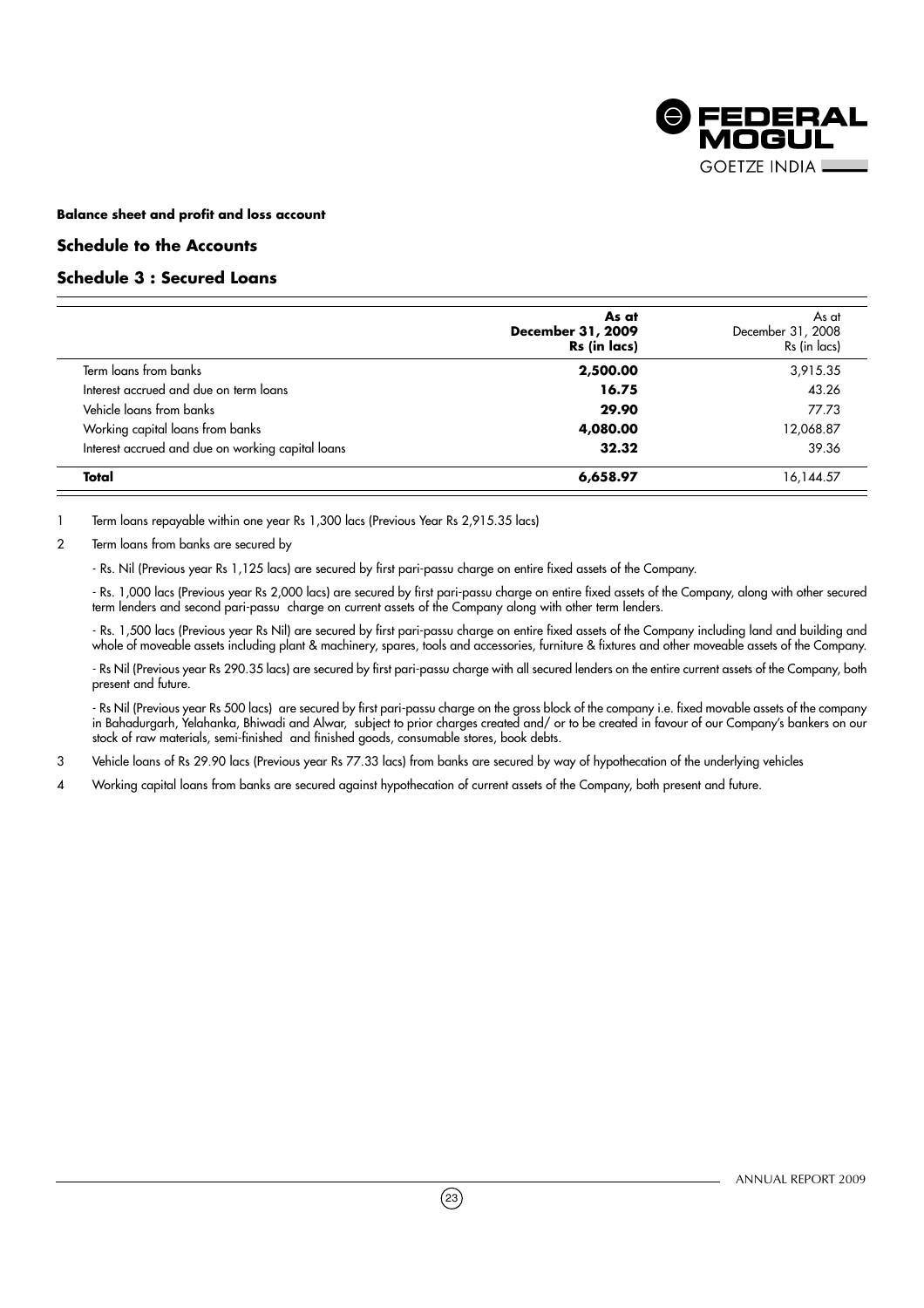

# **Balance sheet and profit and loss account Schedule to the Accounts Schedule 4 : Unsecured Loans**

|                                                        | As at<br>December 31, 2009<br>Rs (in lacs) | As at<br>December 31, 2008<br>Rs (in lacs) |
|--------------------------------------------------------|--------------------------------------------|--------------------------------------------|
| <b>Unclaimed Fixed Deposits</b>                        | 5.10                                       | 8.05                                       |
| Short term loans and advances                          |                                            |                                            |
| from others                                            | 61.00                                      | 61.00                                      |
| Inter-corporate deposits*                              | 3,290.00                                   |                                            |
| (Due within one year Rs. 3,290, Previous year Rs. Nil) |                                            |                                            |
| Interest accrued and due on inter-corporate deposits   | 108.73                                     |                                            |
| Total                                                  | 3,464.83                                   | 69.05                                      |

\*Includes Rs. 2,300 lacs (Previous year Rs. Nil) due to Federal-Mogul TPR (India) Limited, the subsidiary company and balance of Rs. 990 lacs is due to other fellow subsidiaries.

# **Schedule 5 : Deferred Tax Liabilities (net)**

|                                                                                                                              | As at<br>December 31, 2009<br>Rs (in lacs) | As at<br>December 31, 2008<br>Rs (in lacs) |
|------------------------------------------------------------------------------------------------------------------------------|--------------------------------------------|--------------------------------------------|
| <b>Deferred Tax Liabilities</b><br>Differences in depreciation in block of fixed assets as per tax books and financial books | 4,750.08                                   | 4,416.78                                   |
| <b>Gross deferred tax liabilities</b>                                                                                        | 4,750.08                                   | 4.416.78                                   |
| <b>Deferred Tax Assets</b>                                                                                                   |                                            |                                            |
| Unabsorbed Depreciation<br>Effect of expenditure debited to profit and loss account in the current/ earlier year             | 2,629.98                                   | 2,473.46                                   |
| but allowed for tax purposes in following years                                                                              | 1,465.90                                   | 1,911.74                                   |
| Provision for doubtful debts                                                                                                 | 209.07                                     | 31.58                                      |
| <b>Gross deferred tax assets</b>                                                                                             | 4,304.95                                   | 4,416.78                                   |
| <b>Net Deferred Tax Liabilities</b>                                                                                          | (445.13)                                   |                                            |

# **Schedule 6 : Fixed Assets Rs (in lacs)**

|                                                                                                     | Freehold<br>Land                                                                 | Leasehold<br>Land | <b>Buildings</b>            | <b>Furniture</b><br>& Fittings<br>and Office<br><b>Equipments</b> | Plant<br>and<br>Machinery       | <b>Vehicles</b>          | Intangibles*                       | Total                           | Previous<br>Year                  |
|-----------------------------------------------------------------------------------------------------|----------------------------------------------------------------------------------|-------------------|-----------------------------|-------------------------------------------------------------------|---------------------------------|--------------------------|------------------------------------|---------------------------------|-----------------------------------|
| Gross Block At 01.01.2009<br><b>Additions</b><br>Deductions                                         | 1,485.16<br>$\overline{\phantom{a}}$<br>$\overline{\phantom{a}}$                 | 207.27<br>155.60  | 8,084.48<br>176.84<br>26.04 | 1,189.33<br>228.49<br>9.12                                        | 52.481.12<br>2,653.52<br>630.76 | 449.41<br>62.69<br>95.71 | 712.11<br>$\overline{\phantom{a}}$ | 64,608.88<br>3.277.14<br>761.63 | 57,876.89<br>8,353.84<br>621.85   |
| At 31.12.2009                                                                                       | 1,485.16                                                                         | 362.87            | 8,235.28                    | 1,408.70                                                          | 54,503.88                       | 416.39                   | 712.11                             | 67,124.39                       | 64,608.88                         |
| Depreciation/Amortisation At 01.01.2009<br>For the year<br>Deletions / adjustments                  | $\overline{\phantom{a}}$<br>$\overline{\phantom{a}}$<br>$\overline{\phantom{a}}$ | 8.04<br>3.62      | 2.195.88<br>269.16<br>2.92  | 602.91<br>64.29<br>2.65                                           | 22,406.09<br>4.578.05<br>386.97 | 228.14<br>83.50<br>80.58 | 461.77<br>69.03                    | 25,902.83<br>5.067.65<br>473.12 | 22,590.16<br>4,634.14<br>1,321.47 |
| At 31.12.2009                                                                                       | ۰                                                                                | 11.66             | 2.462.12                    | 664.55                                                            | 26,597.17                       | 231.06                   | 530.80                             | 30,497.36                       | 25,902.83                         |
| Depreciation for previous year                                                                      |                                                                                  | 2.26              | 260.39                      | 60.80                                                             | 4,061.07                        | 123.22                   | 126.40                             | 4,634.14                        | 4,292.16                          |
| Net Block At 31.12.2009                                                                             | 1,485.16                                                                         | 351.21            | 5,773.16                    | 744.15                                                            | 27,906.71                       | 185.33                   | 181.31                             | 36,627.03                       | 38,706.05                         |
| <b>Net Block At 31.12.2008</b>                                                                      | ,485.16                                                                          | 199.23            | 5,888.60                    | 586.42                                                            | 30,075.03                       | 221.27                   | 250.34                             | 38,706.05                       | 35,286.73                         |
| Capital work-in-progress including capital advances Rs. 201.56 lacs (Previous year Rs. 302.06 lacs) |                                                                                  |                   |                             |                                                                   |                                 |                          |                                    | 1,721.13                        | ,356.01                           |

#### **Note:**

1. Land includes(at cost) Rs.900.65 lacs (Previous year Rs.900.65 lacs) pending registration in the name of the Company.

2. Buildings include (at cost )

i) Rs 76.04 lacs (Previous year Rs 101.38 lacs) Residential flats pending registration in the name of the Company.

ii) Rs 1,261.39 lacs (Previous year Rs 1,261.39 lacs), constructed on land pending registration in the name of the Company.

3. \* Includes Patents and Trade marks valued at Re.1.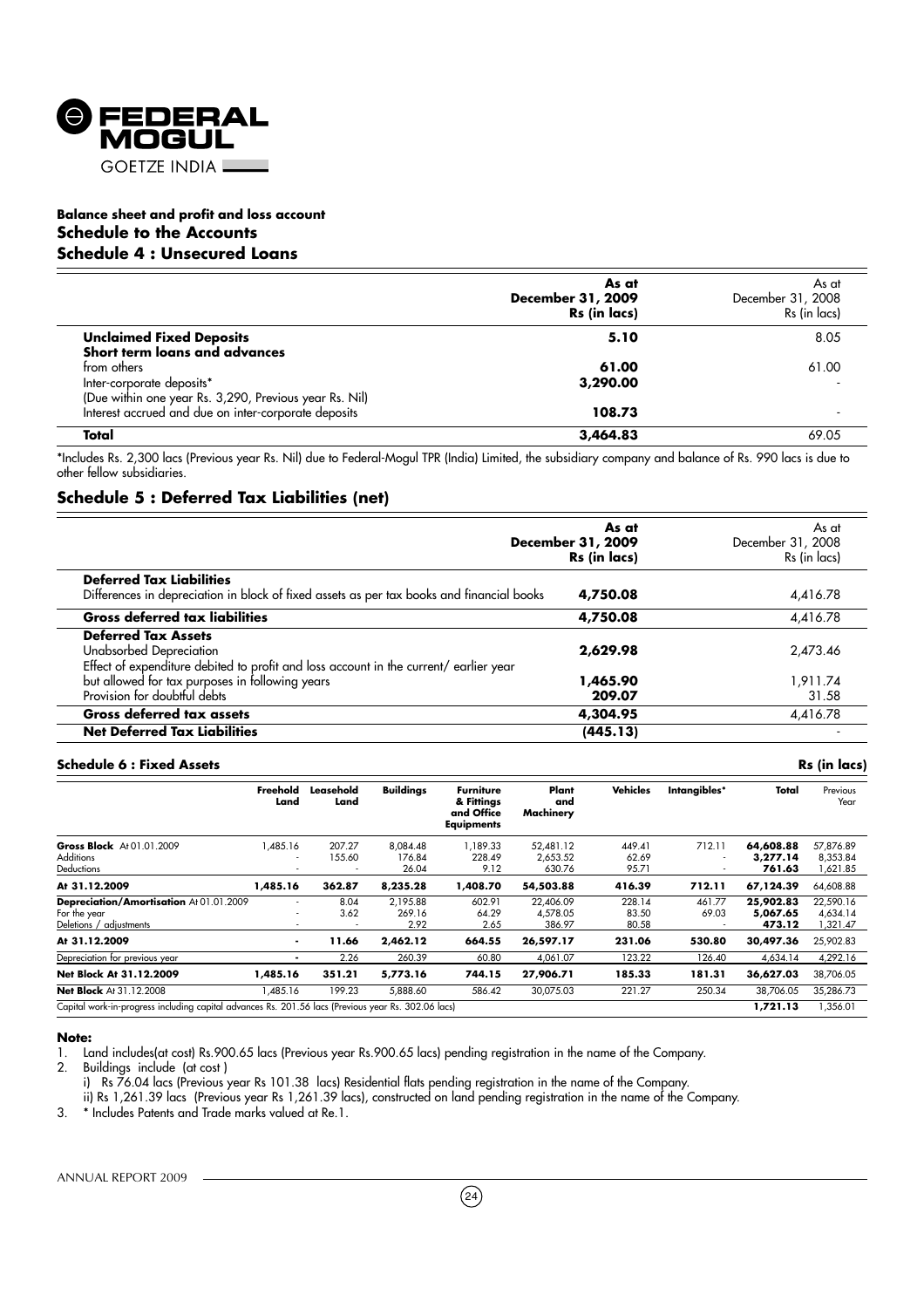

# **Balance sheet and profit and loss account Schedule to the Accounts Schedule 7 : Investments\***

|                                                                                                   |          | As at<br>December 31, 2009<br>Rs (in lacs) |          | As at<br>December 31, 2008<br>Rs (in lacs) |
|---------------------------------------------------------------------------------------------------|----------|--------------------------------------------|----------|--------------------------------------------|
| Non-trade Long Term (At Cost) (Unquoted)                                                          |          |                                            |          |                                            |
| <b>Subsidiary Companies</b><br>A                                                                  |          |                                            |          |                                            |
| Unquoted fully paid up                                                                            |          |                                            |          |                                            |
| 51,00,000 (Previous year - 51,00,000) equity shares of Rs 10 each<br>(i)                          |          |                                            |          |                                            |
| in Federal-Mogul TPR (India) Ltd                                                                  |          | 510.00                                     |          | 510.00                                     |
| 5,10,000 (Previous year - 510,000) 6% redeemable cumulative<br>(ii)                               |          |                                            |          |                                            |
| preference shares of Rs.100 each in Federal-Mogul TPR (India) Ltd.                                |          | 510.00                                     |          | 510.00                                     |
| <b>Government Securities</b><br>в                                                                 |          |                                            |          |                                            |
| National Savings Certificates**                                                                   |          | 1.42                                       |          | 1.42                                       |
| Other investments<br>c                                                                            |          |                                            |          |                                            |
| GI Power Corporation Limited<br>(i)                                                               |          |                                            |          |                                            |
| 3,889,600 (Previous year-3,889,600) equity shares of Rs 5 each, fully paid<br>a                   |          | 194.48                                     |          | 194.48                                     |
| 17,528,800 (Previous year - 17,528,800) 8% cumulative convertible redeemable<br>b                 |          |                                            |          |                                            |
| Preference Shares of Rs.5 each fully paid***                                                      |          | 876.44                                     |          | 876.44                                     |
| <b>GTZ</b> Securities Limited<br>(iii)                                                            |          |                                            |          |                                            |
| 923,000 (Previous year-923,000) equity shares of Rs 5 each fully paid                             | 46.15    |                                            | 46.15    |                                            |
| Less: Provision for diminution in the value of investment                                         | (46.15)  |                                            | (46.15)  |                                            |
| Nanz Food Products Limited<br>(iii)                                                               |          |                                            |          |                                            |
| 100,000 (Previous year-100,000) 6% redeemable cumulative                                          |          |                                            |          |                                            |
| preference shares of Rs.10 each fully paid                                                        | 10.00    |                                            | 10.00    |                                            |
| Less: Provision for diminution in the value of investment                                         | (10.00)  |                                            | (10.00)  |                                            |
| Non-trade Current Investments (at lower of cost and market value) (Unquoted)                      |          |                                            |          |                                            |
| 50,000 (Previous year -50,000) equity shares of Rs. 10 each in<br>Satara Rubbers & Chemicals Ltd. | 201.00   |                                            | 201.00   |                                            |
| Less: Provision for diminution in the value of investment                                         | (201.00) |                                            | (201.00) |                                            |
| Total                                                                                             |          | 2,092.34                                   |          | 2,092.34                                   |

Investments in the companies under the same management are: - Federal-Mogul TPR (India) Ltd

- Satara Rubbers & Chemicals Ltd \*\* The investment is pledged with Sale Tax Authorities

\*\*\* Cumulative Convertible Redeemable Preference Shares of Rs. 5 each fully paid of GI Power Corporation Limited are redeemable on or before July 25, 2014 at the option of the Company.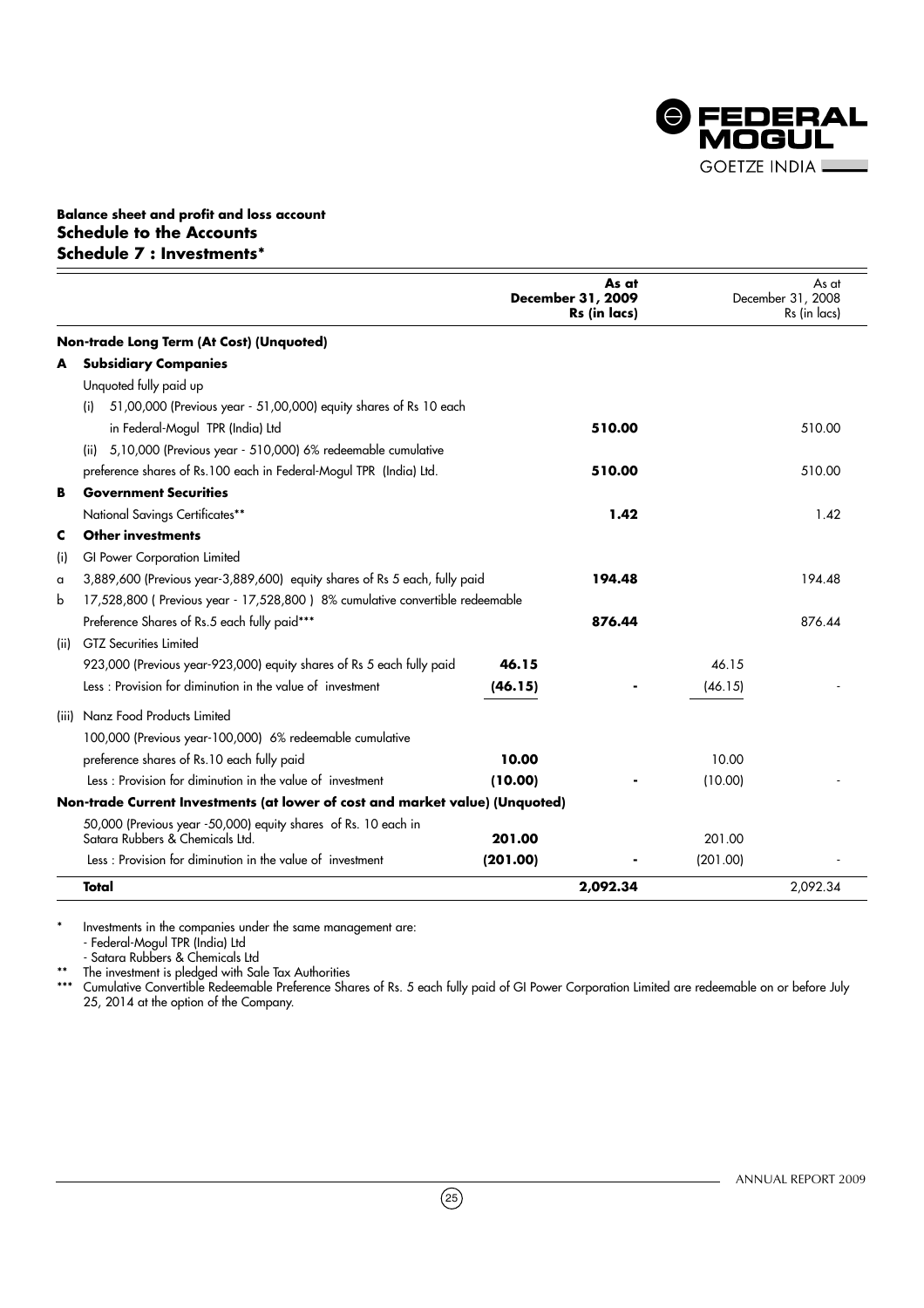

# **Schedule to the Accounts**

# **Schedule 8 : Inventories (at lower of cost and net realisable value)**

|                                                                                | As at<br>December 31, 2009<br>Rs (in lacs) | As at<br>December 31, 2008<br>Rs (in lacs) |
|--------------------------------------------------------------------------------|--------------------------------------------|--------------------------------------------|
| Raw materials and components                                                   | 1,253.48                                   | 1,286.19                                   |
| (Including materials in transit Rs 231.37 lacs (Previous year Rs 185.39 lacs)) |                                            |                                            |
| Stores and spares                                                              | 1,835.13                                   | 1,985.73                                   |
| Work-in-progress                                                               | 2,955.83                                   | 3,265.93                                   |
| Reusable scrap                                                                 | 20.39                                      | 91.71                                      |
| Finished goods - Manufactured                                                  | 2,754.09                                   | 3,387.57                                   |
| - Tradina                                                                      | 316.45                                     | 16.00                                      |
| Total                                                                          | 9,135.37                                   | 10,033.13                                  |

# **Schedule 9: Sundry Debtors**

| Debts outstanding for a period exceeding six months |           |          |
|-----------------------------------------------------|-----------|----------|
| Unsecured, considered good*                         | 51.70     | 75.67    |
| Unsecured, considered doubtful                      | 115.11    | 92.91    |
| Other debts                                         |           |          |
| Secured, considered good                            | 210.91    | 184.78   |
| Unsecured, considered good                          | 9,806.12  | 9,065.46 |
|                                                     | 10,183.84 | 9,418.82 |
| Less: Provision for doubtful debts                  | 115.11    | 92.91    |
| <b>Total</b>                                        | 10,068.73 | 9.325.91 |

\* Dues from companies under the same management:

Federal-Mogul Bearings India Limited Rs. 14.63 lacs (Previous year Rs. 483.20 lacs) (Maximum amount outstanding during the year Rs. 668.61 lacs (Previous year Rs. 483.20 lacs))

# **Schedule 10: Cash and Bank Balances**

| Cash on hand                                              | 0.63   | ∣.39   |
|-----------------------------------------------------------|--------|--------|
| Balances with scheduled banks:                            |        |        |
| On current accounts                                       | 136.17 | 59.85  |
| On deposit accounts (pledged with Government authorities) | 49.81  | 78.31  |
| On unpaid dividend accounts                               | 21.11  | 26.20  |
| Total                                                     | 207.72 | 165.75 |

# **Schedule 11: Other Current Assets**

| Total                                                      | 461.90 | 480.10 |
|------------------------------------------------------------|--------|--------|
| Insurance Claim Receivable                                 | 66.09  | 4.75   |
| DEPB Benefits Receivable                                   | 350.95 | 373.22 |
| Interest / Dividend accrued on deposits / investments      | 32.85  | 54.87  |
| and estimated net realisable value)                        | 12.01  | 47.26  |
| Fixed Assets held for disposal (at lower of net book value |        |        |
|                                                            |        |        |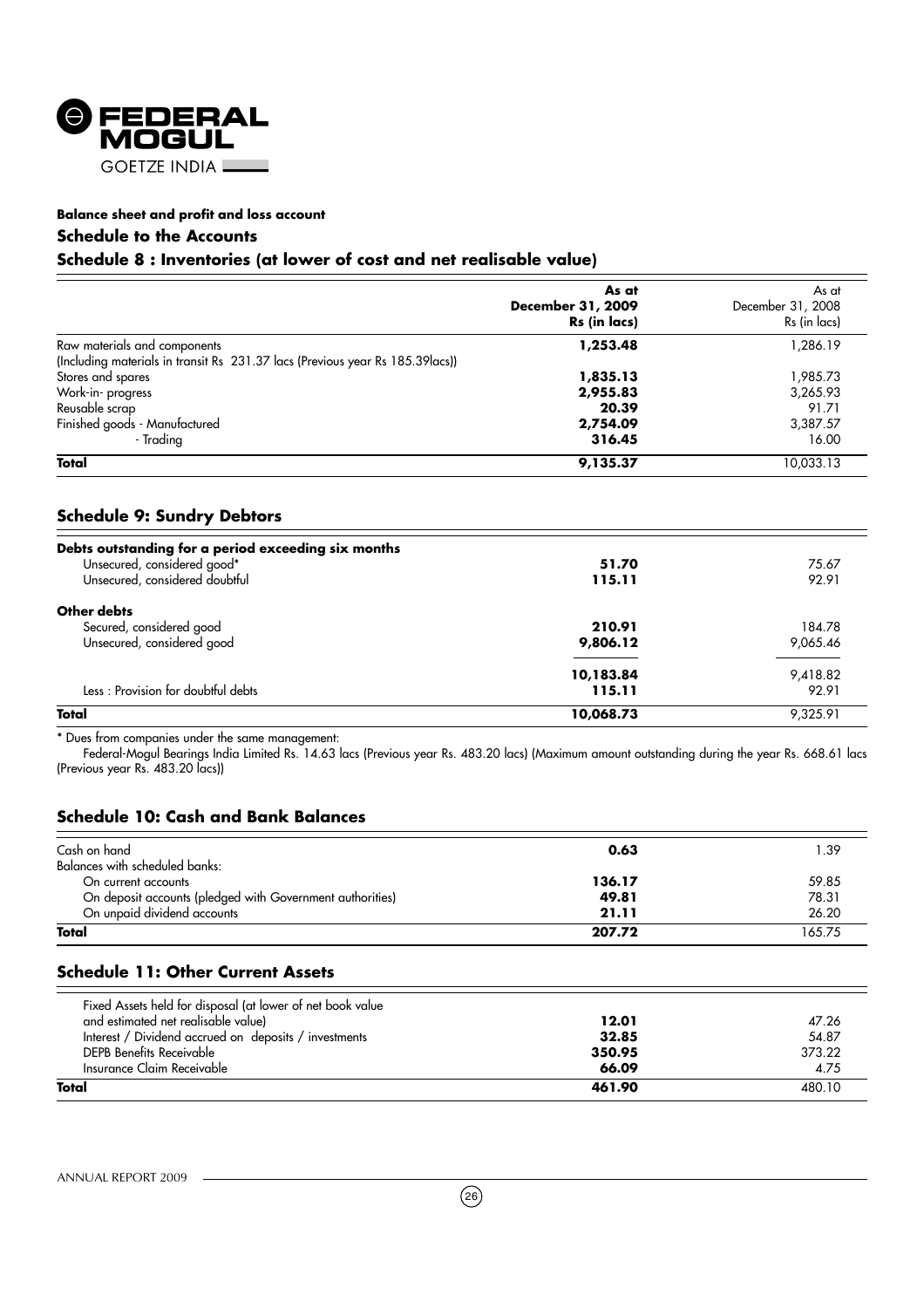

# **Balance sheet and profit and loss account Schedule to the Accounts Schedule 12 : Loans and Advances**

|                                                                                            | As at<br>December 31, 2009<br>Rs (in lacs) | As at<br>December 31, 2008<br>Rs (in lacs) |
|--------------------------------------------------------------------------------------------|--------------------------------------------|--------------------------------------------|
| Unsecured considered good, except where stated otherwise                                   |                                            |                                            |
| Advances recoverable in cash or in kind or for value to be received                        | 1,301.86                                   | 1,310.14                                   |
| Advance to Satara Rubbers & Chemicals Limited*                                             | 1,714.71                                   | 1,749.09                                   |
| (Considered doubtful Rs. 514.71 lacs (Previous year Rs. Nil),                              |                                            |                                            |
| Refer note no. 12 to schedule 24)                                                          |                                            |                                            |
| Security deposits                                                                          | 471.57                                     | 495.70                                     |
| Balance with excise authorities                                                            | 502.12                                     | 901.98                                     |
| Advance payment of tax (net of provision Rs. 101.27 lacs, (Previous year Rs. 104.95 lacs)) | 599.82                                     | 471.84                                     |
| MAT credit entitlement                                                                     | 880.00                                     |                                            |
| Advance Payment of Fringe Benefit Tax (net of provision Rs. 406.88 lacs,                   |                                            |                                            |
| (Previous year Rs. 390.46 lacs))                                                           | 24.62                                      | 21.42                                      |
|                                                                                            | 5,494.70                                   | 4,950.17                                   |
| Less: Provision for doubtful advances                                                      | 514.71                                     |                                            |
| Total                                                                                      | 4,979.99                                   | 4,950.17                                   |

\* Loan given to a Company in which directors are interested and which is a company under the same management

-Maximum amount outstanding during the year Rs. 1,749.09 lacs (Previous year Rs. 1,802.01 lacs)

-There is no repayment schedule in respect of this loan.

# **Schedule 13 : Current Liabilities**

|    | Total                                                                                     | 18,072.15 | 18,904.83 |
|----|-------------------------------------------------------------------------------------------|-----------|-----------|
|    | Interest accrued but not due on loans                                                     | 64.93     | 52.11     |
|    | Security deposits                                                                         | 260.87    | 212.93    |
|    | Other liabilities                                                                         | 866.29    | 1,033.43  |
|    | Advance received against sale of investment (Refer note no. 12 to schedule 24)            | 200.00    |           |
|    | Advance received against supplies                                                         |           | 3,300.29  |
|    | Due to Subsidiary company                                                                 | 2,456.95  | 3,838.56  |
|    | Amounts due to Investors Education & Protection fund (as and when due) - unpaid dividends | 21.11     | 26.20     |
| b) | total outstanding dues of creditors other than Micro and Small Enterprises                | 14,117.10 | 10,336.52 |
| a) | total outstanding dues of Micro and Small Enterprises (refer note no. 14 to schedule 24)  | 84.90     | 104.79    |
|    | Sundry creditors                                                                          |           |           |

# **Schedule 14 : Provisions**

| Provision for leave encashment | 734.38   | 944.91   |
|--------------------------------|----------|----------|
| Provision for gratuity         | 2,064.53 | 2,051.81 |
| Total                          | 2.798.91 | 296.72   |

# **Schedule 15 : Miscellaneous Expenditure\***

| Balance as per last Balance Sheet<br>Less: Written off | 719.71<br>239.90<br>479.81 | 959.61<br>239.90 | 719.71 |
|--------------------------------------------------------|----------------------------|------------------|--------|
| Total                                                  | 479.81                     |                  | 719.71 |

\* Amount represents the impact of transitional provision on adoption of notified Accounting Standard 15 (revised).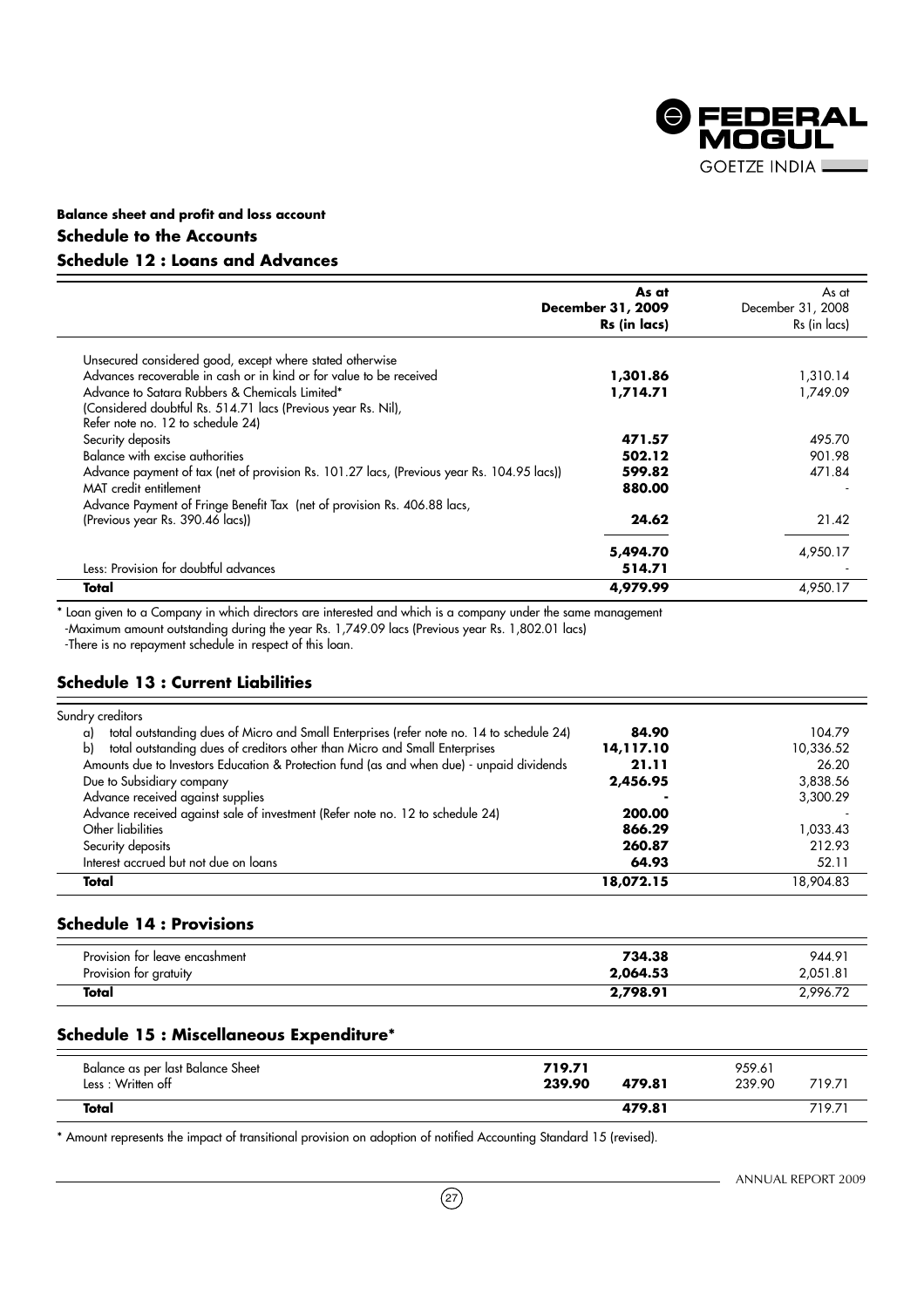

# **Schedule to the Accounts**

# **Schedule 16 : Other Income**

|                                                                         | For the year ended<br>December 31, 2009<br>Rs (in lacs) | For the year ended<br>December 31, 2008<br>Rs (in lacs) |
|-------------------------------------------------------------------------|---------------------------------------------------------|---------------------------------------------------------|
| Interest:                                                               |                                                         |                                                         |
| Bank deposits (TDS Rs. 1.45 lacs, Previous year Rs. 1.50 lacs)          | 13.29                                                   | 18.48                                                   |
| Interest on income tax refund                                           |                                                         | 176.23                                                  |
| Others on electricity deposits (TDS Rs 3.77 lacs, Previous year Rs Nil) | 24.64                                                   | 0.83                                                    |
| Dividend on investment in subsidiary-Non-trade Long Term (unquoted)     | 30.60                                                   | 30.60                                                   |
| Sale of scrap                                                           | 1,168.81                                                | 1,255.47                                                |
| Commission received from subsidiary                                     | 339.33                                                  | 173.97                                                  |
| Duty drawback/ Exim Scrip realisation                                   | 304.33                                                  | 304.13                                                  |
| Excess provision written back                                           | 231.49                                                  | 273.00                                                  |
| Miscellaneous income                                                    | 312.94                                                  | 252.39                                                  |
| Management Support Charges                                              | 443.66                                                  | 515.02                                                  |
| Total                                                                   | 2,869.09                                                | 3,000.12                                                |

# **Schedule 17 : Raw materials and Components Consumed**

| Total                               | 23,406.87 | 21,671.53 |
|-------------------------------------|-----------|-----------|
| Inventories as at December 31, 2009 | 1,253.48  | 1,286.19  |
|                                     | 24,660.35 | 22,957.72 |
| Add: Purchases                      | 23,374.16 | 21,171.21 |
| Inventories as at December 31, 2008 | 1,286.19  | 1,786.51  |

# **Schedule 18 : Personnel expenses**

| Total                                                            | 15,570.14 | 15.862.27 |
|------------------------------------------------------------------|-----------|-----------|
| Workmen and staff welfare expenses                               | 1,109.19  | 1.032.83  |
| Contribution to gratuity                                         | 227.89    | 977.33    |
| Contribution to superannuation fund                              | 165.89    | 155.53    |
| Contribution to provident fund and other funds                   | 881.64    | 773.08    |
| Salaries, wages and bonus (Refer note no. 16 in schedule no. 24) | 13,185.53 | 12,923.50 |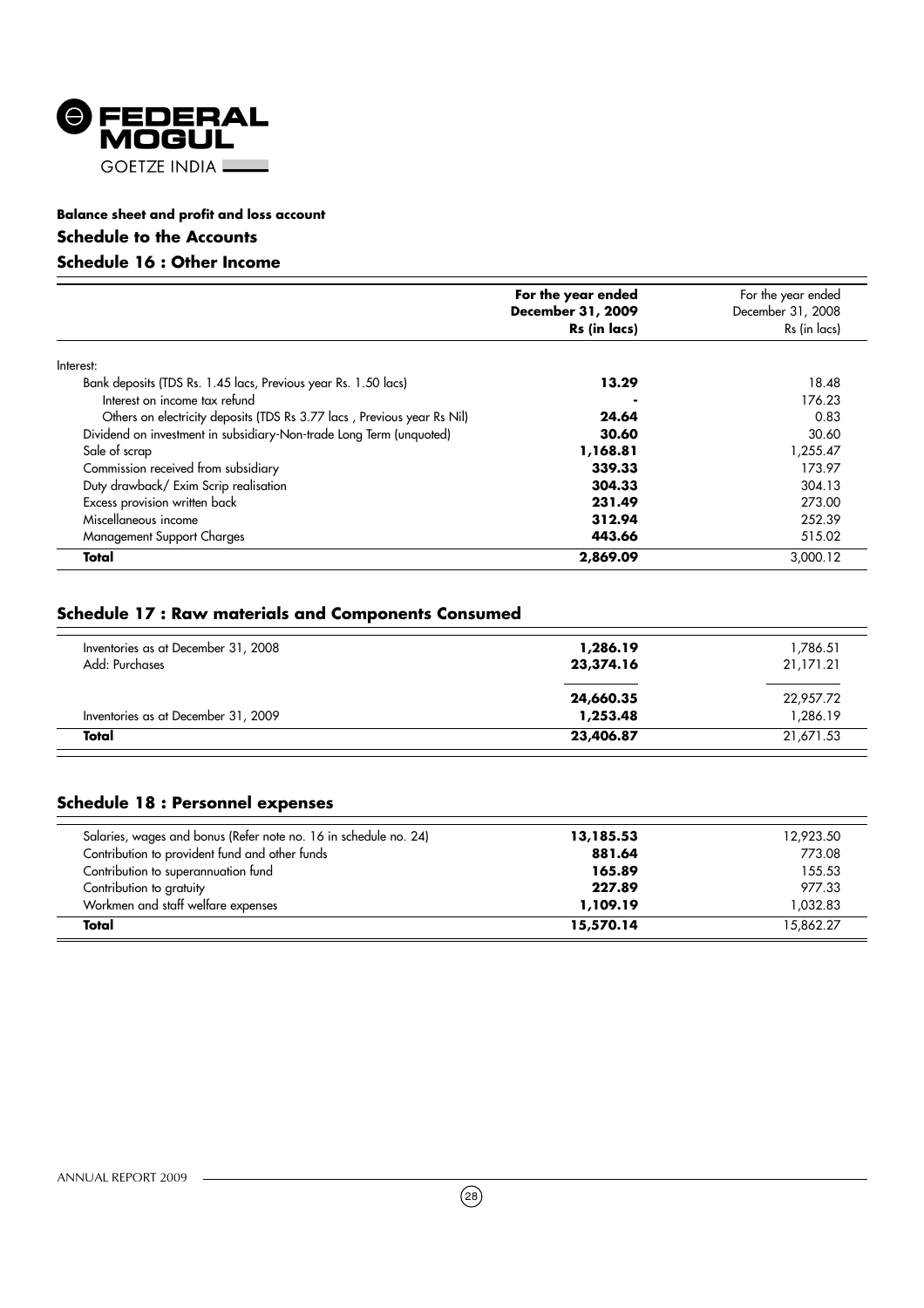

# **Schedule to the Accounts**

# **Schedule 19 : Operating and Other Expenses**

|                                                                         | For the year ended<br>December 31, 2009<br>Rs (in lacs) |        | For the year ended<br>December 31, 2008<br>Rs (in lacs) |
|-------------------------------------------------------------------------|---------------------------------------------------------|--------|---------------------------------------------------------|
|                                                                         |                                                         |        |                                                         |
| Consumption of stores and spares (Refer note no. 16 in Schedule no. 24) | 8,126.50                                                |        | 7,174.71                                                |
| Sub-contracting expenses                                                | 1,298.46                                                |        | 1,375.47                                                |
| Power and fuel                                                          | 4,779.52                                                |        | 4,235.80                                                |
| Freight and forwarding charges                                          | 1,530.83                                                |        | 1,649.64                                                |
| Rent                                                                    | 416.42                                                  |        | 222.78                                                  |
| Rates and taxes                                                         | 323.11                                                  |        | 421.86                                                  |
| Insurance                                                               | 43.11                                                   |        | 72.08                                                   |
| Repairs and maintenance                                                 |                                                         |        |                                                         |
| - Plant and machinery                                                   | 294.80                                                  | 206.28 |                                                         |
| - Buildings                                                             | 107.62                                                  | 115.01 |                                                         |
| - Others                                                                | 210.79                                                  | 179.92 |                                                         |
|                                                                         | 613.21                                                  |        | 501.21                                                  |
| Advertising and sales promotion                                         | 4,096.03                                                |        | 2,917.91                                                |
| Royalty                                                                 | 921.33                                                  |        | 874.32                                                  |
| Product rectification charges                                           | 90.48                                                   |        | 51.81                                                   |
| Legal and professional expenses                                         | 391.17                                                  |        | 938.08                                                  |
| Travelling and conveyance                                               | 297.30                                                  |        | 554.30                                                  |
| Communication costs                                                     | 247.59                                                  |        | 281.09                                                  |
| Printing and stationery                                                 | 69.87                                                   |        | 107.00                                                  |
| Directors' sitting fees                                                 | 15.46                                                   |        | 8.60                                                    |
| Payment to Auditor                                                      |                                                         |        |                                                         |
| As auditor:                                                             |                                                         |        |                                                         |
| - Audit fee                                                             | 37.00                                                   | 37.00  |                                                         |
| - Tax audit fee                                                         | 23.00                                                   | 22.25  |                                                         |
| - Limited reviews                                                       | 9.00                                                    | 4.50   |                                                         |
| - Out-of-pocket expenses                                                | 4.26                                                    | 5.48   |                                                         |
| In other manner:                                                        |                                                         |        |                                                         |
| - Certification and others matters                                      | 2.70                                                    | 0.50   |                                                         |
|                                                                         | 75.96                                                   |        | 69.73                                                   |
| Charity & Donation                                                      |                                                         |        | 0.20                                                    |
| Provision for doubtful debts                                            | 53.14                                                   |        | 36.58                                                   |
| Provision for loans and advances (Refer note no. 12 to schedule 24)     | 514.71                                                  |        |                                                         |
| Foreign exchange rate difference (net)                                  | 12.97                                                   |        | 2,051.33                                                |
| Loss on sale / discard of fixed assets (net)                            | 224.89                                                  |        | 100.51                                                  |
| Advances written off                                                    | 1.65                                                    |        |                                                         |
| Miscellaneous expenses                                                  | 398.07                                                  |        | 409.40                                                  |
| Total                                                                   | 24,541.78                                               |        | 24,054.41                                               |

 $(29)$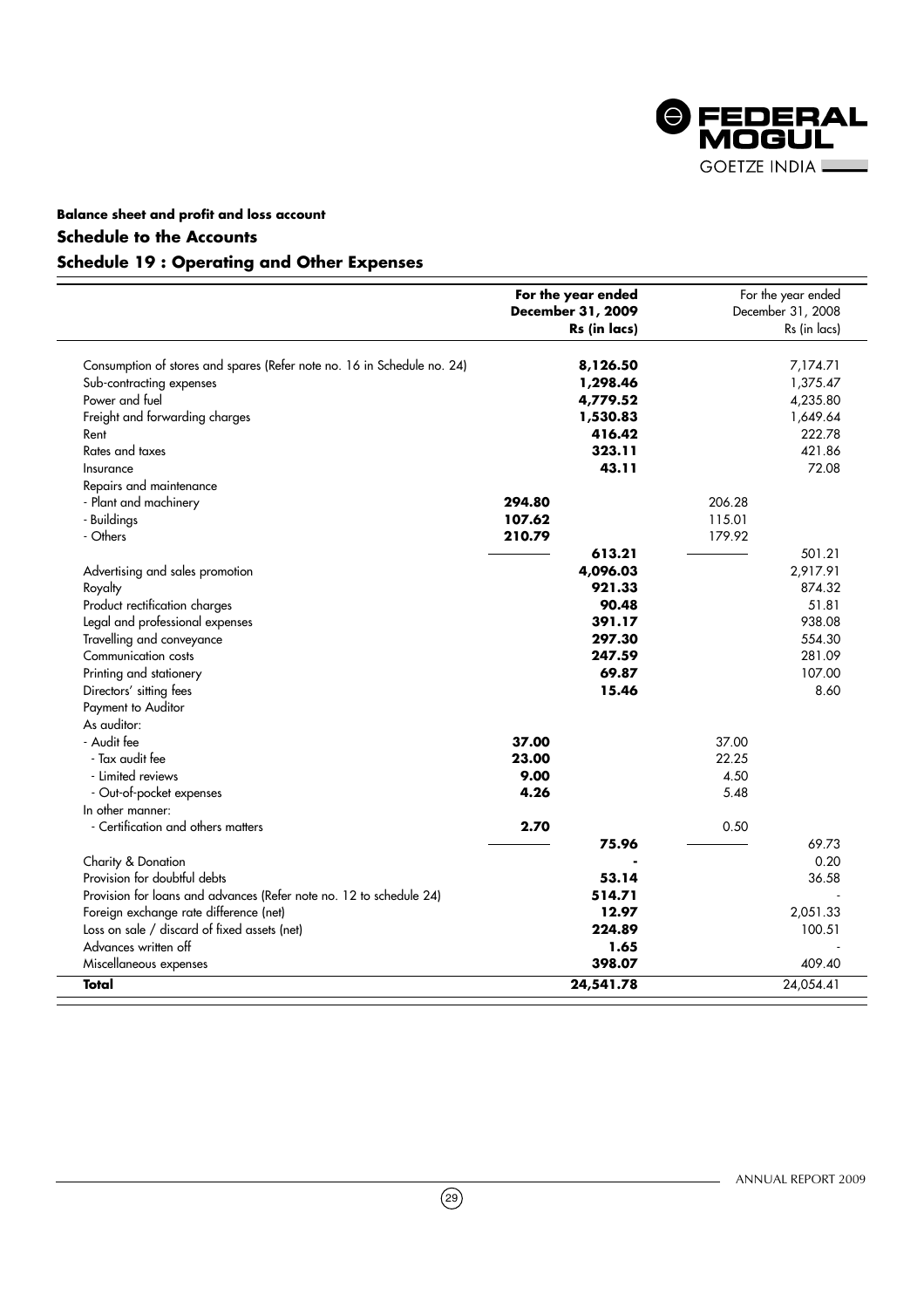

# **Schedule to the Accounts**

# **Schedule 20 : Decrease in Inventories**

|                                     | For the year ended<br>December 31, 2009<br>Rs (in lacs) | For the year ended<br>December 31, 2008<br>Rs (in lacs) |
|-------------------------------------|---------------------------------------------------------|---------------------------------------------------------|
| Inventories as at December 31, 2008 |                                                         |                                                         |
| - Work-in-progress                  | 3,265.93                                                | 3,754.31                                                |
| Finished goods - Manufactured       | 3,387.57                                                | 4,907.67                                                |
| - Tradina                           | 16.00                                                   |                                                         |
| - Reusable Scrap                    | 91.71                                                   | 519.08                                                  |
|                                     | 6,761.21                                                | 9,181.06                                                |
| Inventories as at December 31, 2009 |                                                         |                                                         |
| - Work-in-progress                  | 2,955.83                                                | 3,265.93                                                |
| Finished goods - Manufactured       | 2,754.09                                                | 3,387.57                                                |
| - Tradina                           | 316.45                                                  | 16.00                                                   |
| Reusable Scrap                      | 20.39                                                   | 91.71                                                   |
|                                     | 6,046.76                                                | 6,761.21                                                |
|                                     | 714.45                                                  | 2,419.85                                                |

# **Schedule 21 : Financial Expenses**

| - others            | 627.37   | 427.45   |
|---------------------|----------|----------|
| <b>Bank</b> charges | 139.13   | 102.67   |
| Total               | 2,170.45 | 3,098.93 |
| -on term loans      | 236.68   | 735.86   |
| - to banks          | 1,167.27 | 832.95.  |
| Interest            |          |          |

# **Schedule 22 : Prior Period Items**

| Communication costs           |        | 42.52 |
|-------------------------------|--------|-------|
| Interest - others             | 232.82 |       |
| Depreciation and amortisation | 118.42 |       |
| Salaries, wages and bonus     | 72.58  |       |
| Total                         | 423.82 | 42.52 |

# **Schedule 23 : Earnings\(loss) Per Share (EPS)**

| Net profit/ (loss) as per profit and loss account                                                                            | 4,609.61           | (689.23)             |
|------------------------------------------------------------------------------------------------------------------------------|--------------------|----------------------|
| Weighted average number of equity shares in calculating basic and<br>diluting Earning per share<br>Earning/ (loss) per share | 55,632,130<br>8.29 | 33,626,892<br>(2.05) |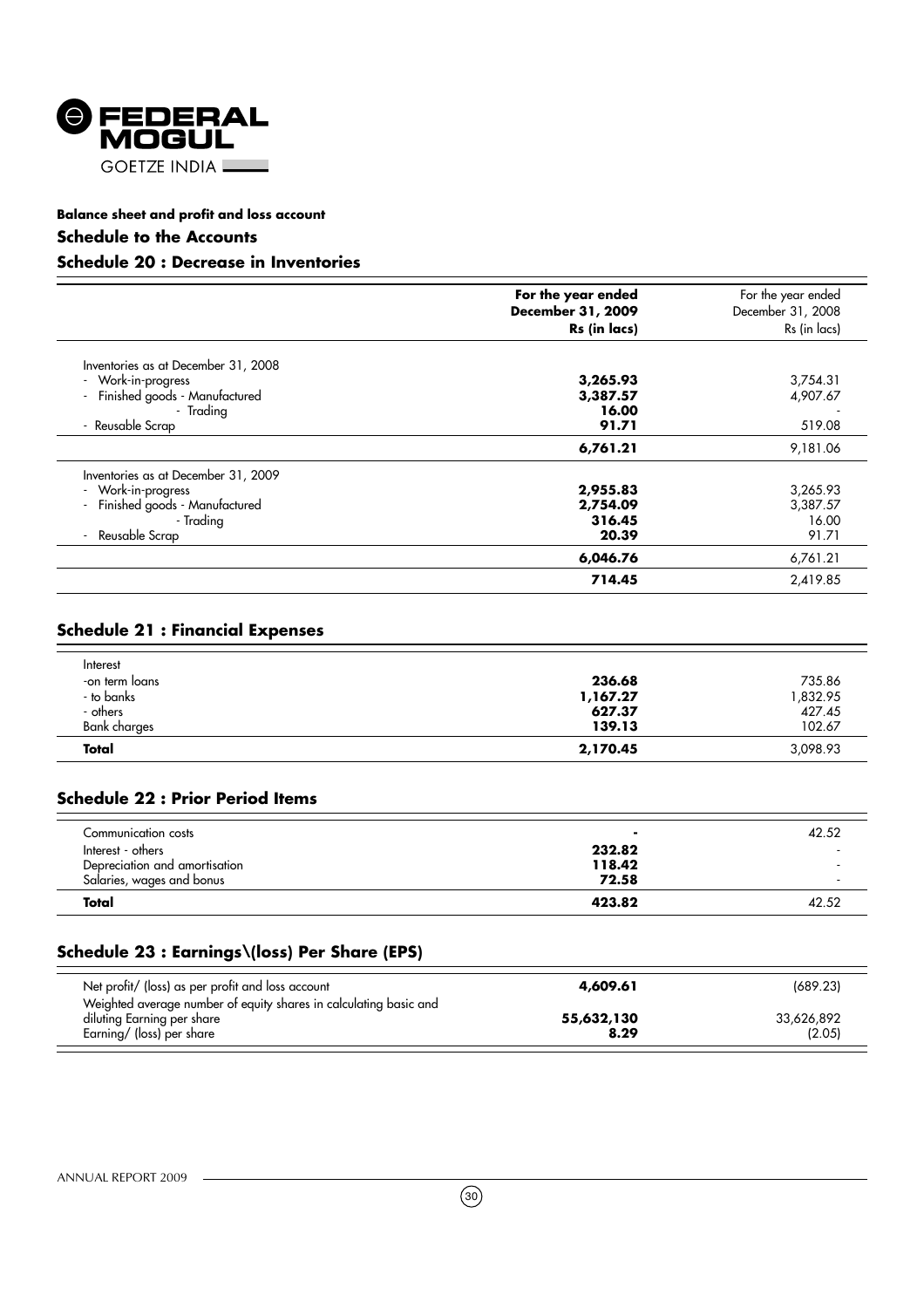

# **Schedules 1 - 24 (Contd.) Schedule 24 : Notes to Accounts**

#### **1. Background**

Federal-Mogul Goetze (India) Limited ('FMGIL' or 'the Company'), is inter-alia engaged in the manufacture, supply and distribution of 'automotive components' used in two/three/four wheeler automobiles.

The principal facilities of the Company are located at Patiala (Punjab), Bengaluru (Karnataka) and Bhiwadi (Rajasthan), with its registered office in New Delhi. The Company is listed at National Stock Exchange of India Limited and Bombay Stock Exchange Limited.

Federal Mogul Holdings Limited, Mauritius, is the immediate parent company and ultimate parent company is Federal Mogul Corporation, USA.

# **2. Statement of Significant Accounting Policies**

# **a) Basis of Preparation**

The financial statements have been prepared to comply in all material respects in respects with the Notified accounting standard by Companies (Accounting Standards) Rules, 2006 (as amended) and the relevant provisions of the Companies Act, 1956. The financial statements have been prepared under the historical cost convention and on an accrual basis. The accounting policies have been consistently applied by the Company and are consistent with those used in the previous year.

#### **b) Use of estimates**

The preparation of financial statements in conformity with generally accepted accounting principles requires management to make estimates and assumptions that affect the reported amounts of assets and liabilities and disclosure of contingent liabilities at the date of the financial statements and the results of operations during the reporting period. Although these estimates are based upon management's best knowledge of current events and actions, actual results could differ from these estimates.

# **c) Fixed Assets**

Fixed assets are stated at cost less accumulated depreciation and impairment losses if any. Cost comprises the purchase price and any attributable cost of bringing the asset to its working condition for its intended use i.e. freight, duties, taxes and other incidental expenses excluding cenvat in so far as this is available for set off against excise duty. Borrowing costs relating to acquisition of fixed assets which takes substantial period of time to get ready for its intended use are also included to the extent they relate to the period till such assets are ready to be put to use.

# **d) Depreciation**

Depreciation is provided using straight line method and the same is determined based on management's assessment of assets lives and is calculated at the rates so determined, which are either equal to or higher than rates provided for such assets under Schedule XIV of the Companies Act, 1956.

| <b>Asset Class</b>                           | <b>Rate prescribed</b><br>in Schedule XIV<br>of Companies Act,<br>1956 | <b>Rates used</b><br>by the company |
|----------------------------------------------|------------------------------------------------------------------------|-------------------------------------|
| (i) Land-Leasehold                           |                                                                        | over the life of lease of asset     |
| (ii) Buildings - Factory                     | 3.34%                                                                  | 3.34%                               |
| - Other                                      | 1.63%                                                                  | 1.63%                               |
| (iii) Furniture, fittings & office equipment | 4.75% to 6.33%                                                         | 4.75% to 6.33%                      |
| (iv) Plant & Machinery - Single Shift        | 4.75%                                                                  | 4.75%                               |
| - Double Shift                               | 7.42%                                                                  | 7.42%                               |
| - Triple Shift                               | 10.34%                                                                 | 10.34%                              |
| - Continuous process plant                   | 5.28%                                                                  | 5.28%                               |
| (v) Vehicles - Employee                      | 9.50%                                                                  | 33.33%                              |
| - Material Handling Vehicles                 | 9.50%                                                                  | 11.31%                              |
| - Others                                     | 9.50%                                                                  | 9.50%                               |
| (vi) Computers                               | 16.21%                                                                 | 16.21%                              |
| (vii) Dies and Moulds                        | 11.31%                                                                 | 11.31% to 33.33%                    |

- i) Plant and Machinery also includes self constructed machinery.
- ii) Depreciation on the amount of adjustment to fixed assets on account of capitalisation of insurance spares is provided over the remaining useful life of related assets.
- iii) All assets costing upto Rs 5,000 are fully depreciated in the year of purchase.

# **e) Impairment**

- i) The carrying amounts of assets are reviewed at each balance sheet date if there is any indication of impairment based on internal/external factors. An impairment loss is recognized wherever the carrying amount of an asset exceeds its recoverable amount. The recoverable amount is the greater of the asset's net selling price and value in use. In assessing value in use, the estimated future cash flows are discounted to their present value at the weighted average cost of capital.
- ii) After impairment, depreciation is provided on the revised carrying amount of the asset over its remaining useful life.

 $(31)$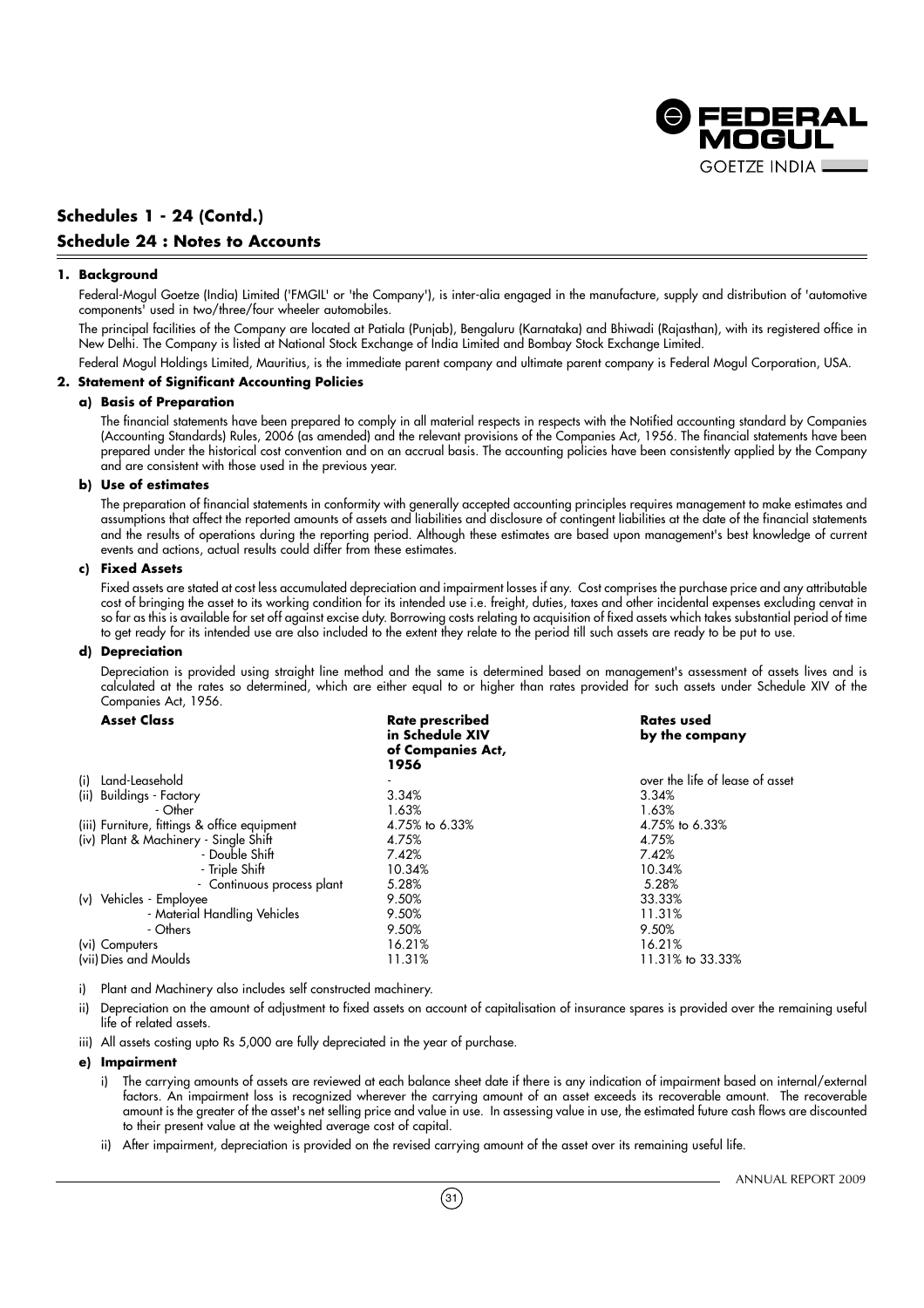

# **f) Intangible Assets**

Intangible assets are stated at cost less amortization less impairment, if any. Cost comprises the purchase price and other directly attributable costs. Intangibles assets are amortised over their expected useful economic lives, on straight line basis, as follows: Design and drawings- over a period of 5 years.

### **g) Leases**

Leases where the lessor effectively retains substantially all the risks and benefits of ownership of the leased item, are classified as operating leases. Operating lease payments are recognized as an expense in the Profit and Loss account on a straight-line basis over the lease term.

### **h) Investments**

Investments that are readily realizable and intended to be held for not more than a year are classified as current investments. All other investments are classified as long-term investments. Current investments are carried at lower of cost and market value determined on an individual investment basis. Long-term investments are carried at cost. However, provision for diminution in value is made to recognize a decline other than temporary in the value of the investments.

# **i) Inventories**

Inventories are valued as follows:

| Raw materials, components, stores and<br>spares and bought out tools | Lower of cost and net realizable value. Cost represents purchase price and other direct costs<br>and is determined on a moving weighted average cost basis. However, materials and other<br>items held for use in the production of inventories are not written down below cost if the |
|----------------------------------------------------------------------|----------------------------------------------------------------------------------------------------------------------------------------------------------------------------------------------------------------------------------------------------------------------------------------|
|                                                                      | finished products in which they will be incorporated are expected to be sold at or above cost.                                                                                                                                                                                         |
| Constructed Tools                                                    | Lower of cost and net realizable value. Cost represents material, labour and appropriate allocation of<br>overheads. Cost is determined on a weighted average basis.                                                                                                                   |
| Work-in-progress                                                     | Lower of cost and net realizable value. Cost for this purpose includes material, labour and appropriate<br>allocation of overheads. Cost is determined on a weighted average basis.                                                                                                    |
| Finished Goods:                                                      |                                                                                                                                                                                                                                                                                        |
| - Manufactured                                                       | Lower of cost and net realizable value. Cost for this purpose includes material, labour and appropriate<br>allocation of overheads. Excise duty on stock lying with Company is added to the cost of the finished<br>goods inventory. Cost is determined on a weighted average basis.   |
| - Traded                                                             | Lower of cost and net realizable value. Cost represents purchase price and other direct costs and is<br>determined on a moving weighted average cost basis.                                                                                                                            |
| Reusable scrap                                                       | At lower of cost or net realizable value.                                                                                                                                                                                                                                              |

Net realizable value is the estimated selling price in the ordinary course of business, less estimated costs of completion. Provision for obsolescence is determined based on management's assessment and is charged to profit and loss account.

# **j) Revenue Recognition**

Revenue is recognised to the extent that it is probable that the economic benefits will flow to the Company and the revenue can be reliably measured.

#### **i) Sale of Goods:**

Revenue is recognised when the significant risks and rewards of ownership of the goods have passed to the buyer and are recorded net of excise duty, sales tax and trade discount.

**ii) Job Work:**

Income from job work is accrued when right of revenue is established, which relates to effort conducted.

#### **iii) Interest:**

Revenue is recognised on a time proportion basis taking into account the amount outstanding and the rate applicable.

# **iv) Dividends:**

Revenue is recognised when the shareholders' right to receive payment is established by the balance sheet date. Dividend from subsidiaries is recognized even if the same are declared after the balance sheet date but pertains to period on or before the date of balance sheet as per the requirement of schedule VI of the Companies Act, 1956.

#### **v) Commission:**

Commission income is accrued when due, as per the agreed terms.

# **vi) Export Benefits/Incentives:**

Export entitlements under the Duty Entitlement Pass Book (DEPB) Scheme are recognized in the profit and loss account when the right to receive credit as per the terms of the scheme is established in respect of exports made.

#### **vii) Management support charges:**

Income from management support charges is recognized as per the terms of the agreement based upon the services rendered on proportionate basis.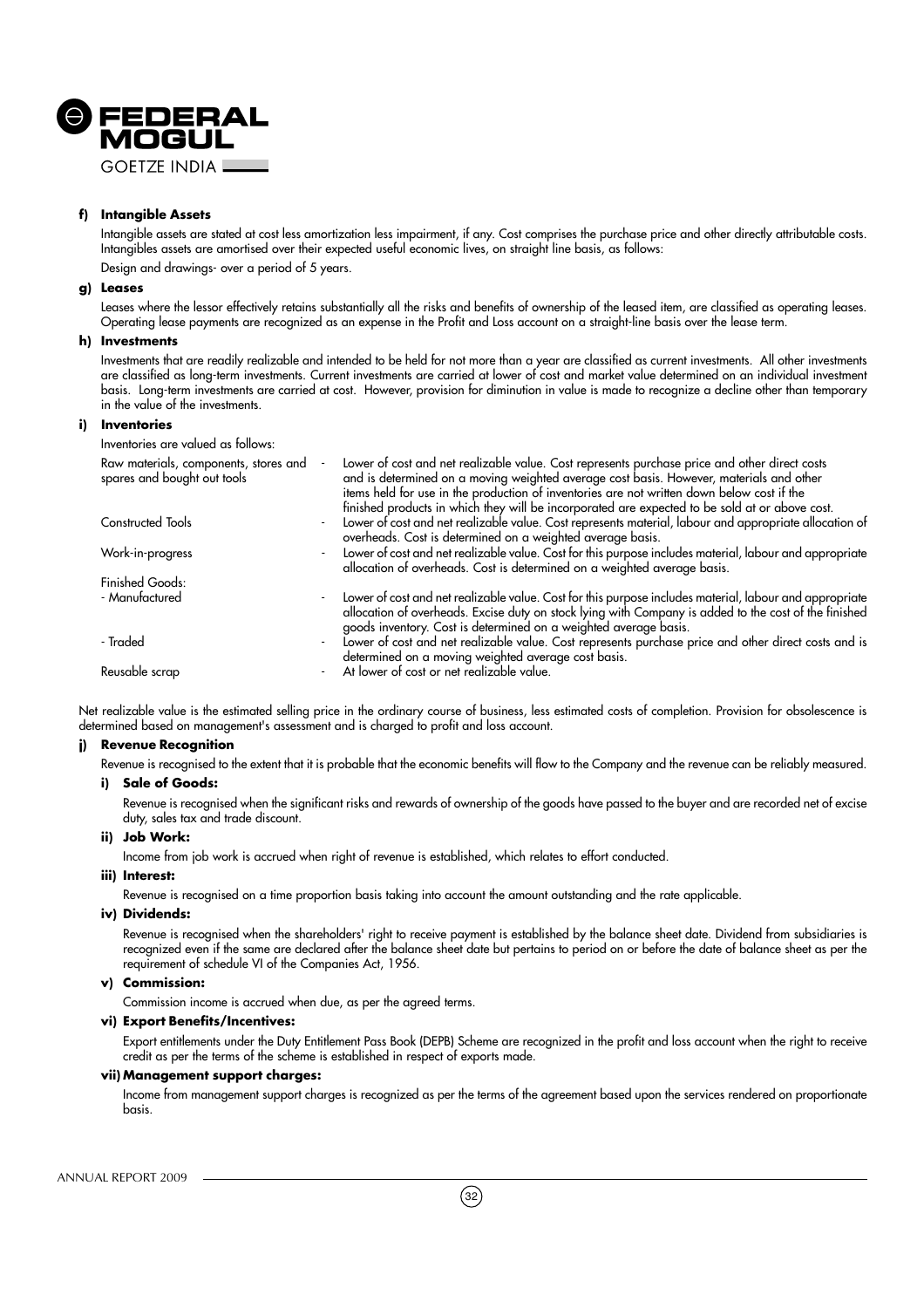

# **k) Foreign Currency Transactions**

#### **(i) Initial Recognition**

Foreign currency transactions are recorded in the reporting currency, by applying to the foreign currency amount the exchange rate between the reporting currency and the foreign currency at the date of the transaction.

# **(ii) Conversion**

Foreign currency monetary items are reported using the closing rate. Non-monetary items which are carried in terms of historical cost denominated in a foreign currency are reported using the exchange rate at the date of the transaction.

#### **(iii) Exchange Differences**

Exchange differences arising on the settlement of monetary items or on reporting Company's monetary items at rates different from those at which they were initially recorded during the year, or reported in previous financial statements, are recognised as income or as expenses in the year in which they arise.

(iv) As a policy, the company does not undertake any foreign exchange contract.

# **l) Retirement and other employee benefits**

- (i) Provident fund contributions are charged to profit and loss account, when contributions paid/payable are due to "Goetze India Limited Provident Fund Trust", administered by the trustees and to the Regional Provident Fund Commissioners. There are no other obligations other than the contribution payable to the respective trusts.
- (ii) Gratuity liability under the Payment of Gratuity Act is accrued on the basis of an actuarial valuation made at the end of each financial year. The actuarial valuation is done as per projected unit credit method.
- (iii) Short term compensated absences are provided for based on estimates, Long term compensation liability for leave encashment is determined in accordance with company policy and is measured on the basis of valuation by an independent actuary at the end of the financial year. The actuarial valuation is done as per projected unit credit method.
- (iv) Actuarial gains/losses are immediately taken to profit and loss account.

#### (v) **Superannuation Benefit**

The Company has superannuation obligation administered with Life Insurance Corporation of India (LIC). Contributions to the defined contribution scheme are charged to profit and loss account when contributions paid/ payable are due to such fund. There are no other obligations other than the contribution payable to the respective trusts.

#### **m) Income Taxes**

Tax expense comprises of current, deferred and fringe benefit tax. Current income tax and fringe benefit tax is measured at the amount expected to be paid to the tax authorities in accordance with the Income Tax Act, 1961 enacted in India. Deferred income taxes reflects the impact of current year timing differences between taxable income and accounting income for the year and reversal of timing differences of earlier years.

Deferred tax is measured based on the tax rates and the tax laws enacted or substantively enacted at the balance sheet date. Deferred tax assets are recognised only to the extent that there is reasonable certainty that sufficient future taxable income will be available against which such deferred tax assets can be realised. In situations where the Company has unabsorbed depreciation or carry forward tax losses, all deferred tax assets are recognised only if there is virtual certainty supported by convincing evidence that they can be realised against future taxable profits.

At each balance sheet date the Company re-assesses unrecognised deferred tax assets. It recognises unrecognised deferred tax assets to the extent that it has become reasonably certain or virtually certain, as the case may be that sufficient future taxable income will be available against which such deferred tax assets can be realised.

The carrying amount of deferred tax assets are reviewed at each balance sheet date. The Company writes-down the carrying amount of a deferred tax asset to the extent that it is no longer reasonably certain or virtually certain, as the case may be, that sufficient future taxable income will be available against which deferred tax asset can be realised. Any such write-down is reversed to the extent that it becomes reasonably certain or virtually certain, as the case may be, that sufficient future taxable income will be available.

MAT credit is recognised as an asset only when and to the extent there is convincing evidence that the company will pay normal income tax during the specified period. In the year in which the Minimum Alternative tax (MAT) credit becomes eligible to be recognized as an asset in accordance with the recommendations contained in guidance Note issued by the Institute of Chartered Accountants of India, the said asset is created by way of a credit to the profit and loss account and shown as MAT Credit Entitlement. The Company reviews the same at each balance sheet date and writes down the carrying amount of MAT Credit Entitlement to the extent there is no longer convincing evidence to the effect that Company will pay normal Income Tax during the specified period

# **n) Earnings per Share**

Basic earnings per share are calculated by dividing the net profit or loss for the period attributable to equity shareholders by the weighted average number of equity shares outstanding during the period.

For the purpose of calculating diluted earnings per share, the net profit or loss for the period attributable to equity shareholders and the weighted average number of shares outstanding during the period are adjusted for the effects of all dilutive potential equity shares.

# **o) Provisions**

A provision is recognised when an enterprise has a present obligation as a result of past event and it is probable that an outflow of resources will be required to settle the obligation, in respect of which a reliable estimate can be made. Provisions are not discounted to its present value and are determined based on best estimate required to settle the obligation at the balance sheet date. These are reviewed at each balance sheet date and adjusted to reflect the current best estimates.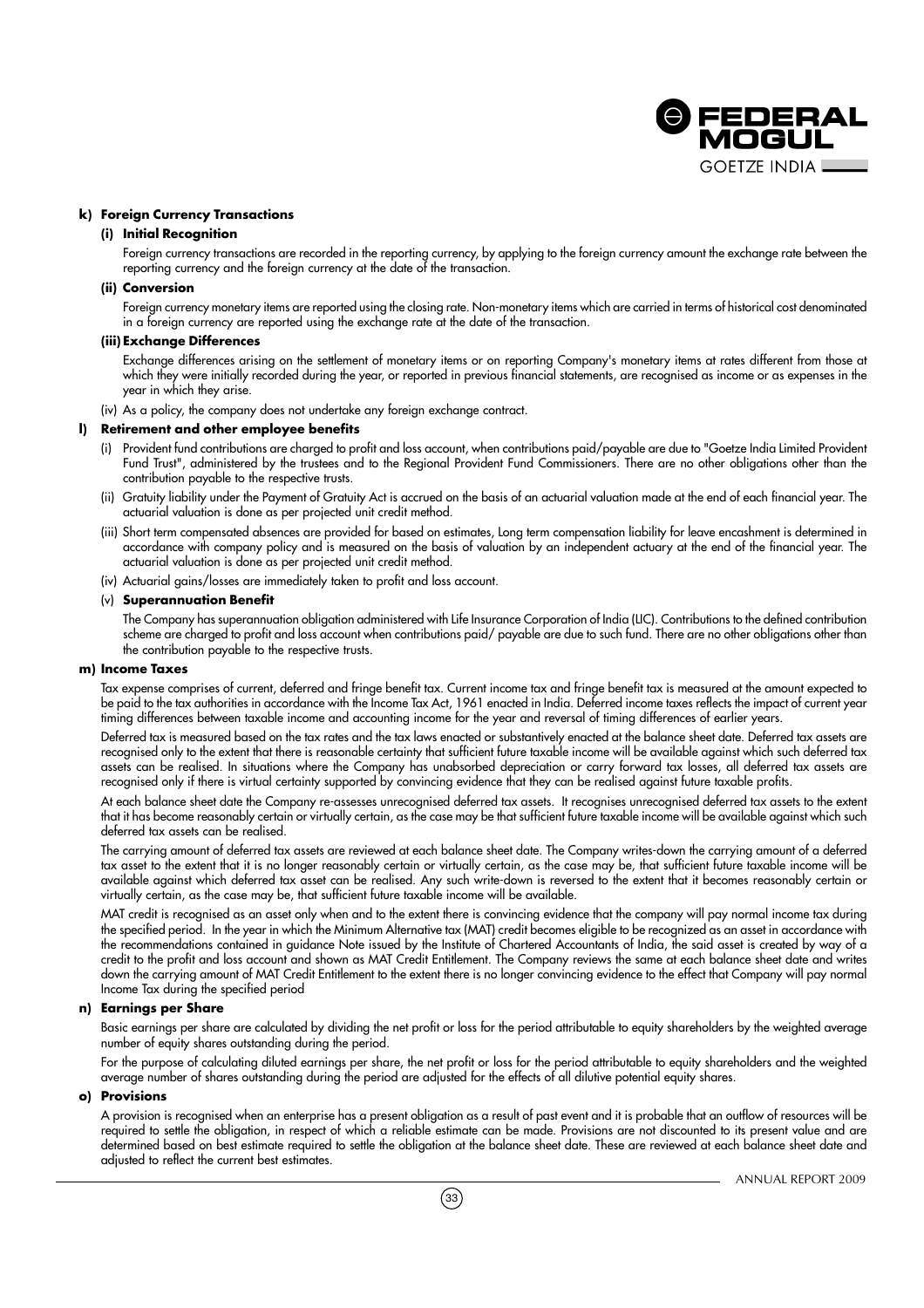

**GOFTZE INDIA L** 

# **p) Cash and Cash Equivalents**

Cash and cash equivalents for cash flow statement comprises cash at bank and in hand and short-term investments with an original maturity of three months or less.

# **q) Miscellaneous Expenditure**

Miscellaneous expenditure is written off over a period of 5 years.

# **3. Segment Information**

Based on the guiding principles given in AS-17 'Segmental Reporting' notified under Companies (Accounting Standard) Rules, 2006, the Company's primary business segment is manufacturing of auto components. The Company operates in one geographical segment that is "India" and no further disclosures as per AS-17 need to be made.

# **4. Related party transactions**

During the year under review, the Company has entered into transactions with related parties.

# **i) Key managerial personnel and their relatives**

- Mr. Jean De Montlaur, Managing Director & President (w.e.f March 03, 2008)
	- Mr. Rustin Murdock, Whole Time Director & CFO

# **ii) Holding Company**

Federal Mogul Holdings Limited (Mauritius)

# **iii) Fellow subsidiaries**

- Federal Mogul Burscheid GMBH, Germany.
- Federal Mogul Vemogensuverwaltungs GMBH (Germany)
- Federal Mogul Maysville (USA).
- Federal Mogul Operation S.R.L (Italy)
- Federal Mogul Bimet S.A. (Poland).
- Federal Mogul Nurnberg, GMBH (Germany).
- Federal Mogul Wiesbaden GMBH, (Germany)
- Federal Mogul Power Train System (South Africa).
- Federal Mogul Holding Deutschland (Germany).
- Federal Mogul Valves (PTY) Ltd (South Africa).
- Federal Mogul Limited (formerly T & N Limited) (U.K)
- Federal Mogul KK (Japan)
- SSCFRAN FM Financial Services SAS Veurey Voroize (France).
- Federal Mogul Financial Services FRANCTNL (France).
- Federal Mogul Gorzyee, S.A (Poland).
- Federal Mogul Friedberg, GMBH (Germany).
- Federal Mogul Sintered Products Ltd. (U.K.).
- Federal Mogul Sealing Systems, GMBH (Germany).
- Federal Mogul Friction Products Ltd (India).
- Federal Mogul Corporation Power Train Systems (USA).
- Federal Mogul Plant Van Wert (USA.)
- Federal Mogul Power Train Systems Schofield (USA).
- Federal Mogul S.A.R.L. (Switzerland)
- Federal Mogul France, S.A. (France)
- Federal Mogul Corporation, Lake City (USA)
- Federal-Mogul Chivasso. (Italy)
- Federal Mogul Corporation, Garennes (France)
- Federal Mogul Dongsuh Piston Co. Ltd. (China)
- Federal Mogul Corp, Mgmoogus (USA).
- KFM Bearing Company (South Korea).
- Federal Mogul Bearings India Ltd (India).
- Federal Mogul Automotive Products (India) Pvt Ltd. (India).
- Ferodo India Private Ltd. (India).
- Federal Mogul Trading India Pvt Ltd.(India)

# **iv) Associates**

- GI Power Corporation Limited
- GTZ Securities Limited
- **v) Subsidiaries**
	- Federal-Mogul TPR (India) Limited
	- Satara Rubbers and Chemicals Limited
- **vi) Ultimate Holding Company**
	- Federal Mogul Corporation, USA.

ANNUAL REPORT 2009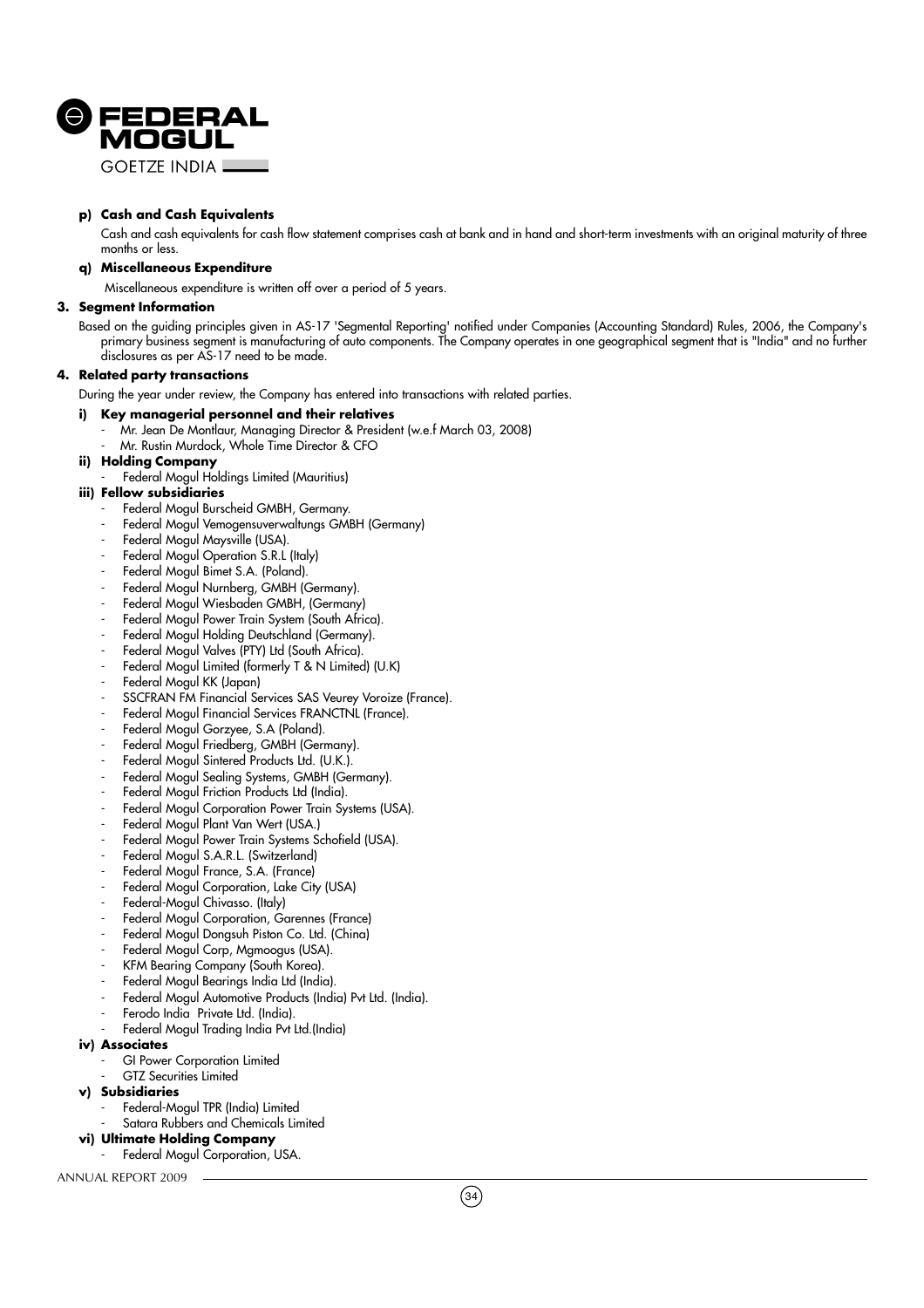

|                                                               |                          |                              |                                               |           | Fellow Subsidiaries                        |              |                                               |                |                |                                                |                                                      |                                  |
|---------------------------------------------------------------|--------------------------|------------------------------|-----------------------------------------------|-----------|--------------------------------------------|--------------|-----------------------------------------------|----------------|----------------|------------------------------------------------|------------------------------------------------------|----------------------------------|
| Particulars                                                   | Federal N<br>Power Train | System,<br>logol<br>(S.A)    | Burscheid GMBH,<br>Federal Mogul<br>(Germany) |           | Maysville, (USA)<br>Federal Mogul          |              | Gorzyee S.A (Poland)<br>Federal Mogul         |                |                | Federal Mogul Power<br>Train System(USA)       | Federal Mogul Limited<br>(formerly T & N<br>Limited) | (J.K)                            |
|                                                               | 31.12.09                 | 31.12.08                     | 31.12.09                                      | 31.12.08  | 31.12.09                                   | 31.12.08     | 31.12.09                                      | 31.12.08       | 31.12.09       | 31.12.08                                       | 31.12.09                                             | 31.12.08                         |
| Sales                                                         |                          |                              |                                               |           | (4,043.70)                                 | (4,455.22)   | 0.38                                          | (504.23)       |                |                                                |                                                      |                                  |
| intermediaries and finished goods<br>Purchase of raw material |                          |                              | 3,224.89                                      | 701.85    |                                            | $\mathbf{r}$ | 182.80                                        |                | 410.65         | 10.52                                          |                                                      |                                  |
| Purchase/(Sale) of Fixed Assets                               | (105.13)                 | δč<br>$\overline{171}$       | 629.11                                        | 574.30    |                                            | J.           |                                               |                |                |                                                | ×                                                    |                                  |
| Interest Expenses                                             |                          |                              |                                               | 57.66     |                                            | ×            |                                               | ï              |                |                                                |                                                      |                                  |
| Reimbursement of expenses paid                                |                          |                              | $\infty$<br>$\overline{\circ}$                | 4.08      | 20<br>r                                    | 38<br>33.    | 4.32                                          | ×              | 4.07           | 6.69                                           | $\tilde{\mathcal{S}}$<br>5                           | $\overline{2}$<br>$\overline{8}$ |
| Reimbursement of expenses (recd.                              |                          |                              |                                               |           | (71.19)                                    | ×.           | (0.69)                                        | $\mathbf{r}$   | (0.17)         |                                                |                                                      |                                  |
| Royalty Expense                                               | ×                        | ï                            | 426.34                                        | 8.18<br>₹ |                                            | f,           |                                               | $\blacksquare$ |                | f,                                             | ï                                                    |                                  |
| Balance outstanding as at the<br>end of the year Receivables  |                          |                              |                                               | r.        | 743.96                                     | $\mathbf{r}$ | 6.63                                          | 29.25          |                |                                                |                                                      |                                  |
| Balance outstanding as at the<br>end of the year (Payable)    | (45.99)                  | (166.34)                     | (901.28)                                      | (674.71)  |                                            | (3,282.37)   |                                               |                | (118.30)       | ï                                              | (4.17)                                               | (23.79)                          |
|                                                               |                          |                              |                                               |           |                                            |              |                                               |                |                |                                                |                                                      | Rs. in lacs                      |
|                                                               |                          |                              |                                               |           | Fellow Subsidiaries                        |              |                                               |                |                |                                                |                                                      |                                  |
| Particulars                                                   | S.A, (Pol                | Federal Mogul Bimet<br>land) | Nurnberg,<br>GMBH (Germany)<br>Federal Mogul  |           | Federal Mogul<br>Operation S.R.L.<br>(Haly |              | Wiesbaden<br>GMBH, (Germany)<br>Federal Mogul |                |                | Federal Mogul Holding<br>Deutschland (Germany) | Federal Mogul                                        | KK,<br>(Japan)                   |
|                                                               | 31.12.09                 | 31.12.08                     | 31.12.09                                      | 31.12.08  | 31.12.09                                   | 31.12.08     | 31.12.09                                      | 31.12.08       | 31.12.09       | 31.12.08                                       | 31.12.09                                             | 31.12.08                         |
| Sales                                                         |                          |                              | (11.52)                                       | (9.76)    |                                            |              |                                               | $\blacksquare$ |                |                                                |                                                      |                                  |
| intermediaries and finished goods<br>Purchase of raw material | 0.29                     | 103.30                       | 26.36                                         | 274.44    |                                            | 5<br>123.13  |                                               | 30<br>642.     |                |                                                | f.                                                   |                                  |
| Purchase/(Sale) of Fixed Assets                               |                          |                              | 408.47                                        | 615.56    |                                            |              |                                               |                |                |                                                | $\blacksquare$                                       |                                  |
| Interest Expenses                                             |                          | J.                           |                                               |           |                                            | ×            |                                               | ×              |                |                                                | ×                                                    |                                  |
| Reimbursement of expenses paid                                |                          |                              | 19.94                                         | 19.68     | 0.97                                       |              |                                               |                | ∘<br>168.1     | 32.76                                          |                                                      |                                  |
| Reimbursement of expenses (recd.                              |                          | (20.46)                      |                                               |           |                                            | (28.46)      |                                               | (95.14)        |                |                                                | (2.72)                                               | (74.33)                          |
| Royalty Expense                                               | J.                       |                              | 340.00                                        | 233.49    | ×                                          |              |                                               | $\blacksquare$ | $\blacksquare$ |                                                |                                                      |                                  |
| Balance outstanding as at the end<br>of the year Receivables  | 7.36                     | $\mathbf{r}$                 |                                               | 3.62      |                                            | ×,           | $\overline{62}$                               | 12.03          | ı              |                                                | 2.73                                                 | 4.51                             |
| Balance outstanding as at the<br>end of the year (Payable)    |                          | (1.12)                       | (292.74)                                      | (401.67)  | (6.37)                                     | (29.98)      |                                               | (37.72)        | (25.79)        | 80.80)                                         |                                                      |                                  |
|                                                               |                          |                              |                                               |           |                                            |              |                                               |                |                |                                                |                                                      |                                  |

Rs. in lacs

 $(126.95)$ 

 $(36.42)$ l,

 $\frac{1}{47}$ 

Balance outstanding as at the end of the year Receivables Balance outstanding as at the end of the year (Payable)

Reimbursement of expenses (received)

Royalty Expense

Reimbursement of expenses paid

Sales

**Particulars**

Particulars

**Federal Mogul Corporation (USA) 31.12.09** 31.12.08

Federal Mogul<br>Corporation (USA)

Sales - (122.56) Reimbursement of expenses paid<br>
and the 119.87 | 266.29 Reimbursement of expenses (received) (1.01) (613.77) Royalty Expense - - Balance outstanding as at the end of the year Receivables - 1.47 Balance outstanding as at the end of the year (Payable) (36.42) (126.95)

 $\hat{\mathbf{r}}$ 119.87

266.29  $(122.56)$ 

31.12.08

31.12.09

 $(613.77)$ 

 $(1.01)$ 

**Ultimate Holding Company**

**Ultimate Holding Company** 

Rs. in lacs

 $\overline{35}$ 

ANNUAL REPORT 2009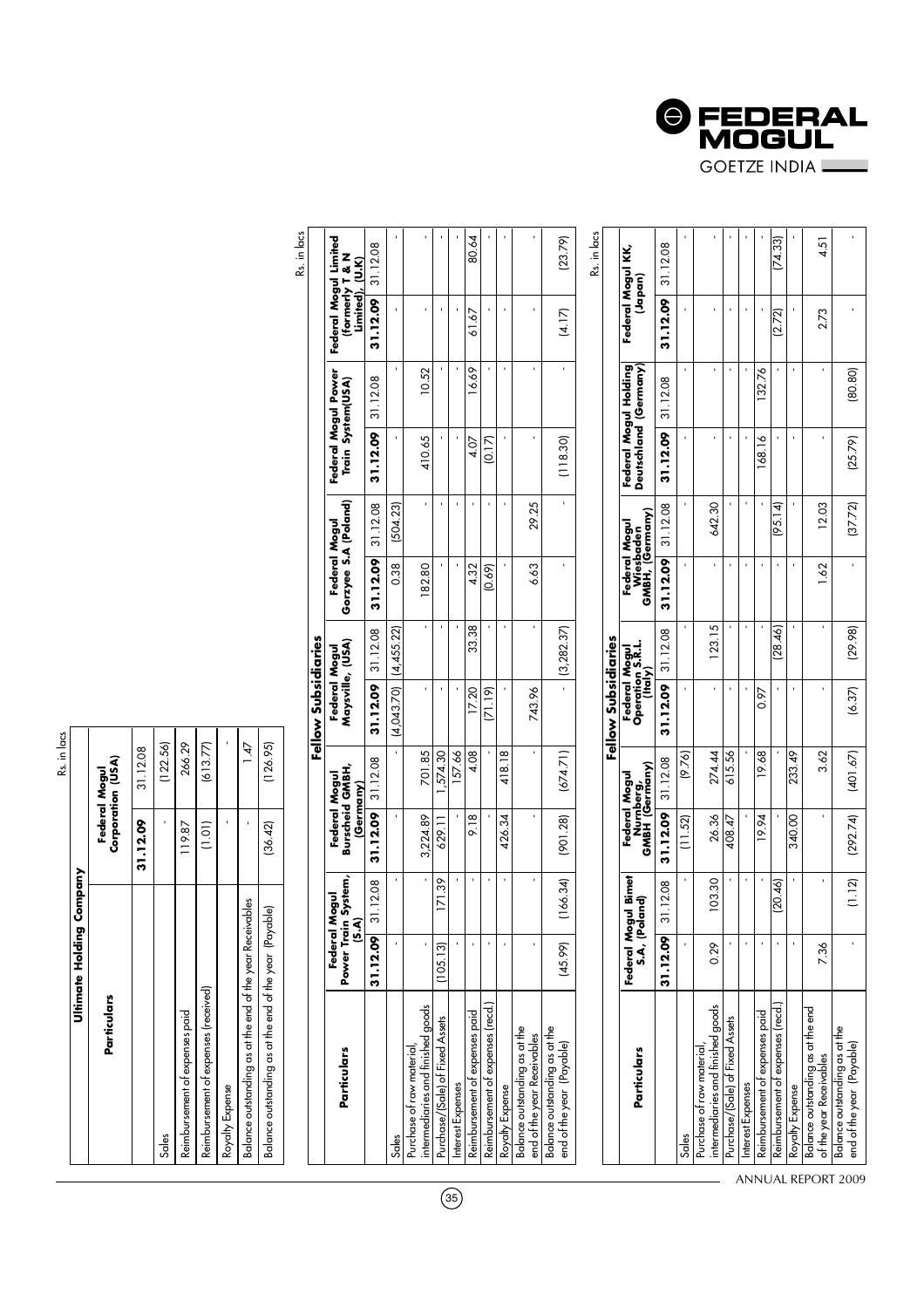

|                                                                |                                    |                               |                                                 |        | Fellow Subsidiaries                                         |                     |                                                                 |         |                     |                              |            | Rs. in lacs |
|----------------------------------------------------------------|------------------------------------|-------------------------------|-------------------------------------------------|--------|-------------------------------------------------------------|---------------------|-----------------------------------------------------------------|---------|---------------------|------------------------------|------------|-------------|
| Particulars                                                    | Financial :<br>FRANCTNL<br>Federal | (France)<br>iervices<br>Nogul | (South Korea)<br><b>KFM Bearing</b><br>Company, |        | <b>Sintered Products</b><br>Federal Mogul<br>Limited, (U.K) |                     | SSCFran FM Financial<br>Services SAS Veurey<br>Voroize (France) |         |                     | Other Fellow<br>Subsidiaries | Total      |             |
|                                                                | 31.12.09                           | 31.12.08                      | $31.12.09$ 31.12.08                             |        |                                                             | $31.12.09$ 31.12.08 | 31.12.09 31.12.08                                               |         | $31.12.09$ 31.12.08 |                              | 31.12.09   | 31.12.08    |
| Sales                                                          |                                    |                               |                                                 |        |                                                             |                     |                                                                 |         | (4.64)              | (56.55)                      | (4,059.48) | (5,025.76)  |
| intermediaries and finished goods<br>Purchase of raw material, |                                    |                               | 3.35                                            | 41.39  | 2.04                                                        | 15.15               |                                                                 |         | 56.45               | 19.11                        | 3,906.82   | 1,931.21    |
| Purchase/(Sale) of Fixed Assets                                |                                    |                               |                                                 |        |                                                             |                     |                                                                 |         | 35.13               | 2.63                         | 967.59     | 2,363.88    |
| Interest expenses                                              |                                    |                               |                                                 |        |                                                             |                     |                                                                 |         |                     |                              |            | 157.66      |
| Reimbursement of expenses paid                                 | 316.77                             | 39.70                         |                                                 |        | 1.98                                                        |                     |                                                                 | 202.44  | 22.82               | 3.92                         | 627.08     | 533.29      |
| Reimbursement of expenses (recd.                               |                                    |                               | (38.32)                                         | (0.18) |                                                             | (0.14)              |                                                                 |         | (51.83)             | (15.95)                      | (164.93)   | (234.66)    |
| Royalty Expense                                                |                                    |                               |                                                 |        | 137.30                                                      | 273.53              |                                                                 |         |                     |                              | 903.65     | 925.20      |
| Balance outstanding as at the end<br>of the year Receivables   |                                    |                               |                                                 |        | 0.65                                                        |                     |                                                                 |         |                     | 14.95                        | 762.95     | 64.36       |
| Balance outstanding as at the end<br>of the year (Payable)     | (21.99)                            | (42.30)                       |                                                 | (1.01) | (137.30)                                                    | (372.10)            |                                                                 | (25.52) | (25.62)             | (60.57)                      | (1,579.54) | (5,200.00)  |
|                                                                |                                    |                               |                                                 |        |                                                             |                     |                                                                 |         |                     |                              |            |             |

Rs. in lacs

|                                                               |              |                                   |                                                                          |          | Fellow Subsidiaries                      |          |                                                            |          |             |          |
|---------------------------------------------------------------|--------------|-----------------------------------|--------------------------------------------------------------------------|----------|------------------------------------------|----------|------------------------------------------------------------|----------|-------------|----------|
| Particulars                                                   | Federal Mogu | Bearings<br>India Limited (India) | Federal Mogul Automotive<br>Products (India) Private<br>Limited, (India) |          | Ferodo India Private<br>Limited, (India) |          | Federal Mogul Trading<br>India Private Limited,<br>(India) |          | Total       |          |
|                                                               | 31.12.09     | 31.12.08                          | 31.12.09                                                                 | 31.12.08 | 31.12.09                                 | 31.12.08 | 31.12.09                                                   | 31.12.08 | 31.12.09    | 31.12.08 |
| Sales                                                         | (15.29)      | (705.74)                          | (2.48)                                                                   |          |                                          |          |                                                            |          | (17.77)     | (705.74) |
| intermediaries and finished goods<br>Purchase of raw material | 533.28       | 30.27                             | 1,060.48                                                                 |          |                                          |          |                                                            |          | 1,593.76    | 30.27    |
| Reimbursement of expenses paid                                |              | 27.08                             | 22.33                                                                    |          |                                          |          |                                                            |          | 22.33       | 27.08    |
| Reimbursement of expenses (recd.)                             | (49.42)      | (30.33)                           |                                                                          |          |                                          |          | 66.00                                                      |          | (115.43)    | 30.33)   |
| Inter-corporate deposit (ICD) Taken                           |              |                                   | 00.000.1                                                                 |          | 155.00                                   |          |                                                            |          | 2,155.00    |          |
| Inter-corporate deposit (ICD) repaid                          |              |                                   | 1,000.00)                                                                |          | 165.00                                   |          |                                                            |          | (1, 165.00) |          |
| Interest on the above ICD                                     |              |                                   | 61.98                                                                    |          | 99.68                                    |          |                                                            |          | 161.66      |          |
| Balance outstanding as at the end<br>of the year Receivables  | (14, 63)     | 483.20                            |                                                                          |          |                                          |          | 66.00                                                      |          | 51.37       | 483.20   |
| Balance outstanding as at the end<br>of the year (Payable)    |              |                                   | $(241.02)^*$                                                             |          | $(11.21)$ $(1094.45)$ **                 |          |                                                            |          | 1,335.47    | (11.21)  |

\* Includes Rs 9.05 lacs payable against interest on ICD taken during the year<br>\*\* Includes Rs 990 lacs payable against ICD taken and Rs 99.68 lacs payable against the interest on the same \* Includes Rs 9.05 lacs payable against interest on ICD taken during the year

 $\boldsymbol{^{**}}$  Includes Rs 990 lacs payable against ICD taken and Rs 99.68 lacs payable against the interest on the same

ANNUAL REPORT 2009

 $\overline{\phantom{a}}$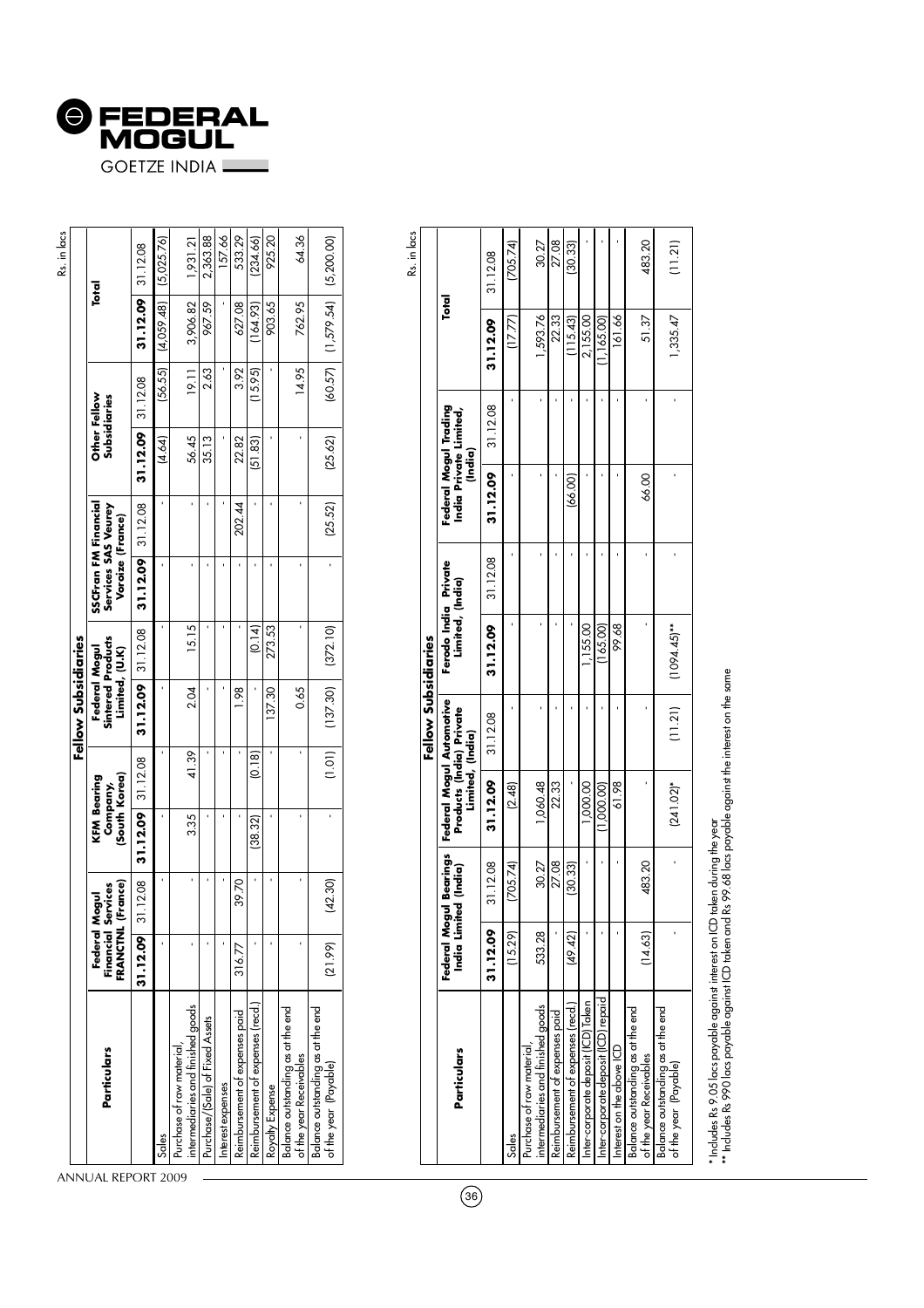|                                                             | Subsidiaries                                  |            |              |                                                |            |            |
|-------------------------------------------------------------|-----------------------------------------------|------------|--------------|------------------------------------------------|------------|------------|
| Particulars                                                 | Federal-Mogul TPR (India)<br>Limited, (India) |            |              | Satara Rubbers & Chemicals<br>Limited, (India) | Total      |            |
|                                                             | 31.12.09                                      | 31.12.08   | 31.12.09     | 31.12.08                                       | 31.12.09   | 31.12.08   |
| Sales                                                       | (1.010.64)                                    | (893.00)   |              |                                                | (1,010.64) | (893.00)   |
| Purchase of raw material, intermediaries and finished goods | 3,708.27                                      | 2,906.33   |              |                                                | 3,708.27   | 2,906.33   |
| Reimbursement of expenses paid                              |                                               |            |              |                                                |            |            |
| Reimbursement of expenses (received)                        |                                               |            |              | 10.01                                          |            | 10.01      |
| Dividend received                                           | (30.60)                                       | (30.60)    |              |                                                | (30.60)    | (30.60)    |
| Management tee received                                     | 436.66)                                       | (515.02)   | (7.00)       |                                                | (443.66)   | (515.02)   |
| Job work income                                             | (971.58)                                      | 830.32     |              |                                                | (971.58)   | (830.32)   |
| Rent expense                                                | $\frac{8}{3}$                                 |            | 55.10        | 60.00                                          | 58.10      | 60.00      |
| Rent income                                                 | (78.00)                                       | (78.00)    |              |                                                | (78.00)    | (78.00)    |
| Sole selling commission received                            | (339.33)                                      | 173.97     |              |                                                | (339.33)   | 173.97     |
| Inter-corporate deposit (ICD) Taken                         | 2,300.00                                      |            |              |                                                |            |            |
| Interest on the above ICD                                   | 50.10                                         |            |              |                                                |            |            |
| Investment as at year end                                   | 020.00                                        | ,020.0C    |              |                                                | 020.00     | ,020.00    |
| Balance outstanding as at the end ot the year Receivables   |                                               |            | $1714.71***$ | 1.749.09                                       | 1,714.71   | 749.09     |
| Balance outstanding as at the end of the year (Payable)     | $(4802.04)$ ****                              | (3,838.56) |              |                                                | (4,802.04) | (3,838.56) |
|                                                             |                                               |            |              |                                                |            |            |

\*\*\* Including provision for doubtful advances Rs.514.71 lacs (Previous year Rs. Nil).

\*\*\* Including provision for doubful advances Rs.514.71 lacs (Previous year Rs. Nil).<br>\*\*\*\* Includes Rs. 2,456.95 lacs for Sundry creditors, Rs. 2,300 lacs for Inter-Corporate Deposit and Rs. 45.09 lacs for interest payable. \*\*\*\* Includes Rs. 2,456.95 lacs for Sundry creditors, Rs. 2,300 lacs for Inter-Corporate Deposit and Rs. 45.09 lacs for interest payable.

|                                                         |                                              |        |                     |                                  |              | Rs. in lacs |
|---------------------------------------------------------|----------------------------------------------|--------|---------------------|----------------------------------|--------------|-------------|
|                                                         | Key Managerial Personnel and their relatives |        |                     |                                  |              |             |
| Particulars                                             | Mr. Jean de Montlaur                         |        |                     | Mr. Rustin Murdock               | <b>Total</b> |             |
|                                                         | 31.12.09                                     |        | $31.12.08$ 31.12.09 | $31.12.08$   31.12.09   31.12.08 |              |             |
| Remuneration                                            | 528.64                                       | 345.54 | 209.39              | 190.45                           | 738.03 1     | 535.99      |
|                                                         |                                              |        |                     |                                  |              |             |
| Balance outstanding as at the end of the year (Payable) |                                              |        |                     |                                  |              |             |

Rs. in lacs

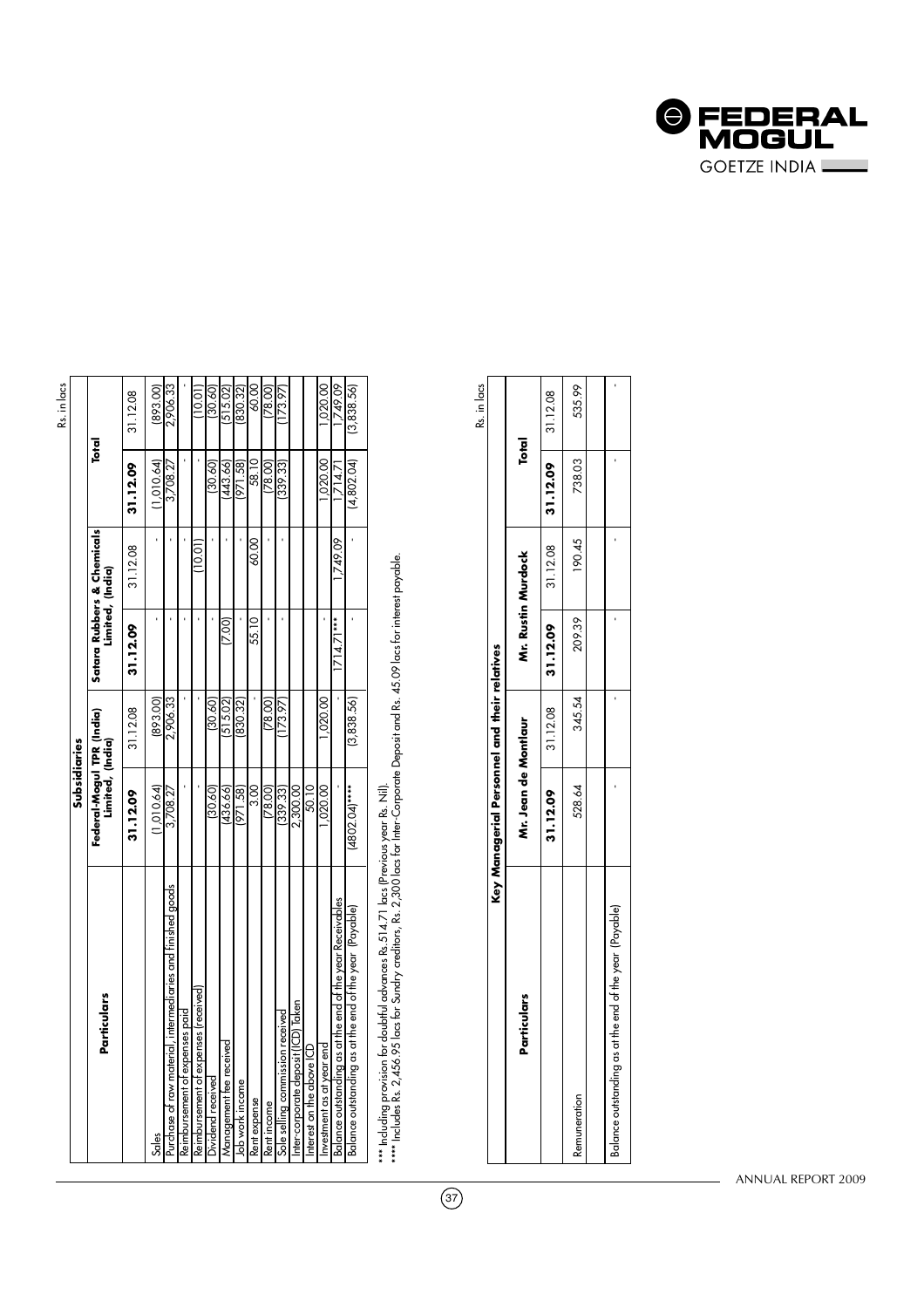

## **Schedules 1 - 24 (Contd.)**

#### **Schedule 24 : Notes to Accounts**

#### **5. Leases**

#### **a) Assets taken under Operating Leases**

The company has taken office and residential facilities under cancellable and non-cancellable operating leases, which are renewable on a periodic basis.

|    | Leases                                                          | Year ended<br>December 31, 2009<br>(Rs in lacs) | Year ended<br>December 31, 2008<br>(Rs in lacs) |
|----|-----------------------------------------------------------------|-------------------------------------------------|-------------------------------------------------|
| a) | Lease payments/expenses for the year<br>Minimum Lease Payments: | 416.42                                          | 222.78                                          |
| b) | Not later than one year                                         | 215.99                                          | 230.04                                          |
| c) | Later than one year but not later than five years               | 184.86                                          | 522.58                                          |
| d) | Later than five years                                           | $\overline{\phantom{0}}$                        |                                                 |

#### **b) Assets given under Operating Leases**

The Company has leased out certain plant & machinery, furniture & fixtures and office equipment on operating lease. The lease terms is for 5 years and are renewable thereafter. There are no restrictions imposed by lease arrangements.

|    | Leases                                                                          | Year ended<br>December 31, 2009<br>(Rs in lacs) | Year ended<br>December 31, 2008<br>(Rs in lacs) |
|----|---------------------------------------------------------------------------------|-------------------------------------------------|-------------------------------------------------|
| a) | Uncollectible minimum lease payments receivable at the Balance sheet date       | Nil                                             | Nil                                             |
|    | Minimum Lease Payments:                                                         |                                                 |                                                 |
| c) | b) Not later than one year<br>Later than one year but not later than five years | 78.00<br>312.00                                 | 78.00<br>312.00                                 |
|    | Later than five years                                                           |                                                 |                                                 |

#### **6. Capital Commitment**

Estimated amount of contract remaining to be executed on capital account and not provided for

| Particulars        | Year ended<br>December 31, 2009<br>(Rs in lacs) | Year ended<br>December 31, 2008<br>(Rs in lacs) |
|--------------------|-------------------------------------------------|-------------------------------------------------|
| Capital commitment | 823.84                                          | .699.42                                         |

#### **7. Contingent liabilities not provided for:**

|      | Particulars                                 | Year ended<br>December 31, 2009<br>(Rs in lacs) | Year ended<br>December 31, 2008<br>(Rs in lacs) |
|------|---------------------------------------------|-------------------------------------------------|-------------------------------------------------|
|      | (a) Bank Guarantees                         | 355.82                                          | 518.06                                          |
|      | (b) Claims/notices contested by the company |                                                 |                                                 |
|      | Excise duty                                 | 47.80                                           | 146.45                                          |
| ii)  | Sales Tax                                   | 59.23                                           | 59.23                                           |
| iii) | <b>ESI Cases</b>                            | 14.51                                           | 40.53                                           |
| iv)  | <b>Employee Related Cases</b>               | 63.33                                           | 72.67                                           |
| v)   | Electricity Demand                          | 52.24                                           | 52.24                                           |
| vi)  | Income Tax Demands                          | 683.20                                          | 154.88                                          |
|      | vii) Consumer Cases                         | 60.91                                           | 60.91                                           |

**c) In relation to b (i) above Excise Duty cases contested by the Company comprise of:**

i) Matter pending with Central Excise & Service Tax Appellate Tribunal (CESTAT) in respect of valuation rates employed for certain products sold by the Company for the period 2004-2005 & 2005-2006. The Company has done an analysis and is of the opinion that it has fair chance of a favorable decision. The amount involved is Rs 0.93 lacs (Previous year Rs. 0.93 lacs)

ii) Matter pending with Additional Commissioner of Central Excise (ADCCE) in respect of excise duty on scrap produced by the Company for the period 2000-2001 to 2002-2003. During the year, the order was passed in favour of the company. The amount involved is Rs. Nil (Previous year Rs. 34.11 lacs)

iii) Miscellaneous Excise Cases in respect of MODVAT credits are pending with Deputy Commissioner Central Excise Patiala (DCCE PTA)/ Additional Commissioner/Punjab and Haryana High Court/Assistant Commissioner Central Excise for the period 1987-1988 to 2006-2007. The Company has done an analysis and is of the opinion that it has fair chance of a favorable decision. Amount involved is Rs. 16.82 lacs (Previous year Rs. 16.82 lacs).

iv) Matters pending with Additional Commissioner, Chandigarh in respect of Service Tax on Transport Services for the period 2005-06, 2006-07 & 2007-08. The Company has done an analysis and is of the opinion that it has fair chance of a favorable decision. Amount involved is Rs. 15.40 lacs (Previous year Rs. 14.56 lacs).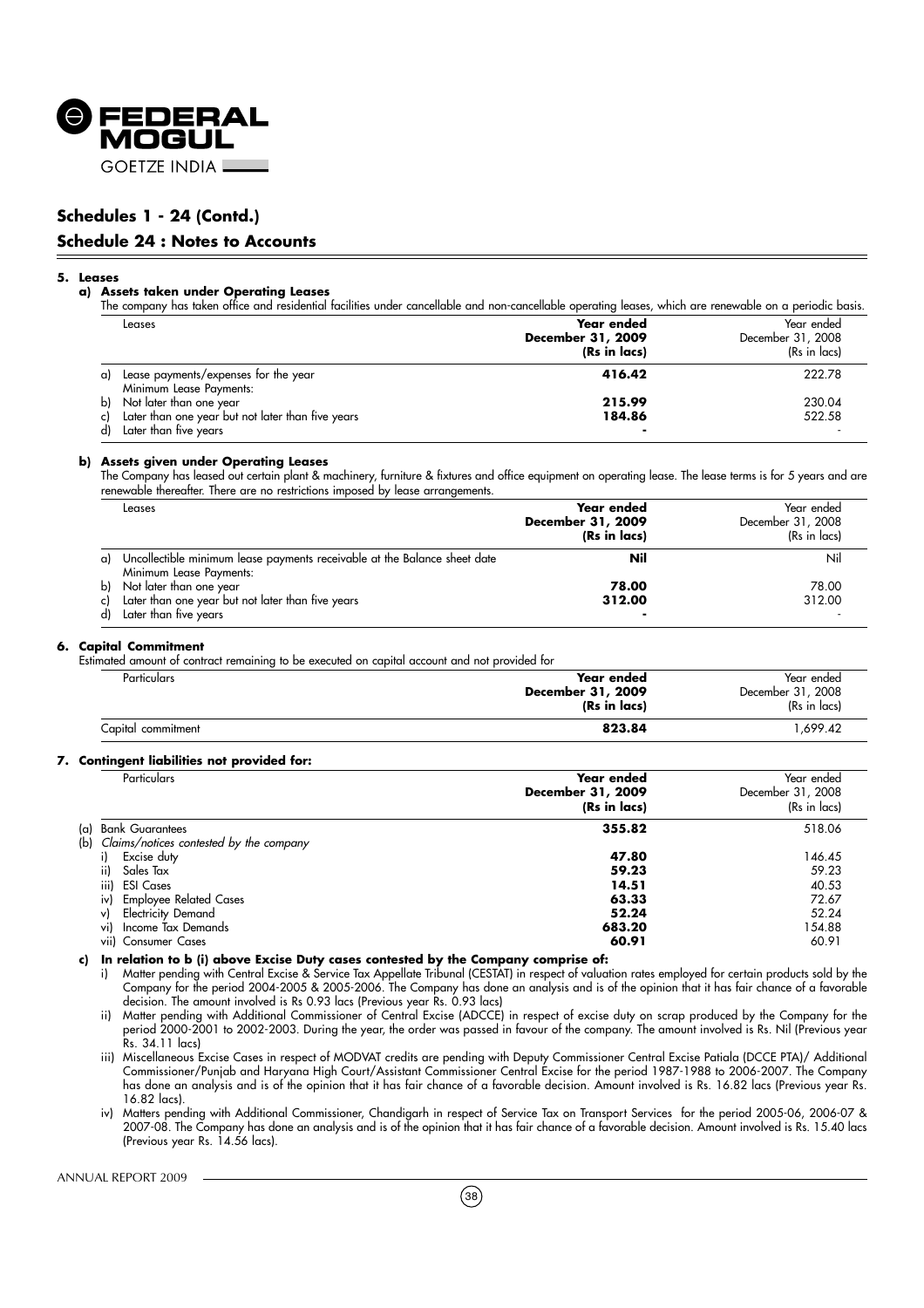**O FEDERAL** MOGUL **GOFTZE INDIA \_** 

- v) Matters pending with CESTAT in respect of excise cases in relation cenvat credit availed on imported goods for the period 2006-07.During the year, the order was passed in the favour of the company. Amount involved is Rs. Nil (Previous year Rs. 55.72 lacs).
- vi) Matters pending with Commissioner Chandigarh/ Deputy Commissioner Central Excise (DCCE) Patiala in respect of clearance of reprocessed goods without payment of duty for the period 2004-2005 to 2006-2007. During the year, the order was passed in the favour of the Company. Amount involved is Rs. Nil. (Previous year Rs. 8.82 lacs).
- vii) Matters pending with Commissioner Appeals/ Joint Commissioner in respect of interest on reversal of Special Additional Duty (SAD) for 2000-01. The Company has done an analysis and is of the opinion that it has fair chance of a favorable decision. Amount involved is Rs. 9.37 lacs. (Previous year Rs. 9.37 lacs).
- viii) Matter pending with Central Excise & Service Tax Appellate Tribunal (CESTAT) in respect of valuation rates employed for certain products sold by the Company for the period 2001-2002 to 2004-2005. The Company has done an analysis and is of the opinion that it has fair chance of a favorable decision. Amount involved is Rs.5.28 lacs. (Previous year Rs. 6.12 lacs).

#### **d) In relation of b (ii) Sales Tax cases contested by the Company comprise of:**

- i) In respect of Assessment Year 1996-97 to 2001-02, on account of differences in sales tax rates, (the matter is pending with Karnataka High court. The Company has taken legal opinion in this regard and is confident of success). Amount involved is Rs. 59.23 lacs. (Previous year Rs. 59.23 lacs) **e) In relation b (iii) above Employee State Insurance claims comprise of:**
- i) In respect of demand from Employee State Insurance, relating to non deposit of Employee State Insurance on certain employee related expenses pending with the Assessing Officer. The Company has done an analysis and is of the opinion that it has fair chance of a favorable decision. Amount involved is Rs. 14.51 lacs. (Previous year Rs. 40.53 lacs)
- **f) In relation of b (iv) above Employee related cases comprise of:**
- i) Claims against the Company not acknowledged as debt, in respect of demands raised by the workers. The Company has done an analysis and is of the opinion that it has fair chance of a favorable decision. Amount involved is Rs.63.33 lacs. (Previous year Rs. 72.67 lacs) **g) In relation to b (v) above Electricity demand relates to:**
- In respect of a demand raised by Punjab Electricity Board (PSEB) for various years in relation to availment of additional load. The Company has done an analysis and is of the opinion that it has fair chance of a favorable decision. Amount involved is Rs. 52.24 lacs (Previous year Rs. 52.24 lacs).

#### **h) In relation to b (vi) above Income Tax cases disputed by the Company:**

- i) In respect of Assessment Year 2001-02, certain additions were made on normal as well as on book profit. The matter is pending with ITAT. The Company has done an analysis and is of the opinion that it has fair chance of a favorable decision. The amount for contingent liability for the year is Rs. 104.24 lacs (Previous year Rs. Nil)
- ii) In respect of Assessment Year 2002-03, certain additions were made on normal income as well as on book profits. The matter is pending with Commissioner Income Tax (Appeals). The Company has done an analysis and is of the opinion that it has fair chance of a favorable decision. The amount for contingent liability for the year is Rs. 214.28 lacs. (Previous year Rs. 15.10 lacs)
- iii) In respect of Assessment Year 2003-04, disallowance was made for carry forward losses as well as certain disallowances. The matter is pending with Commissioner Income Tax (Appeals). The Company has done an analysis and is of the opinion that it has fair chance of a favorable decision. The amount involved is Rs.220.66 lacs. (Previous year Rs. 55.62 lacs)
- iv) In respect of Assessment Year 2004-05, certain additions were made on normal income. The matter is pending with ITAT, during the year Company has got the order in its favour, hence the amount involved is Rs. 24.07 lacs. (Previous year Rs. 11.71 lacs)
- v) In respect of Assessment Year 2005-06, certain additions were made on normal as well as on book profit. The matter is pending with Commissioner Income Tax (Appeals). The Company has done an analysis and is of the opinion that it has fair chance of a favorable decision. The amount for contingent liability for the year is Rs. 47.19 lacs (Previous year Rs. 39.21 lacs)
- vi) In respect of Assessment Year 2006-07, certain additions were made on normal as well as on book profit. The matter is pending with Commissioner Income Tax (Appeals). During the year, management has done an analysis and is of the opinion that chances of liability getting materialised are high. Hence the Company has created provision for the same. The amount for contingent liability for the year is Rs. 39.52 lacs (Previous year Rs. Nil) vii) In respect of Assessment Year 1997-98, demand was raised due to disallowance of previous year expense made in regular assessment and also
- certain penalty proceedings on the above issue. The amount involved is Rs. 33.24 lacs. (Previous year Rs. 33.24 lacs) **i) In relation to b (vii) above Consumer cases filed against the company:**
- i) Matter pending with Delhi High Court relating to cases filed by Space 2000 a customer of the Company relating to defective goods for the period 1995-1996. The Company has done an analysis and is of the opinion that it has fair chance of a favorable decision Amount involved is Rs. 60.91 lacs (Previous year Rs. 60.91 lacs).

#### **8. (a) (i) Payment made to Directors:**

|                                                                                                                       |                                                 | (Rs in lacs)                                    |
|-----------------------------------------------------------------------------------------------------------------------|-------------------------------------------------|-------------------------------------------------|
| Leases                                                                                                                | Year ended<br>December 31, 2009<br>(Rs in lacs) | Year ended<br>December 31, 2008<br>(Rs in lacs) |
| Salaries<br>(a)<br>(b)<br>Contribution to Provident Fund<br>Other Perguisites<br>(c)<br>Directors Sitting Fees<br>(d) | 637.36<br>21.09<br>79.58<br>15.46               | 441.44<br>3.47<br>91.08<br>8.60                 |

- **(b)** Personnel expenses under Schedule 18 include Rs. 540.12 lacs (including Rs. 305.54 lacs in respect of earlier financial year) towards director remuneration which is in excess of permissible remuneration determined under Schedule XIII of the Companies Act, 1956. Management has filed an application with the Central government on June 23, 2009 for approval of payment of salary to the managing director for Rs. 54.96 lacs per month for 5 years. Pending approval from the government, management has taken a confirmation from the managing director that he shall refund the amounts in the event of such approvals being refused.
- **(c)** Remuneration of Rs. 119.85 lakhs for the period April 1, 2006 to December 31, 2006, paid to the erstwhile managing director of the Company was in excess of permissible remuneration under Schedule XIII of the Companies Act, 1956. The Company had applied to the Central Government for the approval of such excess remuneration which was rejected by the Central Government vide letter dated May 26, 2009. The Company is in the process of filing an application under Section 309 (5B) of the Companies Act, 1956 to waive the recovery of the aforesaid amount from the erstwhile managing director. Further, there is another application for excess remuneration of Rs. 84.15 lakhs for the period January 1, 2007 to September 24, 2007 applied to the Central Government for its approval under Section 309 (3) of the Companies Act, 1956. The management has confirmed from the erstwhile managing director that he will refund this amount, to the extent of this being not approved by the Central Government. Pending above mentioned approvals by Central Govt, no adjustments have been made to these financial statements in this regard.
- **9. (a)** In accordance with Explanation below Para 10 of Accounting standard 9 notified by Companies (Accounting Standards) Rules, 2006, excise duty on sales amounting to Rs. 5,175.75 lacs (Previous year Rs. 8,194.26 lacs) has been reduced from sales in profit & loss account and excise duty on (decrease) / increase in stock amounting to Rs. (218.58) lacs (Previous year Rs. (380.69) lacs has been considered as (income) / expense in the financial statements.

(39)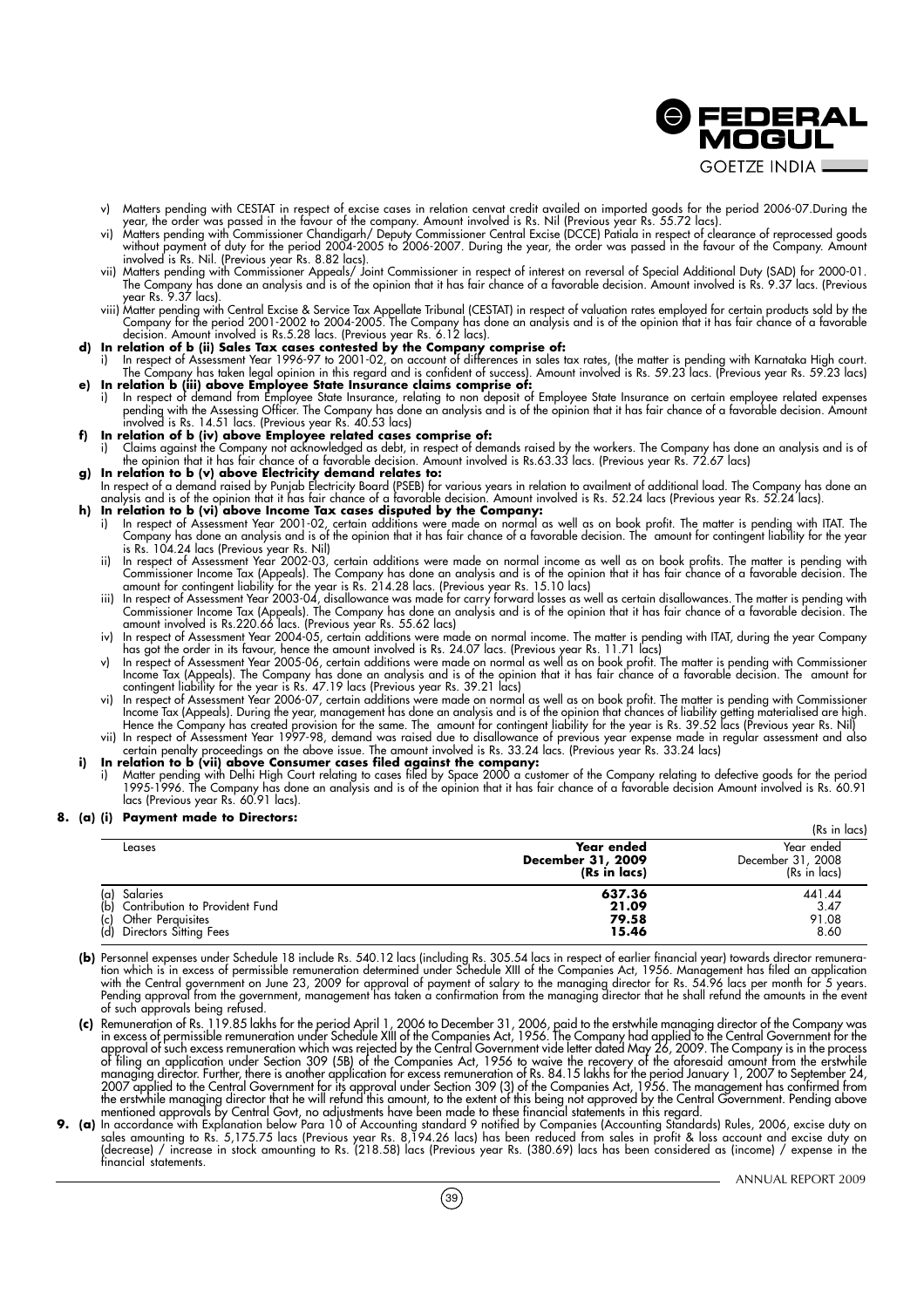

## 10. During the year, the Company has not taken any foreign currency derivative instruments to hedge its foreign currency risk.

| Particulars         | Currency    | Year ended   | <b>Year ended</b>      | Year ended   | Year ended        |
|---------------------|-------------|--------------|------------------------|--------------|-------------------|
|                     |             | December 31, | December 31,           | December 31, | December 31,      |
|                     |             | 2009         | 2009                   | 2008         | 2008              |
|                     |             | Amount       | <b>Amount (Foreign</b> | Amount       | Amount (Foreign   |
|                     |             | Rs.(in lacs) | currency in lacs)      | Rs.(in lacs) | currency in lacs) |
| Borrowings          | <b>USD</b>  |              |                        | 1,292.11     | 26.74             |
| Advance received    | <b>USD</b>  |              |                        | 3,300.29     | 67.63             |
| Creditors           | <b>USD</b>  | 632.33       | 13.46                  | 174.41       | 3.57              |
| Creditors           | <b>EURO</b> | 1,073.71     | 15.81                  | 853.14       | 12.38             |
| <b>Creditors</b>    | <b>GBP</b>  | 14.44        | 0.19                   | 34.03        | 0.48              |
| Creditors           | JPY         | 1.00         | 1.95                   | 32.59        | 59.98             |
| Creditors           | <b>CHF</b>  | 3.95         | 0.09                   |              |                   |
| Advance to creditor | <b>EUR</b>  | 322.92       | 4.76                   |              |                   |
| Advance to creditor | <b>USD</b>  | 216.38       | 4.61                   |              |                   |
| Advance to creditor | <b>GBP</b>  | 100.84       | 1.33                   |              |                   |
| Advance to creditor | JPY         | 47.91        | 93.60                  |              |                   |
| Advance to creditor | <b>SEK</b>  | 4.29         | 0.64                   |              |                   |
| <b>Debtors</b>      | <b>USD</b>  | 973.41       | 20.72                  | 525.89       | 10.87             |
| <b>Debtors</b>      | <b>EURO</b> | 76.13        | 1.12                   | 105.07       | 1.56              |
| Debtors             | <b>GBP</b>  | 78.71        | 1.04                   | 109.81       | 1.59              |

#### **11. Gratuity and other post-employment benefit plans:**

The Company has a defined benefit gratuity plan. Every employee who has completed five years or more of service gets a gratuity on departure at 15 days salary (last drawn salary) for each completed year of service.

The following table summarizes the components of net benefit expense recognised in the profit and loss account and the funded status and amounts recognised in the balance sheet for the respective plans. **Profit and Loss account**

**Gratuity**

**Gratuity**

## Net employee benefit expense (recognised in Employee Cost) **(Rs. in lacs)** (Rs. in lacs) **2009** 2008 Current service cost 276.81 239.49<br>
Interest cost on benefit obligation 339.28 236.38 Interest cost on benefit obligation 339.28 366.38 366.38 366.38 366.39 366.39 1239.28 366.38 366.38 366.38 366<br>Expected return on plan assets 39.20 1239.91 366.38 Expected return on plan assets

| Net actuarial(gain) / loss recognised in the year<br>Past service cost | (186.48) | 611.37 |
|------------------------------------------------------------------------|----------|--------|
| Net benefit expense                                                    | 227.89   | 977.33 |
| Actual Return on Plan Assets                                           | 135.67   | 241.24 |

#### **Balance sheet Details of Provision for gratuity**

|                                      | Gratuity   |            |
|--------------------------------------|------------|------------|
|                                      | 2009       | 2008       |
| Defined benefit obligation           | 5,535.76   | 5,404.64   |
| Fair value of plan assets            | 3,471.23   | 3,352.83   |
|                                      | 2,064.53   | 2,051.81   |
| Less: Unrecognised past service cost |            |            |
| Plan asset / (liability)             | (2,064.53) | (2,051.81) |

Changes in the present value of the defined benefit obligation are as follows:

|                                          | vruiviiv |          |
|------------------------------------------|----------|----------|
|                                          | 2009     | 2008     |
| Opening defined benefit obligation       | 5,404.64 | 4,419.12 |
| Interest cost                            | 339.28   | 366.38   |
| Current service cost                     | 276.81   | 239.49   |
| Benefits paid                            | (232.44) | (233.05) |
| Actuarial (gains) / losses on obligation | (252.53) | 612.70   |
| Closing defined benefit obligation       | 5,535.76 | 5,404.64 |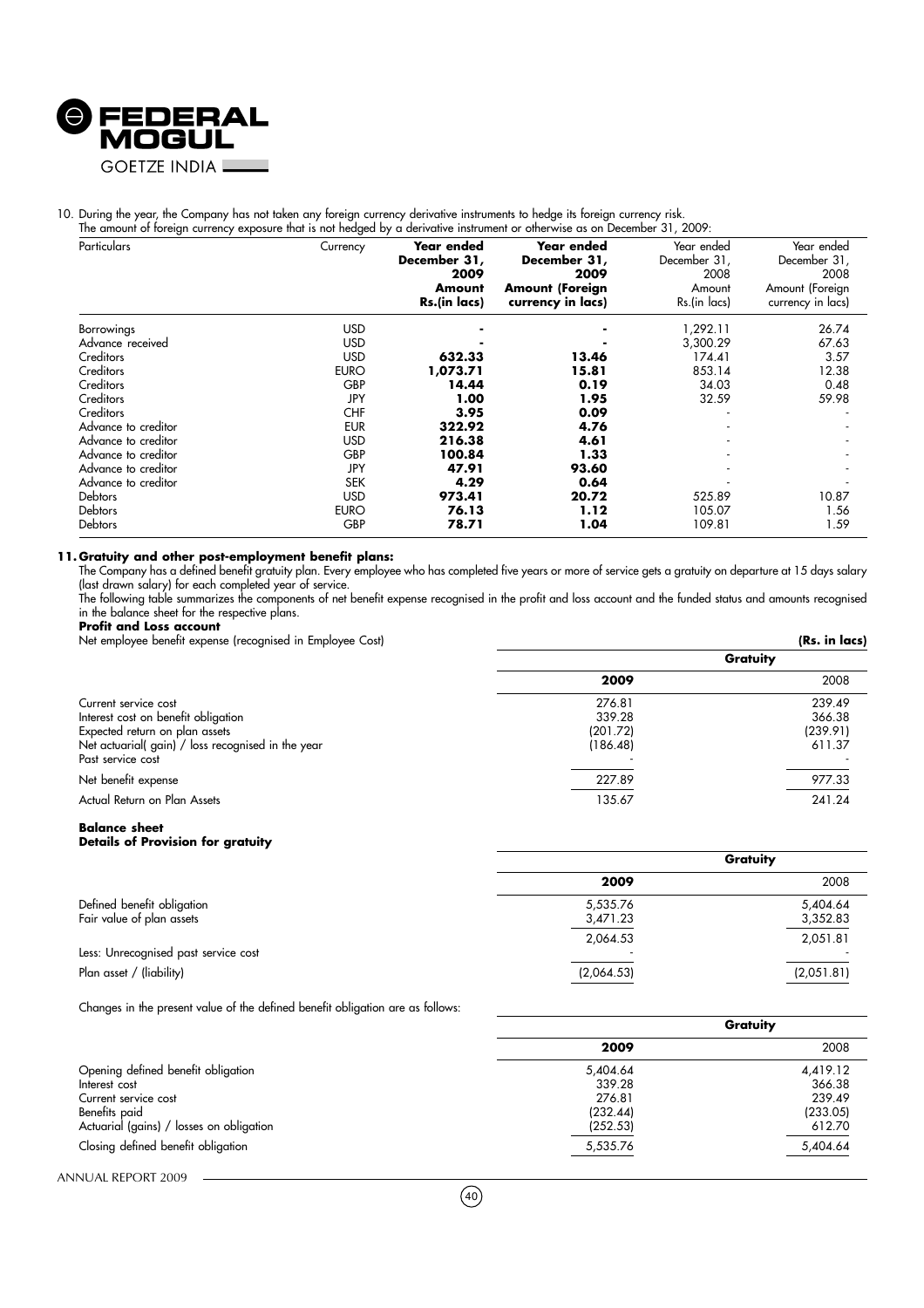

Changes in the fair value of plan assets are as follows: **(Rs. in lacs)**

| Changes in the fail value of plan assers are as follows. |          | (ISO) 111 1565 |
|----------------------------------------------------------|----------|----------------|
|                                                          |          | Gratuity       |
|                                                          | 2009     | 2008           |
| Opening fair value of plan assets                        | 3,352.82 | 3,115.37       |
| Expected return                                          | 201.72   | 239.91         |
| Contributions by employer                                | 215.18   | 229.27         |
| Benefits paid                                            | (232.44) | (233.05)       |
| Actuarial gains / (losses)                               | (66.05)  | I .33          |
| Closing fair value of plan assets                        | 3,471.23 | 3,352.83       |

The major categories of plan assets as a percentage of the fair value of total plan assets are as follows:

|      | Gratuity                   |
|------|----------------------------|
| 2009 | 2008                       |
| %    | $\Omega$<br>$\sqrt{\circ}$ |
| 100  | 100                        |

The overall expected rate of return on assets is determined based on the market prices prevailing on that date, applicable to the period over which the obligation is to be settled.

The principal assumptions used in determining gratuity for the Company's plans are shown below:

|                                   |      | Gratuity |  |
|-----------------------------------|------|----------|--|
|                                   | 2009 | 2008     |  |
|                                   | (%)  | (%)      |  |
| Discount rate                     | 7.50 | 6.50     |  |
| Expected rate of return on assets | 8.00 | 8.00     |  |
| Employee turnover                 | 5.00 | 5.00     |  |

The estimates of future salary increases, considered in actuarial valuation, take account of inflation, seniority, promotion and other relevant factors, such as supply and demand in the employment market. Note:

The companies expected contribution to the fund in next year is not presently ascertainable and hence, the contribution expected to be paid to the plan during the annual period beginning after the balance sheet date as required by Para 120 (o) of the Accounting Standard 15 (Revised) on Employee Benefit is not disclosed. Amounts for the current and previous periods are as follows:

|                            |            | Gratuity   |            |  |
|----------------------------|------------|------------|------------|--|
|                            | 2009       | 2008       | 2007       |  |
| Defined benefit obligation | 5,535.76   | 5,404.64   | 4,419.12   |  |
| Plan assets                | 3,471.23   | 3.352.83   | 3,115.37   |  |
| Surplus / (deficit)        | (2,064.53) | (2,051.81) | (1,303.75) |  |

Note: Information relating to experience adjustment in actuarial valuation of gratuity as required by Para 120 (n)(ii) of the Accounting standards 15 (revised) on Employee Benefits is not available with the company.

12. On December 31, 2009, the Company has entered into an agreement/memorandum of understanding with a third party to sell the investment made in one of the subsidiary for Rs 1,200 lacs. As per the terms of the agreement the Company will convert the loan recoverable of Rs 1,700 lacs into equity share capital with a face value of Rs 10 per share of subsidiary. Accordingly a provision of Rs 514.71 lacs has been made.

13. Information pursuant to paragraphs 3, 4, 4C and 4D of Part II of Schedule VI of the Companies Act, 1956.

#### **(i) (a) Licensed and Installed Capacity and Actual Production :**

| <b>Particulars</b>            | Licensed<br>Capacity | *Installed<br>Capacity       | Actual<br>Production         |
|-------------------------------|----------------------|------------------------------|------------------------------|
| Piston Rings (Nos)            | Delicensed           | 54,960,000<br>(54,960,000)   | 46,134,526<br>(43, 958, 567) |
| Pistons (Nos)                 | $^{\prime}$          | 14,355,000<br>(13, 567, 792) | 12,375,808<br>(11, 364, 644) |
| Pins (Nos)                    | $^{\prime}$          | 14,655,200<br>(13, 478, 250) | 12,644,591<br>(12,043,051)   |
| Cylinder Liners (Nos)         | $^{\prime}$          | (602, 309)                   | (98, 047)                    |
| Light Alloy Cylinders (Nos)   | $^{\prime}$          | (382, 936)                   | (126, 258)                   |
| Valve Train Components (Nos.) | $^{\prime}$          | 46,944,000<br>(28,800,000)   | 28,221,086<br>(26,751,929)   |
| Structural Components (Nos.)  | $^{\prime}$          | 5,820,000<br>(5,820,000)     | 2,262,039<br>(3,447,084)     |

\* Installed Capacity as certified by the management.

**Note:** Figures in brackets pertains to previous year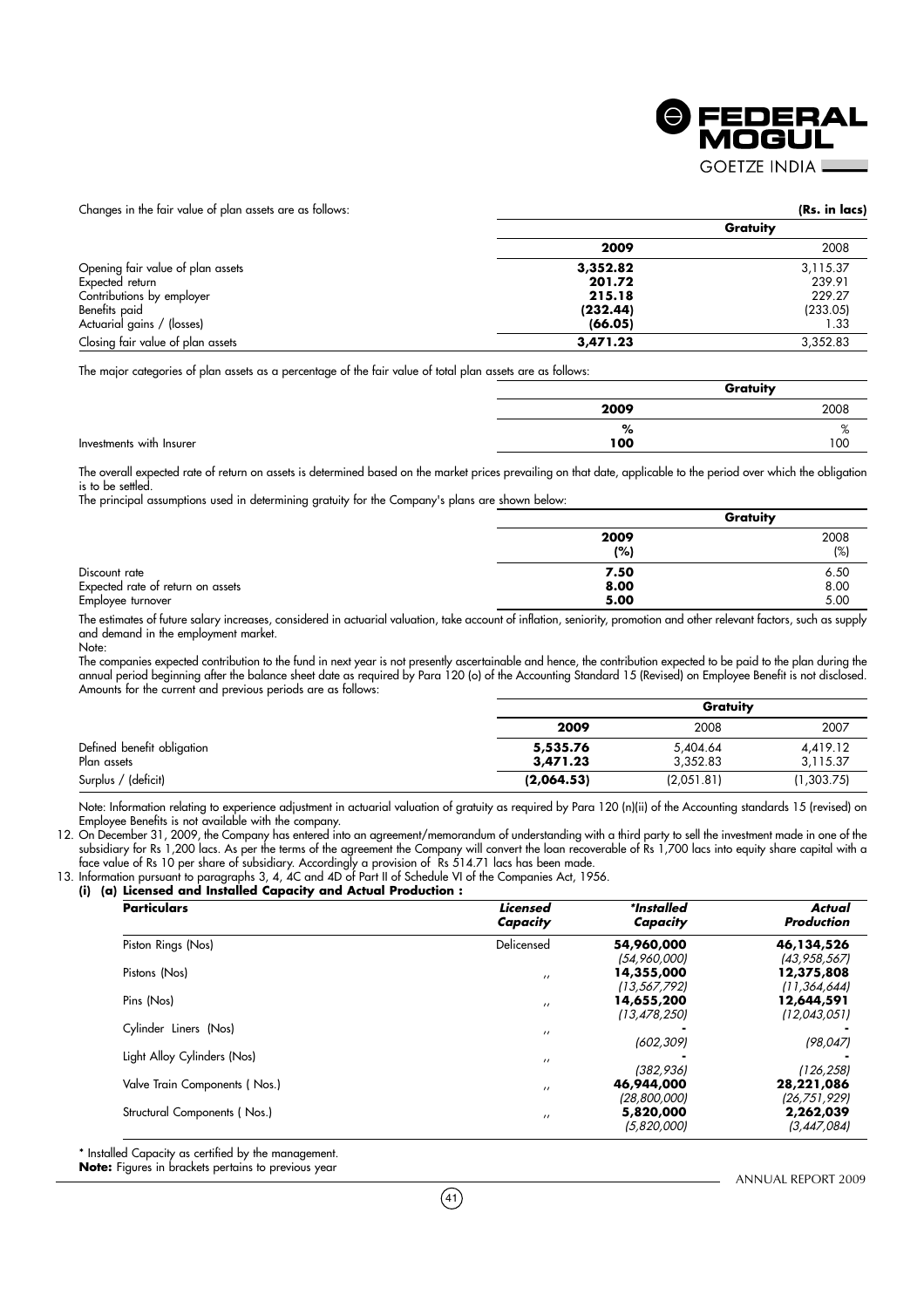

#### **(b) Particulars of Opening Stock, Closing stock and turnover**

| <b>Particulars</b>           |                                     | <b>OPENING STOCK</b><br><b>CLOSING STOCK</b> |                                  |                             | <b>TURNOVER</b>                            |                                     |
|------------------------------|-------------------------------------|----------------------------------------------|----------------------------------|-----------------------------|--------------------------------------------|-------------------------------------|
|                              | Quantity                            | Value<br>Rs.(in lacs)                        | Quantity                         | Value<br>Rs.(in lacs)       | Quantity                                   | Value<br>Rs.(in lacs)               |
| Piston Rings (Nos)           | 2,873,550<br>(5, 196, 551)          | 992.99<br>(1,766.62)                         | 2,735,013<br>(2,873,550)         | 918.33<br>(992.99)          | 46,273,063<br>(46,281,568)                 | 28,093.72<br>(25, 339.91)           |
| Pistons (Nos)                | 794,440<br>(879,925)                | 1,715.20<br>(2, 254.79)                      | 579,961<br>(794,440)             | 1,319.04<br>(1,715.20)      | 12,590,287<br>(11, 450, 129)               | 39,971.73<br>(40, 441, 94)          |
| Pins (Nos)                   | 901,913<br>(879,592)                | 437.50<br>(452.17)                           | 1,020,504<br>(901,913)           | 288.75<br>(437.50)          | 12,526,000<br>(12,020,730)                 | 5,568.13<br>(4, 540.93)             |
| Cylinder Liners (Nos)        | (39, 865)                           | (86.65)                                      |                                  |                             | (137, 912)                                 | (132.98)                            |
| Light Alloy Cylinders (Nos)  |                                     |                                              |                                  |                             |                                            |                                     |
| Valve Train Components (Nos) | (4,679)<br>954,128                  | (39.05)<br>99.22                             | 1,274,082                        | 109.27                      | (130,937)<br>27,901,132                    | (731.95)<br>2,988.29                |
| Structural Components (Nos)  | (1,336,547)<br>116,103<br>(192,568) | (137.25)<br>27.43<br>(49.02)                 | (954,128)<br>81,292<br>(116,103) | (99.22)<br>28.99<br>(27.43) | (27,134,348)<br>2,296,850<br>(3, 523, 549) | (3, 181.87)<br>871.53<br>(1,078,12) |
| Miscellaneous                |                                     | 115.23<br>(122.12)                           |                                  | 89.71<br>(115.23)           |                                            | 13.55                               |
| Total                        | 5,640,134<br>(8,529,727)            | 3,387.57<br>(4,907.67)                       | 5,690,852<br>(5,640,134)         | 2,754.09<br>(3,387.57)      | 101,587,332<br>(100,679,173)               | 77,506.95<br>(75, 447, 70)          |

Notes: Figures in Brackets pertain to previous year.

#### **(ii) Trading Operations:**

| <b>Particulars</b>  |          | <b>OPENING BALANCE</b> | <b>CLOSING BALANCE</b>              |                       | <b>PURCHASE</b>        |                       | <b>SALES</b>                    |                       |
|---------------------|----------|------------------------|-------------------------------------|-----------------------|------------------------|-----------------------|---------------------------------|-----------------------|
|                     | Quantity | Value<br>Rs.(in lacs)  | Quantity                            | Value<br>Rs.(in lacs) | Quantity               | Value<br>Rs.(in lacs) | Quantity                        | Value<br>Rs.(in lacs) |
| Bearing\Liner (Nos) | 53,435   | 16.00                  | 89,318<br>(53,435)                  | 175.48<br>(16.00)     | 456,665<br>(285,194)   | 880.72<br>(441.95)    | 420,782<br>(231.759)            | 1,282.50<br>(483.78)  |
| Spark Plug (Nos)    |          |                        | 314,542<br>$\overline{\phantom{a}}$ | 101.58                | 3,074,214              | 861.23                | 2,759,672                       | 1,083.30              |
| Others*             |          |                        |                                     | 39.39                 | $\blacksquare$         | 258.63                | $\blacksquare$                  | 328.45                |
| Total               | 53,435   | 16.00                  | 403,860<br>(53,435)                 | 316.45<br>(16.00)     | 3,530,879<br>(285,194) | (441.95)              | 2,000.58 3,180,454<br>(231,759) | 2,694.25<br>(483.78)  |

Note: Figures in brackets pertains to previous year

\*It is not practicable to furnish quantitative information in view of the large number of items which differ in size and nature, each being less than 10% in value of the total.

#### **(iii) Details of Raw Materials Consumed :**

| Particulars             | Unit  | <b>Year Ended</b><br>December 31, 2009 |              |          | Year Ended<br>December 31, 2008 |
|-------------------------|-------|----------------------------------------|--------------|----------|---------------------------------|
|                         |       | Quantity                               | Rs.(in lacs) | Quantity | Rs.(in lacs)                    |
| Pig Iron<br>a)          | M.Ton | 3,019                                  | 715.03       | 2,966    | 802.96                          |
| b)<br>Alloys            | M.Ton | 695                                    | 522.49       | 715      | 637.70                          |
| Chromic Acid<br>c)      | M.Ton | 39                                     | 78.51        | 88       | 132.27                          |
| Aluminum<br>d)          | M.Ton | 5,058                                  | 5,041.35     | 4,902    | 6,451.55                        |
| Steel Strips<br>e)      | M.Ton | 17                                     | 189.86       | 15       | 128.11                          |
| Pin .Steel              | M.Ton | 2,533                                  | 1,930.11     | 2,830    | 2,056.98                        |
| Silicon<br>g)           | M.Ton | 857                                    | 1,134.00     | 738      | 1,064.55                        |
| h)<br>Magnesium         | M.Ton | 93                                     | 150.44       | 84       | 176.73                          |
| Nickel                  | M.Ton | 217                                    | 1,636.30     | 171      | 2,119.25                        |
| Iron Powder             | M.Ton | 524                                    | 358.99       | 510      | 369.10                          |
| Steel Powder            | M.Ton | 71                                     | 452.95       | 71       | 422.16                          |
| Copper Powder           | M.Ton | 72                                     | 255.16       | 69       | 267.04                          |
| <b>Distalloys</b><br>m) | M.Ton | 83                                     | 120.68       | 72       | 102.31                          |
| Bought out rings<br>n)  | Nos.  | 3,844,967                              | 4,729.31     | 643,667  | 727.37                          |
| Others*<br>n)           |       |                                        | 6,091.69     |          | 6,213.45                        |
| Total                   |       | 3,858,245                              | 23,406.87    | 656,898  | 21,671.53                       |

\*It is not practicable to furnish quantitative information in view of the large number of items which differ in size and nature, each being less than 10% in value of the total.

| (iv) C.I.F. Value of Imported items:                                      | Year Ended<br>December 31, 2009  | Year Ended<br>December 31, 2008 |
|---------------------------------------------------------------------------|----------------------------------|---------------------------------|
| (a) Raw Materials<br>(b) Spare Parts & Components<br>(c)<br>Capital Goods | 8,184.99<br>1,223.62<br>1.612.86 | 5.553.96<br>.128.61<br>4.158.16 |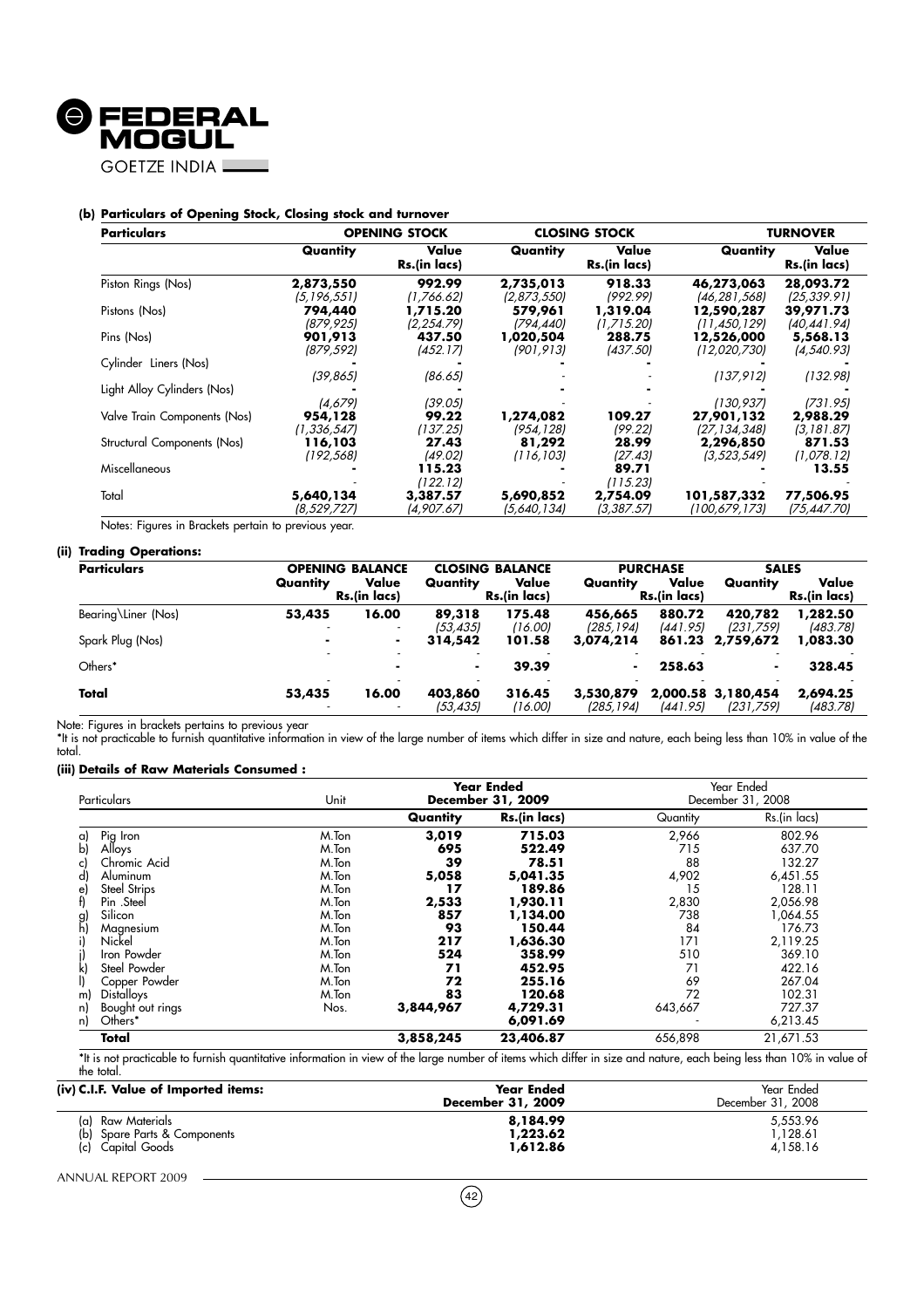**GOFTZE INDIA L Year Ended** Year Ended **December 31, 2009** December 31, 2008 **(v) Expenditure in Foreign Currency (on payment basis):** (a) Traveling Expenses **15.09** 76.97<br>(a) Traveling Expenses **15.09** 76.97<br>(b) Commission on Sales 4.67 (b) Commission on Sales **1.65** 4.67 Communication expenses **101.87**<br>
Royalty **1,509.53** - 1,509.53 218.73 218.73 (d) Royalty **1,509.53** 218.73 (e) Sales Promotion **-** 2.15 (f) Professional Expenses **177.64** 380.37 (g) Others **9.70** 16.95 **(vi) Imported and Indigenous Raw Materials and Components Consumed: Rs. (in lacs)** % Rs. (in lacs) % Rs. (in lacs) % Rs. (in lacs) % Rs. (in lacs) % Rs. (in lacs) % Rs. (in lacs) % Rs. (in lacs) % Rs. (in lacs) % Rs. (in lacs) % Rs. (in lacs) % Rs. (in lacs) % Rs. (in lacs) % Rs. (in lacs (a) Indigenous **14,713.56 62.86** 16,114.34 74.36<br>
(b) Imported the contract to the contract **14,713.56** 62.86 16,114.34 74.36 (b) Imported **8,693.31 37.14** 5,557.19 25.64 **Total 23,406.87 100.00** 21,671.53 100.00 **(vii) Imported & Indigenous Stores, Spares and Tools Consumed** (a) Indigenous **7,515.78 92.48** 6,555.56 91.37 (b) Imported **610.72 7.52** 619.15 8.63 **100.00 100.00 100.00 100.00 100.00 100.00** 7,174.71 100.00 100.00 بين بين العام 100.00 بين العام 100.00 100 بين ا **(viii) Earnings in Foreign Currency (on accrual basis)** Export on FOB basis **5,304.84** 7,139.03 **14.** Details of dues to Micro and Small Enterprises as per MSMED Act, 2006: (Rs. in lacs)<br>**Particulars** (Rs. in lacs) **Particulars 2009** 2008 The principal amount remaining unpaid as at the end of year<br>
Interest due on above principal and remaining unpaid as at the end of the year<br>
The amount of interest paid by the buyer in terms of section 16, of the Micro Sma 15. During the year ended December 31, 2008, the Company had issued 23,011,192 shares @ Rs 10 each at a premium of Rs 46 per share on right issue basis for cash.<br>Pursuant to right issue offer, the Company received Rs 12,88

| <b>Particulars</b>                                                    | Amount as per letter of offer | Amount utilized till | Amount utilized till |
|-----------------------------------------------------------------------|-------------------------------|----------------------|----------------------|
|                                                                       | dated November 5, 2008        | December 31, 2009    | December 31, 2008    |
|                                                                       | (Rs. in lacs)                 | (Rs. in lacs)        | (Rs. in lacs)        |
| Repayment of existing debt on their respective due dates              | 3.040.67                      | 3,040.67             | 375.00               |
| Payment to suppliers for purchase of machineries (including interest) | 9.296.61                      | 8,158.19             | 7.024.11             |
| General corporate purposes                                            | 431.30                        | 431.30               | 431.30               |
| Issue expenses                                                        | 117.69                        | 107.34               | 107.34               |
| Total                                                                 | 12.886.27                     | 11,737.50            | 7.937.75             |

The unutilized amount aggregating to Rs. 1,148.77 lacs (Previous year Rs 4,948.52 lacs) have been temporarily used for improving the working capital requirement of the company.

**16.** The company has capitalized various expenses incurred in the course of construction of self generated assets, the details of expenses capitalized from operating<br>expenses for the purpose of construction of self genera

| <b>Particulars</b>                                            | Year ended Dec. 31, 2009<br>Rs. (in lacs) | Year ended Dec. 31, 2008<br>Rs. (in lacs) |
|---------------------------------------------------------------|-------------------------------------------|-------------------------------------------|
| Salaries, wages and bonus<br>Consumption of stores and spares | 147.21<br>98.14                           | 211.88<br>141.26                          |
| <b>Total</b>                                                  | 245.35                                    | 353.14                                    |

17. Non fulfillment of export obligation under (Export promotion Capital Goods) EPCG Licenses<br>During the year, the Company has identified some of the licenses, obtained under Export Promotion Capital Goods scheme under whi

However, considering that these licenses have already expired, the management has decided, on prudent basis, to make a provision for the potential interest payable<br>to the Government aggregating to Rs. 532.20 lacs in these

**18.** Previous year figures have been regrouped and rearranged wherever necessary to make these comparable.

| As per our report of even date<br>For S.R.BATLIBOI & CO.<br><b>Chartered Accountants</b> | For and on behalf of the Board of Directors of<br>Federal-Mogul Goetze (India) Limited |                                                    |
|------------------------------------------------------------------------------------------|----------------------------------------------------------------------------------------|----------------------------------------------------|
| per Pankaj Chadha<br>Partner<br>Membership No. 91813                                     | Jean de Montlaur<br>Managing Director & President                                      | <b>Rustin Murdock</b><br>Whole Time Director & CFO |
| Place: Gurgaon<br>Date: March 19, 2010                                                   | Khalid Khan<br>Company Secretary                                                       |                                                    |
|                                                                                          |                                                                                        | ANNUAL REPORT                                      |

 $(43)$ 

ANNUAL REPORT 2009

**O FEDERAL** MOGUL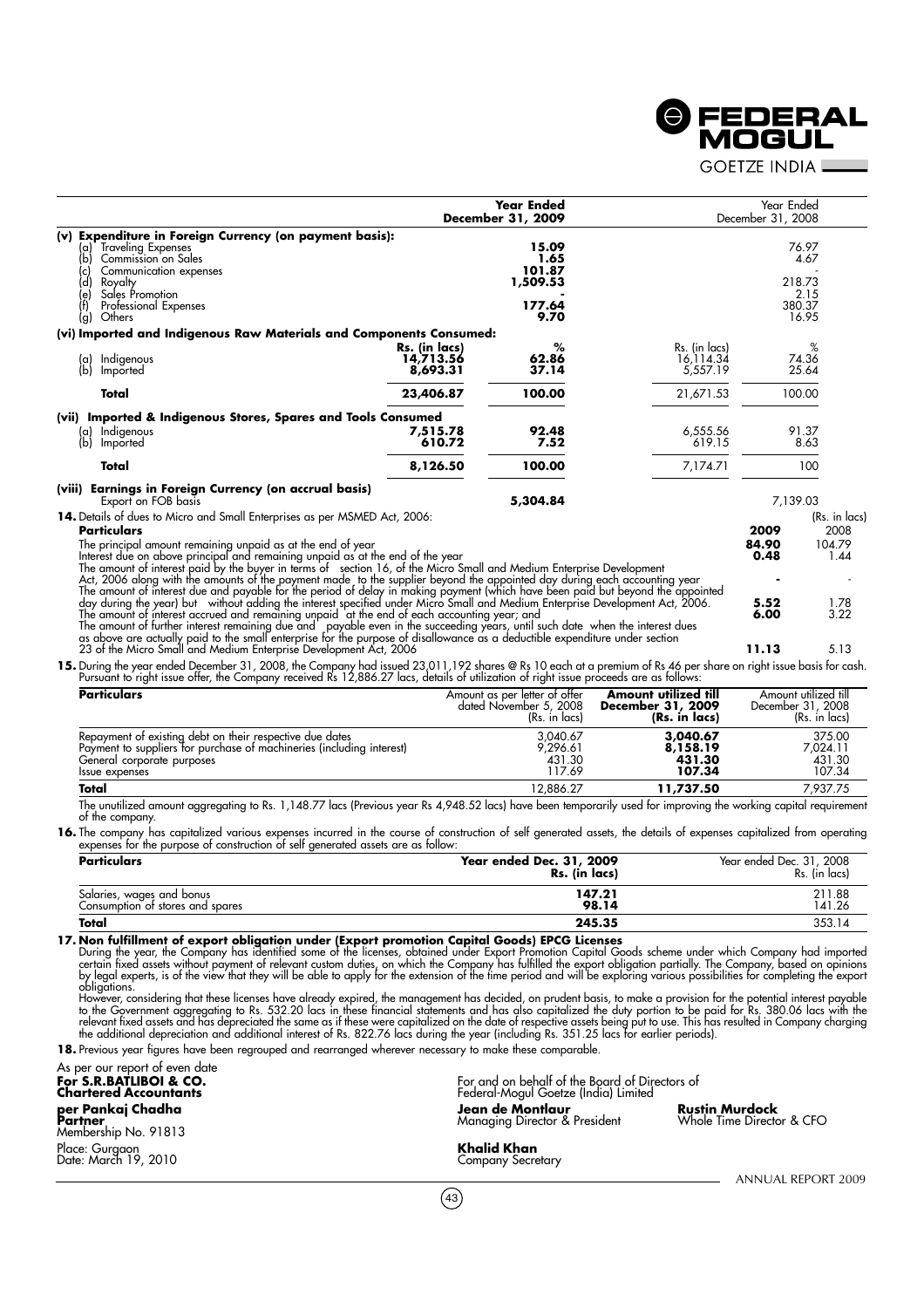

#### **Balance sheet and profit and loss account**

#### **Cash flow statement for the year ended December 31, 2009**

|    |                                                                                                                                                                                                                | For the year ended<br>December 31, 2009<br>Rs (in lacs) | For the year ended<br>December 31, 2008<br>Rs (in lacs) |
|----|----------------------------------------------------------------------------------------------------------------------------------------------------------------------------------------------------------------|---------------------------------------------------------|---------------------------------------------------------|
| А. | <b>CASH FLOW FROM OPERATING ACTIVITIES</b><br>Profit/ (loss) before tax and after prior period<br>Adjustments for:                                                                                             | 5,067.48                                                | (517.00)                                                |
|    | Depreciation and amortisation<br>Loss on sale / discard of fixed assets (net)<br>Provision for doubtful debts                                                                                                  | 5,067.65<br>224.89<br>53.14                             | 4,634.14<br>100.51<br>36.58                             |
|    | Advances written off<br>Provision for loans and advances<br>Interest income                                                                                                                                    | 1.65<br>514.71<br>(13.29)                               | (19.27)                                                 |
|    | Dividend income<br>Interest expense<br>Excess provision written back                                                                                                                                           | (30.60)<br>2,264.14<br>(231.49)                         | (30.60)<br>2.568.81<br>(273.00)                         |
|    | Unrealised forex (gain)/loss (net)<br>Miscellaneous expenditure written off<br>Operating profit before working capital changes                                                                                 | (108.38)<br>239.90<br>13,049.80                         | 223.09<br>239.90<br>6,963.16                            |
|    | Movements in working capital:<br>Decrease / (Increase) in sundry debtors<br>Decrease / (Increase) in other current assets<br>Decrease / (Increase) in inventories                                              | (790.30)<br>(3.82)<br>897.76                            | (423.31)<br>(95.45)<br>2,869.67                         |
|    | Decrease / (Increase) in loans and advances<br>Increase / (Decrease) in current liabilities & provisions<br>Cash generated from operations                                                                     | 493.50<br>(1, 241.30)<br>12,405.64                      | 115.31<br>109.22<br>9,538.60                            |
|    | Direct taxes paid (net of refunds)<br>Net cash from operating activities                                                                                                                                       | (1,023.92)<br>11,381.72                                 | 146.75<br>9,685.35                                      |
| В. | <b>CASH FLOWS FROM INVESTING ACTIVITIES</b><br>Purchase of fixed assets/ Intangibles Assets<br>Proceeds from sale of fixed assets<br>Sale / maturity of investments<br>Interest received<br>Dividends received | (3,642.26)<br>63.62<br>35.31<br>30.60                   | (6,957.79)<br>199.85<br>1.56<br>7.29<br>30.60           |
|    | Net cash used in investing activities                                                                                                                                                                          | (3, 512.73)                                             | (6,718.49)                                              |
| C. | <b>CASH FLOWS FROM FINANCING ACTIVITIES</b><br>Payment of borrowings (Long term)<br>Receipt of borrowings (Long term)<br>Movement in borrowings (Short term)                                                   | (2,915.35)<br>1,500.00<br>(4,749.65)                    | (5,869.54)<br>(7, 153.76)                               |
|    | Interest paid<br>Proceeds from issuance of share capital<br>Share issue expenses                                                                                                                               | (1,643.94)<br>10.42                                     | (2,715.42)<br>12,886.27<br>(107.34)                     |
|    | Net cash used in financing activities                                                                                                                                                                          | (7, 798.52)                                             | (2,959.79)                                              |
|    | Net increase in cash and cash equivalents $(A + B + C)$<br>Cash and cash equivalents at the beginning of the year                                                                                              | 70.47<br>87.44                                          | 7.07<br>80.37                                           |
|    | Cash and cash equivalents at the end of the year                                                                                                                                                               | 157.91                                                  | 87.44                                                   |
|    | Components of cash and cash equivalents as at                                                                                                                                                                  | <b>December 31, 2009</b><br>Rs (in lacs)                | December 31, 2008<br>Rs (in lacs)                       |
|    | Cash and cheques on hand<br>With banks - on current account<br>- on unpaid dividend account*                                                                                                                   | 0.63<br>136.17<br>21.11                                 | 1.39<br>59.85<br>26.20                                  |
|    |                                                                                                                                                                                                                | 157.91                                                  | 87.44                                                   |

\* Balance in unpaid dividend account can be used by the Company only for payment of dividend.

## As per our report of even date

ANNUAL REPORT 2009 Membership No. 91813 Place: Gurgaon **Khalid Khan** Date: March 19, 2010 Company Secretary

**For S.R.BATLIBOI & CO.** For and on behalf of the Board of Directors of Chartered Accountants and Section of Chartered Accountants of Chartered Accountants **Chartered Accountants** Federal-Mogul Goetze (India) Limited

#### **per Pankaj Chadha Jean de Montlaur Rustin Murdock Partners** Managing Director & President

 $(44)$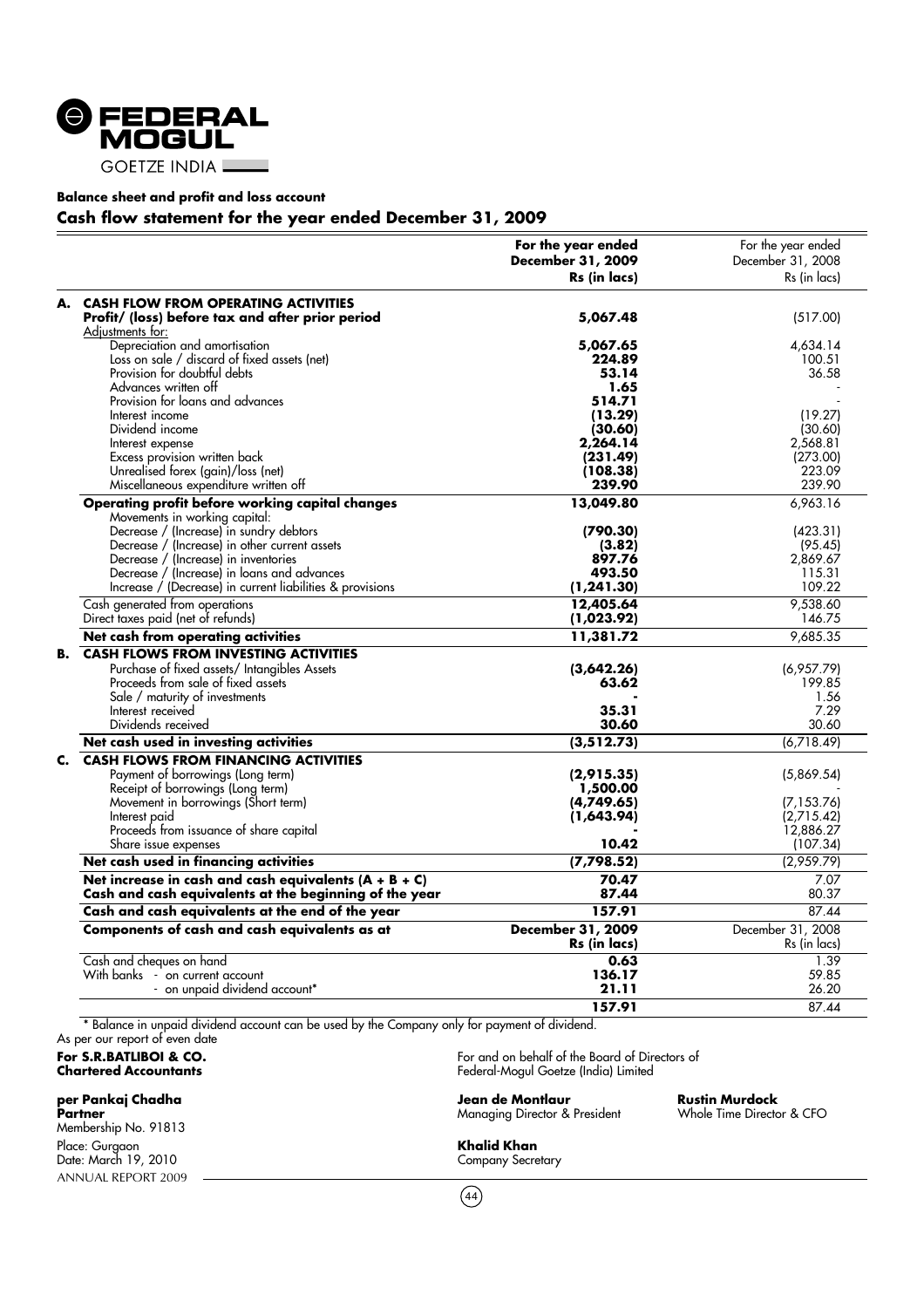

### **SCHEDULES 1 - 24 (Contd.)**

**Schedule 24 : Significant Accounting Policies and Notes on Accounts (Contd.)**

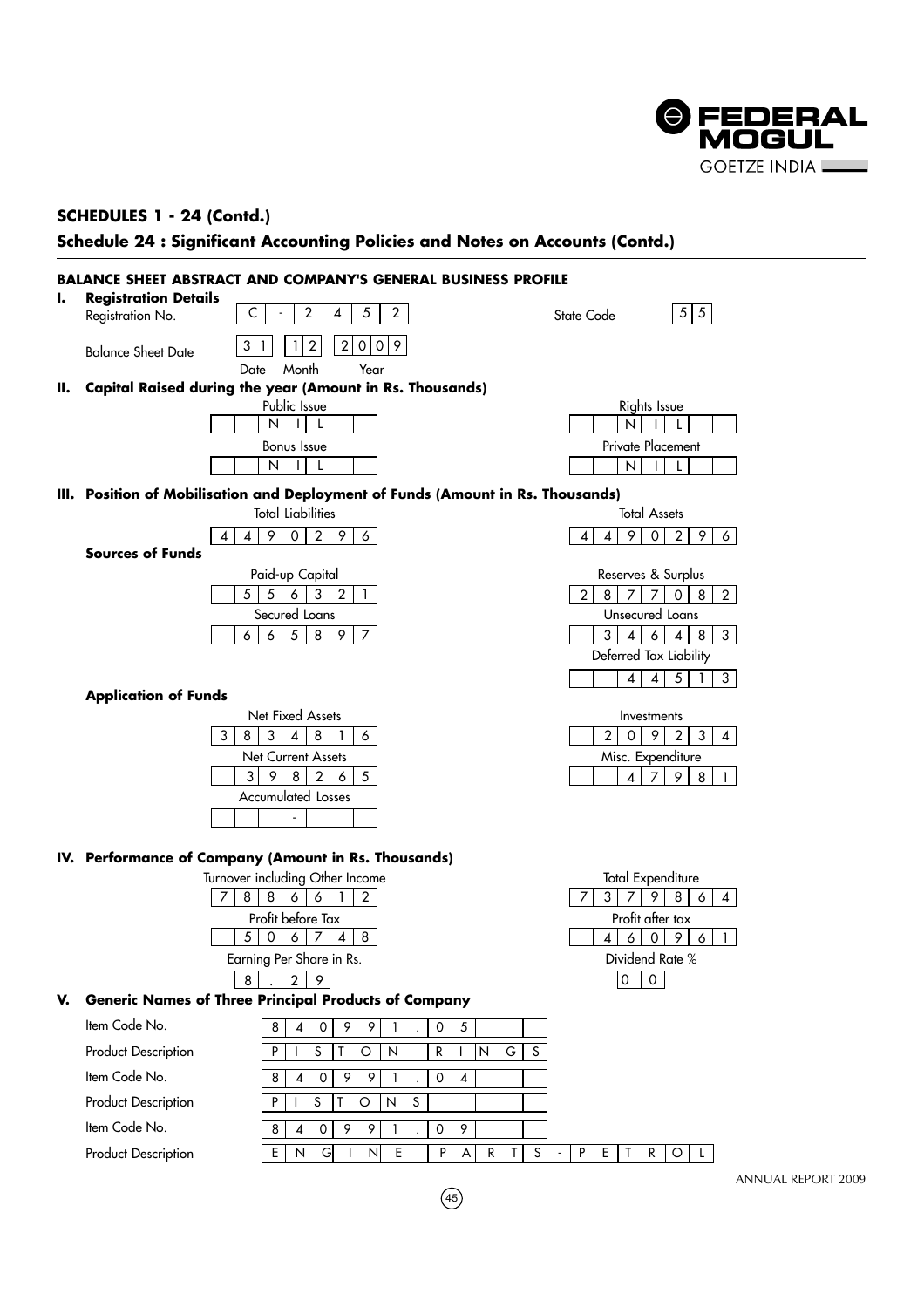

### **Statement regarding subsidiaries pursuant to Section 212 of the Companies Act, 1956**

| 1. |    |     | Name of the Subsidiary Companies                                                                                                                         | Federal-Mogul TPR (India) Limited                                                                                                                  | Satara Rubbers & Chemicals Limited                                                    |
|----|----|-----|----------------------------------------------------------------------------------------------------------------------------------------------------------|----------------------------------------------------------------------------------------------------------------------------------------------------|---------------------------------------------------------------------------------------|
| 2. |    |     | Financial Year of the Subsidiary<br>Companies ended on                                                                                                   | 31st December 2009                                                                                                                                 | 31st December 2009                                                                    |
| 3. |    |     | Holding Company's Interest                                                                                                                               | Holders of 51,00,000<br>Equity Shares out of the<br>Subscribed and Paid up<br>Capital of the 1,00,00,000<br>Equity shares of<br>Rs.10/- each (51%) | Holders of the entire 50,000<br>Equity shares of Rs.10/-each<br>fully paid up. (100%) |
| 4. |    |     | Net Aggregate amount of Profit<br>Less Losses of the subsidiary<br>Companies so far as it concerns the<br>Members of Federal-Mogul<br>Goetze (India) Ltd |                                                                                                                                                    |                                                                                       |
|    | αl |     | Not dealt with in the Accounts<br>of Federal-Mogul Goetze (India) Ltd.                                                                                   |                                                                                                                                                    |                                                                                       |
|    |    | i)  | for the subsidiary's financial year<br>above referred                                                                                                    | Rs. 667.53 Lacs                                                                                                                                    | Rs. (5.19) Lacs                                                                       |
|    |    | ii) | for previous financial years of<br>subsidiary since it became<br>subsidiary of Federal-Mogul<br>Goetze (India) Ltd.                                      | Rs. 1022.34 Lacs                                                                                                                                   | Rs (246.66) Lacs                                                                      |
|    | bl |     | Dealt with the Accounts of<br>Federal-Mogul Goetze (India) Ltd.                                                                                          |                                                                                                                                                    |                                                                                       |
|    |    | i)  | for the subsidiary's financial year<br>above referred                                                                                                    | Nil                                                                                                                                                | Nil                                                                                   |
|    |    | ii) | for previous financial years of<br>subsidiary since it became<br>subsidiary of Federal-Mogul<br>Goetze (India) Ltd.                                      | Nil                                                                                                                                                | Rs (201.00) Lacs                                                                      |
|    |    |     | Jean de Montlaur<br>Managing Director & President                                                                                                        | <b>Rustin Murdock</b><br>Whole Time Director & CFO                                                                                                 | <b>Khalid Khan</b><br><b>Company Secretary</b>                                        |

Place: Gurgaon Date: March 19, 2010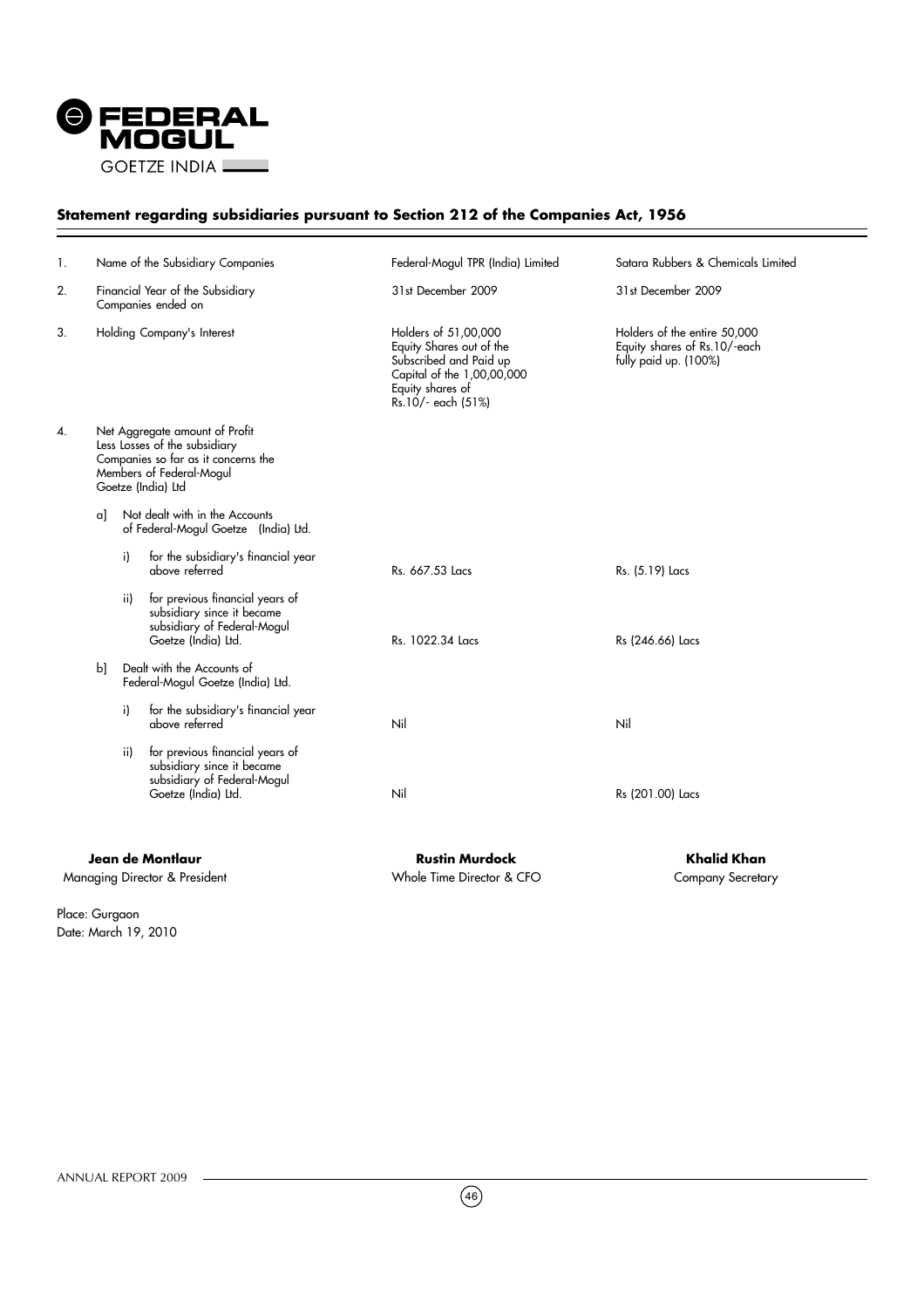#### **DIRECTOR' S REPORT**

Your Directors are pleased to present the Thirteenth Annual Report alongwith the Audited Statements of Accounts for the financial year ended 31st December 2009.

| <b>Financial Results</b>                                                                                         |                 |                                     |                  | [Rs. in Million]                    |
|------------------------------------------------------------------------------------------------------------------|-----------------|-------------------------------------|------------------|-------------------------------------|
|                                                                                                                  |                 | For the<br>year ended<br>31.12.2009 |                  | For the<br>year ended<br>31.12.2008 |
| Total Income:<br>Gross Sales<br>Deduct: Excise Duty                                                              | 847.03<br>70.29 |                                     | 732.34<br>103.16 |                                     |
| Business and other Income                                                                                        | 776.74<br>8.58  | 785.32                              | 629.18<br>2.61   | 631.79                              |
| Profit before Depreciation and Finance Charges<br>Deduct:<br>Depreciation<br>Interest & Finance Charges          |                 | 257.62<br>36.72<br>20.32            |                  | 192.55<br>33.94<br>26.88            |
| Net Profit before Tax<br>Provision for Tax<br>- Current<br>- Deferred<br>- Fringe Benefit                        |                 | 200.58<br>78.00<br>(8.31)           |                  | 131.73<br>50.47<br>(6.05)<br>0.66   |
| Profit after Tax<br>Profit brought forward                                                                       |                 | 130.89<br>200.46                    |                  | 86.65<br>120.83                     |
| Net profit available for appropriation                                                                           |                 | 331.35                              |                  | 207.48                              |
| Appropriations:<br>Transfer to general reserve<br>Dividend-                                                      |                 | 13.10                               |                  |                                     |
| Preference @6%<br>Tax and cess on dividend-Preference<br><b>Equity Shares</b><br>Tax and cess on dividend-Equity |                 | 6.00<br>1.00<br>47.00<br>7.80       |                  | 6.00<br>1.02                        |
| Surplus carried to Balance Sheet                                                                                 |                 | 256.45                              |                  | 200.46                              |

#### **Financial Performance**

The net income of the Company during the year ended 31st December, 2009 was Rs. 785.32 million as against Rs. 631.79 million for the year ended 31st December, 2008.

During the year under review, the company made a net profit after tax of Rs. 130.89 million as against the net profit after tax of Rs. 86.65 million in the last year.

High level of competence in design and processes, high productivity and low costs are the forte of the Company.

#### **Operations**

The Indian auto industry is highly competitive with a number of global and Indian autocompanies present. Auto component industry is directly related to the automotive industry. Though the industry witnessed slower growth in 2008 owing to the global slowdown, positive sales trends in the year 2009 demonstrate the strong fundamentals.

Further the stabilization of the auto industry during the year 2009 embarks sequential improvements in the performance of the Company.

#### **Auditors' Comments**

The Auditors' observation as contained in Clause vii of Annexure to their Report regarding enlargement of the scope and coverage of internal audit to be commensurate with the size and nature of its business is self explanatory and although management belief the internal control function is sound, the management has initiated additional necessary steps in that direction for further improvement.

#### **Dividend**

In view of profits your Directors are pleased to recommend dividend @6% on the Cumulative Redeemable Preference Shares and dividend @ 47% on Equity shares for the year ended 31st December, 2009.

The total outflow on account of dividend, if approved, will be Rs. 61.80 million [including dividend tax of Rs. 8.80 million].

#### **Personnel**

There are no employees who come under the category of employees, as required under Section 217(2A) of the Companies Act, 1956.

#### **Directors**

In accordance with Articles of Association of the Company, Mr. Rustin Murdock, Director, is liable to retire by rotation and, being eligible, offers himself for re-appointment. Mr. Jean de Montlaur holds office as Director upto the date of forthcoming Annual General Meeting and is proposed to be appointed.

#### **Directors' Responsibility Statement**

Pursuant to Section 217(2AA) of the Companies Act, 1956, your Directors wish to place on record that:

- In preparing the Annual Accounts, all applicable accounting standards have been followed and that there have been no material departures;
- The accounting policies are adopted and consistently followed and the judgments and estimates made are reasonable and prudent so as to give a true and fair view of the state of affairs of the Company as at the end of financial year and of the Profit & Loss Account of the Company for the Financial Year;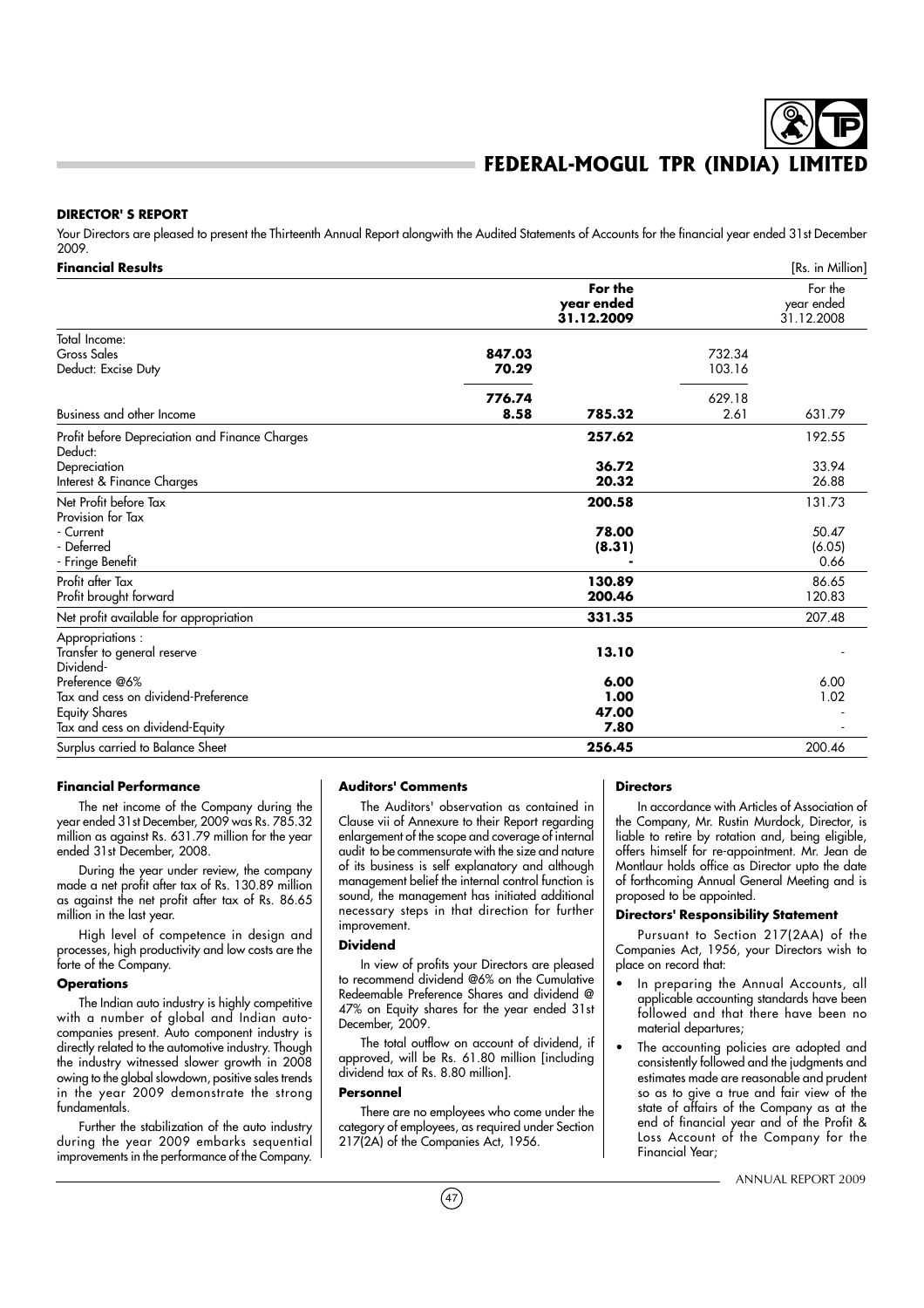## **DIRECTORS' REPORT (Contd.)**

- The Directors have taken proper and sufficient care for the maintenance of adequate accounting records, in accordance with the provisions of the Companies Act, 1956, for safeguarding the assets of the Company and for preventing and detecting fraud and other irreaularities:
- The Annual Accounts have been prepared on a going concern basis.

#### **Audit Committee**

The Audit Committee comprised of Mr. Rustin Murdock as Chairman, Mr. Hiroshi Takano and Mr. Andreas Kolf as Members.

#### **Auditors**

M/s. S. R. Batliboi & Co., Chartered Accountants, retire as Auditors at the forthcoming Annual General Meeting and being eligible, offer themselves for re-appointment. They have certified that the re-appointment, if made, will be in accordance with sub-section (1B) of Section 224 of the Companies Act, 1956.

#### **Public Deposits**

The Company has not accepted any Fixed Deposits from the public.

#### **Safety, Health and Environment Protection**

The Company is committed to protect the environment and safety of its employees and those associated with it.

We strive to sustain a pollution free environment by elimination of waste, optimum utilization of power and preventive maintenance of equipments and machines to keep them in good condition. The Company adheres to the provisions of environmental laws and ensures due compliance of all emission norms, recycling of effluents and timely removal of wastes and residues.

#### **Industrial Relations**

The industrial relations in the Company remained cordial and harmonious throughout the year.

#### **Conservation of Energy & Technology Absorption**

Information pursuant to Section 217(1)(e) of the Companies Act, 1956 read with Companies (Disclosure of Particulars in the Report of the Board of Directors) Rules, 1988 is annexed and forms a part of this report.

#### **Acknowledgement**

The Board of Directors would like to express its sincere thanks for the support and cooperation of its promoters Teikoku Piston Ring Company Ltd., Federal-Mogul UK Investments Limited and

ANNUAL REPORT 2009

Federal-Mogul Goetze (India) Ltd. We also wish to place on record our deep sense of appreciation for the committed services by the executives, staff and workers of the Company and for the encouragement and confidence extended by its dealers, vendors, customers, business associates without which it would not have been possible to achieve all round progress and growth of the Company.

For and on behalf of the Board

#### **Jean de Montlaur**

Chairman & Director Date : March 15, 2010

## **Annexure to the Directors' Report**

Particulars required under the Companies (Disclosure of particulars in the report of the Board of Directors) Rules, 1988.

#### **A. CONSERVATION OF ENERGY**

- **a) Energy conservation measures taken:**
	- Use of solar water heater (1000 Ltrs/Day)
	- Installation of Centralised switch control
- **b)** Additional investment and **proposa ls , if any, be ing implemented for reduction of consumption.**

Rebuilding of nitriding and tuffriding furnace

**c) Impact of measure (a) & (b) above for reduction of energy consumption & consequent on cost of production of goods:**

The above measures helped towards reduction in energy consumption of approximately 90 units per day.

### **B. TECHNOLOGY ABSORPTION**

### **Research & Development (R&D)**

- **1. Specific areas in which the Company carried out the R&D**
	- a) Introduction of all steel ring pack
	- b) Development of Asymmetrical Barrel Nitrided steel ring
	- c) Development of 85 mm dia steel ring pack
	- d) Introduction of Butt end Grinding for spacer in bulk supplies for LOC improvement

#### **2. Benefits derived as a result of the above R & D**

- a) New Business with OE's as well as development of aftermarket business.
- b) Product development.

#### **3. Future plan of action**

To work towards product development, cost reduction & technological upgradation.

#### **4. Expenditure on R&D**

During the year 2009, no expenditure was incurred on R&D.

#### **Technology absorption, adaptation and innovation**

#### **1. Efforts in brief made towards technology absorption, adaptation & innovation:**

- New grinding machine installed for OD grinding.
- Non oxidation furnace installed and side rails are treated for free gap
- Implementation of the butt end grinding operation for oil ring spacers
- **2. Benefits derived as a result of above efforts;**

Improvement in the quality of side rails.

#### **3. Import of Technology**

| <b>Technology for Year of Import</b> |      | Status       |
|--------------------------------------|------|--------------|
| Tuffriding process<br>for Side rails | 2008 | Implemented. |
| Side rail OD grinding                | 2009 | Implemented. |
| Fee gap treatment for<br>side rails  | 2009 | Implemented. |
| Butt end grinding                    | 2009 | Implemented. |

#### **ENVIRONMENT & SAFETY**

During the year 2009 the following measures were taken to reduce the pollution levels:

- Sewage treatment plant has been taken up for upgradation.
- Project to eliminate usage of Tri choloro ethylene.
- Epoxy flooring in new building.
- Identifying and providing basic safety devices in machines.

#### **C. FOREIGN EXCHANGE EARNING AND OUTGO**

Foreign exchange earnings - Nil Foreign exchange outgo - Rs. 41,81,580.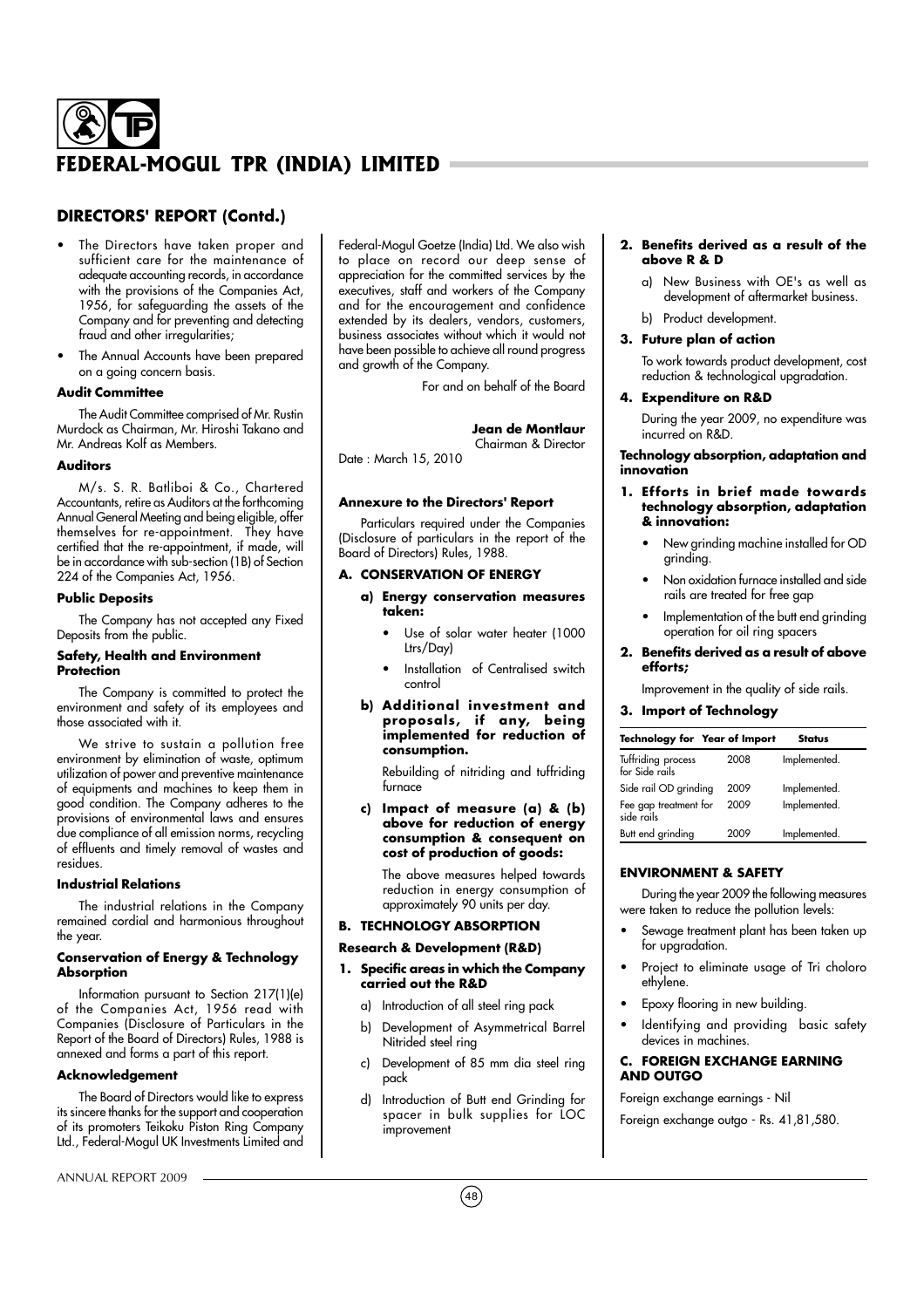#### **AUDITORS' REPORT**

#### **To The Members of Federal-Mogul TPR (India) Limited** 1. We have audited the attached Balance Sheet of Federal-

- Mogul TPR (India) Limited ('the Company') as at December 31, 2009 and also the Profit and Loss account and the Cash Flow statement for the year ended on<br>that date annexed thereto. These financial statements<br>are the responsibility of the Company's management.<br>Our responsibility is to express an opinion on these financial statements based on our audit.
- We conducted our audit in accordance with auditing standards generally accepted in India. Those Standards require that we plan and perform the audit to obtain reasonable assurance about whether the financial statements are free of material misstatement. An audit includes examining, on a test basis, evidence supporting the amounts and disclosures in the financial statements. An audit also includes assessing the accounting principles used and significant estimates made by management, as well as evaluating the overall financial statement presentation. We believe that our audit provides a reasonable basis for our opinion.
- 3. As required by the Companies (Auditor's Report) Order, 2003 (as amended) issued by the Central Government of India in terms of sub-section (4A) of Section 227 of the Companies Act, 1956, we enclose in the Annexure a statement on the matters specified in paragraphs 4 and 5 of the said Order.
- 4. Further to our comments in the Annexure referred to above, we report that:
	- i. We have obtained all the information and explanations, which to the best of our knowledge and belief were necessary for the purposes of our audit;
	- ii. In our opinion, proper books of account as required by law have been kept by the Company so far as appears from our examination of those books;
	- iii. The balance sheet, profit and loss account and cash flow statement dealt with by this report are in agreement with the books of account;
	- iv. In our opinion, the balance sheet, profit and loss account and cash flow statement dealt with by this report comply with the accounting standards referred to in sub-section (3C) of section 211 of the Companies Act, 1956;
	- v. On the basis of the written representations received from the directors, as on December 31, 2009, and taken on record by the Board of Directors, we report that none of the directors is disqualified as December 31, 2009 from being appointed a director in terms of clause (g) of sub-section (1) of section 274 of the Companies Act, 1956; and
	- In our opinion and to the best of our information and according to the explanations given to us, the said accounts give the information required by the Companies Act, 1956, in the manner so required and give a true and fair view in conformity with the accounting principles generally accepted in India:
		- a) in the case of the balance sheet, of the state of affairs of the Company as at December 31, 2009;
		- b) in the case of the profit and loss account, of the profit for the year ended on that date; and
		- c) in the case of cash flow statement, of the cash flows for the year ended on that date. **For S.R. BATLIBOI & CO.**

Chartered Accountants **per Pankaj Chadha**

Place : Gurgaon Partner Membership No.: 91813 **Annexure referred to in paragraph 3 of our**

#### **report of even date. Re: Federal-Mogul TPR (India) Limited ('the**

**Company')** i. (a) The Company has maintained proper records showing full particulars, including quantitative details and situation of fixed assets.

- (b) All fixed assets were physically verified by the management during the year ended December 31, 2007 in accordance with a planned programme of verifying them once in three years<br>which, in our opinion, is reasonable having<br>regard to the size of the Company and the<br>nature of its assets. As informed, no material discrepancies were noticed on such verification.
- (c) There was no substantial disposal of fixed assets during the year.
- ii. (a) The management has conducted physical verification of inventory at reasonable intervals during the year.
	- (b) The procedures of physical verification of inventory followed by the management are reasonable, and adequate in relation to the size of the Company and the nature of its business.
	- (c) The Company is maintaining proper records of inventory and no material discrepancies were noticed on physical verification.
- iii. As informed, the Company has not granted / taken any loans, secured or unsecured to / from companies, firms or other parties covered in the register maintained under section 301 of the Companies Act, 1956. Therefore, clauses 4(iii) (b), (c), (d), (e), (f) and (g) are not applicable to the Company.
- iv. In our opinion and according to the information and explanations given to us, there is an adequate internal control system commensurate with the size<br>of the Company and the nature of its business, for<br>the purchase of inventory and fixed assets and for<br>the sale of goods and services. During the course of our audit, no major weakness has been noticed in the internal control system in respect of these areas.
- According to the information and explanations provided by the management, we are of the opinion that there are no contracts or arrangements that need to be entered into the register maintained under section 301 of the Companies Act, 1956. Therefore, the provisions of clause 4(v)(a) and (b) of the Companies (Auditors' Report) order, 2003 (as amended) are not applicable to the Company.
- vi. The Company has not accepted any deposits from the public.
- vii. The Company has an internal audit system, the scope and coverage of which, in our opinion requires to be enlarged to be commensurate with the size and nature of its business.
- We have broadly reviewed the books of account maintained by the Company pursuant to the rules made by the Central Government for the maintenance of cost records under section 209(1)(d) of the Companies Act, 1956, and are of the opinion that prima facie, the prescribed accounts and records have been made and maintained. We have, however, not made a detailed examination of the records with a view to determine whether they are accurate and complete.
- ix. a) The Company is regular in depositing with appropriate authorities undisputed statutory dues including provident fund, employees' state insurance, income-tax, sales-tax, wealth-tax, service tax, customs duty, excise duty, cess and other material statutory dues applicable to it. Investor education and protection fund is not applicable to the company.
	- According to the information and explanations given to us, no undisputed amounts payable in respect of provident fund, employees' state insurance, income-tax, wealth-tax, service tax, sales-tax, customs duty, excise duty, cess and other undisputed statutory dues applicable to<br>the Company were outstanding, at the year end,<br>for a period of more than six months from the<br>date they became payable. Investor education and protection fund is not applicable to the company.
	- c) According to the records of the Company, the dues outstanding of sales-tax, income-tax, custom duty, wealth-tax, excise duty and cess which have not been deposited on account of any dispute are as follows:

 $(49)$ 

| Name<br>of the<br>statute | Nature<br>of<br>dues                                                    | Amount     | Period to<br>which the<br>amount relates pending | Forum where<br>dispute is                                  |
|---------------------------|-------------------------------------------------------------------------|------------|--------------------------------------------------|------------------------------------------------------------|
| Central<br>Excise<br>Act  | Excise Duty 242,426<br>on trade<br>discount                             |            | 2000 to<br>2004                                  | Joint Commissioner<br>of Central Excise                    |
| Central<br>Excise<br>Act  | Excise Duty 691,479<br>on Turnover<br>Discount                          |            | 2003 to<br>2007                                  | Central Excise and<br>Service Tax<br>Appellant Tribunal    |
| Central<br>Excise<br>Act  | Service<br>tax on<br>import services                                    | 1,974,000  | 2004 to<br>2006                                  | Additional<br>Commissioner<br>of Service Tax               |
| Central<br>Excise<br>Act  | Cenvat<br>credit<br>availment on Job Work                               | 36,106,654 | 2005 to<br>2007                                  | Central Excise and<br>Service Tax<br>Appellant Tribunal    |
| Central<br>Excise<br>Act  | Availment<br>ot cenvat<br>credit (service tax)                          | 383,705    | April 2006<br>to<br>May 2006                     | Deputy Commi-<br>ssioner of Central<br>Excise              |
| Central<br>Excise<br>Act  | Service<br>tax on<br>management<br>tees and sole<br>selling commission. | 6,163,980  | 2004 to<br>2007                                  | Commissioner<br>of Central<br>Excise                       |
| Central<br>Excise<br>Act  | Irregular<br>availment<br>of excise<br>duty credit.                     | 69,542     | 2007 to<br>2008                                  | Commissioner<br>of central<br>excise                       |
| Central<br>Excise<br>Act  | Service<br>tax on<br>supplemen-<br>tary bills for<br>price reduction    | 2,984,083  | 2008 to<br>2009                                  | Commissioner<br>of central<br>excise                       |
| Central<br>Excise<br>Act  | Cenvat<br>credit of<br>service tax<br>on job work<br>charges            | 45,401,450 | 2008 to<br>2009                                  | Central Excise<br>and Service<br>Tax Appellant<br>Tribunal |
| Income<br>Tax Act         | Additions<br>to normal<br>income.                                       | 10,592,560 | $2005 -$<br>2006                                 | Commissioner<br>of Income tax<br>(Appeals)                 |
| Income<br>Tax Act         | Additions<br>to normal<br>income.                                       | 3,090,018  | 2006 -<br>2007                                   | Commissioner<br>of Income tax<br>(Appeals)                 |
| ×.                        |                                                                         |            |                                                  | The Company has no accumulated losses at the end of the    |

x. The Company has no accumulated losses at the end of the financial year and it has not incurred cash losses in the current and immediately preceding financial year.<br>and immediately preceding financial year.<br>xi. Based on

- and explanations given by the management, we are of the<br>opinion that the Company has not defaulted in repayment of<br>dues to the banks. The Company has no outstanding dues in<br>respect of a financial institution or debenture h
- xii. According to the information and explanations given to us and<br>based on the documents and records produced to us, the<br>Company has not granted loans and advances on the basis of<br>security by way of pledge of shares, debe securities.
- xiii. In our opinion, the Company is not a chit fund or a nidhi /<br>mutual benefit fund / society. Therefore, the provisions of clause<br>4(xiii) of the Companies (Auditor's Report) Order, 2003 (as<br>amended) are not applicable t
- xiv. In our opinion, the Company is not dealing in or trading in shares, securities, debentures and other investments. Accordingly, the provisions of clause 4(xiv) of the Companies (Auditor's Report) Order, 2003 (as amended) are not applicable to the Company.
- xv. According to the information and explanations given to us, the Company has not given any guarantee for loans taken by others from bank or financial institutions.
- xvi. Based on information and explanations given to us by the management, term loans were applied for the purpose for which the loans were obtained.
- xvii. According to the information and explanations given to us and on an overall examination of the balance sheet and cash flow statement of the Company, we report that no funds raised on short-term basis have been used for long-term investment.
- xviii. The Company has not made any preferential allotment of shares to parties or companies covered in the register maintained under section 301 of the Companies Act, 1956.
- The Company did not have any outstanding debentures during the year.
- xx. The company has not raised any money through public issue during the year.
- xxi. Based upon the audit procedures performed for the purpose of the perporting the true and foir view of the financial statements and as per the information and explanations given by the management, we report that no fra **For S.R. BATLIBOI & CO.**

Chartered Accountants **per Pankaj Chadha**

Place : Gurgaon Partner Date : March 15, 2010 Membership No.: 91813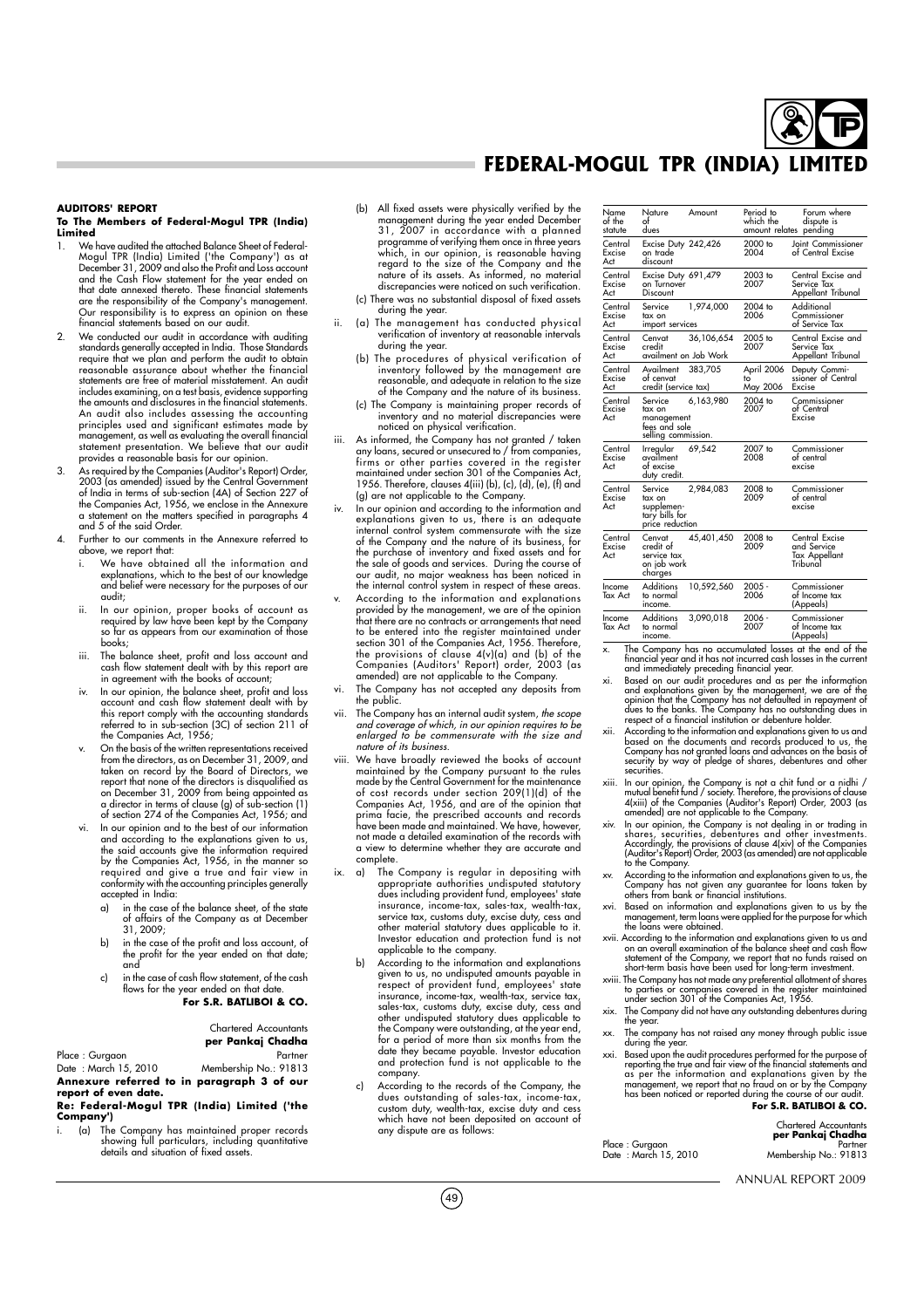## **BALANCE SHEET AS AT DECEMBER 31, 2009**

|                                                     | <b>Schedules</b> | As at                | As at                      |
|-----------------------------------------------------|------------------|----------------------|----------------------------|
|                                                     |                  | December 31, 2009    | December 31, 2008          |
|                                                     |                  | <b>Amount in Rs.</b> | Amount in Rs.              |
| <b>SOURCES OF FUNDS</b>                             |                  |                      |                            |
| Shareholders' Funds                                 |                  | 200,000,000          |                            |
| Share capital<br>Reserves and surplus               | 1<br>2           | 269,545,943          | 200,000,000<br>200,460,374 |
|                                                     |                  | 469,545,943          | 400,460,374                |
| <b>Loan Funds</b>                                   |                  |                      |                            |
| Secured loans                                       | 3                | 153,009,949          | 214,227,362                |
|                                                     |                  | 153,009,949          | 214,227,362                |
| <b>Deferred Tax Liabilities (net)</b>               | 4                | 16,806,162           | 25,111,324                 |
| <b>TOTAL</b>                                        |                  | 639,362,054          | 639,799,060                |
| <b>APPLICATION OF FUNDS</b>                         |                  |                      |                            |
| <b>Fixed Assets</b>                                 | 5                |                      |                            |
| Gross block                                         |                  | 406,246,495          | 399,155,457                |
| Less: Accumulated Depreciation/ Amortisation        |                  | 232,356,959          | 195,639,316                |
| Net block                                           |                  | 173,889,536          | 203,516,141                |
| Capital work-in-progress including capital advances |                  | 1,266,469            | 2,398,528                  |
|                                                     |                  | 175,156,005          | 205,914,669                |
| <b>Current Assets, Loans and Advances</b>           |                  |                      |                            |
| Inventories                                         | 6                | 76,720,795           | 81,778,232                 |
| Sundry debtors                                      | 7                | 306,883,849          | 422,552,397                |
| Cash and bank balances                              | 8                | 7,462,140            | 3,181,725                  |
| Other current assets                                | 9                | 4,508,718            |                            |
| Loans and advances                                  | 10               | 238,883,460          | 7,276,352                  |
| (A)                                                 |                  | 634,458,962          | 514,788,706                |
| Less: Current Liabilities and Provisions            |                  |                      |                            |
| <b>Current liabilities</b>                          | 11               | 76,988,218           | 68,430,651                 |
| Provisions                                          | 12               | 93,264,695           | 12,473,664                 |
| (B)                                                 |                  | 170,252,913          | 80,904,315                 |
| <b>Net Current Assets</b><br>$(A-B)$                |                  | 464,206,049          | 433,884,391                |
| <b>TOTAL</b>                                        |                  | 639,362,054          | 639,799,060                |
| <b>Notes to Accounts</b>                            | 21               |                      |                            |

The schedules referred to above and the notes to accounts form an integral part of the Balance Sheet.

As per our report of even date<br>For S.R.BATLIBOI & CO.

**per Pankaj Chadha Indiana de Jean de Montlaur de Rustin Murdock Shifali Chawla**<br>Partner Chairman & Director Director Company Secretar Membership No. 91813

Place: Gurgaon Date: March 15, 2010

ANNUAL REPORT 2009

**For S.R.BATLIBOI & CO.** For and on behalf of the Board of Directors of **Chartered Accountants** Federal-Mogul TPR (India) Limited

**Company Secretary**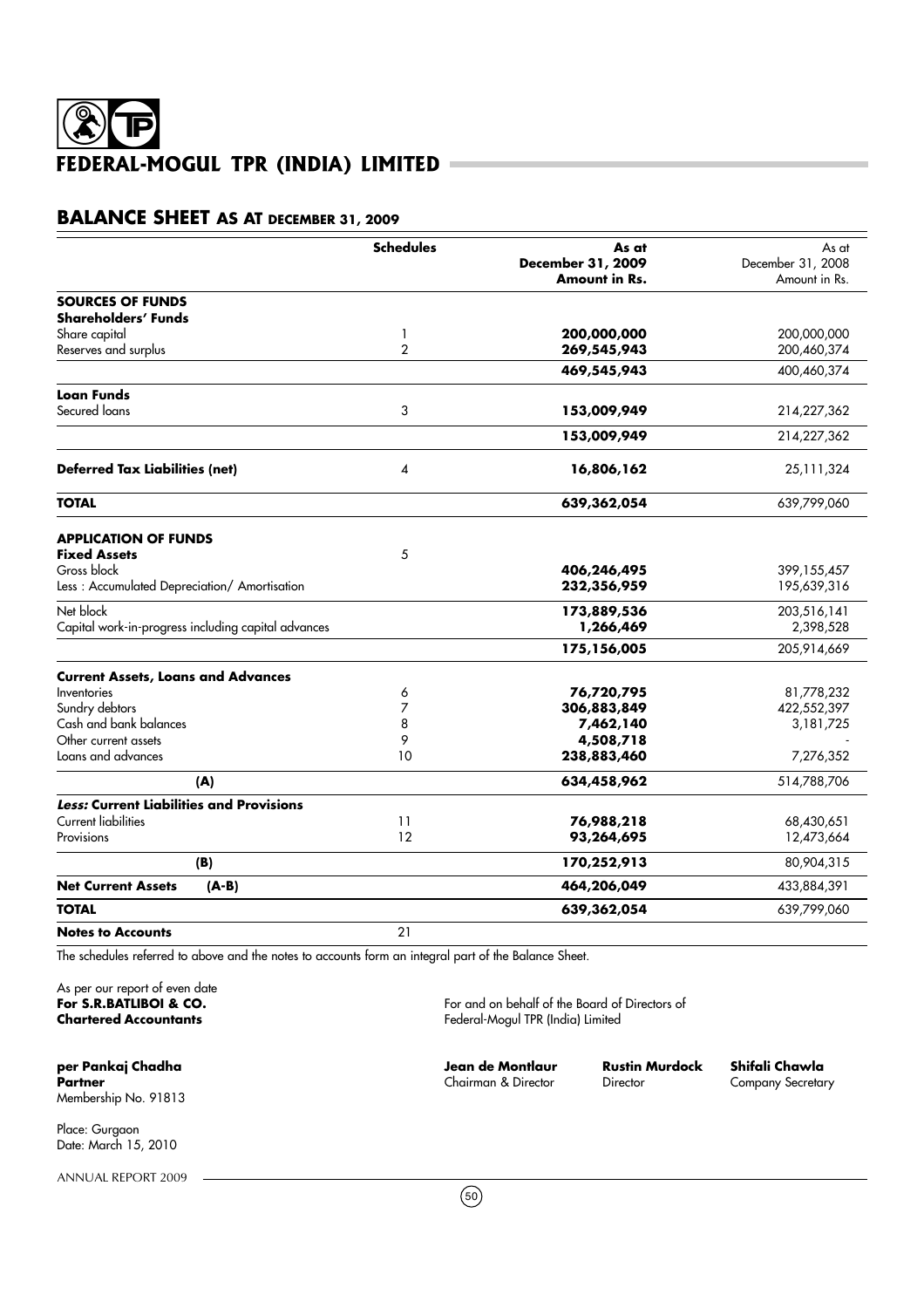## **PROFIT AND LOSS ACCOUNT FOR THE YEAR ENDED DECEMBER 31, 2009**

|                                                                                             | <b>Schedules</b> | For the year ended                        | For the year ended |
|---------------------------------------------------------------------------------------------|------------------|-------------------------------------------|--------------------|
|                                                                                             |                  | December 31, 2009<br><b>Amount in Rs.</b> | December 31, 2008  |
|                                                                                             |                  |                                           | Amount in Rs.      |
| <b>INCOME</b>                                                                               |                  |                                           |                    |
| Turnover (Gross)                                                                            |                  | 847,031,103                               | 732,339,566        |
| Less: Excise duty                                                                           |                  | 70,289,892                                | 103,158,300        |
| Turnover (Net)                                                                              |                  | 776,741,211                               | 629,181,266        |
| Other income                                                                                | 13               | 8,583,186                                 | 2,613,920          |
| <b>TOTAL</b>                                                                                |                  | 785,324,397                               | 631,795,186        |
| <b>EXPENDITURE</b>                                                                          |                  |                                           |                    |
| Raw materials and components consumed                                                       | 14               | 193,207,488                               | 131,035,355        |
| Personnel expenses                                                                          | 15               | 24,208,027                                | 15,051,722         |
| Other manufacturing expenses                                                                | 16               | 160,953,886                               | 147,803,757        |
| Operating and other expenses                                                                | 17               | 145,828,790                               | 143,793,840        |
| Decrease/ (increase) in inventories                                                         | 18               | 3,720,500                                 | 1,986,077          |
| Depreciation and amortisation                                                               | 5                | 36,717,643                                | 33,937,708         |
| Increase/ (decrease) of excise duty on finished goods                                       |                  | (219, 935)                                | (423, 043)         |
| Financial expenses                                                                          | 19               | 20,324,953                                | 26,877,323         |
| <b>TOTAL</b>                                                                                |                  | 584,741,352                               | 500,062,739        |
| <b>Profit before tax</b>                                                                    |                  | 200,583,045                               | 131,732,447        |
| <b>Provision for Tax</b>                                                                    |                  |                                           |                    |
| Current tax                                                                                 |                  | 78,000,000                                | 50,471,406         |
| Fringe benefit tax                                                                          |                  |                                           | 665,487            |
| Deferred tax credit (includes Rs. 889,020 relating to earlier years, Previous year Rs. Nil) |                  | (8, 305, 162)                             | (6,051,756)        |
| <b>Total Tax expense</b>                                                                    |                  | 69,694,838                                | 45,085,137         |
| <b>Net profit</b>                                                                           |                  | 130,888,207                               | 86,647,310         |
| Balance brought forward from previous year                                                  |                  | 200,460,374                               | 120,832,764        |
| Profit available for appropriation                                                          |                  | 331,348,581                               | 207,480,074        |
| <b>Appropriations:</b>                                                                      |                  |                                           |                    |
| Transfer to General Reserve                                                                 |                  | 13,100,000                                |                    |
| Proposed dividend - Preference Shares                                                       |                  | 6,000,000                                 | 6,000,000          |
| Proposed dividend - Equity Shares                                                           |                  | 47,000,000                                |                    |
| Tax on Preference Share Dividend<br>Tax on Equity Share dividend                            |                  | 996,525                                   | 1,019,700          |
|                                                                                             |                  | 7,806,113                                 |                    |
| Surplus carried to balance sheet                                                            |                  | 256,445,943                               | 200,460,374        |
| <b>Earnings per share</b>                                                                   | 20               |                                           |                    |
| Basic and diluted [Nominal value of shares Rs. 10 (Previous year Rs. 10)]                   |                  | 12.39                                     | 7.96               |
| <b>Notes to Accounts</b>                                                                    | 21               |                                           |                    |

The schedules referred to above and the notes to accounts form an integral part of the Profit and Loss Account.

As per our report of even date **For S.R.BATLIBOI & CO.**<br> **Chartered Accountants**<br> **Chartered Accountants** 

**Partner Chairman & Director Chairman & Director Company Secretary** Membership No. 91813

**per Pankaj Chadha Jean de Montlaur Rustin Murdock Shifali Chawla**

**Chartered Accountants** Federal-Mogul TPR (India) Limited

 $(51)$ 

Place: Gurgaon Date: March 15, 2010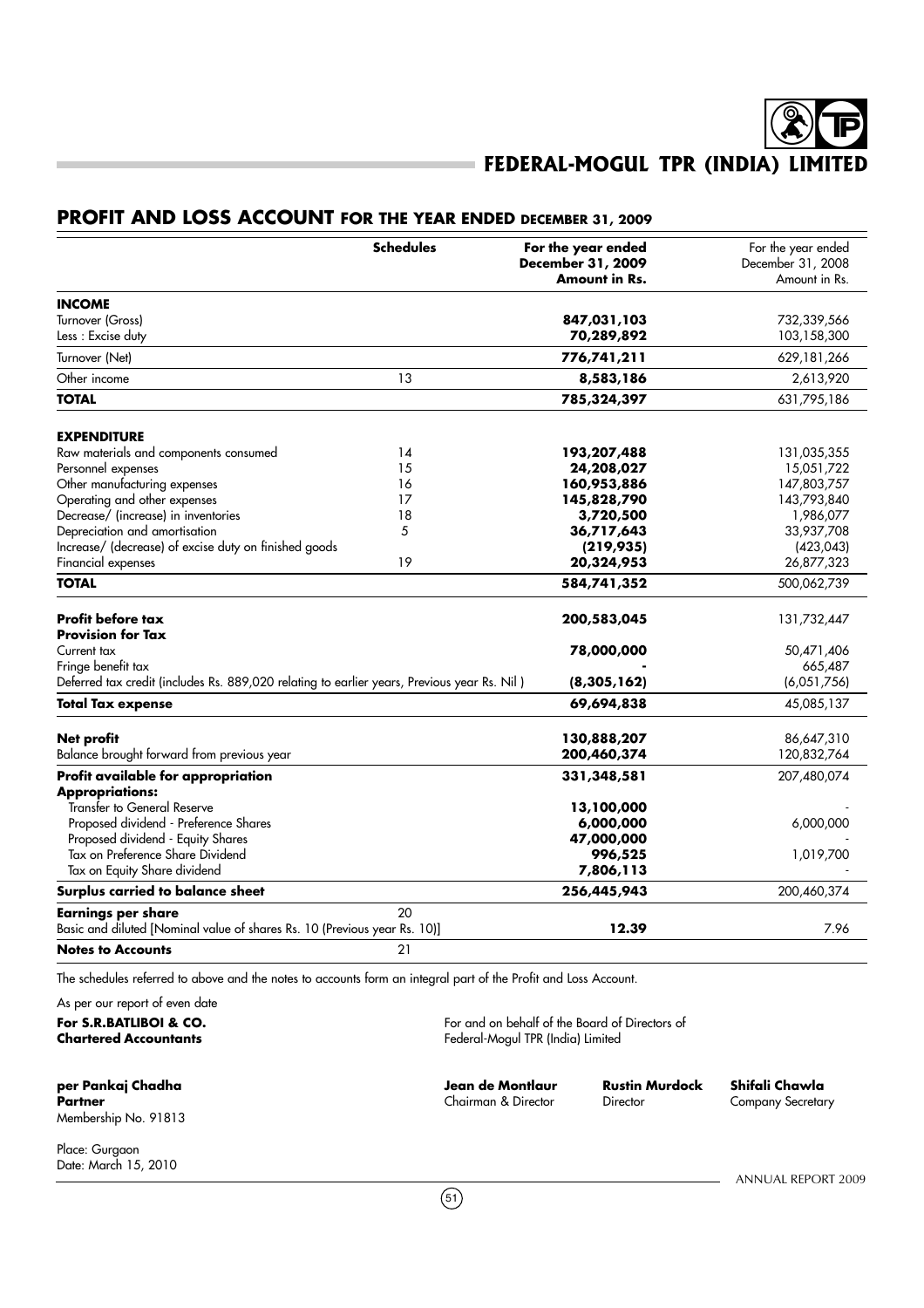### **Schedules to the Accounts**

|                                                                                                                                                                      | As at<br>December 31, 2009<br><b>Amount in Rs.</b> | As at<br>December 31, 2008<br>Amount in Rs. |
|----------------------------------------------------------------------------------------------------------------------------------------------------------------------|----------------------------------------------------|---------------------------------------------|
| <b>Schedule 1: Share Capital</b>                                                                                                                                     |                                                    |                                             |
| Authorised<br>10,000,000 (Previous year 10,000,000) equity shares of Rs 10 each<br>1,000,000 (Previous year 1,000,000) 6% redeemable cumulative                      | 100,000,000                                        | 100,000,000                                 |
| preference shares of Rs. 100 each                                                                                                                                    | 100,000,000                                        | 100,000,000                                 |
|                                                                                                                                                                      | 200,000,000                                        | 200,000,000                                 |
| Issued, Subscribed and Paid up*<br>10,000,000 (Previous year 10,000,000) equity shares of Rs 10 each<br>1,000,000 (Previous year 1,000,000) 6% redeemable cumulative | 100,000,000                                        | 100,000,000                                 |
| preference shares of Rs. 100 each                                                                                                                                    | 100,000,000                                        | 100,000,000                                 |
|                                                                                                                                                                      | 200,000,000                                        | 200,000,000                                 |

\* Of the above::

1. 5,100,000 equity shares (Previous year 5,100,000) of Rs. 10 each are held by Federal-Mogul Goetze (India) Limited, the Holding Company, the ultimate holding company being Federal-Mogul Corporation.

2. The redeemable cumulative preference shares are redeemable at par after 5 years from the date of allotment (20th January 2000) or later, at the option of the Company. The Company has not exercised the option to redeem preference shares.

## **Schedule 2 : Reserves and Surplus**

| <b>General reserve</b>                   |             |             |
|------------------------------------------|-------------|-------------|
| Transferred from Profit and Loss Account | 13,100,000  |             |
| <b>Profit and loss account</b>           | 256,445,943 | 200.460.374 |
|                                          | 269,545,943 | 200,460,374 |

## **Schedule 3 : Secured loans**

| Loans and advances from banks |             |             |
|-------------------------------|-------------|-------------|
| Term loans                    | 19,079,705  | 57,540,861  |
| <b>Cash Credit facilities</b> | 8,930,244   | 1,686,501   |
| Demand Loans                  | 125,000,000 | 145,000,000 |
|                               | 153,009,949 | 214,227,362 |

The term loans are secured by exclusive charge on the entire fixed assets of the Company. (Amount payable within one year is Rs. 19,079,705 Previous year Rs. 38,461,156).

- Working capital loans are secured by way of first pari-passu charge on entire current assets of the company.

### **Schedule 4 : Deferred tax liability**

| Net deferred tax liability                                                                                                                                                                                   | (16,806,162)         | (25, 111, 324)       |
|--------------------------------------------------------------------------------------------------------------------------------------------------------------------------------------------------------------|----------------------|----------------------|
| Gross deferred tax assets                                                                                                                                                                                    | 6,626,495            | 4,030,899            |
| Deferred tax assets<br>Effect of expenditure debited to profit and loss account in the current/<br>earlier year but allowed for tax purposes in following years<br>Provision for doubtful debts and advances | 6,173,624<br>452,871 | 3,775,335<br>255,564 |
| <b>Gross deferred tax liabilities</b>                                                                                                                                                                        | 23,432,657           | 29,142,223           |
| <b>Deferred tax liabilities</b><br>Differences in depreciation in block of fixed assets as per tax books and financial books                                                                                 | 23,432,657           | 29,142,223           |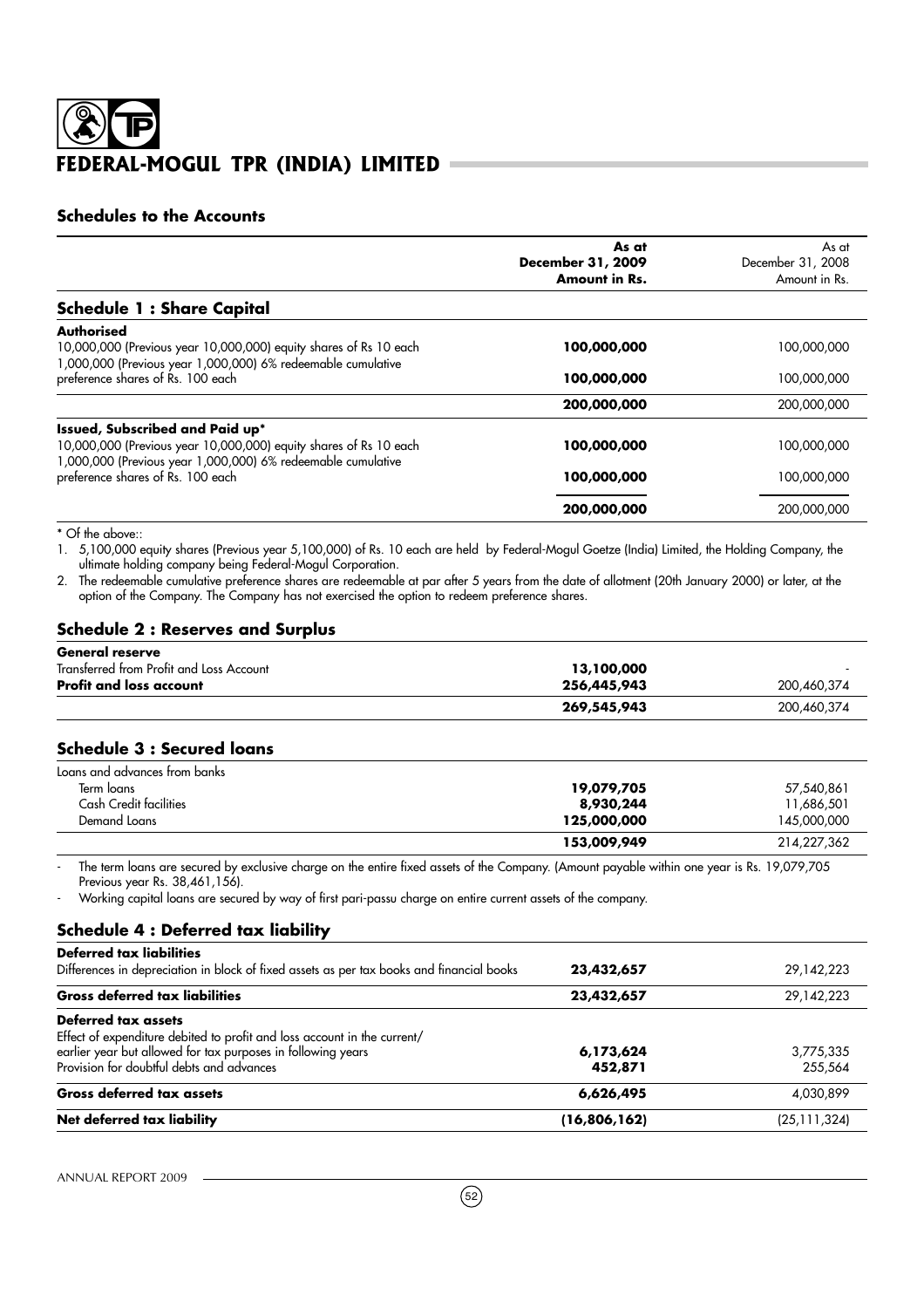## **Schedules to the Accounts**

## **Schedule 5 : Fixed Assets**

|                            |                                 |                 |             | Amount in Rs.                                                                              |
|----------------------------|---------------------------------|-----------------|-------------|--------------------------------------------------------------------------------------------|
| <b>Plant and machinery</b> | <b>Furniture &amp; fixtures</b> | <b>Vehicles</b> | Total       | <b>Previous Year</b>                                                                       |
|                            |                                 |                 |             |                                                                                            |
| 397,506,811                | 1,616,936                       | 31,710          | 399,155,457 | 357,824,436                                                                                |
| 7,091,038                  |                                 |                 | 7,091,038   | 43,189,284                                                                                 |
|                            |                                 |                 |             | 1,858,263                                                                                  |
| 404,597,849                | 1,616,936                       | 31,710          | 406,246,495 | 399,155,457                                                                                |
|                            |                                 |                 |             |                                                                                            |
| 194,503,710                | 1,123,792                       | 11,814          | 195,639,316 | 163,395,849                                                                                |
| 36,684,751                 | 29,880                          | 3,012           | 36,717,643  | 33,937,708                                                                                 |
|                            |                                 |                 |             | 1,694,241                                                                                  |
| 231,188,461                | 1,153,672                       | 14,826          | 232,356,959 | 195,639,316                                                                                |
| 33,891,992                 | 29,880                          | 15,836          | 33,937,708  | 32,397,636                                                                                 |
|                            |                                 |                 |             |                                                                                            |
| 173,409,388                | 463,264                         | 16,884          | 173,889,536 | 203,516,141                                                                                |
| 203,003,101                | 493,144                         | 19,896          | 203,516,141 |                                                                                            |
|                            |                                 |                 | 1,266,469   | 2,398,528                                                                                  |
|                            |                                 |                 |             | Capital work in progress including Capital Advances of Rs. 277,500 (Previous year Rs. Nil) |

### **Schedule 6 : Inventories**

|                                                                             | As at<br>December 31, 2009<br><b>Amount in Rs.</b> | As at<br>December 31, 2008<br>Amount in Rs. |
|-----------------------------------------------------------------------------|----------------------------------------------------|---------------------------------------------|
| Raw materials and components                                                | 41,042,052                                         | 40,313,299                                  |
| (Including materials in transit Rs. 1,917,233 (Previous year Rs 3,767,961)) |                                                    |                                             |
| Stores and spares                                                           | 17,577,965                                         | 19,643,655                                  |
| Work-in-progress                                                            | 13,226,597                                         | 14,227,920                                  |
| Finished goods                                                              | 4,874,181                                          | 7,593,358                                   |
| Total                                                                       | 76,720,795                                         | 81,778,232                                  |
| <b>Schedule 7: Sundry Debtors</b>                                           |                                                    |                                             |
| Debts outstanding for a period exceeding six months                         |                                                    |                                             |
| Unsecured, considered good *                                                | 28,814,538                                         | 256,398,744                                 |
| Unsecured, considered doubtful                                              | 1,332,366                                          | 751,879                                     |
| Other debts                                                                 |                                                    |                                             |
| Unsecured, considered good **                                               | 278,069,311                                        | 166,153,653                                 |
|                                                                             | 308,216,215                                        | 423,304,276                                 |
| Less: Provision for doubtful debts                                          | 1,332,366                                          | 751,879                                     |
| Total                                                                       | 306,883,849                                        | 422,552,397                                 |

\*Balance due from the holding company, Federal-Mogul Goetze (India) Limited Rs. 28,203,848 (Previous year Rs 256,045,400) \*\*Balance due from the holding company, Federal-Mogul Goetze (India) Limited Rs 217,491,050 (Previous year Rs. 127,810,566)

#### **Schedule 8 : Cash and Bank Balances**

| Total                                                     | 7,462,140 | 3, 181, 725 |
|-----------------------------------------------------------|-----------|-------------|
| On deposit accounts (pledged with Government authorities) | 405,000   | 405,000     |
| On current accounts                                       | 7,042,569 | 2,773,752   |
| Balances with scheduled banks:                            |           |             |
| Cash on hand                                              | 14,571    | 2,973       |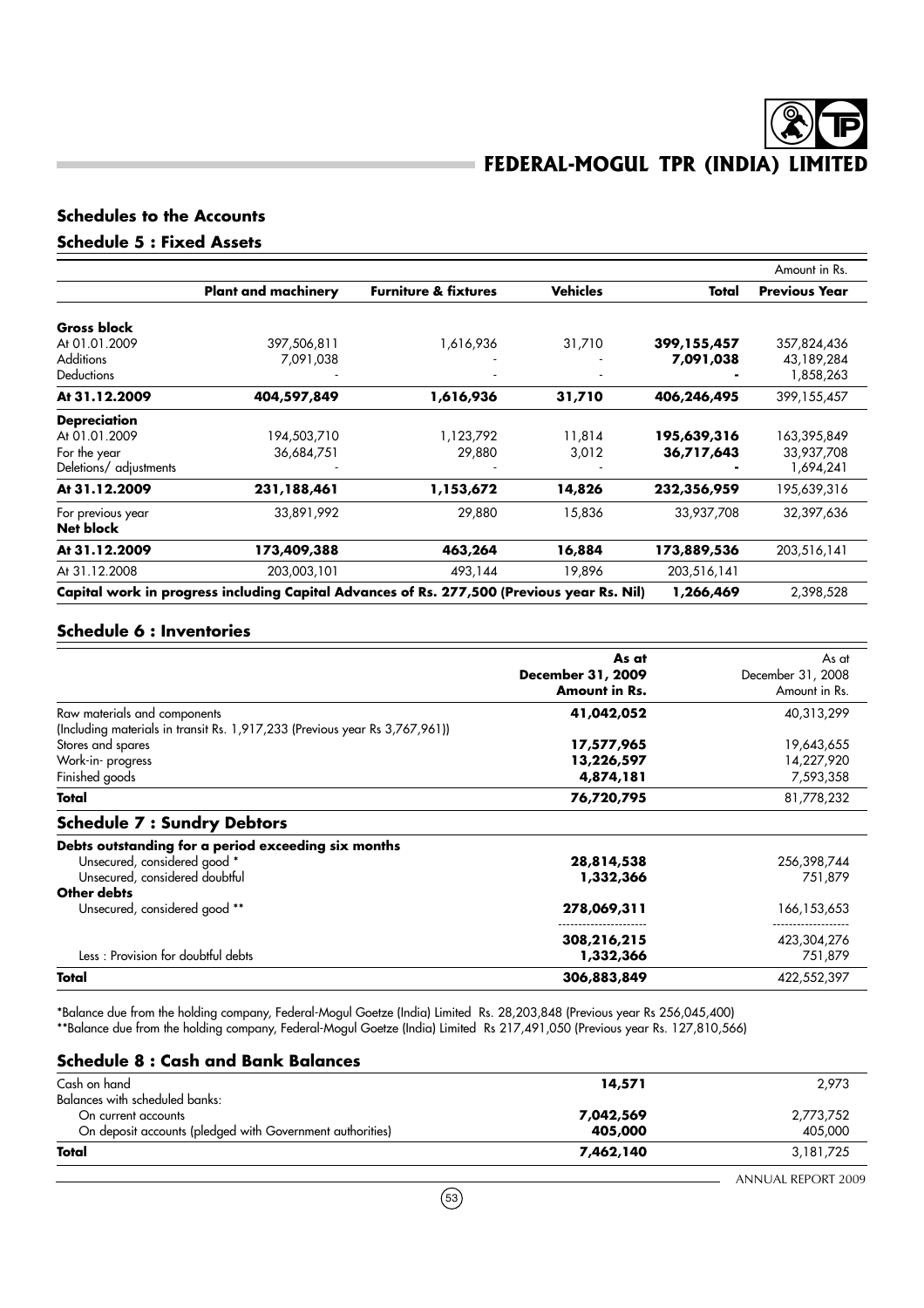## **Schedules to the Accounts**

## **Schedule 9 : Other Current Assets**

|                                             | As at                | As at             |
|---------------------------------------------|----------------------|-------------------|
|                                             | December 31, 2009    | December 31, 2008 |
|                                             | <b>Amount in Rs.</b> | Amount in Rs.     |
| Interest accrued on Inter-corporate deposit | 4,508,718            |                   |
| Total                                       | 4,508,718            |                   |

\* Dues from companies under the same management:

Federal-Mogul Goetze (India) Limited, the holding company (Maximum amount outstanding during the year Rs. 4,508,718 (Previous year Rs. Nil))

## **Schedule 10 : Loans and advances**

| Unsecured considered good, except where stated otherwise            |             |           |
|---------------------------------------------------------------------|-------------|-----------|
| Advances recoverable in cash or in kind or for value to be received | 2,856,603   | 3,807,977 |
| Inter-corporate deposit*                                            | 230,000,000 |           |
| Balance with excise authorities                                     | 6,018,779   | 3,468,375 |
| Advance payment of fringe benefit tax (net of provision)            | 8,078       |           |
| Total                                                               | 238,883,460 | 7,276,352 |

\* Dues from companies under the same management:

Federal-Mogul Goetze (India) Limited, the holding company (Maximum amount outstanding during the year Rs. 230,000,000 (Previous year Rs. Nil))

### **Schedule 11 : Current liabilities**

| Total |                                                                            | 76,988,218 | 68,430,651 |
|-------|----------------------------------------------------------------------------|------------|------------|
|       | Interest accrued but not due on loans                                      | 395,157    | 578,288    |
|       | Security deposit                                                           | 8,000      | 8,000      |
|       | Other liabilities                                                          | 4,702,640  | 5,214,268  |
| b)    | total outstanding dues of creditors other than Micro and Small Enterprises | 70,530,396 | 61,170,605 |
|       | (refer note no. 13 to schedule no. 21)                                     | 1,352,025  | 1,459,490  |
| a)    | total outstanding dues of Micro and Small Enterprises                      |            |            |
|       | Sundry creditors                                                           |            |            |

## **Schedule 12 : Provisions**

| Total                                                          | 93,264,695 | 12,473,664 |
|----------------------------------------------------------------|------------|------------|
| Tax on dividend                                                | 8,802,638  | 1,019,700  |
| Proposed dividend                                              | 53,000,000 | 6,000,000  |
| Provision for gratuity (refer note no. 7 to schedule no. 21)   | 2,520,533  | 1,077,611  |
| Provision for leave encashment                                 | 1,453,646  | 1,156,352  |
| Provision for fringe benefit tax (net of advance tax payments) |            | 246.422    |
| Provision for taxation (net of advance tax payments)           | 27,487,878 | 2,973,579  |
|                                                                |            |            |

## **Schedule 13 : Other Income**

| Total                                                                  | 8,583,186 | 2,613,920 |
|------------------------------------------------------------------------|-----------|-----------|
| Miscellaneous income                                                   | 887,575   | 749.598   |
| Excess provision written back                                          | 525,000   |           |
| Foreign exchange rate difference (net)                                 | 1,442,918 | 500.787   |
| Sale of scrap                                                          | 684,186   | 1,335,943 |
| -Others (Tax deducted at source Rs. 500,969, Previous year Rs. Nil)    | 5,033,507 |           |
| -Bank deposits (Tax deducted at source Rs. Nil, Previous year Rs. Nil) | 10,000    | 27,592    |
| Interest:                                                              |           |           |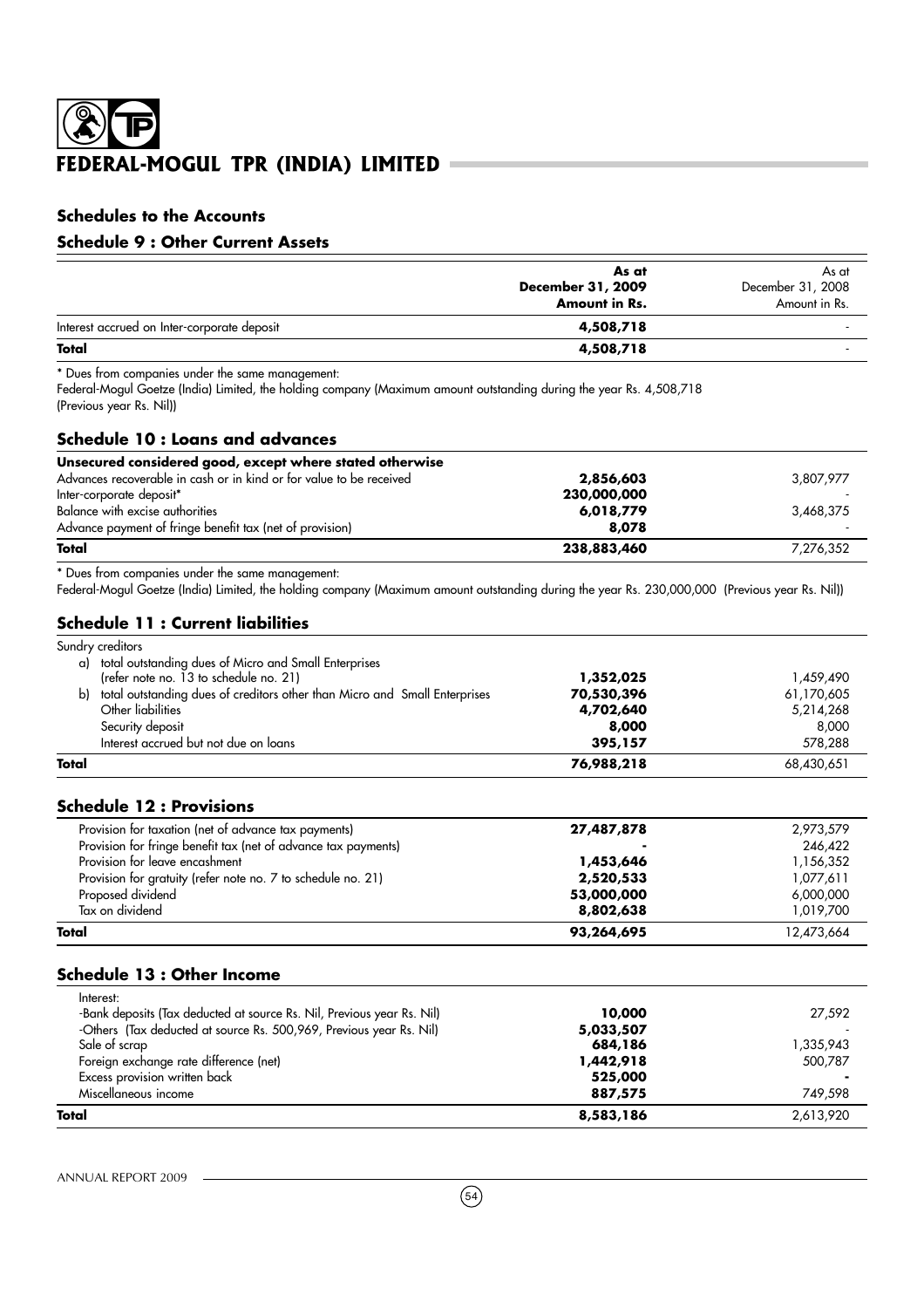## **Schedules to the Accounts**

## **Schedule 14 : Raw materials and components consumed**

|                                                          | As at<br><b>December 31, 2009</b> | December 31, 2008 | As at                   |
|----------------------------------------------------------|-----------------------------------|-------------------|-------------------------|
|                                                          | Amount in Rs.                     |                   | Amount in Rs.           |
| Inventories as at December 31, 2008                      | 40,313,299                        |                   | 53,198,614              |
| Add: Purchases                                           | 193,936,241                       |                   | 118,150,040             |
|                                                          | 234,249,540                       |                   | 171,348,654             |
| Less: Inventories as at December 31, 2009                | 41,042,052                        |                   | 40,313,299              |
| Total                                                    | 193,207,488                       |                   | 131,035,355             |
| <b>Schedule 15: Personnel expenses</b>                   |                                   |                   |                         |
| Salaries, wages and bonus                                | 20,880,956                        |                   | 13,610,586              |
| Contribution to provident fund and other funds           | 1,409,597                         |                   | 1,068,293               |
| Contribution to super annuation                          | 58,479                            |                   | 104,414                 |
| Gratuity expenses (refer note no. 7 to schedule no. 21)  | 1,442,922<br>416,073              |                   | 18,973<br>249,456       |
| Workmen and staff welfare expenses<br>Total              | 24,208,027                        |                   | 15,051,722              |
|                                                          |                                   |                   |                         |
| <b>Schedule 16: Other manufacturing expenses</b>         |                                   |                   |                         |
| Consumption of stores and spares                         | 51,590,530                        |                   | 52,738,361              |
| Sub-contracting expenses                                 | 3,621,198                         |                   | 4,965,429               |
| Chrome plating charges<br>Power and fuel                 | 97,158,079<br>8,584,079           |                   | 83,032,241<br>7,067,726 |
| Total                                                    | 160,953,886                       |                   | 147,803,757             |
|                                                          |                                   |                   |                         |
| <b>Schedule 17: Operating and other expenses</b>         |                                   |                   |                         |
| Freight and forwarding charges                           | 2,981,283                         |                   | 2,052,461               |
| Rent<br>Rates and taxes                                  | 7,938,965                         |                   | 7,934,967               |
| Insurance                                                | 4,141,001<br>810,312              |                   | 3,219,346<br>778,397    |
| Repairs and maintenance                                  |                                   |                   |                         |
| - Plant and machinery                                    | 29,851                            | 74,320            |                         |
| - Buildings                                              | 295,392                           | 148,003           |                         |
| - Others                                                 | 266,310                           | 767,830           |                         |
| Advertising and sales promotion                          | 591,553<br>33,178,183             |                   | 990,153<br>41,227,490   |
| Sole selling commission                                  | 33,932,416                        |                   | 17,397,023              |
| Management support charges (including expense reimbursed |                                   |                   |                         |
| Rs. 38,596,039 (Previous year Rs. 48,536,308))           | 43,666,249                        |                   | 51,501,598              |
| Royalty                                                  | 13,142,839                        |                   | 10,461,464              |
| Product rectification charges                            | 93,925                            |                   | 87,495                  |
| Legal and professional expenses                          | 450,893<br>1,535,752              |                   | 1,194,685               |
| Technical training charges<br>Travelling and conveyance  | 1,554,252                         |                   | 3,752,521<br>863,712    |
| Printing and stationery                                  | 223,233                           |                   | 264,542                 |
| Auditor's remuneration                                   |                                   |                   |                         |
| - Audit fee                                              | 500,000                           | 500,000           |                         |
| - Tax audit fee                                          | 275,000                           | 275,000           |                         |
| - For certification and others matters                   | 25,000                            | 250,000           |                         |
| - Out-of-pocket expenses                                 | 70,195<br>870,195                 | 54,000            | 1,079,000               |
| Provision for doubtful debts                             | 580,487                           |                   | 286,315                 |
| Loss on sale / discard of fixed assets (net)             |                                   |                   | 52,850                  |
| Advances written off                                     |                                   |                   | 56,000                  |
| Miscellaneous expenses                                   | 137,252                           |                   | 593,821                 |
| Total                                                    | 145,828,790                       |                   | 143,793,840             |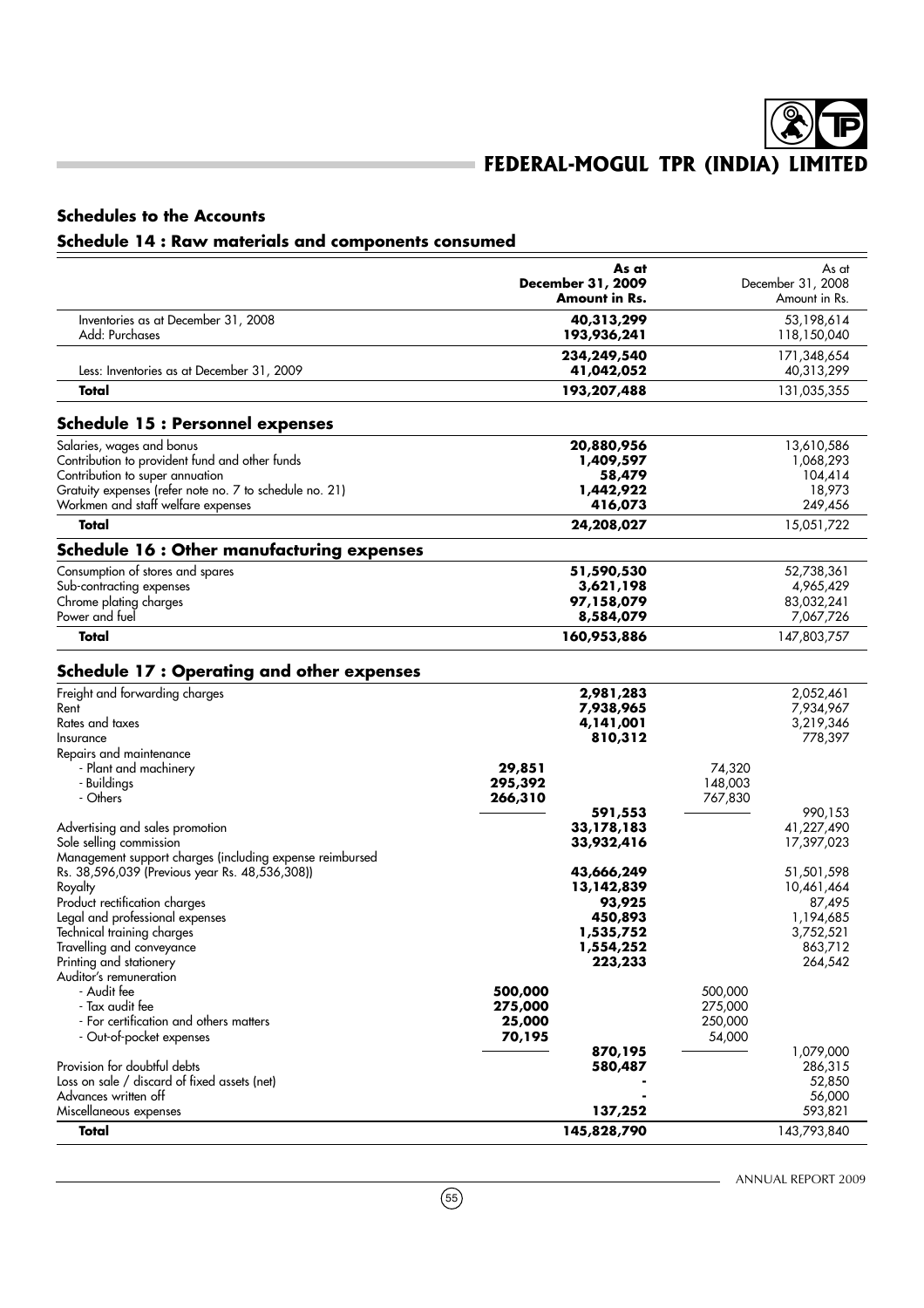## **Schedules to the Accounts**

## **Schedule 18 : Decrease/(increase) in inventories**

|                                     | For the year ended<br>December 31, 2009<br><b>Amount in Rs.</b> | For the year ended<br>December 31, 2008<br>Amount in Rs. |
|-------------------------------------|-----------------------------------------------------------------|----------------------------------------------------------|
| Inventories as at December 31, 2008 |                                                                 |                                                          |
| - Work-in-progress                  | 14,227,920                                                      | 14,759,753                                               |
| Finished goods                      | 7,593,358                                                       | 9,047,602                                                |
| Total                               | 21,821,278                                                      | 23,807,355                                               |
| Inventories as at December 31, 2009 |                                                                 |                                                          |
| - Work-in-progress                  | 13,226,597                                                      | 14,227,920                                               |
| Finished goods                      | 4,874,181                                                       | 7,593,358                                                |
| Total                               | 18,100,778                                                      | 21,821,278                                               |
|                                     | 3,720,500                                                       | 1,986,077                                                |

## **Schedule 19 : Financial expenses**

| Interest     |            |            |
|--------------|------------|------------|
| - to banks   | 19,958,014 | 25,858,279 |
| Bank charges | 366,939    | 1,019,044  |
| Total        | 20,324,953 | 26,877,323 |

## **Schedule 20 : Earnings per share (EPS)**

| Net profit as per profit and loss account                                                    | 130,888,207 | 86,647,310 |
|----------------------------------------------------------------------------------------------|-------------|------------|
| Less: Preference Dividend (including Dividend Tax Rs. 996,525, Previous year Rs. 1,019,700)  | 6,996,525   | 7.019.700  |
| Profit available for equity share holder                                                     | 123,891,682 | 79.627.610 |
| Weighted average number of equity shares in calculating basic and diluting earning per share | 10,000,000  | 10,000,000 |
| Earning per share                                                                            | 12.39       | 7.96       |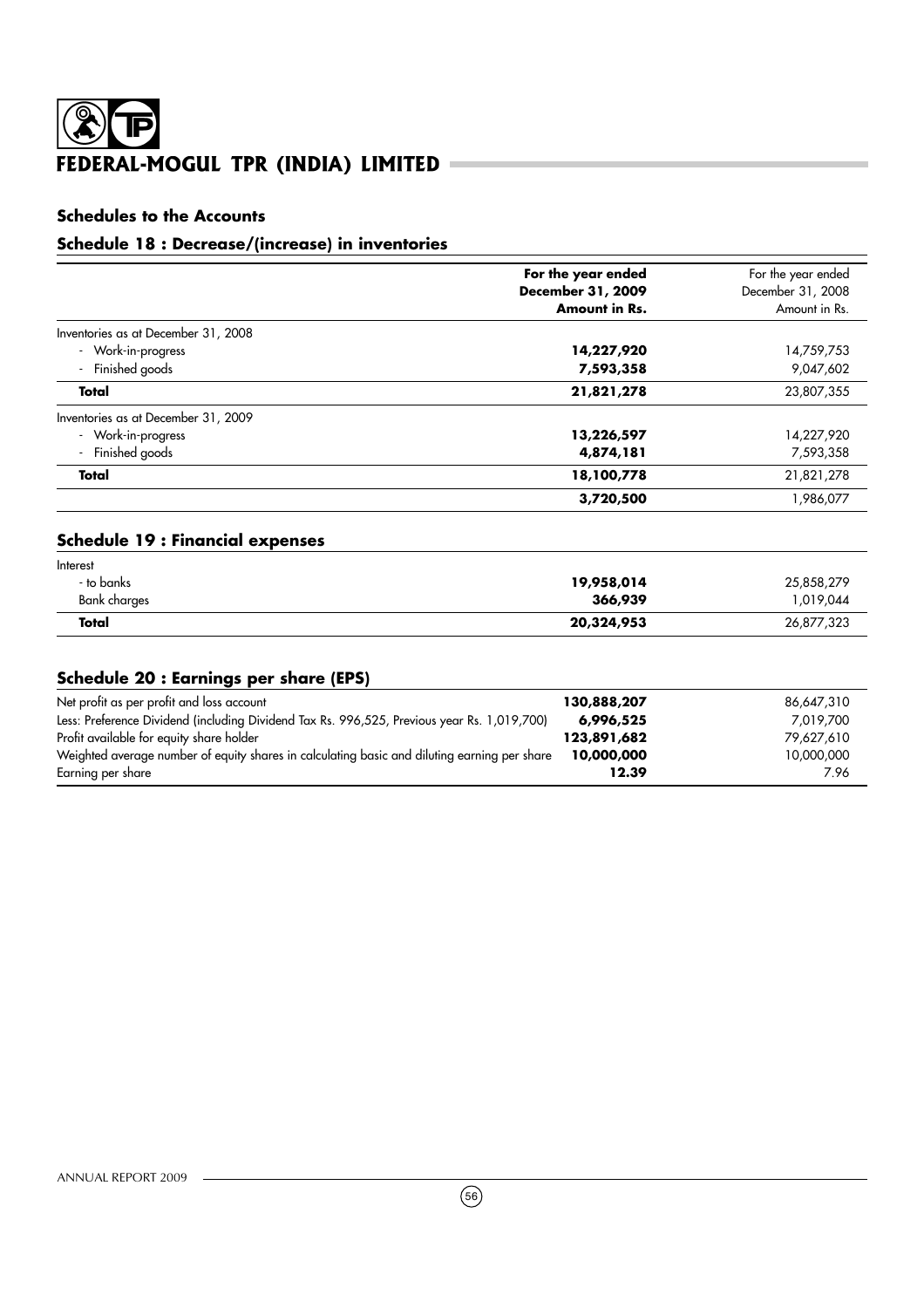### **Schedules to the Accounts Schedule 21 : Notes to Accounts**

#### **1. Background**

Federal-Mogul TPR (India) Limited (the 'Company') is a subsidiary of Federal-Mogul Goetze (India) Limited. The company in technical collaboration with Teikoku Piston Ring Co. Ltd, Japan and Federal Mogul UK Investments Limited (formerly known as T&N Investments Ltd), a group Company of Federal-Mogul Corporation manufactures steel rings used in passenger vehicles automobiles.

At the year end, 51% of the shares of the Company are held by Federal-Mogul Goetze (India) Limited and 49% of the shares are equally (24.5% each) held by Teikoku Piston Ring Co. Ltd and Federal Mogul UK Investments Limited (formerly known as T&N Investments Ltd), a group company of Federal-Mogul Corporation.

#### **2. Statement of Significant Accounting Policies**

#### **a) Basis of Preparation**

The financial statements have been prepared to comply in all material respects with the Accounting Standards notified by Companies (Accounting Standards) Rules, 2006 (as amended) and the relevant provisions of the Companies Act, 1956. The financial statements have been prepared under the historical cost convention on an accrual basis. The accounting policies have been consistently applied by the Company and are consistent with those used in the previous year.

#### **b) Use of estimates**

The preparation of financial statements in conformity with generally accepted accounting principles requires management to make estimates and assumptions that affect the reported amounts of assets and liabilities and disclosure of contingent liabilities at the date of the financial statements and the results of operations during the reporting year end. Although these estimates are based upon management's best knowledge of current events and actions, actual results could differ from these estimates.

#### **c) Fixed assets**

Fixed assets are stated at cost, less accumulated depreciation and impairment losses if any. Cost comprises the purchase price and any attributable cost of bringing the asset to its working condition for its intended use.

#### **d) Depreciation**

Depreciation is provided using the straight line method (SLM) as per the useful lives of the assets estimated by the management and is equal to or higher than rates prescribed under Schedule XIV of the Companies Act, 1956:

| <b>Asset Class</b>                           | <b>Schedule XIV Rates (SLM)</b> | Rates used by the Company |
|----------------------------------------------|---------------------------------|---------------------------|
| Plant & Machinery - Single Shift<br>(i)      | 4.75 %                          | 4.75 %                    |
| - Double Shift                               | 7.42%                           | 7.42%                     |
| - Triple Shift                               | 10.34 %                         | 10.34 %                   |
| (iii)<br>Computers                           | 16.21 %                         | 16.21 %                   |
| (iii) Furniture, fittings & office equipment | 6.33%                           | 6.33%                     |
| (iv) Vehicles                                | 9.50 %                          | 33.33 %                   |

Individual items of fixed assets costing below Rs. 5,000 are fully depreciated in the year of addition.

#### **e) Impairment**

i. The carrying amounts of assets are reviewed at each balance sheet date if there is any indication of impairment based on internal/external factors. An impairment loss is recognized wherever the carrying amount of an asset exceeds its recoverable amount. The recoverable amount is the greater of the asset's net selling price and value in use. In assessing value in use, the estimated future cash flows are discounted to their present value at the weighted average cost of capital.

ii. After impairment, depreciation is provided on the revised carrying amount of the asset over its remaining useful life.

#### **f) Leases**

Leases where the lessor effectively retains substantially all the risks and benefits of ownership of the leased term, are classified as operating leases. Operating lease payments are recognized as an expense in the Profit and Loss account on a straight line basis over the lease term.

#### **g) Inventories**

| Inventories are valued as follows: |                                                                                                                                                                                                                                                                                |
|------------------------------------|--------------------------------------------------------------------------------------------------------------------------------------------------------------------------------------------------------------------------------------------------------------------------------|
| Raw materials, components, stores  | Lower of cost and net realizable value. Cost represents purchase price and other direct costs and                                                                                                                                                                              |
| and spares and bought out tools.   | is determined on a moving weighted average cost basis. However materials and other items held for use in<br>production of inventories are not written down below cost if the finished products in which they will be incorporated<br>are expected to be sold at or above cost. |
| Work-in-progress.                  | Lower of cost and net realizable value. Cost for this purpose includes material, labour and appropriate allocation<br>of overheads.                                                                                                                                            |
| Finished goods                     | Lower of cost and net realizable value. Cost includes direct materials and labour and a proportion of manufacturing<br>overheads based on normal operating capacity. Cost of finished goods includes excise duty. Cost is determined<br>on a weighted average basis.           |
|                                    | Attractically only trible rate and efficiency trible collections of hosters. The rate and received and reaction of receiverance of analysis and relationship of the second state of the second state of the second state of th                                                 |

Net realizable value is the estimated selling price in the ordinary course of business, less estimated costs of completion and estimated costs necessary to make the sale.

#### **h) Revenue Recognition**

Revenue is recognised to the extent that it is probable that the economic benefits will flow to the Company and the revenue can be reliably measured. **Sale of Goods**

Revenue is recognised when the significant risks and rewards of ownership of the goods have passed to the buyer and are recorded net of trade discounts and sales tax / VAT.

#### **Interest**

Interest is recognised on a time proportion basis taking into account the amount outstanding and the rate applicable.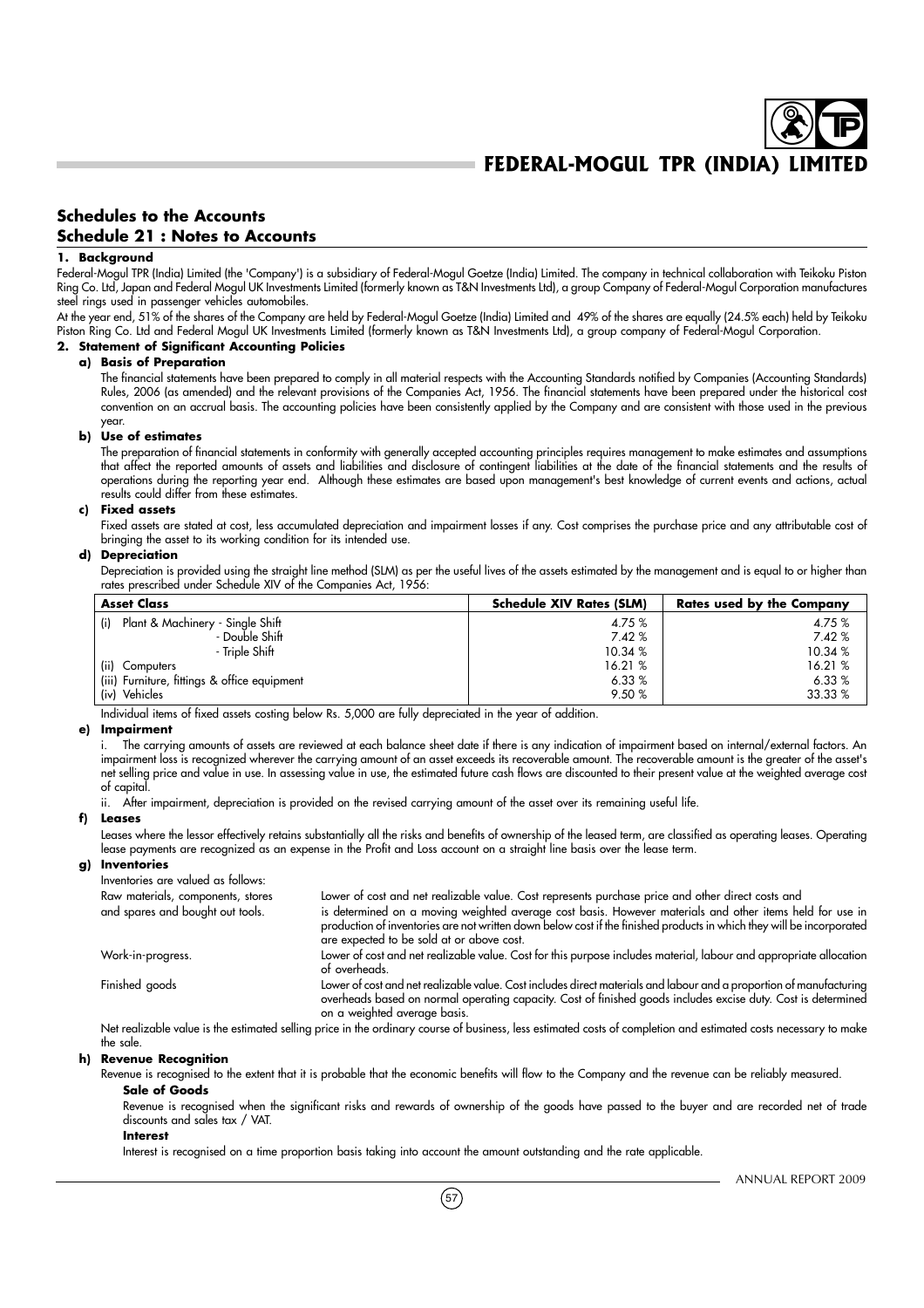#### **i) Foreign Currency Translation**

#### **(i) Initial Recognition**

Foreign currency transactions are recorded in the reporting currency, by applying to the foreign currency amount the exchange rate between the reporting currency and the foreign currency at the date of the transaction.

#### **(ii) Conversion**

Foreign currency monetary items are reported using the closing rate. Non-monetary items which are carried in terms of historical cost denominated in a foreign currency are reported using the exchange rate at the date of the transaction; and non-monetary items which are carried at fair value or other similar valuation denominated in a foreign currency are reported using the exchange rates that existed when the values were determined.

#### **(iii) Exchange Differences**

Exchange differences arising on the settlement of monetary items or on reporting such monetary items of company at rates different from those at which they were initially recorded during the year, or reported in previous financial statements, are recognised as income or as expenses in the year in which they arise.

#### **j) Retirement and other employee benefits**

- (i) Retirement benefits in the form of Provident Fund is a defined contribution scheme and the contributions are charged to the Profit and Loss account of the year, when contributions paid/ payable are due to "Goetze India Limited Provident Fund Trust", administered by the trustees and to the Regional Provident Fund Commissioners. There are no other obligations other than the contribution payable to the respective trusts.
- (ii) Gratuity liability under the Payment of Gratuity Act is defined benefit obligations and is accrued on the basis of an actuarial valuation on projected unit credit method made at the end of each financial year.
- (iii) Short term compensated absences are provided for on based on estimates. Long term compensation liability for leave encashment is determined on the basis of Company policy and recorded on the basis of valuation by an independent actuary at the end of the financial year. The actuarial valuation is done as per projected unit credit method.
- Actuarial gains / losses are immediately taken to profit and loss account and are not deferred.
- Superannuation Benefit

The Company's superannuation obligation is a defined contribution scheme and is administered with Life Insurance Corporation of India (LIC). Contributions to the defined contribution scheme are charged to profit and loss account when contributions paid/ payable are due to such fund. There are no other obligations other than the contribution payable to the respective trusts.

#### **k) Income Taxes**

Tax expense comprises of current, deferred and fringe benefit tax. Current income tax and fringe benefit tax is measured at the amount expected to be paid to the tax authorities in accordance with the Income Tax Act, 1961 enacted in India. Deferred income taxes reflects the impact of current year timing differences between taxable income and accounting income for the year and reversal of timing differences of earlier years.

Deferred tax is measured based on the tax rates and the tax laws enacted or substantively enacted at the balance sheet date. Deferred tax assets and deferred tax liabilities are offset, if a legally enforceable right exists to set off current tax assets against current tax liabilities and the deferred tax assets and deferred tax liabilities relate to the taxes on income levied by same governing taxation laws. Deferred tax assets are recognised only to the extent that there is reasonable certainty that sufficient future taxable income will be available against which such deferred tax assets can be realised. In situations where the Company has unabsorbed depreciation or carry forward tax losses, all deferred tax assets are recognised only if there is virtual certainty supported by convincing evidence that they can be realised against future taxable profits.

At each balance sheet date the Company re-assesses unrecognized deferred tax assets. It recognises unrecognised deferred tax assets to the extent that it has become reasonably certain or virtually certain, as the case may be that sufficient future taxable income will be available against which such deferred tax assets can be realised.

The carrying amount of deferred tax assets are reviewed at each balance sheet date. The company writes-down the carrying amount of a deferred tax asset to the extent that it is no longer reasonably certain or virtually certain, as the case may be, that sufficient future taxable income will be available against which deferred tax asset can be realised. Any such write-down is reversed to the extent that it becomes reasonably certain or virtually certain, as the case may be, that sufficient future taxable income will be available

#### **l) Earnings per Share**

Basic earnings per share are calculated by dividing the net profit or loss for the period attributable to equity shareholders (after deducting preference dividends and attributable taxes) by the weighted average number of equity shares outstanding during the period.

For the purpose of calculating diluted earnings per share, the net profit or losses for the period attributable to equity shareholders and weighted average number of shares outstanding during the period are adjusted for the effects of all dilutive potential equity shares.

#### **m) Provisions**

A provision is recognised when an enterprise has a present obligation as a result of past event and it is probable that an outflow of resources will be required to settle the obligation, in respect of which a reliable estimate can be made. Provisions are not discounted to its present value and are determined based on best estimate required to settle the obligation at the balance sheet date. These are reviewed at each balance sheet date and adjusted to reflect the current best estimates.

#### **n) Cash and Cash Equivalents**

Cash and cash equivalents for the purposes of cash flow statement comprise cash at bank and in hand and short - term investments with an original maturity of three months or less.

#### **3. Segmental Information**

Based on the guiding principles given in Accounting Standard on 'Segmental Reporting' (AS-17), issued by the Institute of Chartered Accountants of India, the Company's primary business segment is manufacturing of auto components. The Company operates only in one geographical segment.

## **4. Related Party Disclosure**

## **Names of related parties:**

- **i) Holding Company**
- Federal-Mogul Goetze (India) Limited **ii) Common control with Holding Company**
	- Federal Mogul UK Investments Limited (formerly known as T&N Investments Ltd)
		- Teikoku Piston Ring Co. Ltd., Japan
- **iii) Key managerial personnel and their relatives** - Ms. S. Bhuvaneshwari, Deputy General Manager, Projects (Till March 31, 2008) - Mr. Krish Mani , Manager (From March 12, 2009) (Manager under section 269 of the Companies Act, 1956)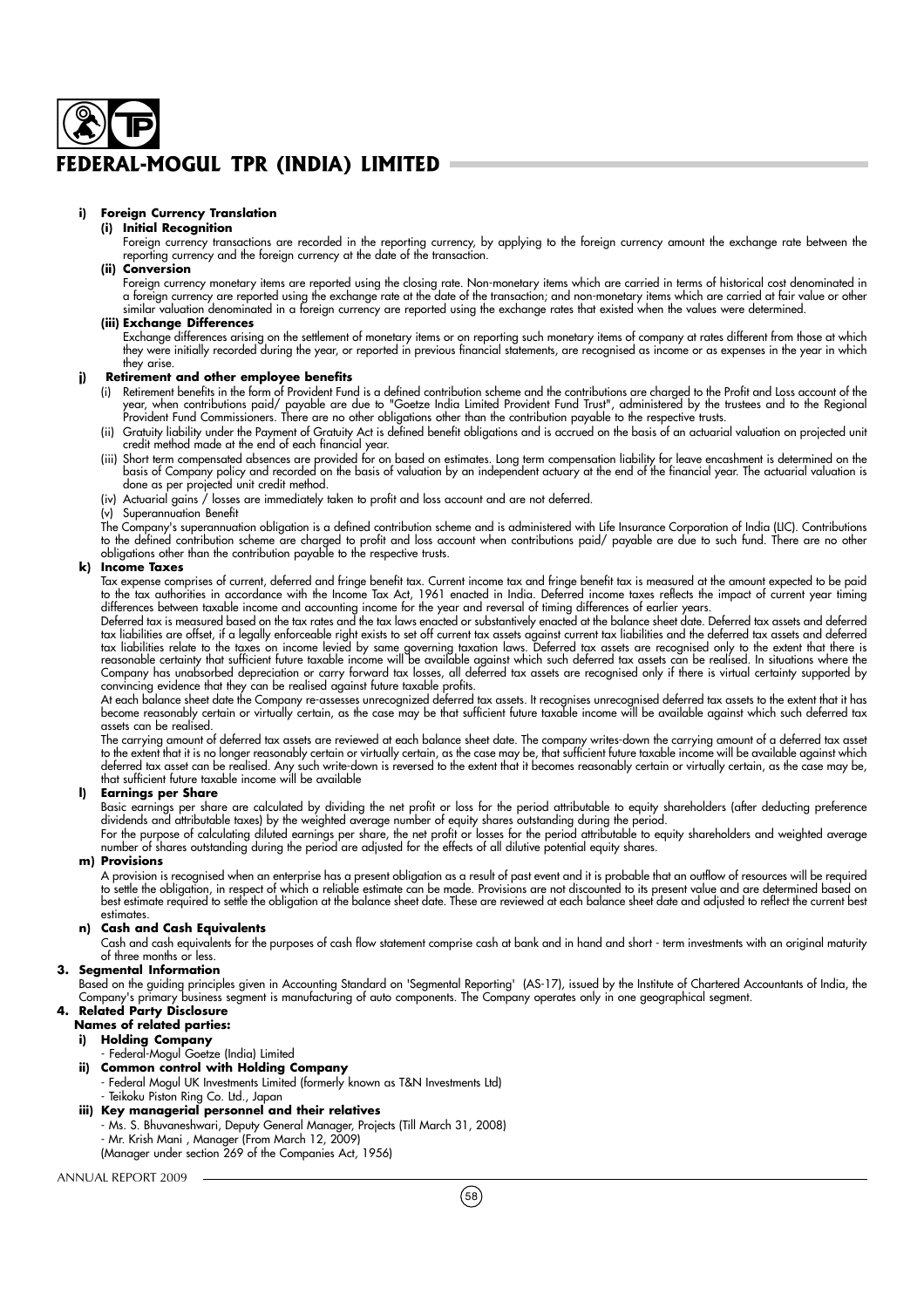|                                                                    |                                                       | Holding Company                                      |                                                           |                                                       | Common Control with Holding Company                   |                                                        |                                                      |                                                        | Key Managerial Personnel and their relatives          |                                                        |
|--------------------------------------------------------------------|-------------------------------------------------------|------------------------------------------------------|-----------------------------------------------------------|-------------------------------------------------------|-------------------------------------------------------|--------------------------------------------------------|------------------------------------------------------|--------------------------------------------------------|-------------------------------------------------------|--------------------------------------------------------|
| Particulars                                                        |                                                       | Federal-Mogul Goetze<br>(India) Ltd                  |                                                           | Federal Mogul UK<br>Investments Ltd.                  | Teikoku Piston Rings<br>Co. Ltd.                      |                                                        | Mr Krish Mani                                        |                                                        | Ms S. Bhuvaneshwari                                   |                                                        |
|                                                                    | For the Year<br>ended<br>31,2009<br>December<br>(Rs.) | For the Year<br>31,2008<br>December<br>ended<br>(Rs. | For the Year<br>ended<br>December<br>31,2009<br><u>์ล</u> | For the Year<br>31,2008<br>December<br>ended<br>(Rs.) | For the Year<br>31,2009<br>ended<br>December<br>(Rs.) | For the Year<br>December<br>31, 2008<br>ended<br>(Rs.) | December<br>31,2009<br>ended<br>For the Year<br>(Rs. | December<br>31, 2008<br>ended<br>For the Year<br>(Rs.) | 31,2009<br>For the Year<br>ended<br>December<br>(Rs.) | December<br>31, 2008<br>ended<br>For the Year<br>(Rs.) |
| Sales                                                              | $(370, 827, 805)$ $(290, 633, 100)$                   |                                                      |                                                           |                                                       |                                                       |                                                        |                                                      |                                                        |                                                       |                                                        |
| Purchases of raw materials, inter-<br>mediaries and finished goods | 101,064,319                                           | 89,300,491                                           |                                                           |                                                       | 109,240                                               |                                                        |                                                      |                                                        |                                                       |                                                        |
| Dividend Paid                                                      | 3,060,000                                             | 3,060,000                                            | 1,470,000                                                 | 1,470,000                                             | 1,470,000                                             | 1,470,000                                              |                                                      |                                                        |                                                       |                                                        |
| Job work Expense                                                   | 97,158,079                                            | 83,032,241                                           |                                                           |                                                       |                                                       |                                                        |                                                      |                                                        |                                                       |                                                        |
| Management support charges*                                        | 43,666,249                                            | 51,501,589                                           |                                                           |                                                       |                                                       |                                                        |                                                      |                                                        |                                                       |                                                        |
| Sole selling commission Paid                                       | 33,932,416                                            | 17,397,023                                           |                                                           |                                                       |                                                       |                                                        |                                                      |                                                        |                                                       |                                                        |
| Remuneration                                                       |                                                       |                                                      |                                                           |                                                       |                                                       |                                                        | 1,417,235                                            |                                                        |                                                       | 533,557                                                |
| Rent expense                                                       | 7,800,000                                             | 7,800,000                                            |                                                           |                                                       |                                                       |                                                        |                                                      |                                                        |                                                       |                                                        |
| Royalty expense/ Technical<br>training charges                     |                                                       |                                                      |                                                           |                                                       | 14,678,591                                            | 14,213,985                                             |                                                      |                                                        |                                                       |                                                        |
| Inter-corporate deposit<br>(ICD) given                             | 230,000,000                                           |                                                      |                                                           |                                                       |                                                       |                                                        |                                                      |                                                        |                                                       |                                                        |
| Interest on ICD                                                    | 5,009,687                                             |                                                      |                                                           |                                                       |                                                       |                                                        |                                                      |                                                        |                                                       |                                                        |
| Balance outstanding as at the<br>end receivable                    | 480,203,616**                                         | 383,855,966                                          |                                                           |                                                       |                                                       |                                                        |                                                      |                                                        |                                                       |                                                        |
| Balance outstanding as at the<br>end (payable)                     |                                                       |                                                      |                                                           |                                                       | (14,503,139)                                          | (4,716,725)                                            |                                                      |                                                        |                                                       |                                                        |

\*Including expenses reimbursed Rs. 38,596,039 (Previous year Rs. 48,536,308).

 $\overline{69}$ 

"Including expenses reimbursed Rs. 38,596,039 (Previous year Rs. 48,536,308).<br>\*\* Includes Rs. 245,694,898 for Sundry debtors, Rs. 230,000,000 for Inter-Corporate Deposit and Rs. 4,508,718 for interest receivable. \*\* Includes Rs. 245,694,898 for Sundry debtors, Rs. 230,000,000 for Inter-Corporate Deposit and Rs. 4,508,718 for interest receivable.

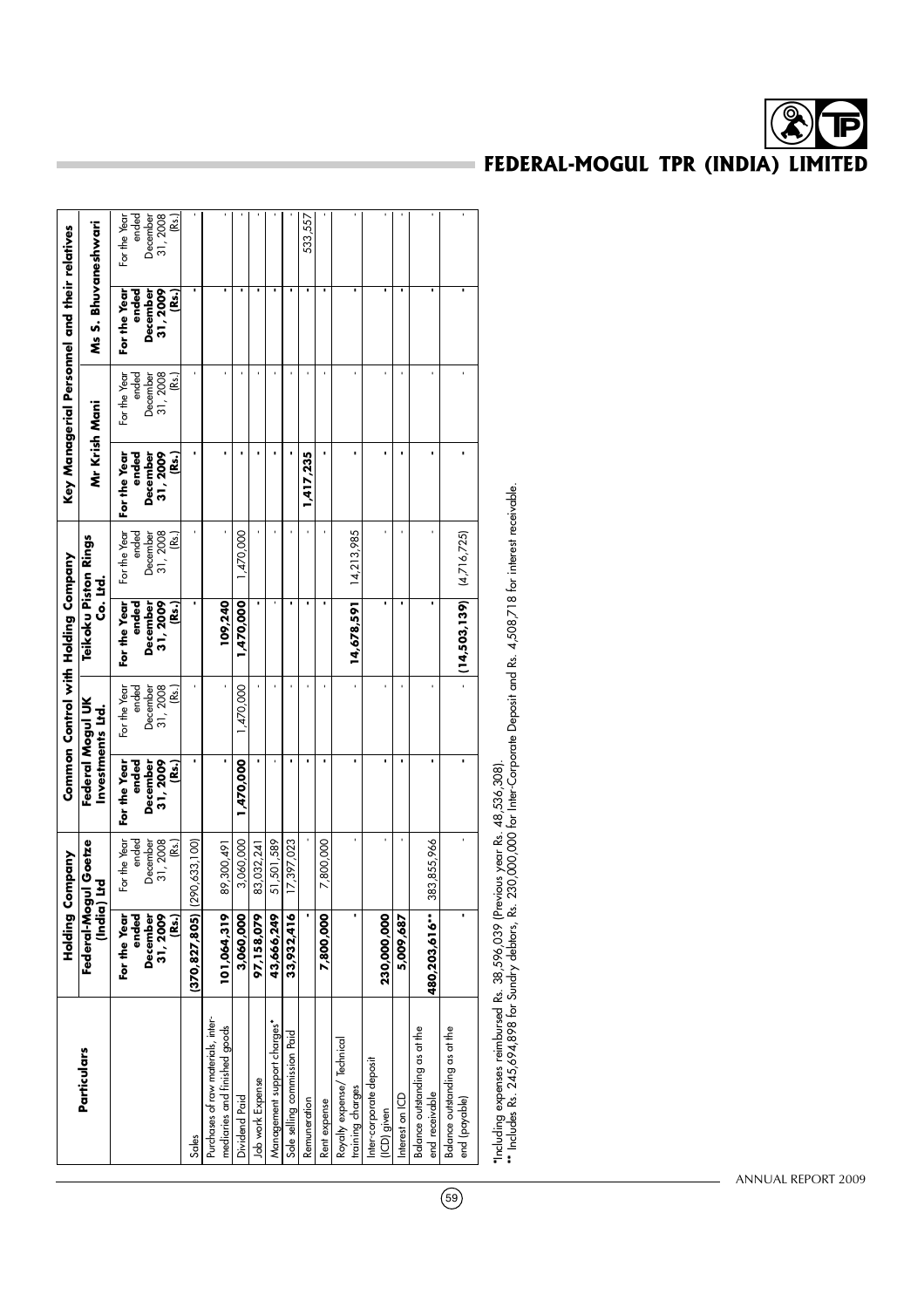### **Schedules to the Accounts**

### **Schedule 21 : Notes to Accounts**

#### **5. Capital Commitment**

Estimated amount of contract remaining to be executed on capital account and not provided for:

| Particulars        | As at December 31, 2009 | As at December 31, 2008 |
|--------------------|-------------------------|-------------------------|
|                    | (Rs.                    | (Rs.                    |
| Capital commitment | 647,500                 | 400,000                 |

#### **6. Contingent liabilities not provided for:**

| Particulars                             | As at December 31, 2009 | As at December 31, 2008 |
|-----------------------------------------|-------------------------|-------------------------|
|                                         | (Rs.)                   | (Rs.)                   |
| Claims/notices contested by the Company |                         |                         |
| Excise duty<br>a)                       | 92,043,319              | 43,657,786              |
| Income tax demands<br>b)                | 17,682,578              | 14,592,560              |

#### **a) In relation to (a) above, following are the Excise duty cases contested by the Company:**

- i) Matters pending with Central Excise and Service Tax Appellate Tribunal (CESTAT):
	- a. In respect of excise cases in relation to provisional assessment of excise duty with respect to turnover discount for the period 2003-2004 to 2006-2007. The Company has taken legal opinion in this regard and is advised that it has fair chance of a favorable decision. The amount involved is Rs. 691,479 (Previous year Rs. 691,479).
	- b. In respect of irregular availment of cenvat credit in respect to certain products obtained on job work basis for the period 2005- 2007. The Company has done an analysis and is of the opinion that it has fair chance of a favorable decision. The amount involved is Rs. 36,106,654 including interest and penalties of Rs. 18,053,327 (Previous year Rs. 36,106,654).
	- c. In respect of notice received for the period 2008-09 on account of Cenvat credit of service tax on job work charges passed on by one of the supplier. The amount involved is Rs. 45,401,450 including interest and penalties of Rs. 25,200,725 (Previous year Rs. Nil).
- ii) Matter pending with Joint Commissioner of Central Excise, Bangalore:
	- a. In relation to deduction of Trade Discounts for the period 2000-2002 to 2003-2004. The Company has done an analysis and is of the opinion that it has fair chance of a favorable decision. The amount involved is Rs. 242,426 (Previous year Rs. 242,426).
- iii) Matters pending with Commissioner of Central Excise, Bangalore:
	- a. In respect of availment of cenvat credit (service tax) in relation to management consultancy service and sole selling commission for the period 2004-2005 to 2006-2007. The Company has done an analysis and is of the opinion that it has fair chance of a favorable decision. The amount involved is Rs. 6,163,980 (Previous year Rs. 6,163,980).
	- b. In respect of irregular availment of cenvat credit in relation to certain trading goods for the period 2007-2008. The Company has done an analysis and is of the opinion that it has fair chance of a favorable decision. The amount involved is Rs. 69,542 (Previous year Rs. 69,542).
	- c. In respect of demand notice received for the period 2008-09, which is on account of demand for service tax on supplementary bills on job work charges for price reduction passed on by one of the supplier. The amount involved is Rs. 2,984,083 (Previous year Rs. Nil).
- iv) The matter is pending before the Deputy Commissioner of Central Excise, Bangalore:
	- a. in respect of irregular availment of cenvat credit (service tax) in relation to certain services for the period April 2006-May 2006. The Company has done an analysis and is of the opinion that it has fair chance of a favorable decision. The amount involved is Rs. 383,705 (Previous year Rs. 383,705).

#### **b) In relation to (b) above Income Tax cases disputed by the Company:**

- a. The company received a show cause notice in respect of Assessment year 2006-07, in which assessing officer had raised a demand on account of additions made to normal income during the years and in assessment year 2004-05 and 2005-06. Matter is pending with Commissioner of Income tax (Appeals), the Company has done an analysis and is of the opinion that it has fair chance of a favorable decision. The amount involved is Rs. 14,592,560 (Previous year Rs. 14,592,560).
- b. During the year, the company has received a show cause notice in respect of Assessment year 2007-08, in which assessing officer has raised a demand of Rs. 3,090,018 (Previous year Rs. Nil)on account of disallowance of royalty expenses. Matter is pending with Commissioner of Income tax (Appeals), the Company has done an analysis and is of the opinion that it has fair chance of a favorable decision.

#### **7. Gratuity and other post-employment benefit plans:**

The Company has a defined benefit gratuity plan. Every employee who has completed five years or more of service gets a gratuity on departure at 15 days salary (last drawn salary) for each completed year of service.

The following tables summarise the components of net benefit expense recognised in the profit and loss account and the funded status and amounts recognised in the balance sheet for the respective plans.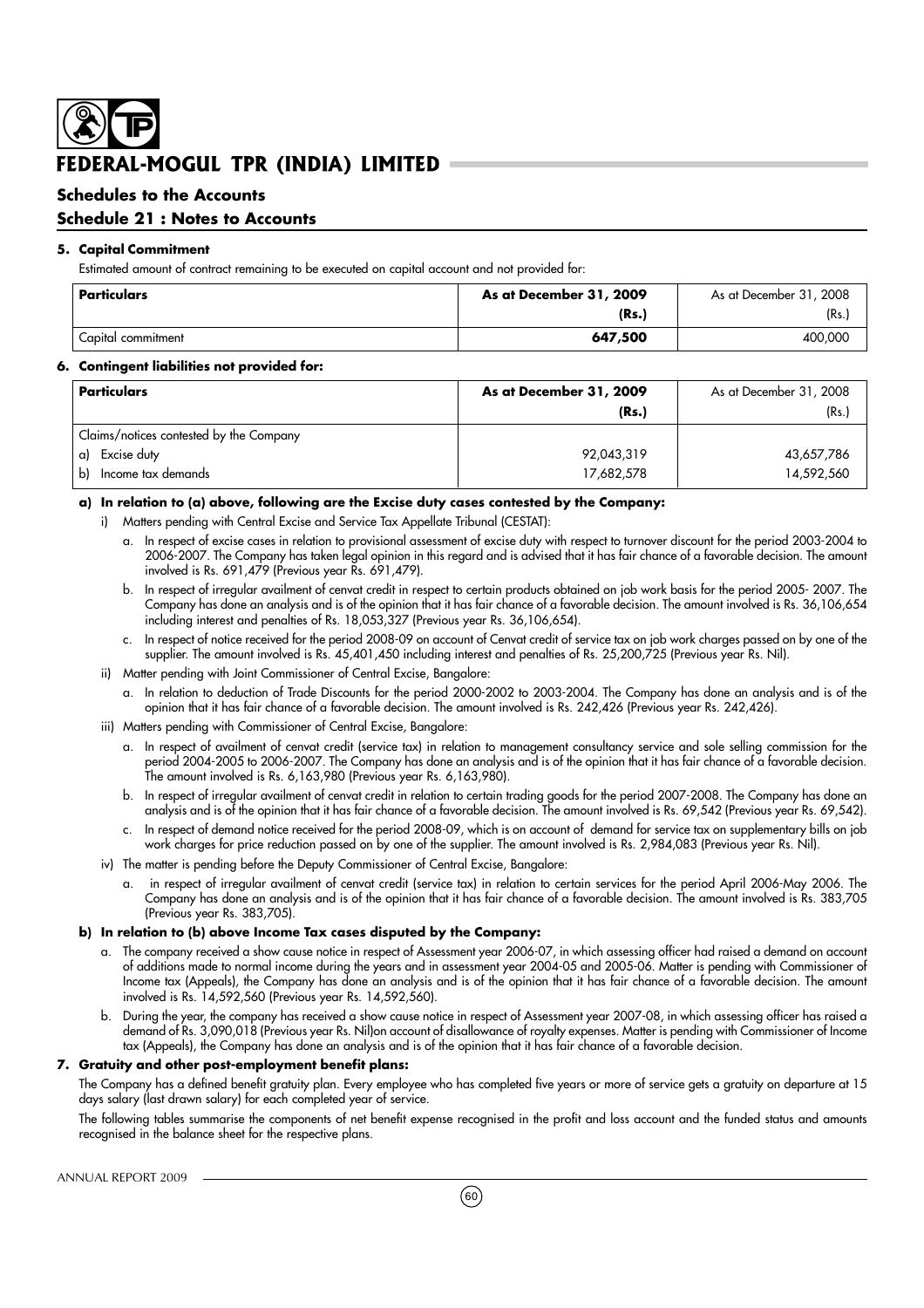#### **Profit and Loss account**

Net employee benefit expense (recognised in Employee Cost) **(Rs. in lacs)** (**Rs. in lacs**)

|                                                    | Gratuity  |            |
|----------------------------------------------------|-----------|------------|
|                                                    | 2009      | 2008       |
| Current service cost                               | 230,609   | 190.393    |
| Interest cost on benefit obligation                | 75,433    | 84,691     |
| Expected return on plan assets                     |           |            |
| Net actuarial( gain) / loss recognised in the year | 1,136,880 | (256, 111) |
| Past service cost                                  |           |            |
| Net benefit expense                                | 1,442,922 | 18,973     |
| Actual return on plan assets                       |           |            |

#### **Balance sheet Details of Provision for gratuity**

|                                                         |             | Gratuity    |
|---------------------------------------------------------|-------------|-------------|
|                                                         | 2009        | 2008        |
| Defined benefit obligation<br>Fair value of plan assets | 2,520,533   | 077,611 ا   |
| Less: Unrecognised past service cost                    |             |             |
| Plan asset / (liability)                                | (2,520,533) | (1,077,611) |

#### **Changes in the present value of the defined benefit obligation are as follows:**

|                                          | Gratuity  |            |
|------------------------------------------|-----------|------------|
|                                          | 2009      | 2008       |
| Opening defined benefit obligation       | 1,077,611 | 058,638    |
| Interest cost                            | 75,433    | 84,691     |
| Current service cost                     | 230,609   | 190,393    |
| Benefits paid                            |           |            |
| Actuarial (gains) / losses on obligation | 1,136,880 | (256, 111) |
| Closing defined benefit obligation       | 2,520,533 | 077,611    |

#### **Changes in the fair value of plan assets are as follows:**

|                                   | Gratuity |      |
|-----------------------------------|----------|------|
|                                   | 2009     | 2008 |
| Opening fair value of plan assets |          |      |
| Expected return                   |          |      |
| Contributions by employer         |          |      |
| Benefits paid                     |          |      |
| Actuarial gains / (losses)        |          |      |
|                                   |          |      |
| Closing fair value of plan assets |          |      |

#### **The major categories of plan assets as a percentage of the fair value of total plan assets are as follows:**

|                          |              | Gratuity    |
|--------------------------|--------------|-------------|
|                          | 2009<br>(% ) | 2008<br>(%) |
|                          |              |             |
| Investments with insurer | . .          |             |

#### **The principal assumptions used in determining gratuity for the Company's plans are shown below:**

|                                   | 2009<br>(%)           | 2008<br>(%)    |
|-----------------------------------|-----------------------|----------------|
| Discount rate                     | 7.50                  | 7.00           |
| Expected rate of return on assets | <b>Not Applicable</b> | Not Applicable |
| Employee turnover                 | 5.00                  | 5.00           |

The estimates of future salary increases, considered in actuarial valuation, take account of inflation, seniority, promotion and other relevant factors, such as supply and demand in the employment market.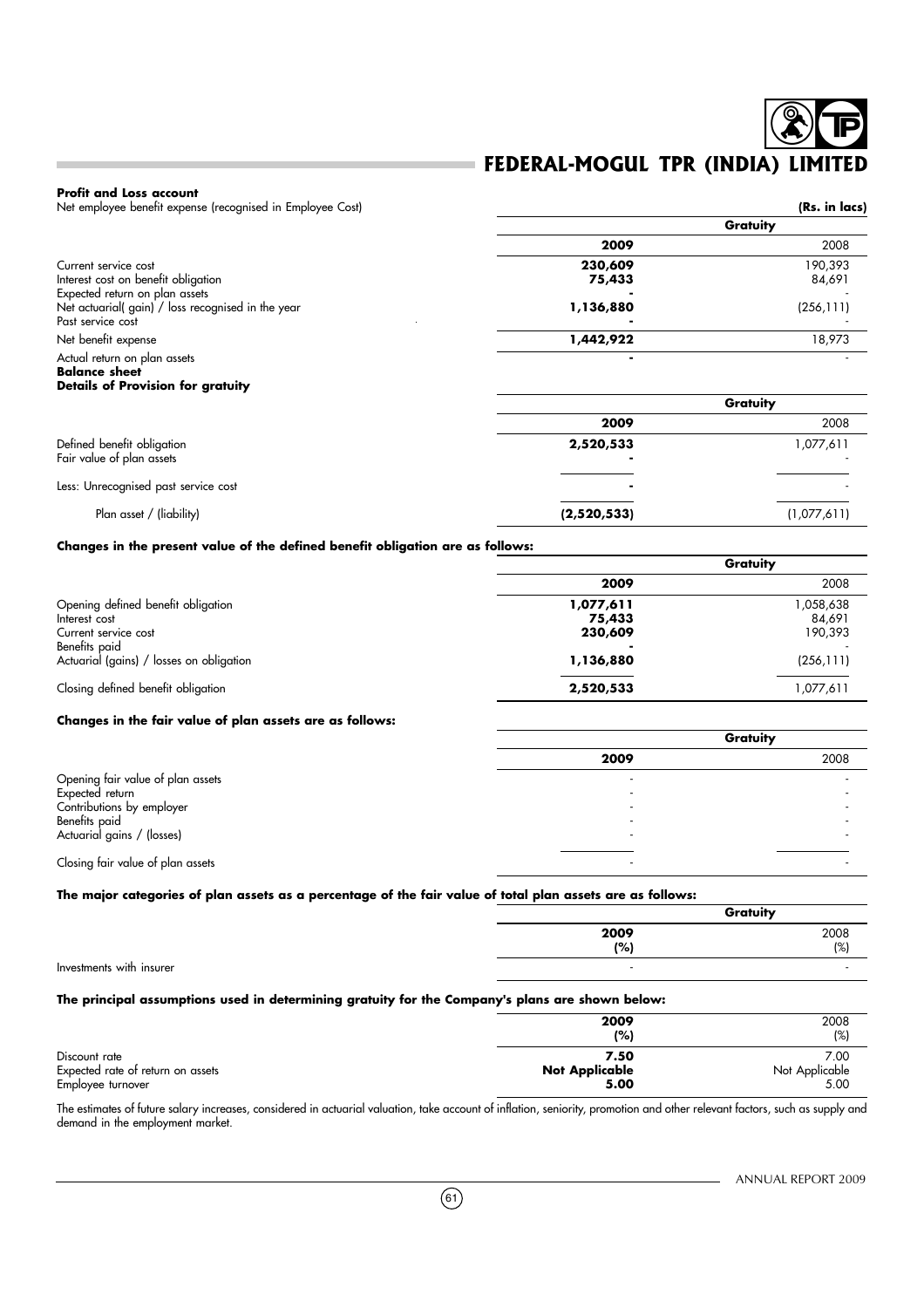Note:<br>1)

- 1) Information relating to experience adjustment in actuarial valuation of gratuity as required by Para 120 (n) (ii) of the Accounting Standards 15 (revised) on Employee Benefits is not available with the company.
- 2) The company expected contribution to the fund in next year is not presently ascertainable and hence, the contribution expected to be paid to the plan during the annual period beginning after the balance sheet date as required by Para 120 (o) of the Accounting Standard 15 (Revised) on Employee Benefit is not disclosed.

Amounts for the current and previous periods are as follows:

|                                           |                 | Gratuity    |             |  |  |
|-------------------------------------------|-----------------|-------------|-------------|--|--|
|                                           | 2009            | 2008        | 2007        |  |  |
| Defined benefit obligation<br>Plan assets | 2,520,533<br>۰. | 114,777,61  | ,058,638    |  |  |
| Surplus / (deficit)                       | (2,520,533)     | (1,077,611) | (1,058,638) |  |  |

#### **8. Payments made to Director / Manager:**

| Particulars                                                         | For the Year ended | For the Year ended |
|---------------------------------------------------------------------|--------------------|--------------------|
|                                                                     | December 31, 2009  | December 31, 2008  |
|                                                                     | (Rs.)              | (Rs.)              |
| Salaries<br>(a)                                                     | 1,351,870          | 276,140            |
| (b)<br>Contribution to Provident, Superannuation and Gratuity Funds | 65,365             | 257,417            |
| Total                                                               | 1,417,235          | 533.557            |

### **9. Computation of Net profit in accordance with section 198 of the companies Act, 1956 for calculation of managerial remuneration:**

| Particulars                                                                  | For the Year ended<br>December 31, 2009<br>(Rs.) | For the Year ended<br>December 31, 2008<br>(Rs.) |
|------------------------------------------------------------------------------|--------------------------------------------------|--------------------------------------------------|
| Profit as per profit and loss account (after prior period items)             | 200,583,045                                      | 131.732.447                                      |
| Add: Director's/Manager remuneration including perquisites                   | 1,417,235                                        | 533.557                                          |
| Add: Depreciation charged in accounts Profit as per profit and loss account: | 36,717,643                                       | 33,937,708                                       |
| Less: depreciation as per section 350 of the Companies Act, 1956             | 36,717,643                                       | 33,937,708                                       |
| Profit Calculated u/s 198 of Companies Act, 1956                             | 202,000,280                                      | 132,266,004                                      |
| Maximum Remuneration payable to Director's / Manager                         | 10,100,014                                       | 6,613,300                                        |

**10. Particulars of unhedged Foreign Currency Exposures as at balance sheet date:**

#### **A) Import creditors**

#### **Current year**

| <b>Particulars</b> | <b>Amount in Foreign Currency</b> | <b>Closing Rate</b> | <b>Amount in INR</b> |
|--------------------|-----------------------------------|---------------------|----------------------|
| Japanese yen       | ' 1,569,931                       | 0.5119              | 5,922,648            |
| USD                | 1,19,214                          | 46.98               | 5,600,674            |
| Euro               | 6.618                             | 67.90               | 449,362              |
| Total              | 11,695,763                        |                     | 11,972,684           |

#### **Previous year**

| <b>Particulars</b>   | <b>Amount in Foreign Currency</b> | Closina Rate  | <b>Amount in INR</b> |
|----------------------|-----------------------------------|---------------|----------------------|
| Japanese yen<br>Euro | 20,903,685<br>795                 | 0.54<br>68.23 | 1,287,990<br>54.243  |
| Total                | 20,904,480                        |               | 11,342,233           |

#### **B) Advance to creditors**

**Current year**

| <b>Particulars</b>   | <b>Amount in Foreign Currency</b> | <b>Closing Rate</b> | <b>Amount in INR</b> |
|----------------------|-----------------------------------|---------------------|----------------------|
| Euro<br>Japanese yen | 5.823<br>261.000                  | 67.90<br>0.5119     | 395,382<br>133,606   |
| Total                | 266,823                           |                     | 5,28,988             |

#### **Previous year**

| <b>Particulars</b> | <b>Amount in Foreign Currency</b> | <b>Closing Rate</b> | <b>Amount in INR</b> |
|--------------------|-----------------------------------|---------------------|----------------------|
| Japanese yen       | 5,361,253                         | 0.54                | 2,895,077            |
| Total              | 5,361,253                         |                     | 2,895,077            |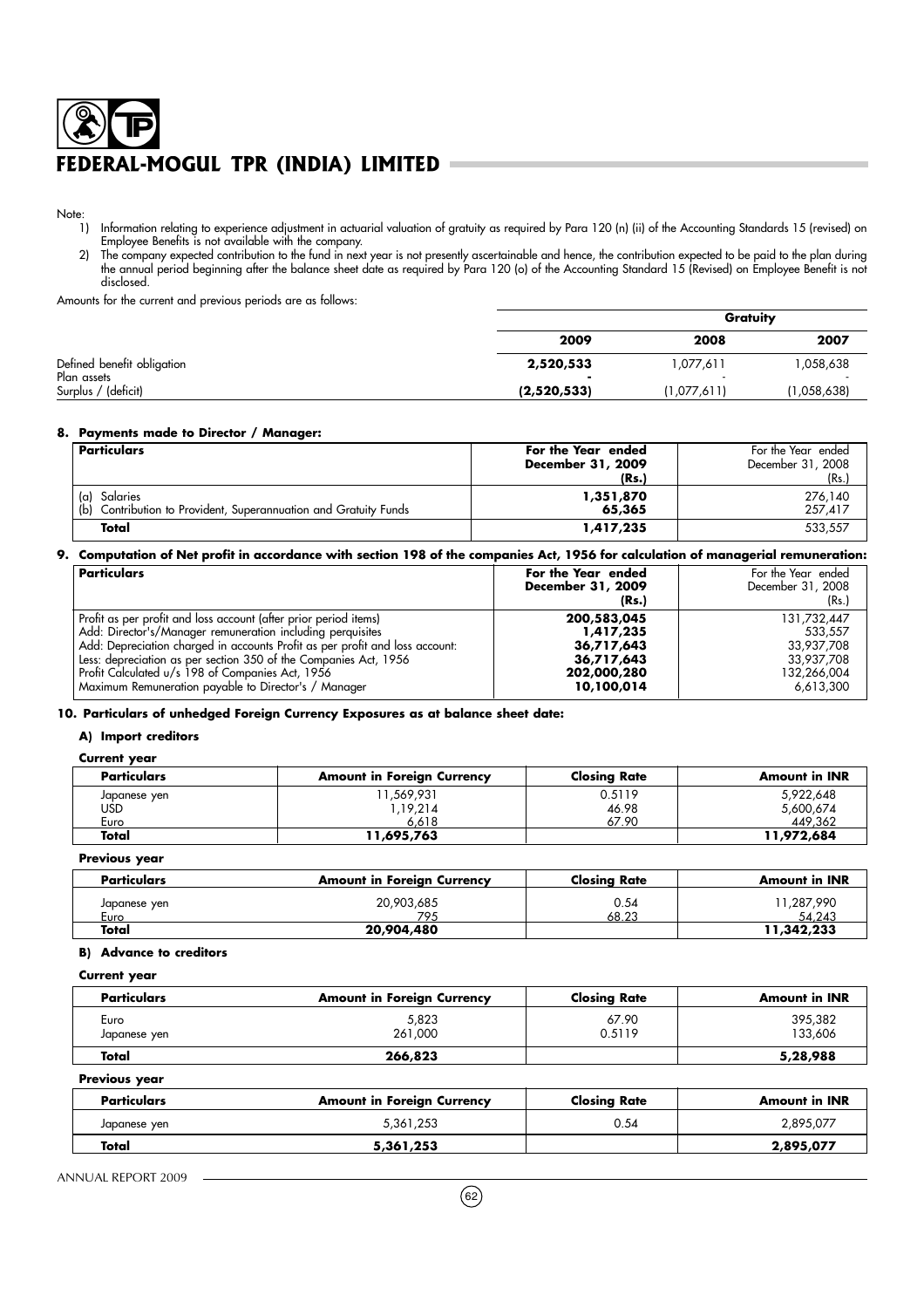11. Excise duty on sales amounting to Rs 70,289,892 (Previous year Rs 103,158,300) has been reduced from sales in profit & loss account and excise duty on (increase)/decrease in stock amounting to (Rs 219,932) (Previous year (Rs 423,043))has been considered as (income)/expense in the financial statements.

#### **12. Information pursuant to paragraphs 3 and 4 of Part II of Schedule VI of the Companies Act, 1956.**

#### **(i) (a) Licensed and Installed Capacity and Actual Production :**

| <b>Particulars</b> | <b>Licensed Capacity</b> | *Installed Capacity | <b>Actual Production</b> |
|--------------------|--------------------------|---------------------|--------------------------|
| Piston Rings (Nos) | Delicensed               | 36,488,700          | 39,864,595               |
|                    |                          | (31, 520, 700)      | (31, 412, 148)           |

\* Annualized Installed Capacity as certified by the management.

Note: Figures in brackets pertains to previous year

Note: Actual production includes 4,678,195 (Previous year 3,608,223) rings purchased from outside suppliers and sold to customers..

#### **(b) Particulars of Opening Stock, Closing stock and Turnover**

| <b>Particulars</b> | <b>Opening Stock</b> |             | <b>Closing Stock</b> |               | <b>Turnover</b> |                 |
|--------------------|----------------------|-------------|----------------------|---------------|-----------------|-----------------|
|                    | Quantity             | Value       | Quantity             | Value         | Quantity        | Value           |
| Piston Rings       | 660,394              | 7,593,358   | 488,997              | 4,874,181     | 40,035,992      | 847,031,103     |
|                    | (922, 685)           | (9,047,602) | (660, 394)           | (7, 593, 358) | (31,674,439)    | (723, 339, 566) |

Notes : 1. Sales value excludes scraps, samples and quantity discount.

2. Figures in brackets pertain to previous year.

#### **(ii) Details of Raw Materials Consumed:**

|    | <b>Particulars</b>      | Unit | For the Year ended<br>December 31, 2009 |             |            | For the Year ended<br>December 31, 2008 |
|----|-------------------------|------|-----------------------------------------|-------------|------------|-----------------------------------------|
|    |                         |      | Quantity                                | Rs.         | Quantity   | Rs.                                     |
| a) | Steel Wire              | Кg   | 52,481                                  | 68,247,800  | 43,537     | 37,865,737                              |
| b) | <b>Bought Out Rings</b> |      | 4,678,195                               | 123,525,583 | 3,608,2223 | 89,058,984                              |
| c) | Others                  |      |                                         | 1,434,105   |            | 4,110,634                               |
|    | Total                   |      |                                         | 193,207,488 |            | 131,035,355                             |

#### **(iii) C.I.F. Value of Imported items:**

| Particulars                                                               | For the Year ended<br>December 31, 2009<br>(Rs.) | For the Year ended<br>December 31, 2008<br>(Rs.) |
|---------------------------------------------------------------------------|--------------------------------------------------|--------------------------------------------------|
| (a) Raw Materials<br>(b) Spare Parts & Components<br>Capital Goods<br>(c) | 67,930,087<br>1,695,126<br>3,695,887             | 23,445,761<br>7,964,409<br>17,435,876            |
| Total                                                                     | 73,321,100                                       | 48,846,046                                       |

#### **(iv) Expenditure in Foreign Currency (on payment basis)**

| Particulars                           | For the Year ended<br>December 31, 2009<br>(Rs.) | For the Year ended<br>December 31, 2008<br>(Rs.) |
|---------------------------------------|--------------------------------------------------|--------------------------------------------------|
| (a) Traveling Expenses<br>(b) Royalty | 213,620<br>3,967,960                             | 161,460<br>4,703,037                             |
| Total                                 | 4,181,580                                        | 4,864,497                                        |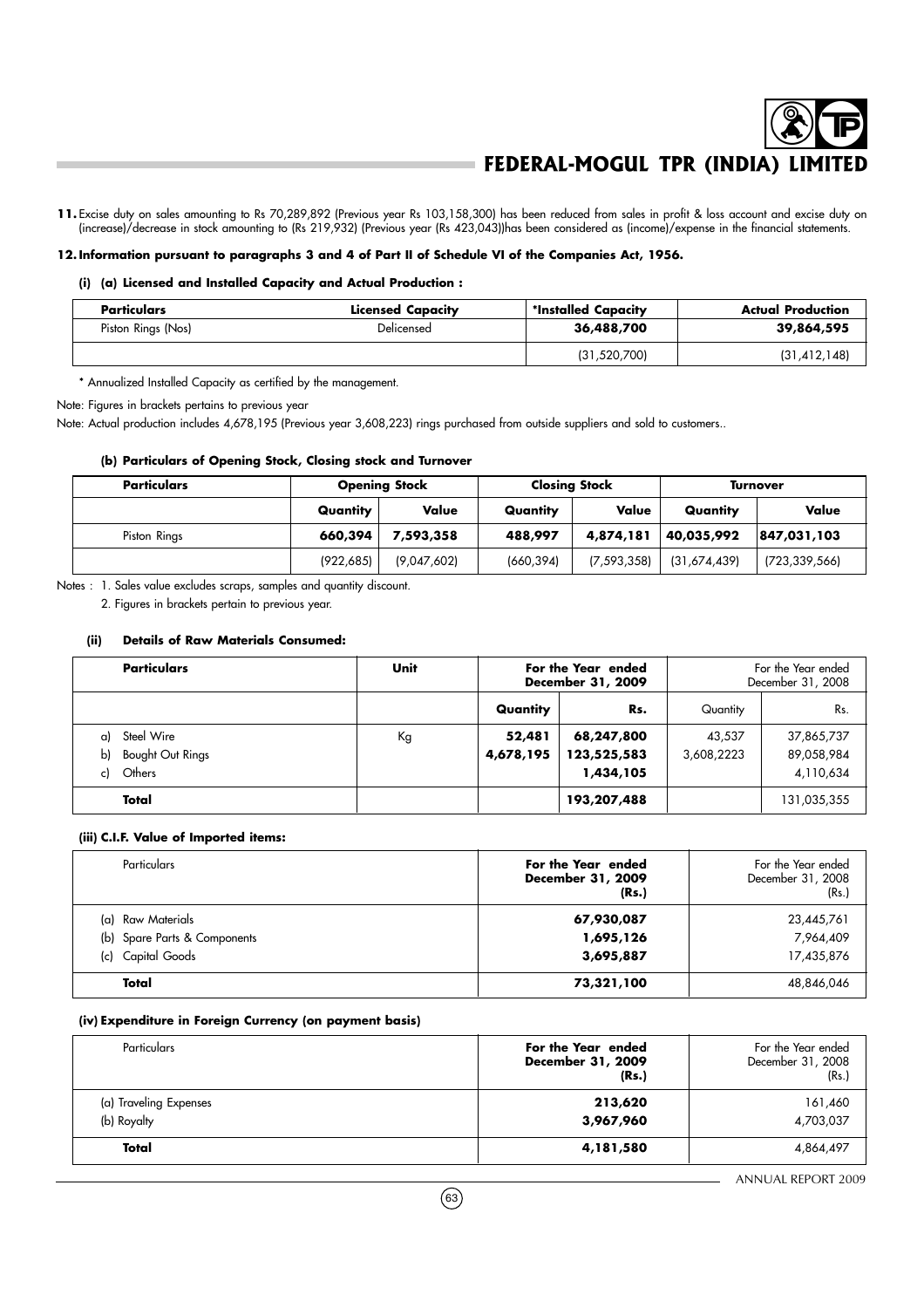#### **(v) Imported and Indigenous Raw Materials and Components Consumed:**

| <b>Particulars</b>             | For the Year ended<br>December 31, 2009<br>(Rs.) | (%)            | For the Year ended<br>December 31, 2008<br>(Rs.) | (%)            |
|--------------------------------|--------------------------------------------------|----------------|--------------------------------------------------|----------------|
| (a) Indigenous<br>(b) Imported | 111,603,917<br>81,603,571                        | 57.76<br>42.24 | 93,169,618<br>37,865,737                         | 71.10<br>28.90 |
| Total                          | 193,207,488                                      | 100.00         | 131,035,355                                      | 100.00         |

#### **(vi) Imported & Indigenous Stores, Spares and Tools Consumed**

| <b>Particulars</b>                   | For the Year ended<br>December 31, 2009<br>(Rs.) | (%)           | For the Year ended<br>December 31, 2008<br>(Rs.) | (%)           |
|--------------------------------------|--------------------------------------------------|---------------|--------------------------------------------------|---------------|
| Indigenous<br>(a)<br>Imported<br>(b) | 49,699,588<br>1,890,942                          | 96.33<br>3.67 | 47,984,066<br>4.754.295                          | 90.99<br>9.01 |
| Total                                | 51,590,530                                       | 100.00        | 52,738,361                                       | 100.00        |

#### **(vii) Remittance in foreign currency on account of dividend:**

| Year                    |              | No. of shares<br>held | No. of non resident<br>share holders | Amount        |
|-------------------------|--------------|-----------------------|--------------------------------------|---------------|
| 2008 - Preference Share | (net of tax) | 490,000               |                                      | (29, 40, 000) |
|                         |              | (490,000)             | (2)                                  | (29, 40, 000) |

Note : Figures in brackets pertains to previous year

ANNUAL REPORT 2009

#### **13. Details of dues to Micro, Small and Medium Enterprises as per MSMED Act, 2006:**

| <b>Particulars</b>                                                                                                                                                                                                                                                                                                                 | 2009      | 2008      |
|------------------------------------------------------------------------------------------------------------------------------------------------------------------------------------------------------------------------------------------------------------------------------------------------------------------------------------|-----------|-----------|
| The principal amount remaining unpaid as at the end of year                                                                                                                                                                                                                                                                        | 1,352,025 | 14,59,490 |
| Interest due on above principal and remaining unpaid as at the end of the year                                                                                                                                                                                                                                                     | 15,314    | 18,042    |
| The amount of interest paid by the buyer in terms of section 16, of the Micro Small and Medium Enterprise<br>Development Act, 2006 along with the amounts of the payment made to the supplier beyond the appointed<br>day during each accounting year                                                                              |           |           |
| The amount of interest due and payable for the period of delay in making payment (which have been paid but<br>beyond the appointed day during the year) but without adding the interest specified under Micro Small and<br>Medium Enterprise Development Act, 2006.                                                                | 36,094    | 17,282    |
| The amount of interest accrued and remaining unpaid at the end of each accounting year; and                                                                                                                                                                                                                                        | 51,408    | 35,324    |
| The amount of further interest remaining due and payable even in the succeeding years, until such date<br>when the interest dues as above are actually paid to the small enterprise for the purpose of disallowance as a<br>deductible expenditure under section 23 of the Micro Small and Medium Enterprise Development Act, 2006 | 86,732    |           |

14. The Company has taken manufacturing facilities under cancelable lease. Rental expenses towards operating lease charges are Rs 7,800,000 (Previous year Rs 7,800,000).

15. During the year, the Company has converted certain long outstanding receivables, classified as 'sundry debtors', from holding company into interest bearing inter-corporate deposits amounting to Rs. 23 crores. The remaining receivables from the holding company, outstanding as at the year end is aggregating to Rs. 24.57crores.

**16.** Previous Year figures have been regrouped and rearranged wherever necessary to confirm to this years classification.

| For S.R.BATLIBOI & CO.<br><b>Chartered Accountants</b> |                                         | For and on behalf of the Board of Directors of<br>Federal-Mogul TPR (India) Limited |                                            |  |
|--------------------------------------------------------|-----------------------------------------|-------------------------------------------------------------------------------------|--------------------------------------------|--|
| per Pankaj Chadha<br>Partner<br>Membership No. 91813   | Jean de Montlaur<br>Chairman & Director | <b>Rustin Murdock</b><br>Director                                                   | Shifali Chawla<br><b>Company Secretary</b> |  |
| Place: Gurgaon<br>Date: March 15, 2010                 |                                         |                                                                                     |                                            |  |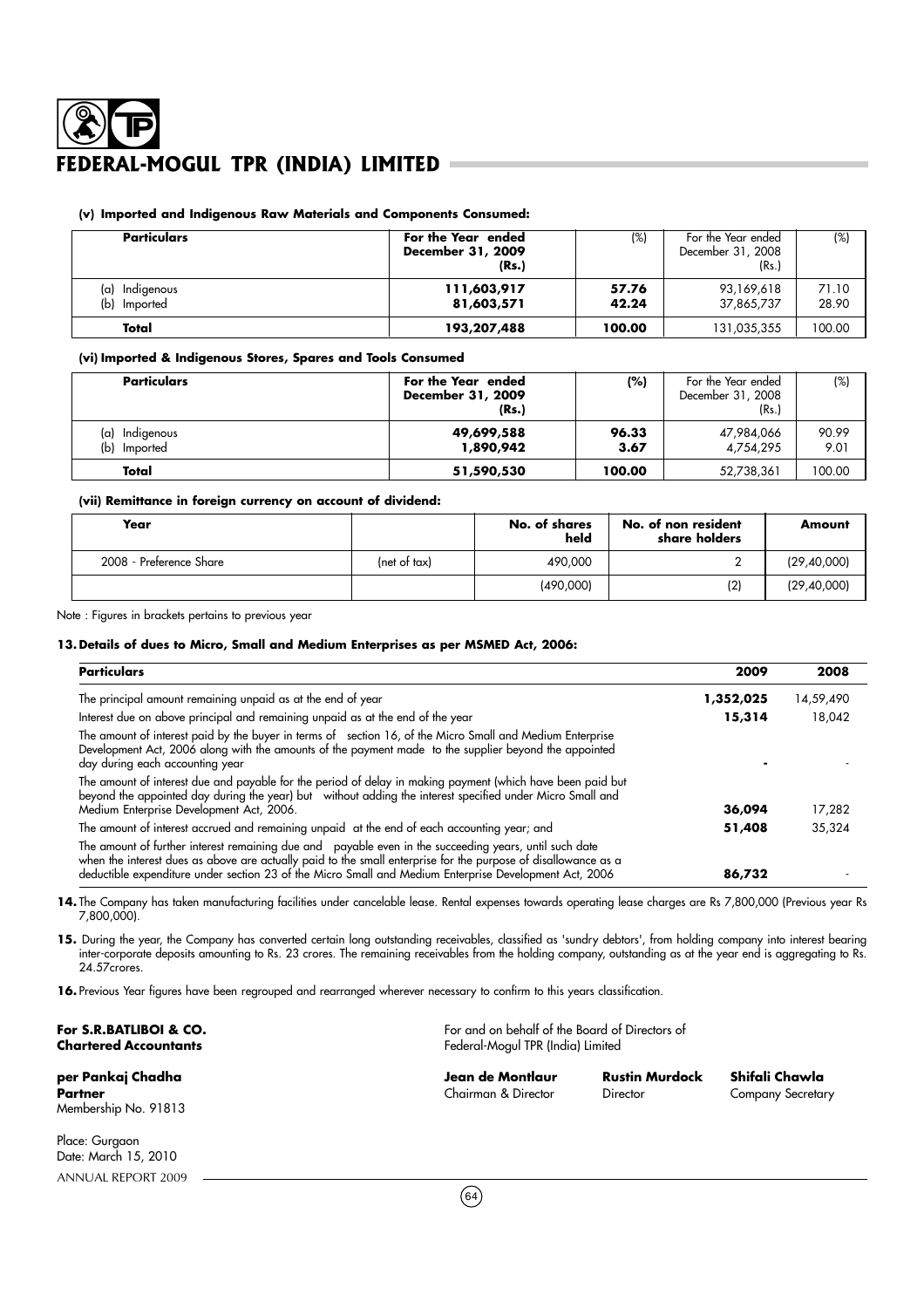#### **CASH FLOW STATEMENT FOR THE YEAR ENDED DECEMBER 31, 2009**

|                                                                                   | For the year ended<br>December 31, 2009<br>Amount in Rs. | For the year ended<br>December 31, 2008<br>Amount in Rs. |
|-----------------------------------------------------------------------------------|----------------------------------------------------------|----------------------------------------------------------|
| <b>CASH FLOW FROM OPERATING ACTIVITIES</b>                                        |                                                          |                                                          |
| <b>Profit before tax</b><br>Adjustments for:                                      | 200,583,045                                              | 131,732,447                                              |
| Depreciation and amortisation                                                     | 36,717,643                                               | 33,937,708                                               |
| Provision for doubtful debts and advances                                         | 580,487                                                  | 286,315                                                  |
| Interest expense                                                                  | 19,958,014                                               | 25,858,279                                               |
| Interest Income                                                                   | (5,043,507)                                              | (27, 592)                                                |
| Excess provision written back                                                     | (525,000)                                                |                                                          |
| Loss on sale / discard of fixed assets                                            |                                                          | 52,850                                                   |
| Unrealised foreign exchange fluctuation                                           | (1,511,650)                                              | 354,025                                                  |
| Advances written off                                                              |                                                          | 56,000<br>192,250,032                                    |
| Operating profit before working capital changes<br>Movements in working capital : | 250,759,032                                              |                                                          |
| Decrease / (increase) in sundry debtors                                           | 115,088,061                                              | (130,087,432)                                            |
| Decrease / (increase) in other current assets                                     |                                                          | 56,281                                                   |
| Decrease / (increase) in inventories                                              | 5,057,437                                                | 10,304,280                                               |
| Decrease / (increase) loans and advances                                          | (1,599,030)                                              | 1,730,995                                                |
| Increase / (decrease) in current liabilities                                      | 10,777,348                                               | 5,826,305                                                |
| Increase / (decrease) in provisions                                               | 1,740,216                                                | 72,470                                                   |
| Cash generated from operations                                                    | 381,823,064                                              | 80,152,931                                               |
| Direct taxes paid (net of refunds)                                                | (53,740,201)                                             | (53,614,236)                                             |
| Net cash from operating activities                                                | 328,082,863                                              | 26,538,695                                               |
| <b>B. Cash flows from investing activities</b>                                    |                                                          |                                                          |
| Purchase of fixed assets/ intangibles assets                                      | (5,958,979)                                              | (20, 536, 891)                                           |
| Proceeds from sale of fixed assets                                                |                                                          | 111,172                                                  |
| Interest received                                                                 | 534,789                                                  | 83,873                                                   |
| Inter-corporate deposit                                                           | (230,000,000)                                            |                                                          |
| Net cash from investing activities                                                | (235, 424, 190)                                          | (20, 341, 846)                                           |
| C. Cash flows from financing activities                                           |                                                          |                                                          |
| Payment of borrowings (Long term)                                                 | (38, 461, 156)                                           | (37, 329, 201)                                           |
| Receipt of borrowings (Long term)                                                 |                                                          | 3,953,730                                                |
| Movement of borrowings (Short term)                                               | (22,756,257)                                             | 56,005,360                                               |
| Interest paid                                                                     | (20,141,145)                                             | (25,380,979)                                             |
| Dividends paid                                                                    | (6,000,000)                                              | (6,000,000)                                              |
| Tax on dividend paid                                                              | (1,019,700)                                              | (1,019,700)                                              |
| Net cash used in financing activities                                             | (88, 378, 258)                                           | (9,770,790)                                              |
| Net increase in cash and cash equivalents $(A + B + C)$                           | 4,280,415                                                | (3,573,941)                                              |
| Cash and cash equivalents at the beginning of the year                            | 2,776,725                                                | 6,350,666                                                |
| Cash and cash equivalents at the end of the year                                  | 7,057,140                                                | 2,776,725                                                |
| Components of cash and cash equivalents as at                                     | <b>December 31, 2009</b>                                 | December 31, 2008                                        |
| Cash on hand                                                                      | 14,571                                                   | 2,973                                                    |
| Balances with scheduled banks - on current account                                | 7,042,569                                                | 2,773,752                                                |
| Total                                                                             | 7,057,140                                                | 2,776,725                                                |

As per our report of even date

**per Pankaj Chadha Jean de Montlaur Rustin Murdock Shifali Chawla** Partner **Partner** Chairman & Director Director Company Secretary Company Secretary Membership No. 91813 Place: Gurgaon Date: March 15, 2010

**For S.R.BATLIBOI & CO.** For and on behalf of the Board of Directors of Chartered Accountants and Section 2011 of the Board of Directors of Chartered Accountants **Chartered Accountants** Federal-Mogul TPR (India) Limited

 $(65)$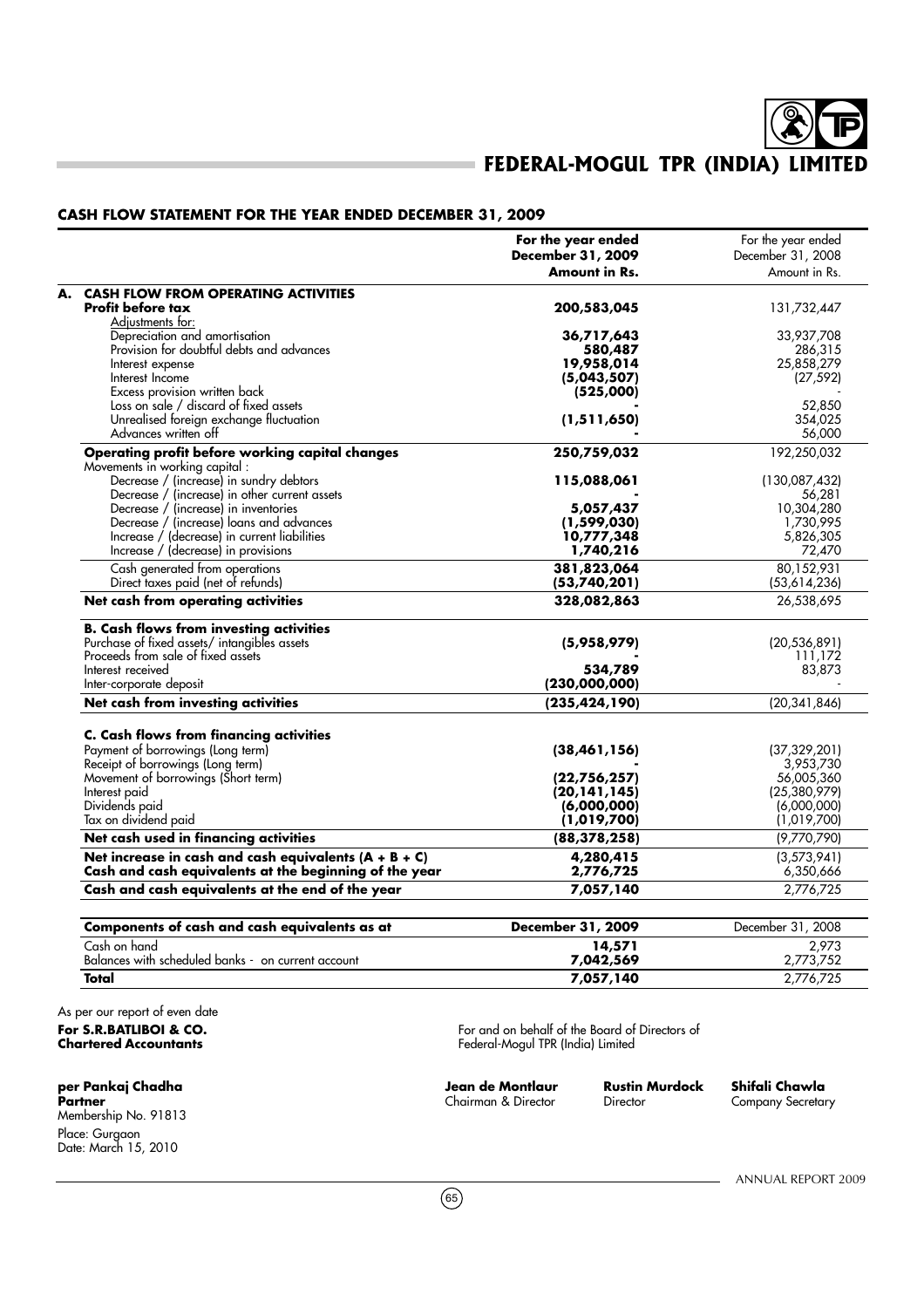## **BALANCE SHET ABSTRACT AND COMPANY'S GENERAL BUSINESS PROFILE**

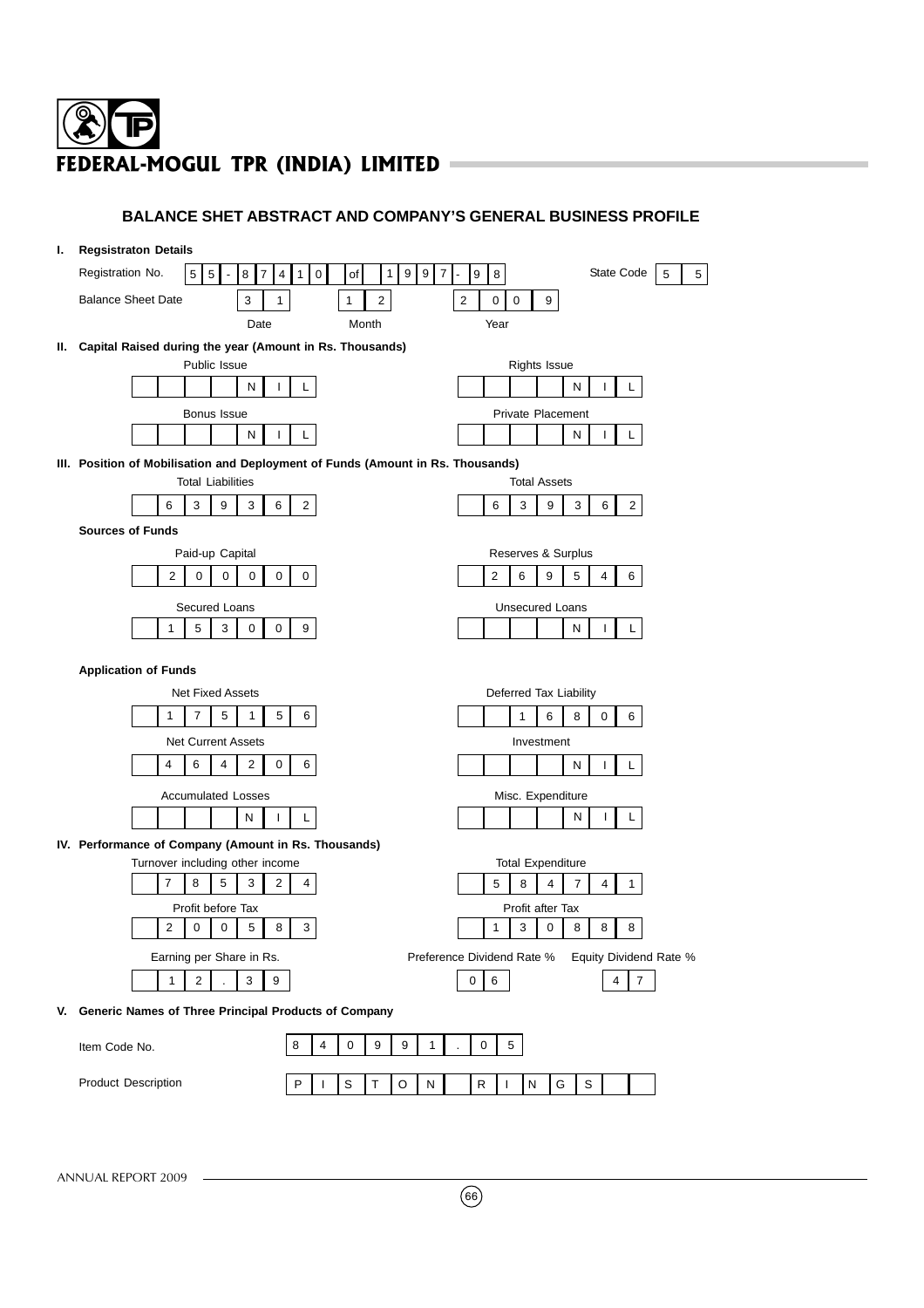#### **DIRECTOR' S REPORT**

Your Directors are pleased to present the Annual Report together with the Audited Accounts for the year ended 31st December 2009.

| <b>Financial Results</b>                        |                                     | [Rs. in Million]                    |
|-------------------------------------------------|-------------------------------------|-------------------------------------|
|                                                 | For the<br>year ended<br>31.12.2009 | For the<br>year ended<br>31.12.2008 |
| Total Income                                    | 5.51                                | 6.06                                |
| Profit/ (Loss) before Depreciation and Tax      | 4.53                                | 5.83                                |
| Depreciation                                    | 5.05                                | 5.32                                |
| Profit/ (Loss) after Depreciation before tax    | (0.52)                              | 0.51                                |
| Add: Brought Forward losses from last year      | (24.67)                             | (25.18)                             |
| Net Profit/ (Loss) carried to the Balance Sheet | (25.19)                             | (24.67)                             |

#### **OPERATIONS**

During the year ending on 31st December 2009, the total income of the Company was Rs. 5.51 million. This was rental income received from its holding Company, M/s. Federal-Mogul Goetze (India) Limited for the use of the building of the Company as office premises. The Company did not have any other operation during the year under review. The Company has made a net loss after tax of Rs. 0.52 million as against the profit of Rs. 0.51 million for the last year.

After the Close of Financial Year The Authorised Share Capital of the Company was increased to Rs. 17,12,00,000 divided into 1,71,20,000 equity shares of Rs. 10 each. Thereafter 1,70,05,903 equity shares were allotted to Federal Mogul Goetze India Limited, the Holding Company at par value aggregating to Rs. 17,00,59,030 on preferential basis by way of conversion of existing loan into equity.

#### **DIRECTORS**

During the year under review, Mr. Rajan Luthra has resigned w.e.f. from 17th September 2009 from the directorship of your Company. The Board places on record its appreciation for the services rendered by him during his tenure as the Director of the Company.

The casual vacancy caused by the resignation of Mr. Rajan Luthra was filled up by Mr. Jean de Montlaur, Director w.e.f. 24th September, 2009. Mr. Jean de Montlaur holds a bachelor's degree in engineering from the École Centrale de Paris, France, a master's degree in applied mathematics from University Paris VII, and an MBA from Institute

Français de Gestion in Paris. He has held various positions in areas ranging from sales and marketing, program management, and purchasing, to business strategy, operations and general management. He contributed in those roles for major global companies, including Delphi Automotive Systems and Valeo.

In accordance with Articles of Association of the Company, Mr. Andreas Kolf, Director, is liable to retire by rotation in the forthcoming Annual General Meeting and, being eligible, offers himself for re-appointment.

#### **DIRECTORS' RESPONSIBILITY STATEMENT**

Pursuant to Section 217(2AA) of the Companies Act, 1956, your Directors wish to place on record that:

In preparing the Annual Accounts, all applicable accounting standards have been followed and that there have been no material departures;

• The accounting policies are adopted and consistently followed and the judgments and estimates made are reasonable and prudent so as to give a true and fair view of the state of affairs of the Company as at the end of financial year and of the Profit & Loss Account of the Company for the Financial Year;

The Directors have taken proper and sufficient care for the maintenance of adequate accounting records, in accordance with the provisions of the Companies Act, 1956, for safeguarding the assets of the Company and for preventing and detecting fraud and other irregularities;

• The Annual Accounts have been prepared on a going concern basis.

#### **FIXED DEPOSITS**

The Company has not accepted /renewed any fixed deposit during the year under review.

#### **PARTICULARS OF EMPLOYEES**

The Company did not have any employee during the year under review.

#### **PARTICULARS OF CONSERVATION OF ENEGRY, TECHNOLOGY, ABSORPTION AND FOREGN EXCHANGE EARNING AND OUTGO**

The Company did not have any activity during the year under review. Therefore, no measures for conservation of energy or technology absorption were taken. Neither does your Company have any foreign exchange earnings or outgo.

#### **AUDITORS**

M/s. V.P. Jain & Associates, Chartered Accountants, New Delhi retire as Auditors of the Company in the forthcoming Annual General Meeting and, being eligible, offer themselves for re-appointment. They have furnished a certificate to the effect that the appointment, if made, will be in accordance with sub-section (1B) of Section 224 of the Companies Act 1956.

For and on behalf of the Board

Place: New Delhi **Rustin Murdock** Date: February 25, 2010 **Chairman & Director**

 $(67)$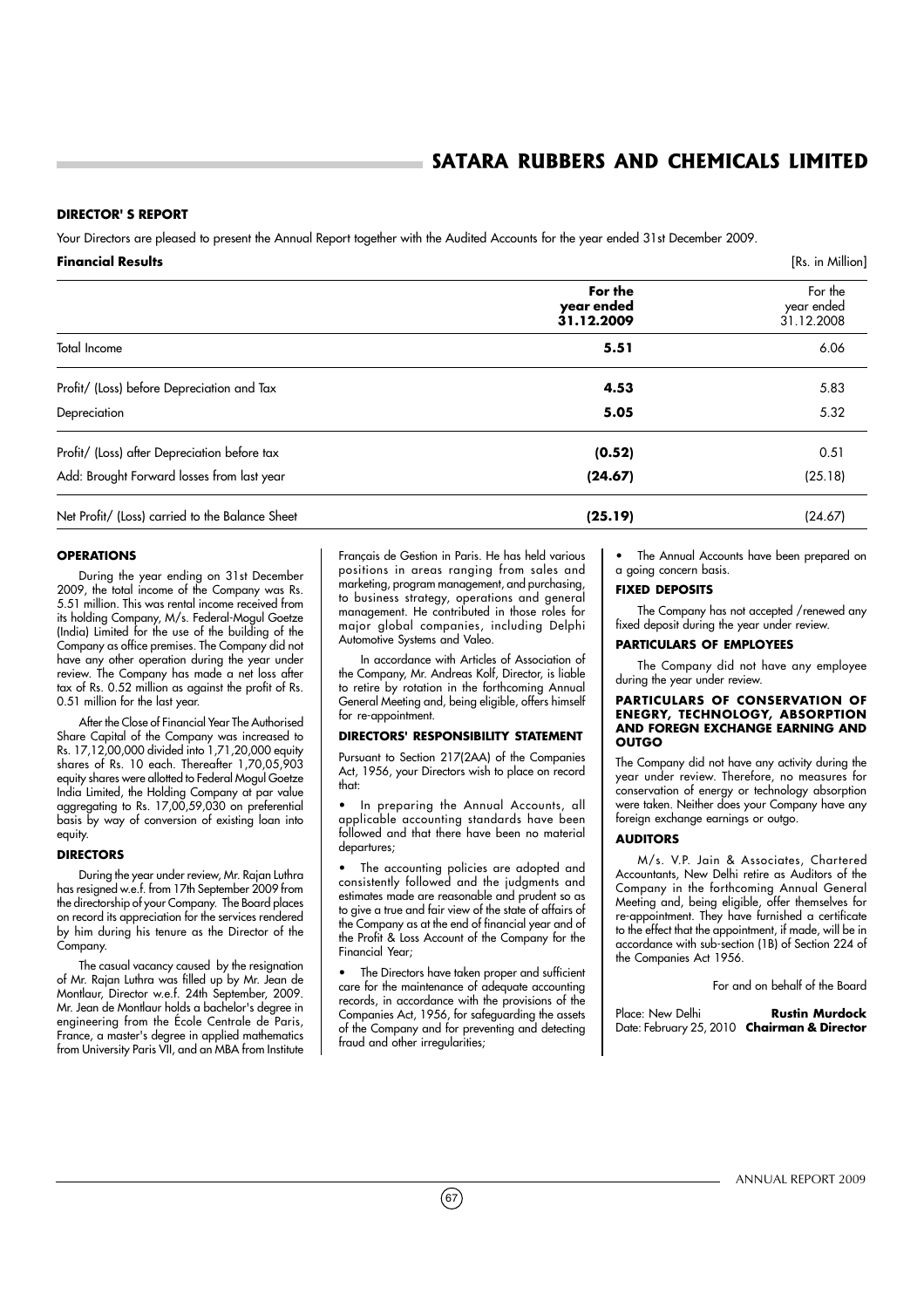#### **AUDITOR'S REPORT**

#### **To The Members of Satara Rubbers and Chemicals Limited**

- We have audited the attached Balance Sheet of Satara Rubbers and Chemicals Limited as at 31st December 2009, the Profit & Loss Account and also the Cash Flow Statement for the year ended on that date, annexed thereto. These financial statements are the responsibility of the Company's management. Our responsibility is to express an opinion on these financial statements based on our audit.
- 2 We conducted our audit in accordance with Auditing Standards generally accepted in India. Those Standards requires that we plan and perform the audit to obtain reasonable assurance about whether the financial statements are free of material misstatement. An audit includes examining, on a test basis, evidence supporting the amounts and disclosures in the financial statements. An audit also includes assessing the accounting principles used and significant estimates made by management, as well as evaluating the overall financial statement presentation. We believe that our audit provides a reasonable basis for our opinion.
- 3 The accumulated losses of the Company as at 31st December 2009 exceeded its share capital. Attention is drawn to Note 2 (iii) considering reorganizing plans and strategy prepared by the Company, the accounts for the year have been drawn on the assumption that the Company will continue as a going concern.
- 4 As required by the Companies (Auditor's Report) Order, 2003, as amended, issued by the Central Government of India, in term of sub-section (4A) of Section 227 of the Companies Act, 1956, we enclose in the Annexure a statement on the matters specified in paragraphs 4 and 5 of the said Order.
- 5 Further to our comments in the Annexure referred to above, we report that :
	- a. We have obtained all the information and explanations which to the best of our knowledge and belief were necessary for the purposes of our audit.
	- b. In our opinion, proper books of account as required by law have been kept by the company as far as appears from our examination of those books.
	- c. The Balance Sheet, Profit & Loss Account and Cash Flow Statement dealt with by this report are in agreement with the books of account.
	- d. In our opinion, the Balance Sheet, Profit & Loss Account and Cash Flow Statement dealt with by this report comply with the Accounting Standards referred to in Subsection (3C) of section 211 of the Companies Act, 1956.
- e. On the basis of written representations received from the directors, as on 31st December 2009 and taken on record by the Board of Directors, we report that none of the directors is disqualified as on 31st December 2009 from being appointed as a director in terms of clause (g) of sub-subsection (1) of Section 274 of the Companies Act, 1956.
- In our opinion and to the best of our information and according to the explanations given to us, the said accounts, read together with the notes thereon, give the information required by the Companies Act, 1956. In the manner so required and give a true and fair view in conformity with the accounting principles generally accepted in India:
	- i. in the case of the Balance Sheet, of the state of affairs of the Company as at 31st December 2009,
	- ii. in the case of the Profit & Loss Account, of the Loss for the year ended on that date and
	- iii. in the case of the Cash Flow Statement, of the cash flows for the year ended on that date.

**For V.P. Jain & Associates** Chartered Accountants

#### **(V.P.Jain)**

| Date: February 25, 2010 | Partner     |
|-------------------------|-------------|
| Place: New Delhi        | M.NO. 81514 |

#### **Annexure referred to in paragraph 4 of our report of even date on the Accounts of Satara Rubbers and Chemicals Limited, for the year ended 31st December 2009.**

- (a) The Company has maintained proper records showing full particulars including quantitative details and situation of fixed assets.
	- (b) According to the information and explanations given to us, physical verification of fixed assets is being conducted in a phased manner by the management under a Programme designed to cover all the fixed assets over a period of three years, which, in our opinion, is reasonable having regard to the size of the company and the nature of its assets. However, no physical verification of its fixed assets has been conducted during the year.
	- (c) According to the information and explanations given to us, the Company has not disposed off a substantial part of its fixed assets during the year.
- ii) (a) According to the information and explanations given to us, the Company is not maintaining any inventories.

Therefore, provisions of clause (ii) of paragraph 4 of the Order are not applicable to the Company.

- iii) (a) As informed, the company has not granted any loans, secured or unsecured, to companies, forms or other parties covered in the register maintained under Section 301 of the Companies Act, 1956. Therefore, the provisions of clause (iii) (b) to (iii) (d) of paragraph 4 of the Order are not applicable to the Company.
	- (b) The Company has taken interest free loan from Federal Mogul Goetze (India) Limited (The Holding Company). The Maximum amount involved during the year was Rs.174970916/- and the balance of loan taken was Rs.171472596/- as at 31st December 2009.
	- (c) In our opinion and according to the information and explanations given to us, the other terms and conditions of such interest free loan are not, prima facie, prejudicial to the interest of the Company.
	- (d) There is no stipulation as to repayment of loan.
- iv) In our opinion and according to information and explanations given to us, there are adequate internal control procedures commensurate with the size of the Company and the nature of its business, for the purchase of fixed assets. During the year there was no purchase of inventory or sale of goods and services. We have neither come across nor have been informed of any continuing failure to correct major weaknesses in the internal control systems during the course of our audit.
- v) According to the information and explanations given to us, we are of the opinion that there are no contracts or arrangements that need to be entered in the register maintained under Section 301 of the Companies Act, 1956.
- vi) According to the information and explanations given to us, the Company has not accepted any deposits from the public to which provisions of section 58A and 58AA of the Companies Act, 1956, and Companies (Acceptance of Deposits) Rules, 1975 apply. Accordingly, the provisions of clause (vi) of paragraph 4 of the Order are not applicable to the Company.
- vii) The Company did not have a formal Internal Audit system during the year under review. However, the Company has explained that it's internal control procedures involve reasonable internal checking which, in our opinion, is considered adequate under the circumstances.
- viii) According to information and explanations given to us, the Central Government has not prescribed maintenance of cost records under Section 209 (1) (d) of the Companies act 1956. Therefore, provisions of clause (viii) of paragraph 4 of the Order are not applicable to the Company.

ANNUAL REPORT 2009

 $(68)$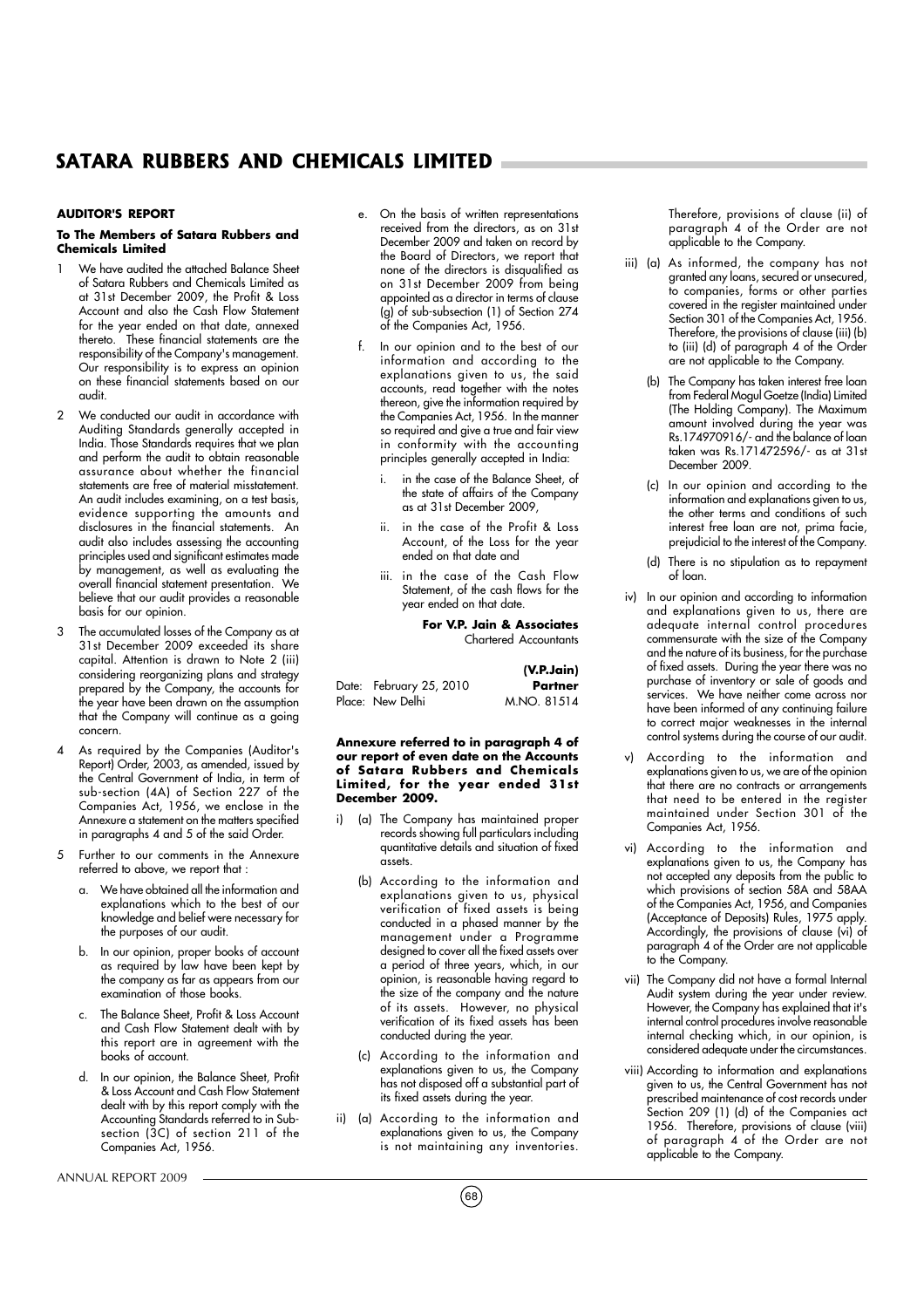- ix) (a) The Company is regular in depositing with appropriate authorities undisputed statutory dues, if any , including provident fund, investor education and protection fund, employees state insurance incometax, sales-tax, wealth-tax, service-tax, custom duty, excise duty, cess and other material statutory dues applicable to it.
	- (b) According to the information and explanations given to us, no undisputed amounts payable in respect of provident fund, investor education and protection fund, employees state insurance incometax, sales-tax, wealth-tax, service-tax, custom duty, excise duty, cess and other undisputed statutory dues were outstanding as at 31st December, 2008 for a period of more than 6 month from the date they became applicable.

Annexure referred to in paragraph 4 of our report of even date on the Accounts of Satara Rubbers & Chemicals Limited, for the year ended 31st December 2009.

- (c) According to the records of the company and information and explanation given, there were no dues outstanding in respect of sales tax, income tax, wealth-tax, service-tax, custom duty, excise duty and cess which have not been deposited on account of any dispute.
- x) In our opinion the accumulated loss of the company is more than 50% of its net worth as at 31st December 2009.

The Company has not incurred any cash los during the financial year covered by our audit and even in the immediate preceding financial year the company had not incurred cash loss.

- xi) In our opinion and according to the information and explanations given to us, the Company has not defaulted in repayment of dues to financial institution or bank
- xii) According to the information and explanation given to us, the Company has not granted loans and advances on the basis of security by way of pledge of shares, debentures and other securities.
- xiii) In our opinion, the Company is not a chit fund or a nidhi / mutual benefit fund/ society. Therefore, provisions of clause (xiii) of paragraph 4 of the Order are not applicable to the Company.
- xiv) In our opinion and according to the information and explanations given to us, the company is not dealing or trading in shares, securities, debenture and other investments. Accordingly, the provisions of clause (xiv) of paragraph 4 of the Order are not applicable to the Company.
- xv) According to the information and explanations given to us, the Company has not given guarantees for loans taken by others from banks and financial institutions.
- xvi) Company has not taken any term loan.
- xvii)According to the information and explanation given to us and on an overall examination of the Balance Sheet of the Company, we report that the no funds raised on short-term basis have been used for long term investment.
- xviii) According to the information and explanations given to us, the company has not made any preferential allotment of shares to parties and companies covered in the register maintained under Section 301 of the Companies Act, 1956.
- xix) The Company has not issued any debentures during the year. Therefore, the provisions of clause (xix) of paragraph 4 of the Order are not applicable to the company.
- xx) The Company has not raised any money through public issue during the year under review.
- xxi) To the best of our knowledge and believe and according to the information and explanation given to us, no fraud on or by the Company has been noticed or reported during the course of our audit.

#### **For V.P. Jain & Associates Chartered Accountants**

|                         | (V.P.Jain)  |
|-------------------------|-------------|
| Date: February 25, 2010 | Partner     |
| Place: New Delhi        | M.NO. 81514 |

 $(69)$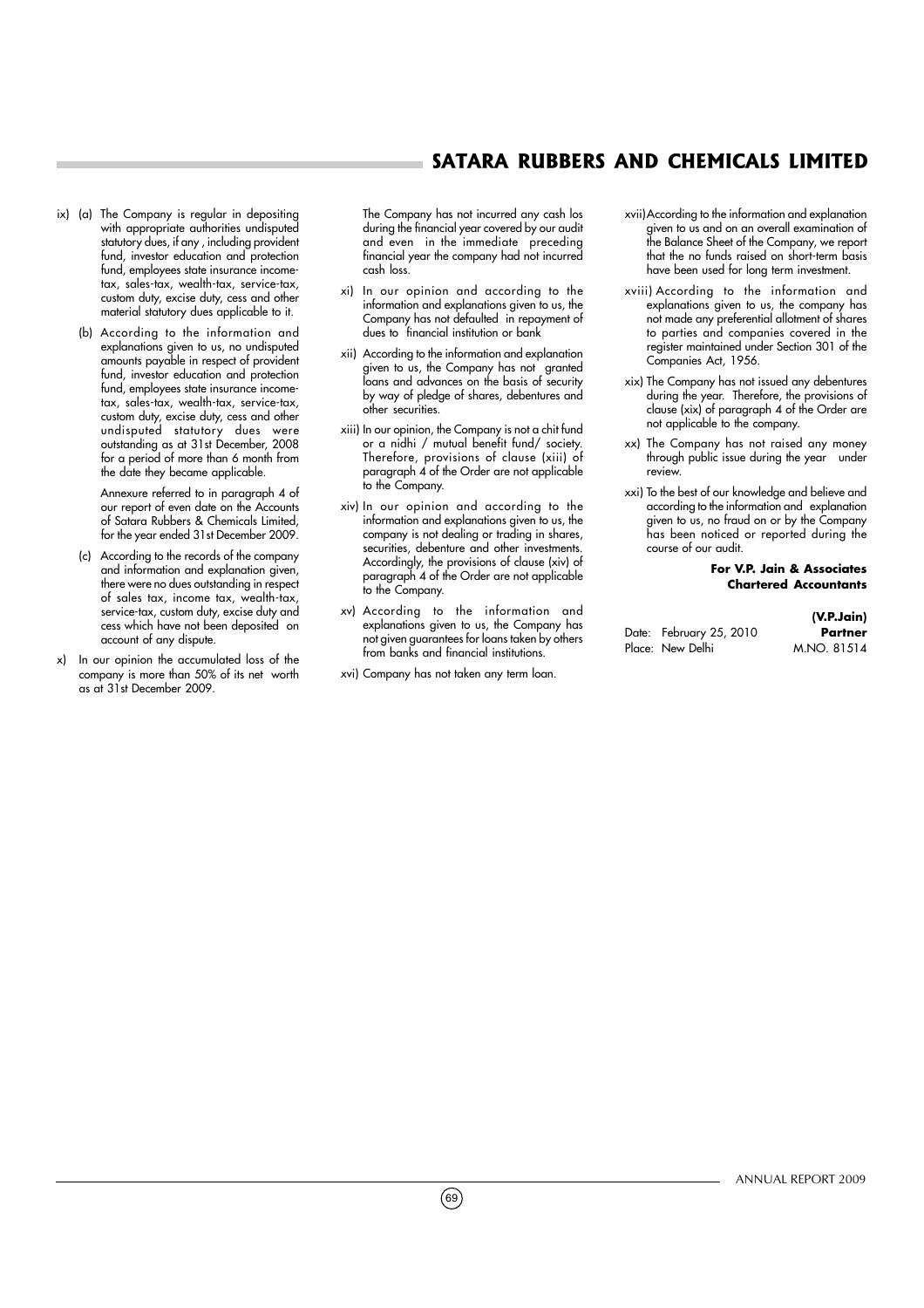## **BALANCE SHEET AS AT DECEMBER 31, 2009**

|                                                                                 | <b>Schedules</b> | As at                | As at             |
|---------------------------------------------------------------------------------|------------------|----------------------|-------------------|
|                                                                                 |                  | December 31, 2009    | December 31, 2008 |
|                                                                                 |                  | <b>Amount in Rs.</b> | Amount in Rs.     |
| <b>SOURCES OF FUNDS</b>                                                         |                  |                      |                   |
| <b>Shareholder's Funds</b>                                                      |                  |                      |                   |
| Share Capital                                                                   | ı                | 500,000              | 500,000           |
| Loan Funds                                                                      |                  |                      |                   |
| Unsecured Loans                                                                 | $\mathbf{2}$     | 171,641,881          | 175,078,401       |
| <b>TOTAL</b>                                                                    |                  | 172, 141, 881        | 175,578,401       |
| <b>APPLICATION OF FUNDS</b>                                                     |                  |                      |                   |
| <b>Fixed Assets</b>                                                             | з                |                      |                   |
| Gross Block                                                                     |                  | 169,054,524          | 169,975,274       |
| Less: Depreciation                                                              |                  | 27,695,674           | 22,898,819        |
| Net Block                                                                       |                  | 141,358,850          | 147,076,455       |
| <b>Current Assets, Loans and Advances</b>                                       |                  |                      |                   |
| Cash & Bank Balances                                                            | 4                | 156,454              | 156,454           |
| Loans & Advances                                                                | 5                | 5,488,281            | 3,797,314         |
|                                                                                 |                  | 5,644,735            | 3,953,768         |
| <b>Less: Current Liabilities &amp; Provisions</b><br><b>Current Liabilities</b> | 6                | 46,616               | 117,900           |
|                                                                                 |                  |                      |                   |
| <b>Net Current Assets</b>                                                       |                  | 5,598,119            | 3,835,868         |
| <b>Profit &amp; Loss Account</b>                                                |                  | 25,184,911           | 24,666,077        |
| <b>TOTAL</b>                                                                    |                  | 172,141,881          | 175,578,401       |
| Significant Accounting Policies & Notes on Accounts                             | 7                |                      |                   |

As per our report of even date attached

| For V.P.JAIN & ASSOCIATES<br><b>Chartered Accountants</b> |                     | For and on Behalf of the Board of Directors of<br>Satara Rubbers and Chemicals Limited |                                |  |  |
|-----------------------------------------------------------|---------------------|----------------------------------------------------------------------------------------|--------------------------------|--|--|
| (V.P.JAIN)                                                | <b>ANDREAS KOLF</b> | <b>JEAN de MONTLAUR</b>                                                                | <b>RUSTIN MURDOCK</b>          |  |  |
| <b>PARTNER</b>                                            | <b>DIRECTOR</b>     | <b>DIRECTOR</b>                                                                        | <b>CHAIRMAN &amp; DIRECTOR</b> |  |  |

M.NO.81514

Place: New Delhi Date: February 25, 2010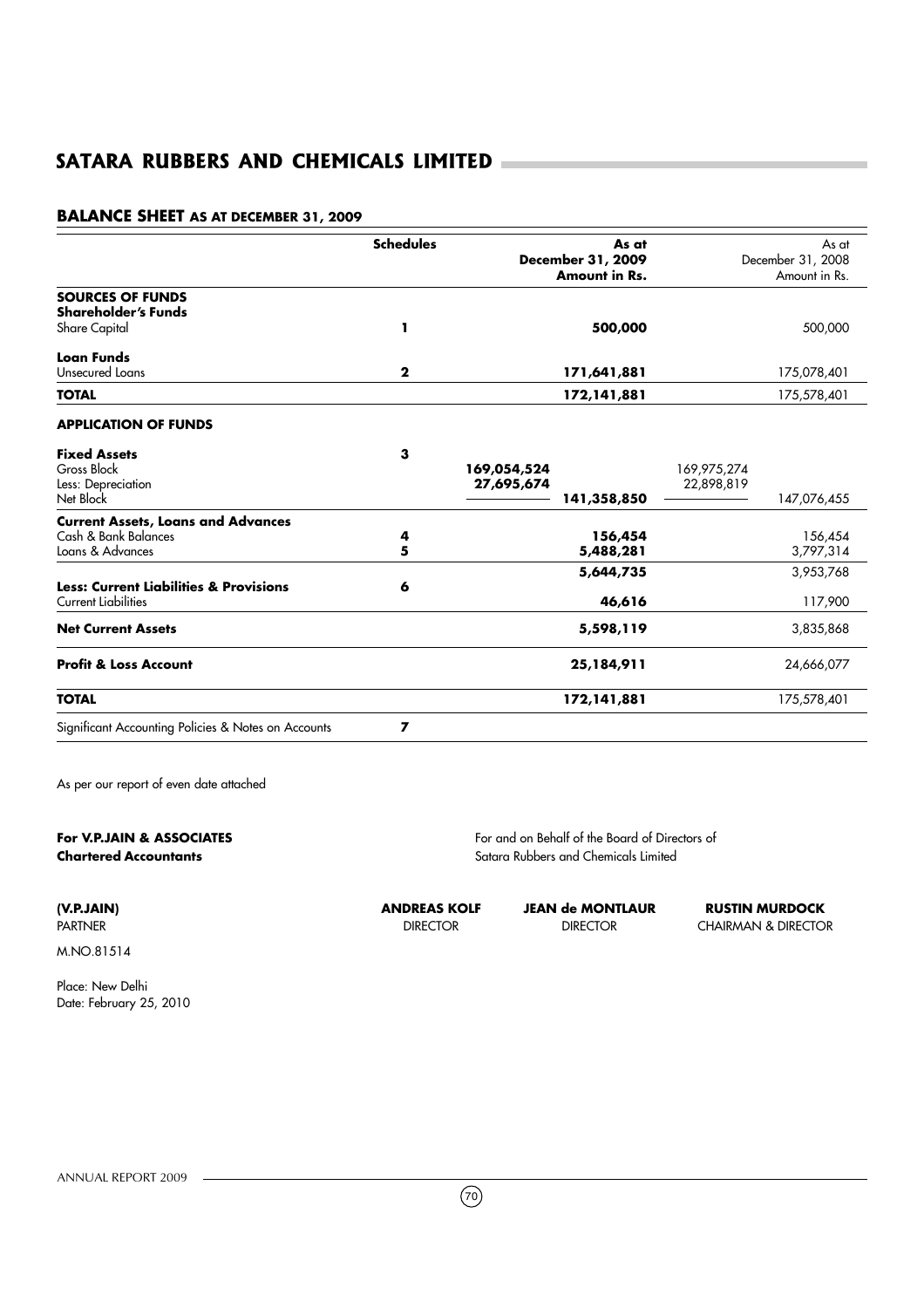## **Schedules For the year ended** For the year ended **December 31, 2009** December 31, 2008<br>**Amount in Rs.** Amount in Rs. **Amount in Rs. INCOME** Rental Income **5,510,000** 6,000,000 TDS deducted Rs. 1028000/-( Previous Year 12,86,924/-) Interest on Income Tax Refund **-** 67,320 **Total 5,510,000** 6,067,320 **EXPENSES** Rates & Taxes **229,327** 180,050 Payment to Auditors<br>-Audit Fees -Audit Fees **24,000** 24,000 -Tax Audit Fee **10,000** 10,000 -Other Services **-** 5,000 -Service Tax **2,266** 5,144 Professional charges **-** 3,000 Management expense **700,000**<br>Misc.Expenses **700,000**<br>Misc.Expenses **700,000** Misc.Expenses **534** 1,527 Insurance **10,589** - Depreciation **5,052,118** 5,323,605 **Total 6,028,834** 5,552,326 Net Profit /(Loss) before tax **(518,834)** 514,994 Net Profit /(Loss) After tax **(518,834)** 514,994 Add: Brought Forward losses from Last year **(24,666,077)** (24,**666,077)** (24,666,077) (25,184,911) Net Profit/(Loss) Carried to the Balance Sheet **(25,184,911)** (24,666,077) **Basic & Diluted Earnings Per Share (10.38)** 10.30 Refer note no.2(ii) Notes to the Accounts Significant Accounting Policies & Notes to Accounts **7** As per our report of even date attached **For V.P. JAIN & ASSOCIATES**<br> **Chartered Accountants**<br> **Chartered Accountants Satara Rubbers and Chemicals Limited (V.P.JAIN) ANDREAS KOLF JEAN de MONTLAUR RUSTIN MURDOCK** CHAIRMAN & DIRECTOR

### **PROFIT AND LOSS ACCOUNT FOR THE YEAR ENDED DECEMBER 31, 2009**

M.NO.81514

Place: New Delhi Date: February 25, 2010

ANNUAL REPORT 2009

 $(71)$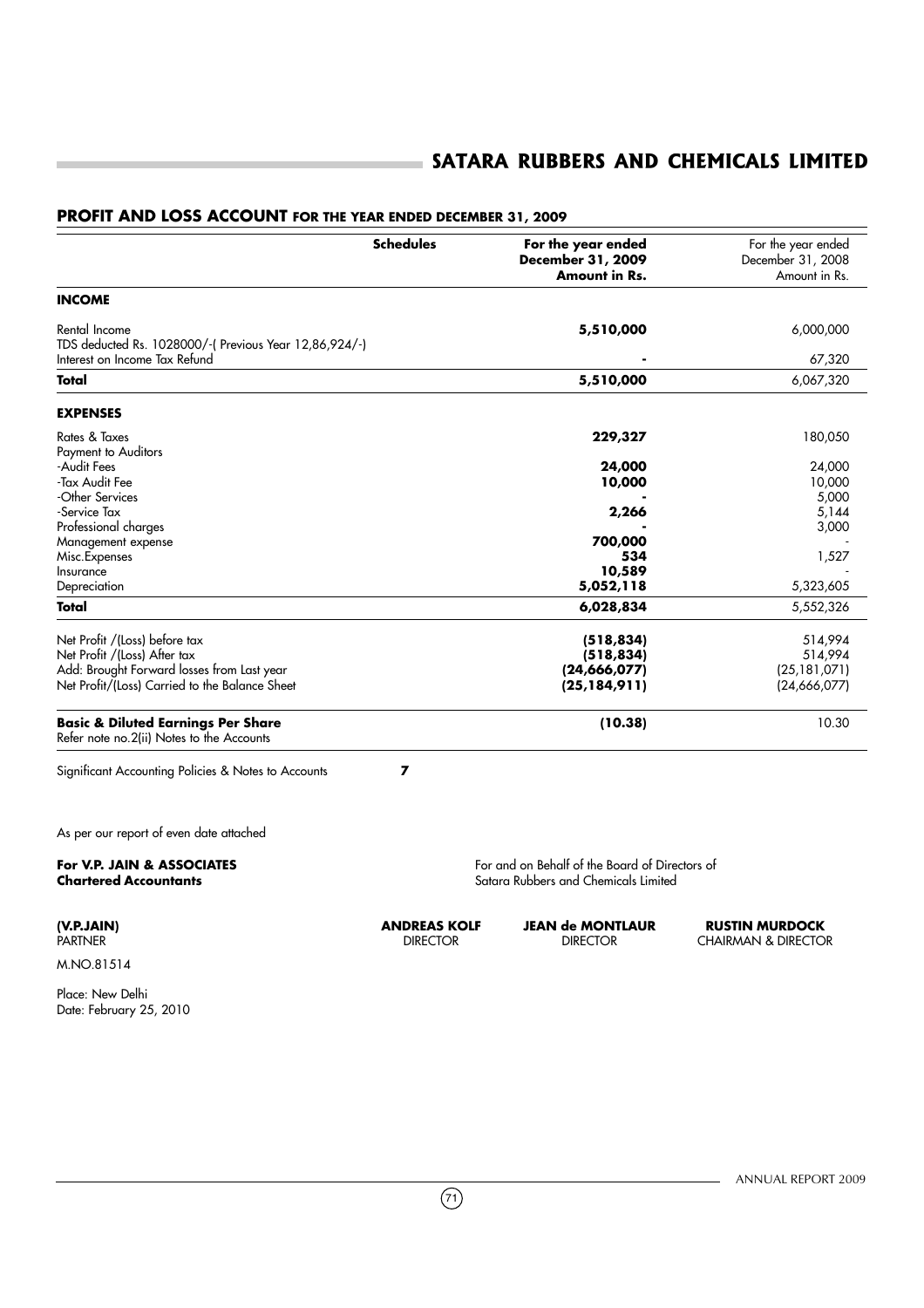# **Schedules to the Accounts**

# **Schedule 1 : Share Capital**

|                                                                           | As at<br>December 31, 2009 | As at<br>December 31, 2008 |
|---------------------------------------------------------------------------|----------------------------|----------------------------|
|                                                                           | <b>Amount in Rs.</b>       | Amount in Rs.              |
| <b>Authorised</b>                                                         |                            |                            |
| 120,000 (Previous Year 120,000) Equity Shares of Rs. 10/- each            | 1,200,000                  | ,200,000                   |
| <b>Issued, Subscribed and Paid up</b>                                     |                            |                            |
| 50,000 (Previous Year 50,000) Equity Shares of Rs. 10/-each fully paid-up | 500,000                    | 500,000                    |
| Total                                                                     | 500,000                    | 500,000                    |
|                                                                           |                            |                            |

The above Equity Shares are held by Federal-Mogul Goetze (India) Limited, the Holding Company.

# **Schedule- 2: Unsecured Loans**

| Federal-Mogul Goetze (India) Ltd. | 171,472,596 | 174,909,116 |
|-----------------------------------|-------------|-------------|
| <b>GTZ</b> Securities Limited     | 169,285     | 169,285     |
| Total                             | 171,641,881 | 175.078.401 |

# **Schedule- 3 : Fixed Assets** (In Rupees)

|                                           |                          |                   | <b>GROSS BLOCK</b> |                          |                                 | <b>DEPRECIATION</b>  |                   | <b>NET BLOCK</b>        |                                     |                          |
|-------------------------------------------|--------------------------|-------------------|--------------------|--------------------------|---------------------------------|----------------------|-------------------|-------------------------|-------------------------------------|--------------------------|
|                                           | 01.01.2009               | As At   Additions | <b>Deletions</b>   | As Atl<br>31.12.2009     | Depreciation<br>Upto 31.12.2008 | For the<br>Year      | Deletion          | As At<br>31.12.2009     | As At<br>31.12.2009                 | As At<br>31.12.2008      |
| Lease Hold Land<br>Building               | 102,341<br>96,030,255    |                   | ٠                  | 102,341<br>96,030,255    | 6,660,001                       | ,565,293             |                   | 8,225,294               | 102,341<br>87,804,961               | 102,341<br>89,370,254    |
| Plant & Machinery<br>Furniture & Fixtures | 56,976,468<br>16,866,210 | ٠                 | 92.750<br>828,000  | 56,883,718<br>16,038,210 | 11,515,100<br>4,723,718         | 2,597,135<br>889,690 | 19.789<br>235,474 | 14,092,446<br>5,377,934 | 42,791,272<br>10,660,276            | 45,461,368<br>12,142,492 |
|                                           | 169,975,274              |                   | 920.750            | 169,054,524              | 22,898,819                      | 5,052,118            |                   |                         | 255, 263 27, 695, 674 141, 358, 850 | 147,076,455              |
| Previous Year                             | 169,975,274              | ٠                 | ٠                  | 169,975,274              | 17,575,214                      | 5,323,605            |                   | $-22,898,819$           |                                     |                          |

# **Schedule - 4: Current Assets**

| Total                                          | 5,488,281 | 3,797,314 |
|------------------------------------------------|-----------|-----------|
| Security Deposits                              | 605,820   | 5,820     |
| Advance Tax (Net of Provision)                 | 4,756,220 | 3,728,220 |
| Prepaid Expense                                | 54,141    | 63,274    |
| Service tax receivable                         | 72,100    |           |
| <b>Unsecured-Considered Good</b>               |           |           |
| Schedule- 5: Loans & Advances                  |           |           |
| Total                                          | 156,454   | 156,454   |
| Balance with Scheduled Bank in Current Account | 156,454   | 156,454   |
| Cash & Bank Balance                            |           |           |

ANNUAL REPORT 2009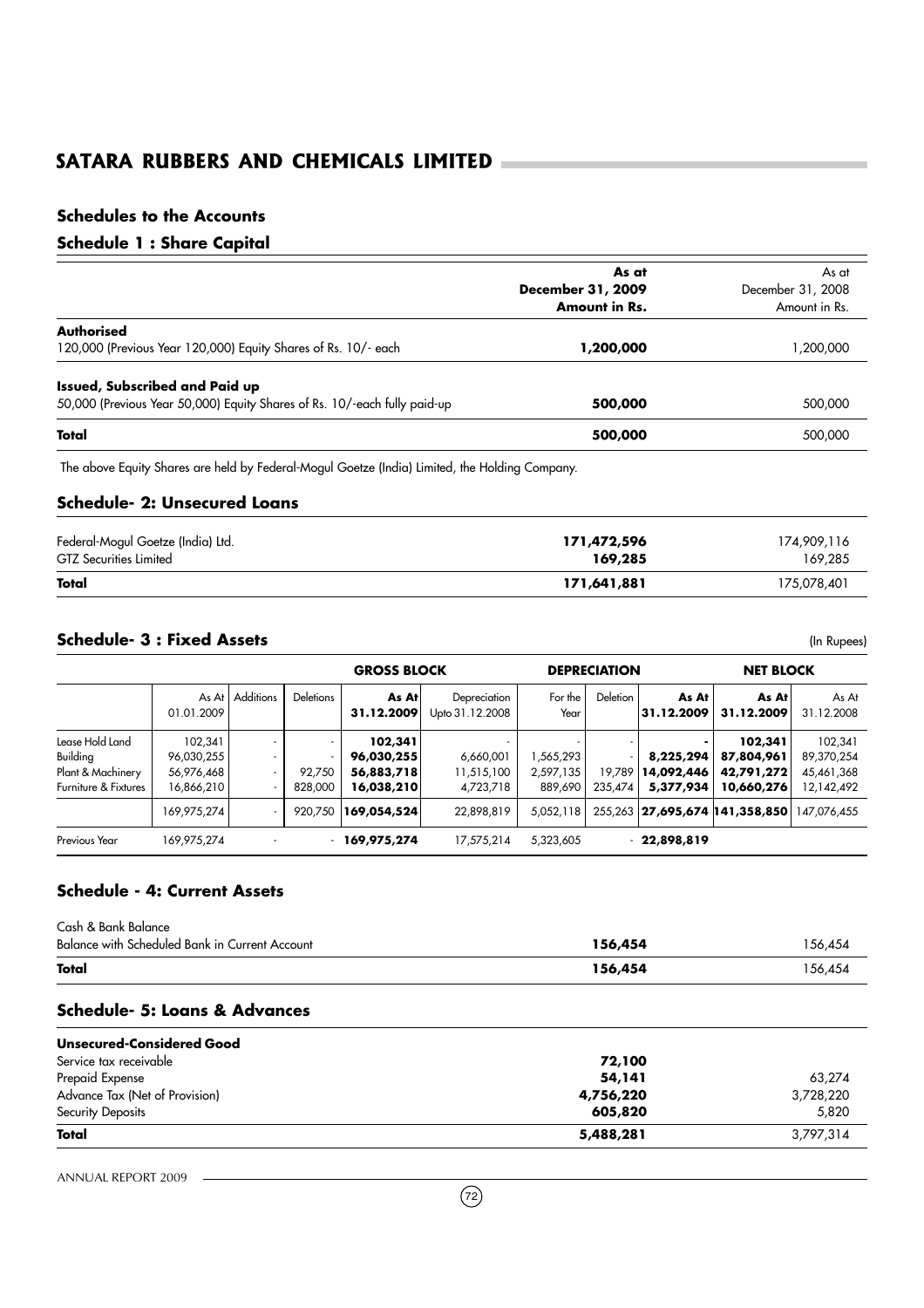# **Schedule 6 : Current Liabilities & Provisions**

|                     | As at             | As at             |
|---------------------|-------------------|-------------------|
|                     | December 31, 2009 | December 31, 2008 |
|                     | Amount in Rs.     | Amount in Rs.     |
| Audit fee payable   | 45,586            | 51,415            |
| TDS payable         | ۰                 | 4,685             |
| Service tax payable | 1,030             | 61,800            |
| Total               | 46,616            | 117,900           |

# **Schedule 7: Significant Accounting Policies and Notes to Accounts**

#### **1. Significant Accounting Policies**

#### **i) Accounting Convention**

The financial statements have been prepared under the historical cost convention, to comply in all material aspects with the Accounting Standards issued by the Institute of Chartered Accountants of India and the relevant provisions of the Companies Act, 1956.

#### **ii) Fixed Assets & Depreciation**

Fixed Assets are stated at cost less accumulated depreciation, Cost of Acquisition or construction is inclusive of freight, duties, taxes and other incidental expenses. Depreciation is charged on pro-rata basis on straight-line method at the rates prescribed in Schedule XIV to the Companies Act, 1956. Items costing Rs.5000/- or less are fully depreciated in the year of purchase.

#### **iii) Impairment of Assets**

At each Balance Sheet date, the Company reviews the carrying amount of its fixed assets to determine whether they are recorded in excess of their recoverable amounts and where the carrying values exceed the estimated recoverable amount, impairment loss is provided to that extent.

#### **2. NOTES TO ACCOUNTS**

#### i) **Related Party disclosures** (as identified and certified by the management)

Related Party disclosures as required under Accounting Standard on "Related Party disclosures" issued by the Institute of Chartered Accountants of India are given below:

#### **a) Holding Company:**

- Federal-Mogul Goetze (India) Limited
- **b) Key Management Personnel:**

i) Mr. Rustin Murdock ii) Mr. Andreas Kolf iii) Jean de Montlaur iv) Rajan Luthra (Till 17th September, 2009)

#### **c) Related Party transactions:**

| <b>Particulars</b>                              | <b>Holding Company</b><br>Federal-Mogul Goetze (India) Ltd |                                         |
|-------------------------------------------------|------------------------------------------------------------|-----------------------------------------|
|                                                 | Year ended<br>31.12.2009                                   | (in Rupees)<br>Year ended<br>31.12.2008 |
| <b>Rent Income</b>                              | 55,10,000                                                  | 60,00,000                               |
| Loan taken                                      |                                                            |                                         |
| Balance as on 1st January, 2009                 | 17,49,09,116                                               | 18,01,38,014                            |
| Availed during the period                       | 36,84,435<br>71,20,955<br>17, 14, 72, 596                  | 10,00,778<br>62,29,676<br>17,49,09,116  |
| Repaid during the period                        |                                                            |                                         |
| Balance as at 31st December, 2009               |                                                            |                                         |
| Management Fee Paid                             | 7,00,000                                                   | Nil                                     |
| Earnings per Share (Face value of Rs.10)<br>ii) |                                                            |                                         |
| Net Profit/(Loss) after tax<br>a)               | (5, 18, 834)                                               | 5,14,994                                |
| Total number of Equity Shares<br>b)             | 50,000                                                     | 50,000                                  |
| Basic and Diluted Earning per Share<br>c)       | (10.38)                                                    | 10.30                                   |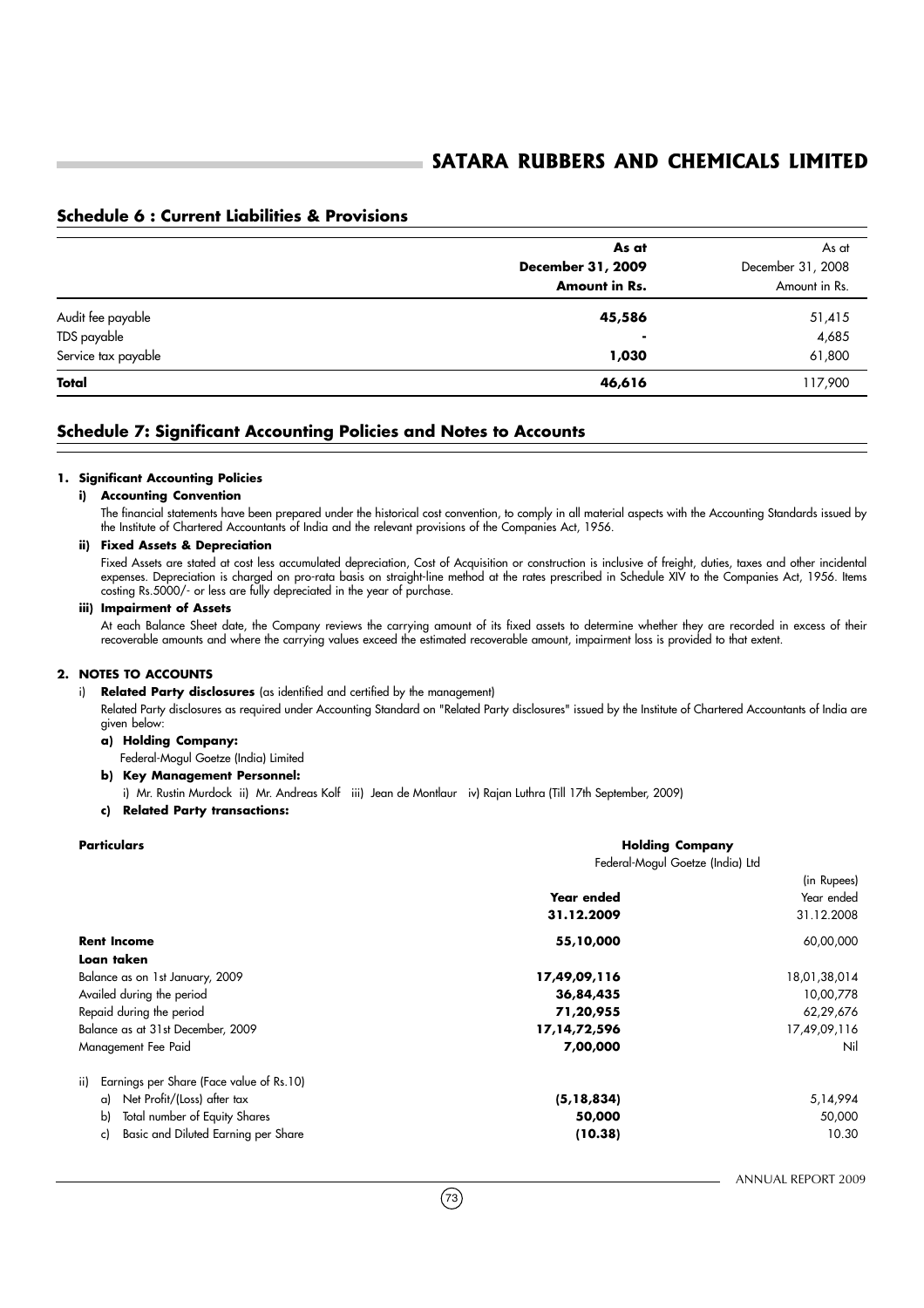iii) The accounts for the year have been drawn on the assumption that the Company will continue as a going concern.

iv) Balance Sheet abstract and companies general business profile is attached.

v) Schedules 1 to 7 form an integral part of the Balance Sheet and have been duly authenticated.

vi) In lieu of carry Forward of Losses Deferred Tax Assets/Liability has not been created.

As per our report of even date attached

# **For V.P.JAIN & ASSOCIATES For V.P.JAIN & ASSOCIATES**

**Chartered Accountants** Satara Rubbers and Chemicals Limited

M.NO.81514

Place: New Delhi Date: February 25, 2010

ANNUAL REPORT 2009

**(V.P.JAIN) ANDREAS KOLF JEAN de MONTLAUR RUSTIN MURDOCK**

CHAIRMAN & DIRECTOR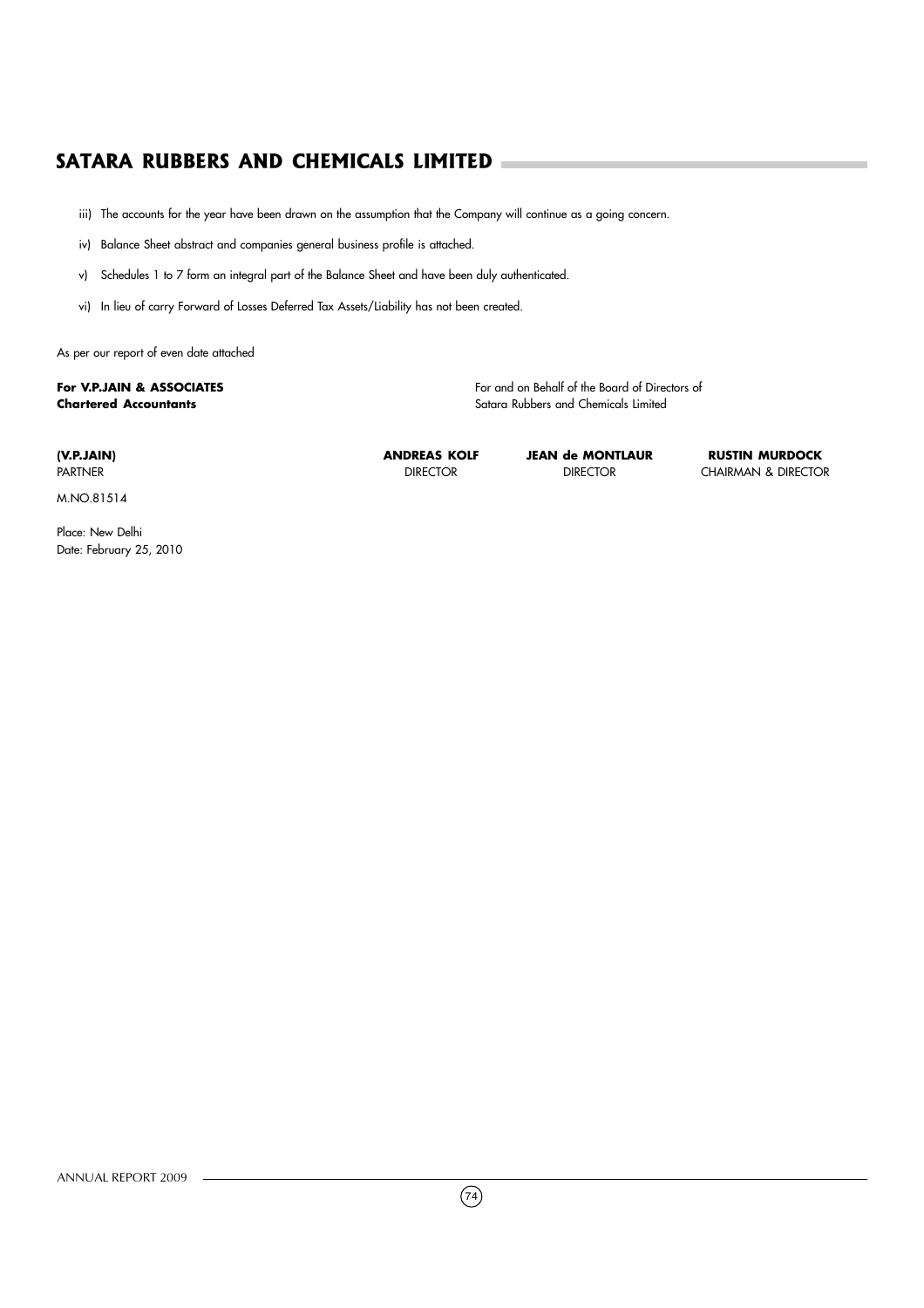|   |                                                      |                                                        | As at<br>31.12.2009<br>Rs. | As at<br>31.12.2008<br>Rs. |
|---|------------------------------------------------------|--------------------------------------------------------|----------------------------|----------------------------|
| A |                                                      | <b>CASH FLOW FROM OPERATING ACTIVITIES</b>             |                            |                            |
|   | Net Profit/(Loss) Before Tax                         |                                                        | (518, 834)                 | 514,994                    |
|   | <b>Adjustment for</b>                                | Depreciation                                           | 5,052,118                  | 5,323,605                  |
|   |                                                      | Profit on sale of Fixed Assets                         |                            |                            |
|   |                                                      | Interest Paid                                          |                            |                            |
|   |                                                      | Operating profits before working capital changes       | 4,533,284                  | 5,838,599                  |
|   | <b>Adjustment for</b>                                | Trade and other receivables                            | (1,690,967)                | (613,722)                  |
|   |                                                      | Trade and other payables                               | (71, 284)                  | 42,617                     |
|   |                                                      | Net Cash generated from operations                     | 2,771,033                  | 5,267,494                  |
| в |                                                      | CASH FLOW FROM INVESTING ACTIVITIES                    |                            |                            |
|   | Sale of Fixed Assets                                 |                                                        | 665,487                    |                            |
|   |                                                      | <b>Net Cash used in Investing Activities</b>           | 665,487                    |                            |
| c |                                                      | <b>CASH FLOW FROM FINANCING ACTIVITIES</b>             |                            |                            |
|   | Repayment of Long Term Borrowings                    |                                                        |                            |                            |
|   | Proceeds from Short Term Borrowings<br>Interest paid |                                                        | (3,436,520)                | (5,228,898)                |
|   |                                                      | <b>Net Cash Flow from Financing Activities</b>         | (3,436,520)                | (5,228,898)                |
|   |                                                      | Net Increase/(Decrease) in Cash & Cash Equivalents     | O                          | 38,596                     |
|   |                                                      | Cash & Cash Equivalents at the Beginning of the period | 156,454                    | 117,858                    |
|   |                                                      | Cash & Cash Equivalents at the end of the period       | 156,454                    | 156,454                    |

# **CASH FLOW STATEMENT FOR THE PERIOD ENDED DECEMBER 31, 2009**

As per our report of even date attached

**For V.P.JAIN & ASSOCIATES**<br> **Chartered Accountants**<br> **Chartered Accountants Satara Rubbers and Chemicals Limited** 

**(V.P.JAIN) ANDREAS KOLF JEAN de MONTLAUR RUSTIN MURDOCK** CHAIRMAN & DIRECTOR

M.NO.81514

Place: New Delhi Date: February 25, 2010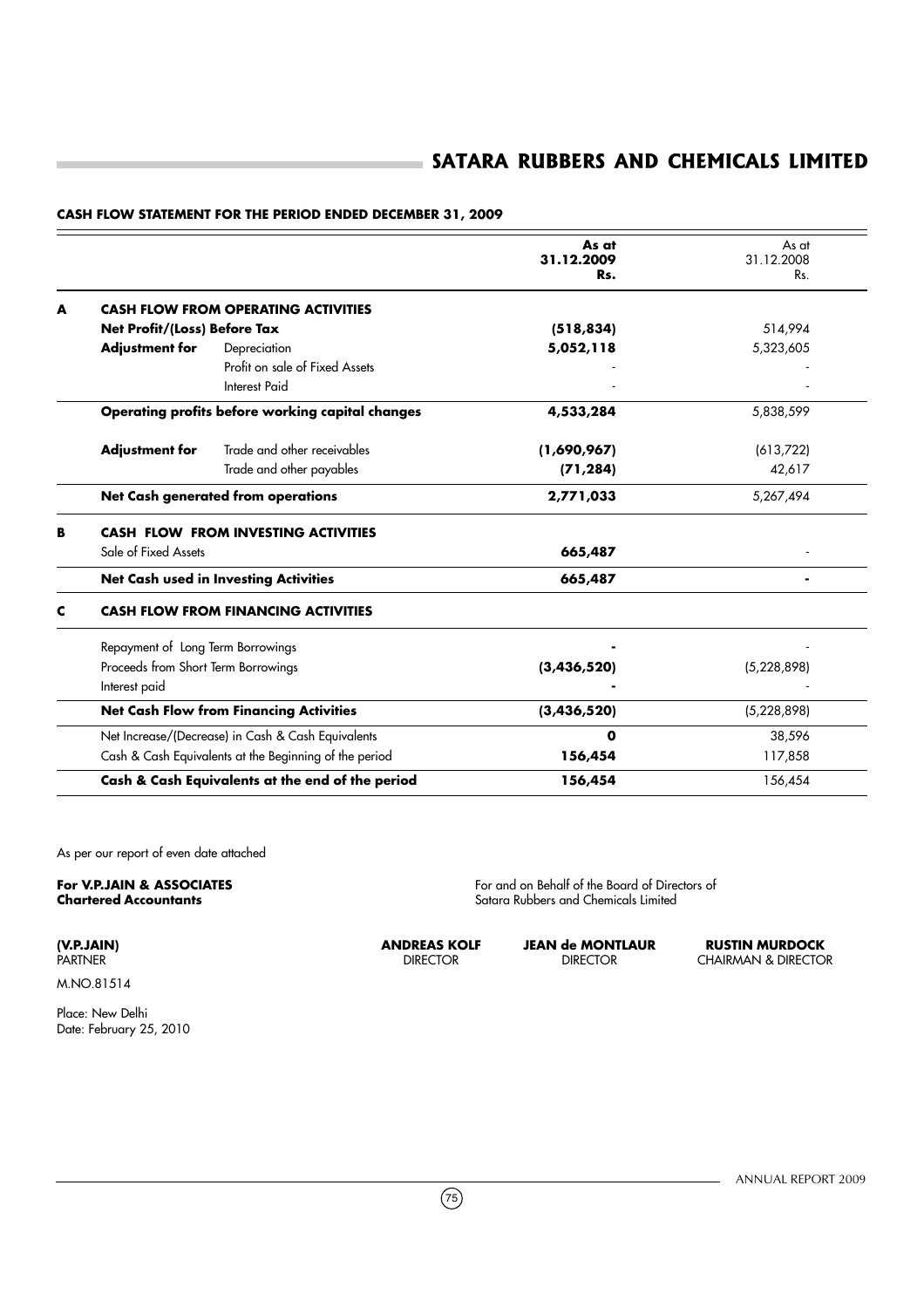# **BALANCE SHET ABSTRACT AND COMPANY'S GENERAL BUSINESS PROFILE**

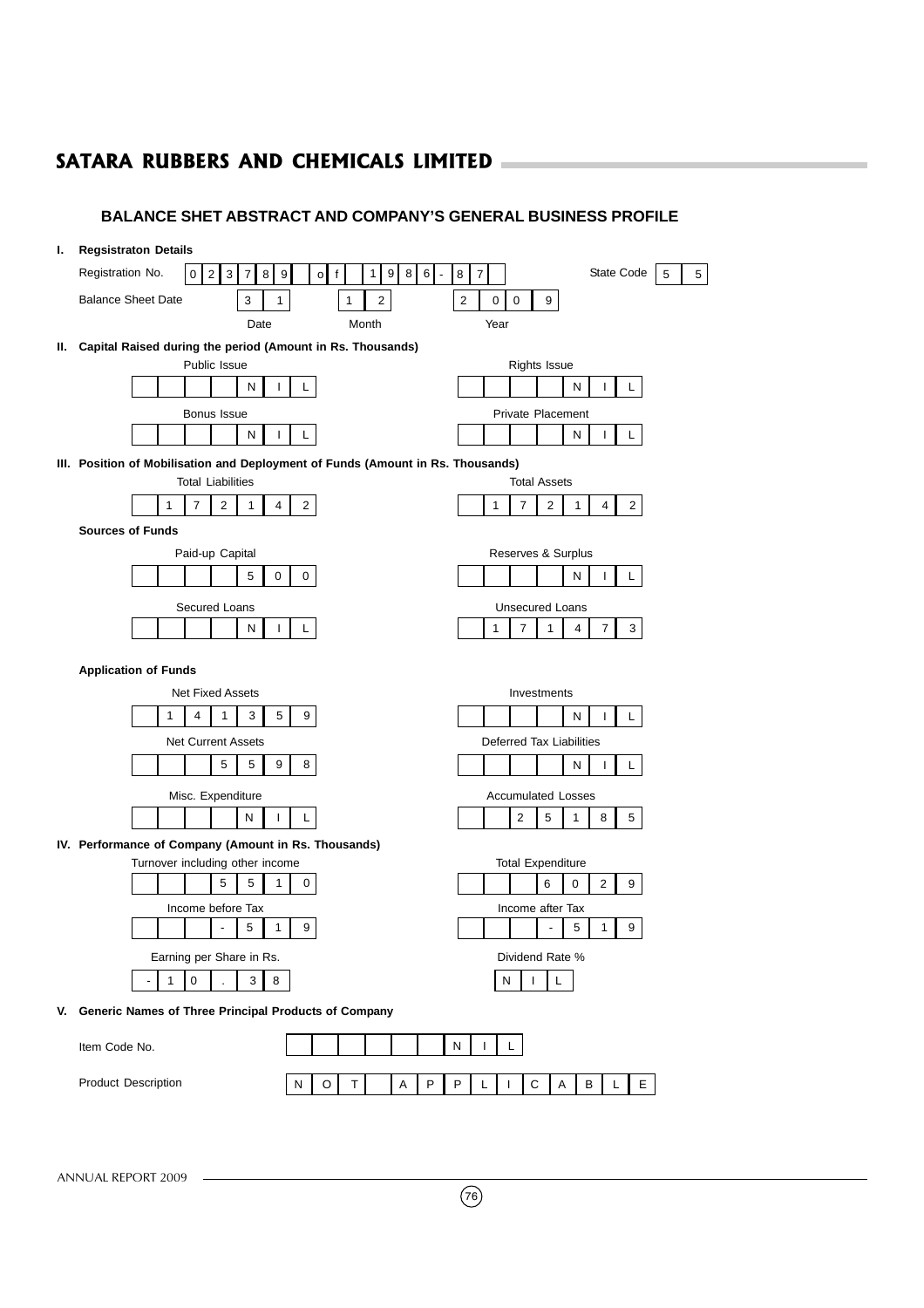

# **AUDITOR'S REPORT**

#### **Auditor's report to the Board of Directors of Federal-Mogul Goetze (India) Limited on the consolidated financial statements of Federal-Mogul Goetze (India) Limited**

- 1. We have audited the attached consolidated balance sheet of Federal-Mogul Goetze (India) Limited, its subsidiaries and associates (the "Federal-Mogul Goetze Group"), as at 31st December 2009, and also the consolidated profit and loss account and the consolidated cash flow statement for the year ended on that date annexed thereto. These financial statements are the responsibility of the Federal-Mogul Goetze Group management and have been prepared by the management on the basis of separate financial statements and other financial information regarding components. Our responsibility is to express an opinion on these financial statements based on our audit.
- 2. We conducted our audit in accordance with the auditing standards generally accepted in India. Those Standards require that we plan and perform the audit to obtain reasonable assurance about whether the financial statements are free of material misstatement. An audit includes examining, on a test basis, evidence supporting the amounts and dis-closures in the financial statements. An audit also includes assessing the accounting principles used and significant estimates made by management, as well as evaluating the overall financial statement presentation. We believe that our audit provides a reasonable basis for our opinion.
- 3. Without qualifying our opinion, we draw your attention to the note no 8 (b) of schedule 24 of financial statements stating that:
- (a) remuneration of Rs. 540.12 lacs (including Rs. 305.54 lacs in respect of earlier financial year) being paid to the managing director which is in excess of permissible remuneration under Schedule XIII of the Companies Act, 1956. The Company had applied to the Central Government for the approval of such excess remuneration. The

management has confirmed from the director that he will refund this amount, to the extent of this being not approved by the Central Government.

(b) remuneration of Rs. 119.85 lakhs for the period April 1, 2006 to December 31, 2006, paid to the erstwhile managing director of the Company was in excess of permissible remuneration under Schedule XIII of the Companies Act, 1956. The Company had applied to the Central Government for the approval of such excess remuneration which was rejected by the Central Government vide letter dated May 26, 2009. The Company is in the process of filing an application under Section 309 (5B) of the Companies Act, 1956 to waive the recovery of the aforesaid amount from the erstwhile managing director. Further, there is another application for excess remuneration of Rs. 84.15 lakhs for the period January 1, 2007 to September 24, 2007 applied to the Central Government for its approval under Section 309 (3) of the Companies Act, 1956. The management has confirmed from the erstwhile managing director that he will refund this amount, to the extent of this being not approved by the Central Government.

Pending above mentioned approvals by Central Government, no adjustments have been made to the accompanying financial statements in this regard.

- 4. a) We did not audit the financial statements of a subsidiary, whose financial statements reflect total assets (net) of Rs. 1,469.57 lacs as at December 31, 2009, the total revenue of Rs. 55.10 lacs and cash flows amounting to Rs. 1.56 lacs for the year then ended. These financial statements and other financial information have been audited by other auditors whose report has been furnished to us, and our opinion is based solely on the report of other auditors.
- b) We did not audit the financial statements of an associate, whose financial statements reflect total profits of Rs. 3.81 lacs (being the proportionate share of Federal-Mogul Goetze Group) for the year ended December 31, 2009. These financial

 $(77)$ 

statements and other financial information have been prepared by the management of the associate, and our opinion is based solely on these management certified accounts.

- 5. We report that the consolidated financial statements have been prepared by the Federal-Mogul Goetze Group management in accordance with the requirements of Accounting Standards (AS) 21, Consolidated financial statements, and Accounting Standards (AS) 23, Accounting for Investments in Associates in Consolidated Financial Statements notified pursuant to the Companies (Accounting Standards) Rules, 2006, (as amended).
- 6. Based on our audit and on consideration of reports of other auditors on separate financial statements and on the other financial information of the components, and to the best of our information and according to the explanations given to us, we are of the opinion that the attached consolidated financial statements give a true and fair view in conformity with the accounting principles generally accepted in India:
- (a) in the case of the consolidated balance sheet, of the state of affairs of the Federal-Mogul Goetze Group as at 31st December 2009;
- (b) in the case of the consolidated profit and loss account, of the profit for the year ended on that date; and
- (c) in the case of the consolidated cash flow statement, of the cash flows for the year ended on that date.

#### **For S.R. BATLIBOI & CO. Chartered Accountants**

#### **per Pankaj Chadha Partner** Membership No.: 91813

Place : Gurgaon Date : March 19, 2010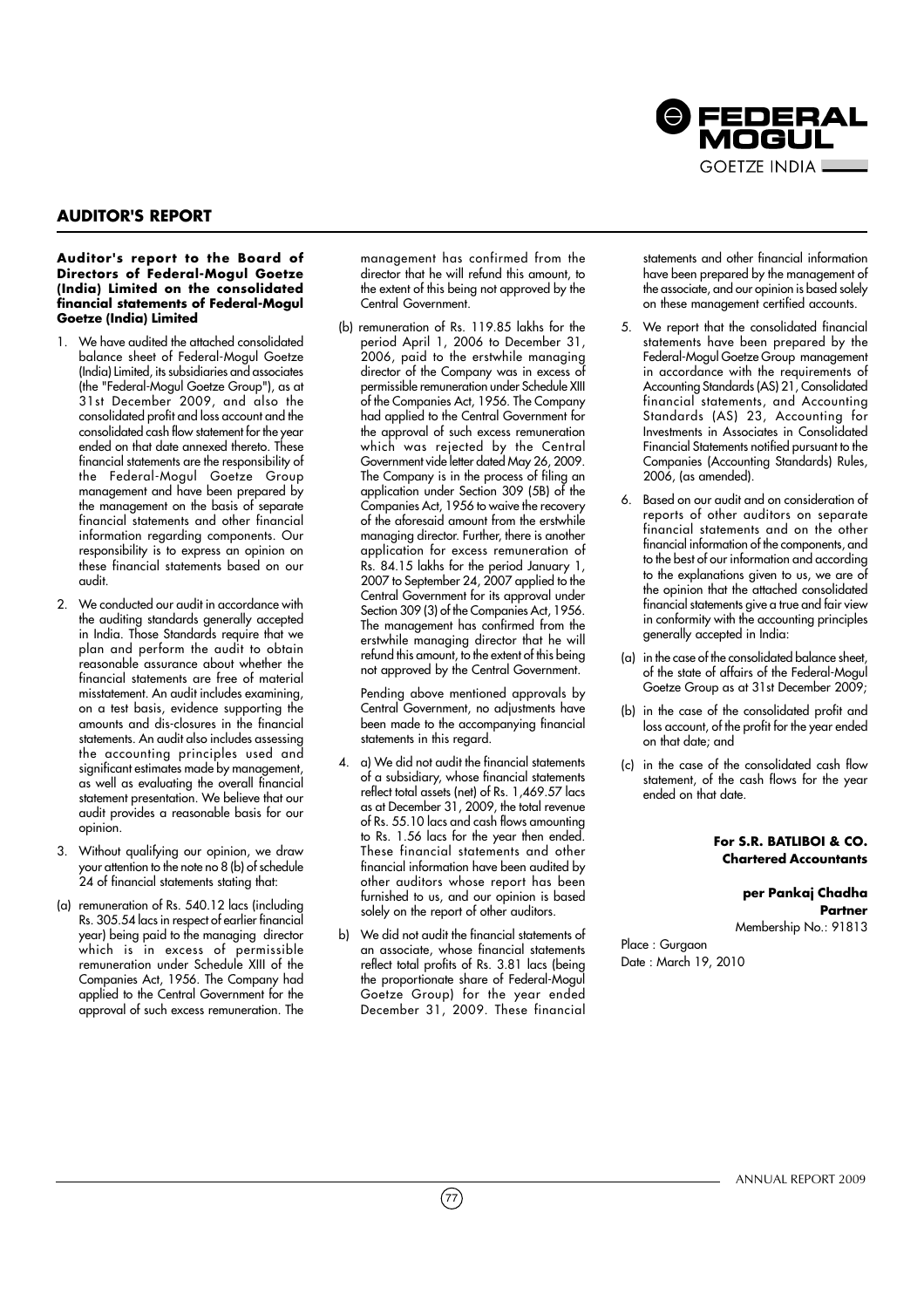

#### **Balance Sheet as at December 31, 2009**

|                                                                          | <b>Schedules</b> | As at<br>December 31, 2009<br>Rs (in lacs) | As at<br>December 31, 2008<br>Rs (in lacs) |
|--------------------------------------------------------------------------|------------------|--------------------------------------------|--------------------------------------------|
| <b>SOURCES OF FUNDS</b>                                                  |                  |                                            |                                            |
| Shareholders' Funds                                                      |                  |                                            |                                            |
| Share capital                                                            | 1                | 5,563.21                                   | 5.563.21                                   |
| Reserves and surplus                                                     | $\overline{2}$   | 30,155.51                                  | 27,798.00                                  |
|                                                                          |                  | 35,718.72                                  | 33,361.21                                  |
| Minority Interest                                                        |                  | 2,569.33                                   | 1,962.26                                   |
| Loan Funds                                                               |                  |                                            |                                            |
| Secured loans                                                            | 3                | 8,189.07                                   | 18,286.85                                  |
| Unsecured loans                                                          | 4                | 1,166.52                                   | 70.74                                      |
|                                                                          |                  | 9,355.59                                   | 18,357.59                                  |
| <b>Deferred Tax Liabilities (net)</b>                                    | 5                | 613.19                                     | 251.11                                     |
| Total                                                                    |                  | 48,256.83                                  | 53,932.17                                  |
| <b>APPLICATION OF FUNDS</b>                                              |                  |                                            |                                            |
| <b>Fixed Assets</b>                                                      | 6                |                                            |                                            |
| Gross block                                                              |                  | 71,186.84                                  | 70,518.37                                  |
| Less: Accumulated Depreciation & Amortisation                            |                  | 32,820.94                                  | 28,191.86                                  |
| Net block                                                                |                  | 38,365.90                                  | 42,326.51                                  |
| Capital work-in-progress including capital advances                      |                  | 1,733.74                                   | 1,380.00                                   |
|                                                                          |                  | 40,099.64                                  | 43,706.51                                  |
| <b>Investments</b>                                                       | $\overline{7}$   | 1.092.36                                   | 1,088.55                                   |
| <b>Current Assets, Loans and Advances</b>                                |                  |                                            |                                            |
| Inventories                                                              | 8                | 9,847.68                                   | 10,753.58                                  |
| Sundry debtors                                                           | 9                | 10,680.62                                  | 9,712.88                                   |
| Cash and bank balances                                                   | 10               | 283.91                                     | 199.13                                     |
| Other current assets                                                     | 11               | 1,605.92                                   | 480.10                                     |
| Loans and advances                                                       | 12               | 3,648.83                                   | 3,279.61                                   |
| <b>Less: Current Liabilities and Provisions</b>                          |                  |                                            |                                            |
| Current liabilities                                                      | 13               | 16,340.45                                  | 15,751.75                                  |
| Provisions                                                               | 14               | 3,141.49                                   | 3,089.26                                   |
| <b>Total Current Liabilities and Provisions</b>                          |                  | 19,481.94                                  | 18,841.01                                  |
| <b>Net Current Assets</b>                                                |                  | 6,585.02                                   | 5,584.29                                   |
| Miscellaneous Expenditure<br>(to the extent not written off or adjusted) | 15               | 479.81                                     | 719.71                                     |
| Debit balance in profit and loss account                                 |                  |                                            | 2,833.11                                   |
| Total                                                                    |                  | 48,256.83                                  | 53,932.17                                  |
| Notes to Accounts                                                        | 24               |                                            |                                            |

The schedules referred to above and the notes to accounts form an integral part of the Balance Sheet.

As per our report of even date<br>For S.R.BATLIBOI & CO.

Membership No. 91813

Place: Gurgaon **Company Secretary** Date: March 19, 2010

ANNUAL REPORT 2009

**For S.R.BATLIBOI & CO.** For and on behalf of the Board of Directors of Chartered Accountants and South of the Board of Directors of Chartered Accountants **Chartered Accountants** Federal-Mogul Goetze (India) Limited

**Managing Director & President** 

**per Pankaj Chadha** (**per Pankaj Chadha Jean de Montlaur Rustin Murdock**<br>Partner Managing Director & President (Monte Time Director & CFO)

**Khalid Khan**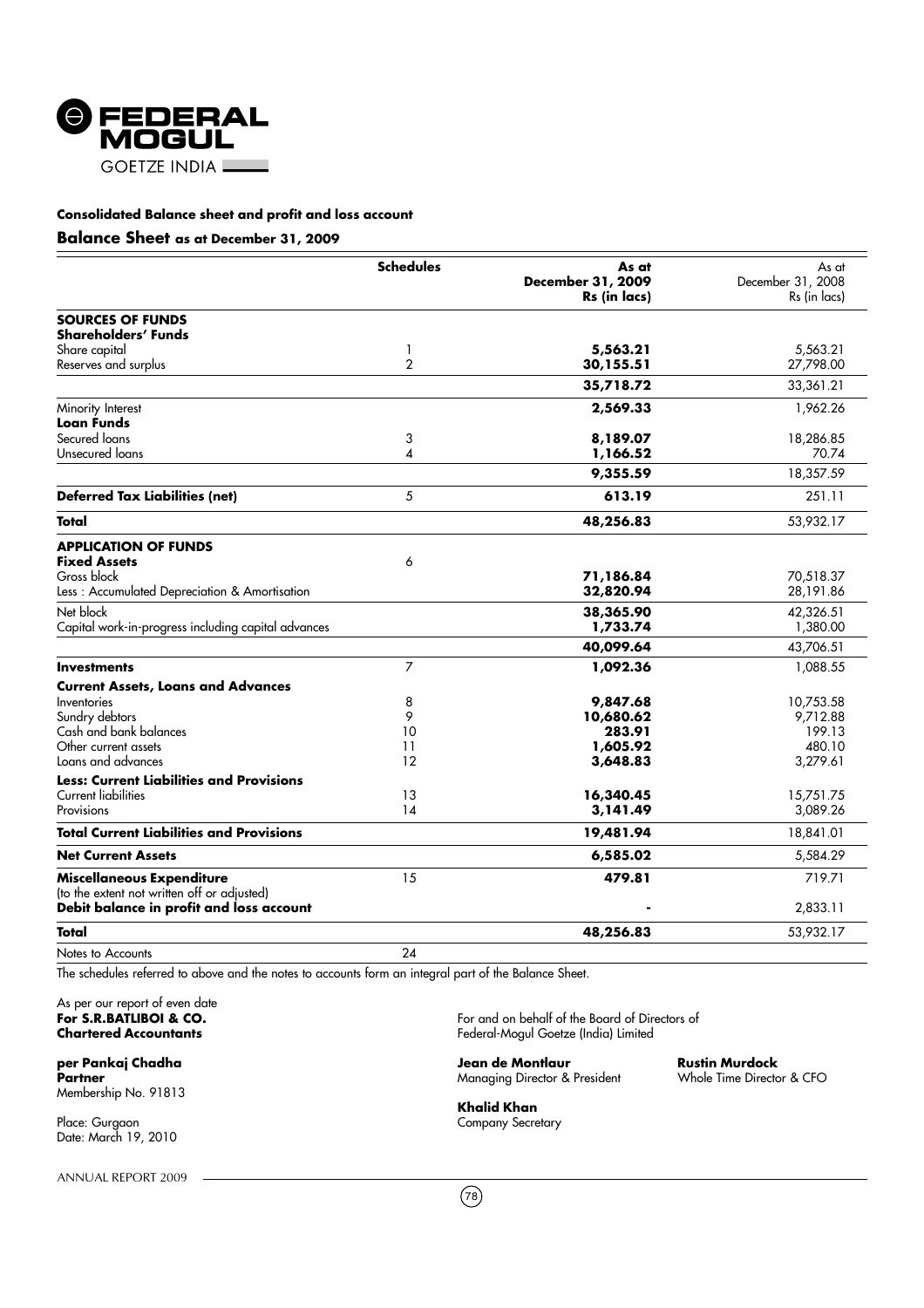

# **Consolidated Balance sheet and profit and loss account Profit & Loss Account for the year ended December 31, 2009**

|                                                                                                                 | <b>Schedules</b> | For the year ended<br>December 31, 2009<br>Rs (in lacs)                                | For the year ended<br>December 31, 2008<br>Rs (in lacs) |
|-----------------------------------------------------------------------------------------------------------------|------------------|----------------------------------------------------------------------------------------|---------------------------------------------------------|
| <b>INCOME</b>                                                                                                   |                  |                                                                                        |                                                         |
| Turnover (Gross)<br>Less: Excise duty                                                                           |                  | 81,304.92<br>5,467.09                                                                  | 78,049.61<br>8,702.59                                   |
| Turnover (Net)                                                                                                  |                  | 75,837.83                                                                              | 69,347.02                                               |
| Trading sales                                                                                                   |                  | 2,694.25                                                                               | 483.78                                                  |
| Share of profit in Associate                                                                                    |                  | 3.81                                                                                   |                                                         |
| Other income                                                                                                    | 16               | 2,000.26                                                                               | 2,224.33                                                |
| Total                                                                                                           |                  | 80,536.15                                                                              | 72,055.13                                               |
| <b>EXPENDITURE</b>                                                                                              |                  |                                                                                        |                                                         |
| Raw materials and components consumed                                                                           | 17               | 21,078.17                                                                              | 18,728.69                                               |
| Purchase of trading goods                                                                                       |                  | 2,000.58                                                                               | 441.95                                                  |
| Personnel expenses                                                                                              | 18               | 15,812.22                                                                              | 16,012.78                                               |
| Operating and other expenses                                                                                    | 19               | 25,566.35                                                                              | 25,234.98                                               |
| Decrease in inventories                                                                                         | 20               | 709.22                                                                                 | 2,480.84                                                |
| Depreciation/ amortisation                                                                                      | 6                | 5,388.75                                                                               | 5,048.57                                                |
| (Decrease) of excise duty on finished goods                                                                     |                  | (220.78)                                                                               | (384.92)                                                |
| Amortisation of miscellaneous expenses                                                                          | 15               | 239.90                                                                                 | 239.90                                                  |
| Financial expenses                                                                                              | 21               | 2,323.60                                                                               | 3,367.70                                                |
| Total                                                                                                           |                  | 72,898.01                                                                              | 71,170.49                                               |
| Profit/ (loss) before tax and prior period items                                                                |                  | 7,638.14                                                                               | 884.64                                                  |
| Provision for Tax<br>Current tax (including MAT payable)<br>Less: MAT credit entitlement                        |                  | 1,660.00<br>(880.00)                                                                   |                                                         |
| Less: Reversal of provision for earlier years (Previous year Rs 67.23 lacs)                                     |                  | 776.32<br>(3.68)                                                                       | 571.94                                                  |
| Deferred tax                                                                                                    |                  | 362.08                                                                                 | (60.52)                                                 |
| Fringe benefit tax                                                                                              |                  | 16.42                                                                                  | 111.65                                                  |
| <b>Total Tax Expense</b>                                                                                        |                  | 1,154.82                                                                               | 623.07                                                  |
| Profit/(loss) after tax but before prior period item                                                            |                  | 6,483.32                                                                               | 261.57                                                  |
| Prior period items                                                                                              | 22               | 423.82                                                                                 | 42.52                                                   |
| Profit/(loss) before minority interest                                                                          |                  | 6,059.50                                                                               | 219.05                                                  |
| Minority Interest                                                                                               |                  | (607.07)                                                                               | (390.18)                                                |
| <b>Profit/(loss) after minority interest</b>                                                                    |                  | 5,452.43                                                                               | (171.13)                                                |
| <b>Balance brought forward from previous year</b>                                                               |                  | (2,802.51)                                                                             | (2,591.78)                                              |
| Profit/ (loss) available for appropriation                                                                      |                  | 2,649.92                                                                               | (2,762.91)                                              |
| <b>Appropriations:</b>                                                                                          |                  |                                                                                        |                                                         |
| Transfer to General Reserve                                                                                     |                  | 131.00                                                                                 |                                                         |
| Proposed dividend - Preference Shares                                                                           |                  | 29.40                                                                                  | 60.00                                                   |
| Proposed dividend - Equity Shares                                                                               |                  | 230.30                                                                                 |                                                         |
| Tax on Preference Share Dividend                                                                                |                  | 4.88                                                                                   | 10.20                                                   |
| Tax on Equity Share Dividend                                                                                    |                  | 38.25                                                                                  |                                                         |
| <b>Surplus/ (loss) carried to Balance Sheet</b>                                                                 |                  | 2,216.09                                                                               | (2,833.11)                                              |
| <b>Earnings per share</b><br>Basic and diluted [Nominal value of shares Rs 10 (Previous year Rs 10)]            | 23               | 9.74                                                                                   | (0.72)                                                  |
| <b>Notes to Accounts</b>                                                                                        | 24               |                                                                                        |                                                         |
| The schedules referred to above and the notes to accounts form an integral part of the Profit and Loss account. |                  |                                                                                        |                                                         |
| As per our report of even date<br>For S.R.BATLIBOI & CO.<br><b>Chartered Accountants</b>                        |                  | For and on behalf of the Board of Directors of<br>Federal-Mogul Goetze (India) Limited |                                                         |
| per Pankaj Chadha<br><b>Partner</b><br>Membership No. 91813                                                     |                  | Jean de Montlaur<br>Managing Director & President                                      | <b>Rustin Murdock</b><br>Whole Time Director & CFO      |
| Place: Gurgaon<br>Date: March 19, 2010                                                                          |                  | Khalid Khan<br><b>Company Secretary</b>                                                |                                                         |

- ANNUAL REPORT 2009

 $(79)$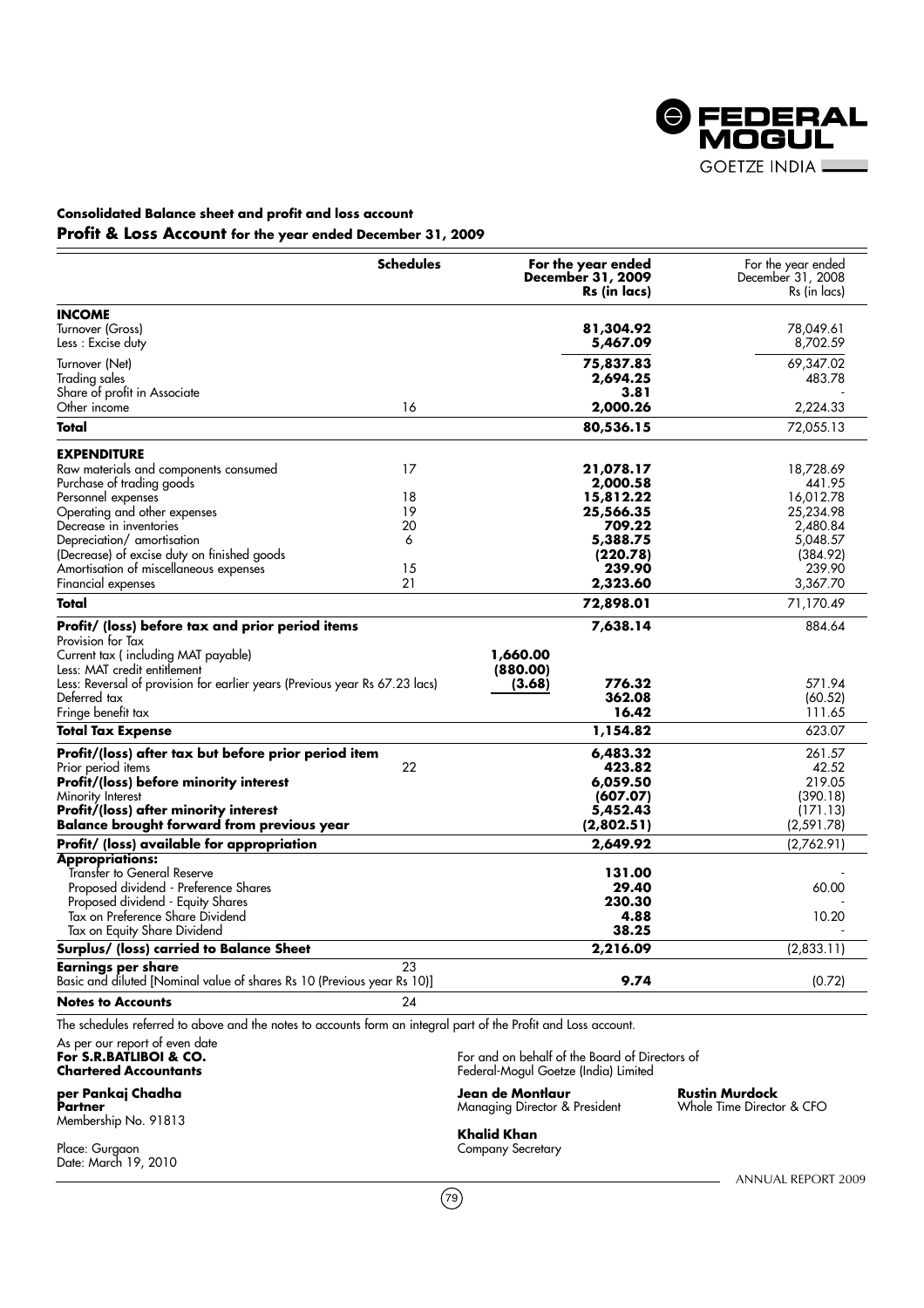

# **Schedule to the Accounts**

# **Schedule 1 : Share Capital**

|                                                                                 | As at<br>December 31, 2009<br>Rs (in lacs) | As at<br>December 31, 2008<br>Rs (in lacs) |
|---------------------------------------------------------------------------------|--------------------------------------------|--------------------------------------------|
| <b>Authorised</b>                                                               |                                            |                                            |
| 80,000,000 (Previous Year 80,000,000) equity shares of Rs 10 each               | 8,000.00                                   | 8,000.00                                   |
| <b>Issued</b>                                                                   |                                            |                                            |
| 55,632,130 (Previous Year 55,632,130) equity shares of Rs 10 each               | 5,563.21                                   | 5,563.21                                   |
| Subscribed & Paid up                                                            |                                            |                                            |
| 55,632,130 * (Previous Year 55,632,130) equity shares of Rs 10 each, fully paid | 5,563.21                                   | 5,563.21                                   |
| Total                                                                           | 5,563.21                                   | 5,563.21                                   |

\* Of the above Equity Shares:

a) 1,252,680 (Previous year 1,252,680) equity shares have been allotted as Bonus Shares by capitalisation of General Reserve.

b) 8,429,183 (Previous year 8,429,183) equity shares have been allotted as Bonus Shares by capitalisation of Securities Premium Account.

c) 84,207 (Previous year 84,207) equity shares have been issued for consideration other than cash.

d) 33,408,581 (Previous year 33,408,581) equity shares are held by Federal Mogul Holding Limited, Mauritius, the parent company. Further 8,306,873 (Previous year 8,306,873) equity shares are held by Federal Mogul Vemogensuverwaltungs GMBH, a fellow subsidiary company. The ultimate holding company is Federal-Mogul Corporation, USA.

# **Schedule 2 : Reserves and Surplus**

|                                              | December 31, 2009<br>Rs (in lacs) | As at     | As at<br>December 31, 2008<br>Rs (in lacs) |
|----------------------------------------------|-----------------------------------|-----------|--------------------------------------------|
| Capital Reserve                              |                                   | 56.55     | 56.55                                      |
| Capital subsidy                              |                                   | 1.12      | 1.12                                       |
| Securities Premium Account                   |                                   |           |                                            |
| Balance as per last Balance Sheet            | 26,740.33                         | 16,262.52 |                                            |
| Add: Additions in current year               |                                   | 10,585.15 |                                            |
| Less: Utilisation for share issue expenses   |                                   | (107.34)  |                                            |
| Add: Adjustment against share issue expenses | 10.42                             |           |                                            |
|                                              | 26,750.75                         |           | 26,740.33                                  |
| Capital Redemption Reserve                   | 1,000.00                          |           | 1,000.00                                   |
| General reserve                              |                                   |           |                                            |
| Transfer from profit and loss account        | 131.00                            |           |                                            |
| Profit and loss account                      | 2,216.09                          |           |                                            |
| Total                                        | 30,155.51                         |           | 27.798.00                                  |

# **Schedule 3 : Secured loans**

|                                                   | As at<br>December 31, 2009<br>Rs (in lacs) | As at<br>December 31, 2008<br>Rs (in lacs) |
|---------------------------------------------------|--------------------------------------------|--------------------------------------------|
| Term loans from banks                             | 2,690.80                                   | 4,490.76                                   |
| Interest accrued and due on term loans            | 16.75                                      | 43.26                                      |
| Vehicle loans from banks                          | 29.90                                      | 77.73                                      |
| Working capital loans from banks                  | 5,419.30                                   | 13,635.74                                  |
| Interest accrued and due on working capital loans | 32.32                                      | 39.36                                      |
| Total                                             | 8,189.07                                   | 18,286.85                                  |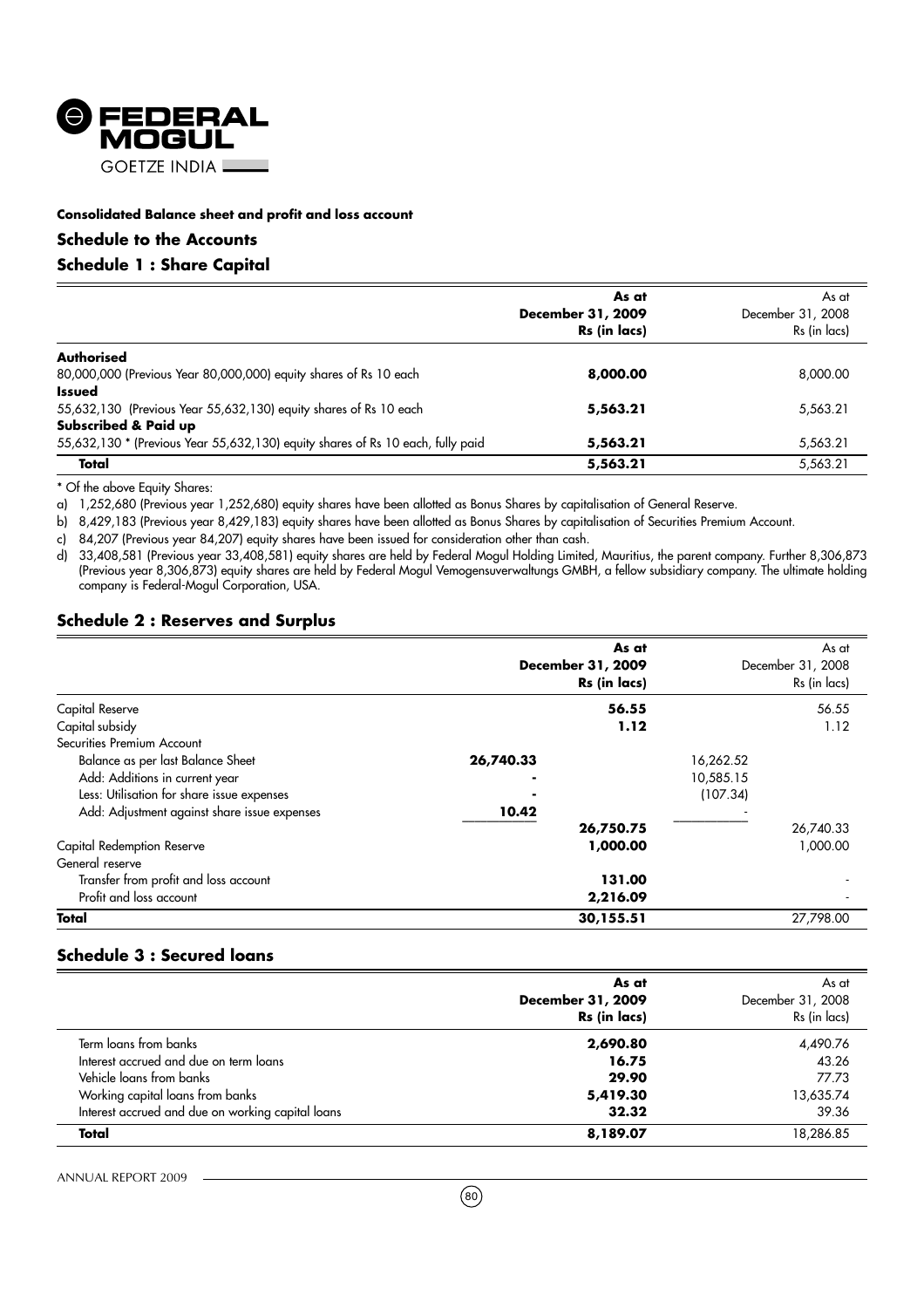

# **Schedule 3 : Secured loans**

- 1 Term loans repayable within one year Rs 1,490.80 lacs (Previous Year Rs 3,299.95 lacs)
- 2 Term loans from banks are secured by
	- Rs. Nil (Previous year Rs 1,125 lacs) are secured by first pari-passu charge on entire fixed assets of the Company.
	- Rs. 1,000 lacs (Previous year Rs 2,000 lacs) are secured by first pari-passu charge on entire fixed assets of the Company, along with other secured term lenders and second pari-passu charge on current assets of the Company along with other term lenders.
	- Rs. 1,500 lacs (Previous year Rs Nil) are secured by first pari-passu charge on entire fixed assets of the Company including land and building and whole of moveable assets including plant & machinery, spares, tools and accessories, furniture & fixtures and other moveable assets of the Company.
	- Rs Nil (Previous year Rs 290.35 lacs) are secured by first pari-passu charge with all secured lenders on the entire current assets of the Company, both present and future.
	- Rs Nil (Previous year Rs 500 lacs) are secured by first pari-passu charge on the gross block of the company i.e. fixed movable assets of the company in Bahadurgarh.
	- Rs. 190.80 lacs (Previous year Rs 575.41 lacs) are secured by exclusive charge on the entire fixed assets of the Company.
- 3 Vehicle loans of Rs 29.90 lacs (Previous year Rs 77.33 lacs) from banks are secured by way of hypothecation of the underlying vehicles
- 4 Working capital loans from banks are secured against hypothecation of current assets of the Company, both present and future.

# **Schedule 4 : Unsecured Loans**

|                                                      | As at             | As at             |
|------------------------------------------------------|-------------------|-------------------|
|                                                      | December 31, 2009 | December 31, 2008 |
|                                                      | Rs (in lacs)      | Rs (in lacs)      |
| <b>Unclaimed Fixed Deposits</b>                      | 5.10              | 8.05              |
| Short term loans & advances from                     |                   |                   |
| - GTZ Securities Ltd                                 | 1.69              | 1.69              |
| - Others                                             | 61.00             | 61.00             |
| Inter-corporate deposits*                            | 990.00            |                   |
| Interest accrued and due on inter-corporate deposits | 108.73            |                   |
|                                                      | 1,166.52          | 70.74             |

\*Includes Rs. 990 lacs (Previous year Rs. Nil) due to Ferodo India Private Limited, a fellow subsidiary.

# **Schedule 5 : Deferred tax liabilities (net) :**

|                                                                                           | As at<br>December 31, 2009<br>Rs (in lacs) | As at<br>December 31, 2008<br>Rs (in lacs) |
|-------------------------------------------------------------------------------------------|--------------------------------------------|--------------------------------------------|
| <b>Deferred Tax Liabilities</b>                                                           |                                            |                                            |
| Differences in depreciation in block of fixed assets as per tax books and financial books | 4,984.41                                   | 291.42                                     |
| <b>Gross deferred tax liabilities</b>                                                     | 4,984.41                                   | 291.42                                     |
| <b>Deferred Tax Assets</b>                                                                |                                            |                                            |
| Unabsorbed Depreciation                                                                   | 2,629.98                                   | 37.75                                      |
| Effect of expenditure debited to profit and loss account in the current/ earlier year     |                                            |                                            |
| but allowed for tax purposes in following years                                           | 1,527.64                                   |                                            |
| Provision for doubtful debts                                                              | 213.60                                     | 2.56                                       |
| <b>Gross deferred tax assets</b>                                                          | 4,371.22                                   | 40.31                                      |
| <b>Net Deferred Tax Liabilities</b>                                                       | (613.19)                                   | (251.11)                                   |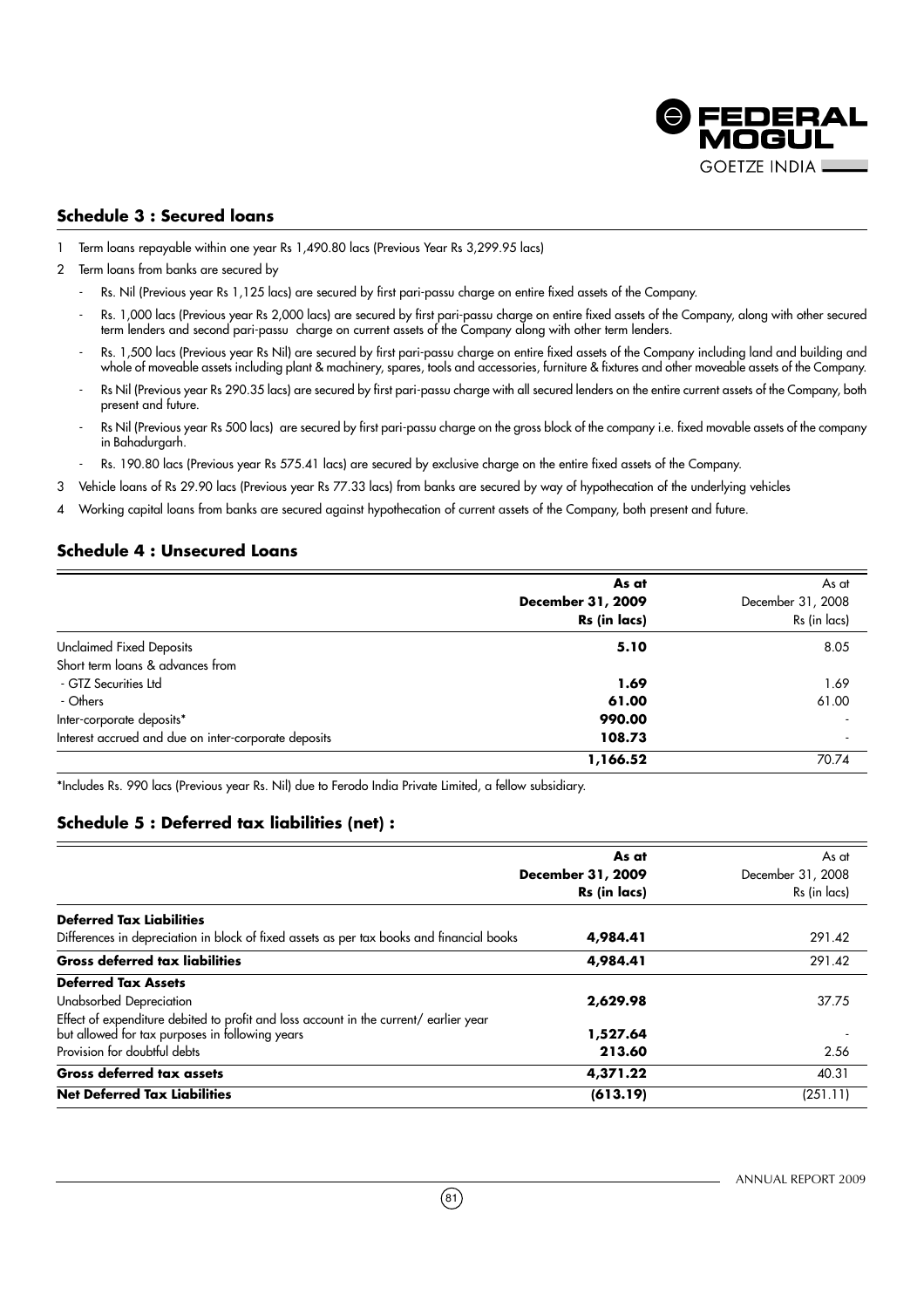

# **Schedule to the Accounts**

# **Schedule 6 : Fixed Assets** Research 2008 and 2008 Research 2008 Rs. (in lacs)

|                                                                                                  | Freehold Leasehold<br>Land | Land   | <b>Buildings</b> | <b>Furniture</b><br>& Fittings<br><b>Equipments</b> | Plant<br>and<br>and Office Machinery |        | Vehicles Intangibles* Goodwill |        | Total     | <b>Previous</b><br>Year |
|--------------------------------------------------------------------------------------------------|----------------------------|--------|------------------|-----------------------------------------------------|--------------------------------------|--------|--------------------------------|--------|-----------|-------------------------|
| <b>Gross Block</b>                                                                               |                            |        |                  |                                                     |                                      |        |                                |        |           |                         |
| At 01.01.2009                                                                                    | 1,486.18                   | 207.27 | 9,044.78         | 1,374.16                                            | 57,025.93                            | 449.73 | 712.11                         | 218.21 | 70,518.37 | 63,373.08               |
| <b>Additions</b>                                                                                 | ٠                          | 155.60 | 176.84           | 228.49                                              | 2,724.44                             | 62.69  |                                |        | 3,348.06  | 8,785.71                |
| Deductions                                                                                       | ٠                          | 1.02   | 986.34           | 177.78                                              | 1,200.53                             | 95.71  |                                | 218.21 | 2,679.59  | 1,640.42                |
| At 31.12.2009                                                                                    | 1,486.18                   | 361.85 |                  | 8,235.28 1,424.87                                   | 58,549.84                            | 416.71 | 712.11                         |        | 71,186.84 | 70,518.37               |
| <b>Depreciation/Amortisation</b>                                                                 |                            |        |                  |                                                     |                                      |        |                                |        |           |                         |
| At 01.01.2009                                                                                    |                            | 8.04   | 2,262.49         | 661.39                                              | 24,466.26                            | 228.26 | 461.77                         | 103.65 | 28,191.86 | 24,481.71               |
| For the year                                                                                     | ٠                          | 3.62   | 284.81           | 73.49                                               | 4,970.87                             | 83.53  | 69.03                          | 21.82  | 5,507.17  | 5,048.57                |
| Deletions / adjustments                                                                          | ٠                          |        | 85.17            | 58.78                                               | 528.09                               | 80.58  | ٠                              | 125.47 | 878.09    | 1,338.42                |
| At 31.12.2009                                                                                    | $\blacksquare$             | 11.66  | 2,462.13         | 676.10                                              | 28,909.04                            | 231.21 | 530.80                         |        | 32,820.94 | 28,191.86               |
| Depreciation for previous year                                                                   | ٠                          | 2.26   | 276.05           | 71.62                                               | 4,427.04                             | 123.38 | 126.40                         | 21.82  | 5,048.57  | 4,691.19                |
| <b>Net Block</b>                                                                                 |                            |        |                  |                                                     |                                      |        |                                |        |           |                         |
| At 31.12.2009                                                                                    | 1,486.18                   | 350.19 | 5,773.15         | 748.77                                              | 29,640.80                            | 185.50 | 181.31                         |        | 38,365.90 | 42,326.51               |
| At 31.12.2008                                                                                    | 1,486.18                   | 199.23 | 6,782.29         | 712.77                                              | 32,559.67                            | 221.47 | 250.34                         | 114.56 | 42,326.51 | 38,891.37               |
| Capital work-in-progress including capital advances Rs 204.28 lacs (Previous Year Rs 1,380 lacs) |                            |        |                  |                                                     |                                      |        |                                |        | 1,733.74  | 1,380.00                |

Note:

1. Land includes(at cost) Rs.900.65 lacs (Previous year Rs.900.65 lacs) pending registration in the name of the Company.

2. Buildings include (at cost )

i) Rs 76.04 lacs (Previous year Rs 101.38 lacs) Residential flats pending registration in the name of the Company

ii) Rs 1,261.39 lacs (Previous year Rs 1,261.39 lacs), constructed on land pending registration in the name of the Company.

3. \* Includes Patents and Trade marks valued at Re.1.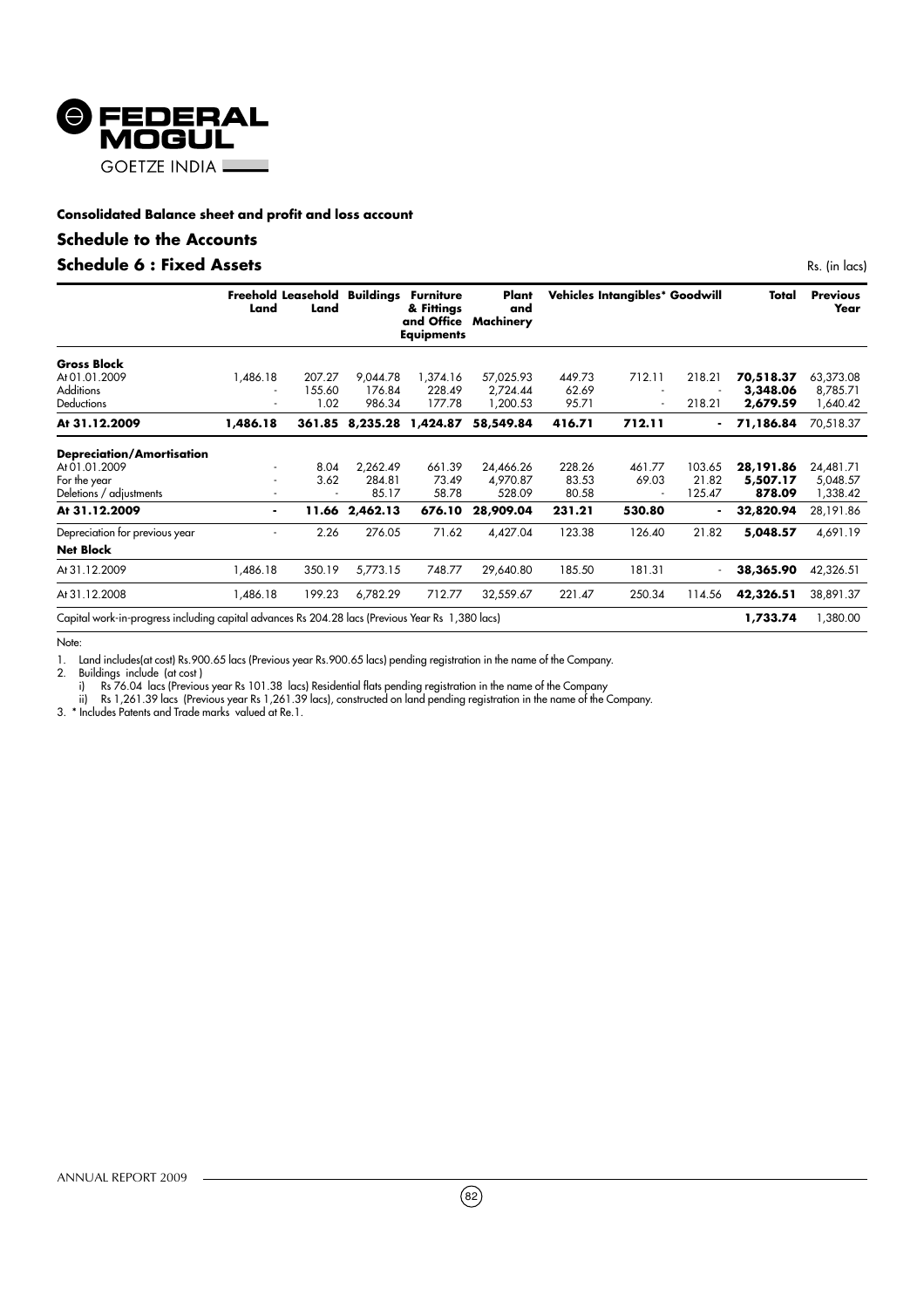

# **Schedule to the Accounts**

# **Schedule 7 : Investments**

|     |                                                                              |         | As at<br>December 31, 2009<br>Rs (in lacs) |         | As at<br>December 31, 2008<br>Rs (in lacs) |
|-----|------------------------------------------------------------------------------|---------|--------------------------------------------|---------|--------------------------------------------|
|     | Non-trade Long Term (at cost) (unquoted)                                     |         |                                            |         |                                            |
|     | <b>A</b> Government Securities                                               |         |                                            |         |                                            |
|     | National savings certificates* (cost Rs 1.42 lacs)                           |         | 1.42                                       |         | 1.42                                       |
| в   | <b>Investments in Associates</b>                                             |         |                                            |         |                                            |
| (i) | <b>GI Power Corporation Ltd.</b>                                             |         |                                            |         |                                            |
| a   | 3,889,600 (Previous year-3,889,600) equity shares of Rs 5 each, fully paid   | 194.48  |                                            | 194.48  |                                            |
|     | Add: Share of profit/(loss) in associate                                     | 20.02   |                                            | 16.21   |                                            |
|     | Carrying value of investment                                                 |         | 214.50                                     |         | 210.69                                     |
| b   | 17,528,800 (Previous year - 17,528,800) 8% cumulative convertible redeemable |         |                                            |         |                                            |
|     | Preference Shares of Rs.5 each fully paid**                                  |         | 876.44                                     |         | 876.44                                     |
|     | (ii) GTZ Securities                                                          |         |                                            |         |                                            |
|     | 9,23,000 (Previous year-9,23,000) equity shares of Rs 5 each, fully paid     | 46.15   |                                            | 46.15   |                                            |
|     | Less: Share of losses in associate                                           | (46.15) |                                            | (46.15) |                                            |
|     | Carrying value of investment                                                 |         |                                            |         |                                            |
|     | <b>C</b> Other investments                                                   |         |                                            |         |                                            |
| (i) | Nanz Food Products Limited                                                   |         |                                            |         |                                            |
|     | 1,00,000 (Previous year-1,00,000) 6% redeemable cumulative                   |         |                                            |         |                                            |
|     | preference shares of Rs.10 each fully paid                                   | 10.00   |                                            | 10.00   |                                            |
|     | Less : Provision for diminution in the value of investment                   | (10.00) |                                            | (10.00) |                                            |
|     | Carrying value of investment                                                 |         |                                            |         |                                            |
|     | Total                                                                        |         | 1,092.36                                   |         | 1,088.55                                   |

\* The investment is pledged with Sale Tax Authorities

Cumulative Convertible Redeemable Preference Shares of Rs. 5 each fully paid of GI Power Corporation Limited are redeemable on or before July 25, 2014 at the option of the Company.

# **Schedule 8 : Inventories (at lower of cost and net realisable value)**

|                                                                               | As at             | As at             |
|-------------------------------------------------------------------------------|-------------------|-------------------|
|                                                                               | December 31, 2009 | December 31, 2008 |
|                                                                               | Rs (in lacs)      | Rs (in lacs)      |
| Raw materials and components                                                  | 1,663.90          | 1,689.32          |
| (Including materials in transit Rs 250.54 lacs (Previous year Rs 223.07 lacs) |                   |                   |
| Stores and spares                                                             | 2,010.91          | 2,182.17          |
| Work-in- progress                                                             | 3,088.10          | 3,408.21          |
| Reusable scrap                                                                | 20.39             | 91.71             |
| Finished goods - Manufactured                                                 | 2,747.93          | 3,366.17          |
| - Trading                                                                     | 316.45            | 16.00             |
| Total                                                                         | 9,847.68          | 10,753.58         |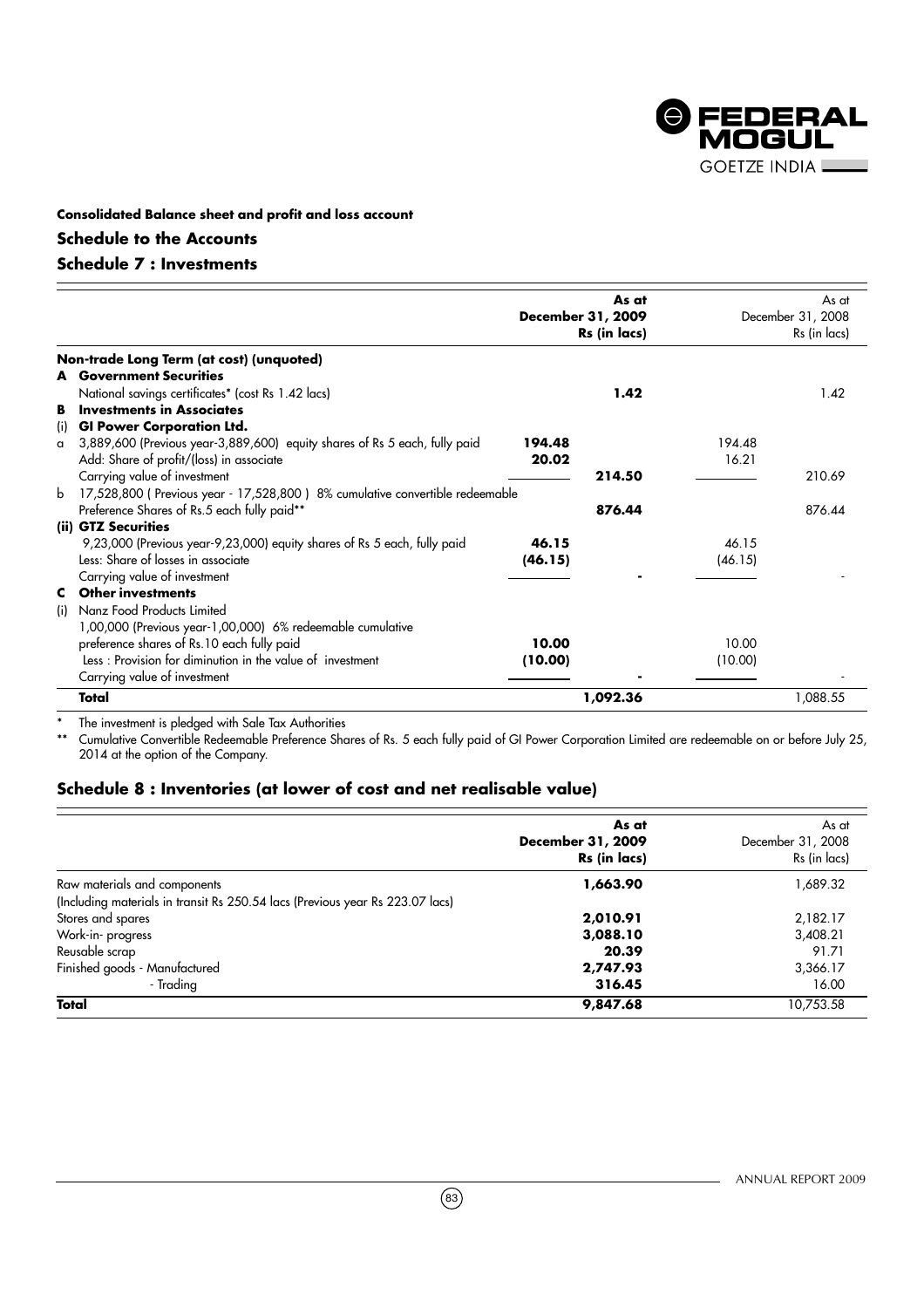

# **Consolidated Balance sheet and profit and loss account Schedule to the Accounts Schedule 9 : Sundry Debtors**

|                                                                                                                                                                                                                                   | As at                             | As at                             |
|-----------------------------------------------------------------------------------------------------------------------------------------------------------------------------------------------------------------------------------|-----------------------------------|-----------------------------------|
|                                                                                                                                                                                                                                   | December 31, 2009<br>Rs (in lacs) | December 31, 2008<br>Rs (in lacs) |
| Debts outstanding for a period exceeding six months                                                                                                                                                                               |                                   |                                   |
| Unsecured, considered good*                                                                                                                                                                                                       | 339.85                            | 79.21                             |
| Unsecured, considered doubtful                                                                                                                                                                                                    | 128.43                            | 100.43                            |
| Other                                                                                                                                                                                                                             |                                   |                                   |
| Secured, considered good                                                                                                                                                                                                          | 210.91                            | 184.78                            |
| Unsecured, considered good                                                                                                                                                                                                        | 10,129.86                         | 9,448.89                          |
|                                                                                                                                                                                                                                   | 10,809.05                         | 9,813.31                          |
| Less: Provision for doubtful debts                                                                                                                                                                                                | 128.43                            | 100.43                            |
| Total                                                                                                                                                                                                                             | 10,680.62                         | 9,712.88                          |
| Federal-Mogul Bearings India Limited Rs. 14.63 lacs (Previous year Rs. 483.20 lacs) (Maximum amount outstanding during the year Rs. 668.61 lacs (Previous<br>year Rs. 483.20 lacs))<br><b>Schedule 10: Cash and Bank balances</b> |                                   |                                   |
| Cash on hand<br>Balances with scheduled banks:                                                                                                                                                                                    | 0.78                              | 1.42                              |
| - On current accounts                                                                                                                                                                                                             | 208.16                            | 89.15                             |
| - On deposit accounts (pledged with Government authorities)                                                                                                                                                                       | 53.86                             | 82.36                             |
| - On unpaid dividend accounts (declared in earlier years)                                                                                                                                                                         | 21.11                             | 26.20                             |
| <b>Total</b>                                                                                                                                                                                                                      | 283.91                            | 199.13                            |
| <b>Schedule 11: Other Current Assets</b>                                                                                                                                                                                          |                                   |                                   |
| Fixed Assets held for disposal (at lower of net book value                                                                                                                                                                        |                                   |                                   |
| and estimated net realisable value)                                                                                                                                                                                               | 1,156.03                          | 47.26                             |
| Interest/dividend accrued on deposits/investments                                                                                                                                                                                 | 32.85                             | 54.87                             |
| DEPB benefits receivable                                                                                                                                                                                                          | 350.95                            | 373.22                            |
| Insurance claim receivable                                                                                                                                                                                                        | 66.09                             | 4.75                              |
| Total                                                                                                                                                                                                                             | 1,605.92                          | 480.10                            |
| <b>Schedule 12: Loans and Advances</b>                                                                                                                                                                                            |                                   |                                   |
| Unsecured considered good, except where stated otherwise                                                                                                                                                                          |                                   |                                   |
| Advances recoverable in cash or in kind or for value to be received                                                                                                                                                               | 1,331.69                          | 1,348.85                          |
| Security deposits                                                                                                                                                                                                                 | 477.63                            | 495.76                            |
| Balance with excise authorities                                                                                                                                                                                                   | 562.31                            | 936.66                            |
| Advance payment of tax (net of provision Rs. 2,157.01 lacs,                                                                                                                                                                       |                                   |                                   |
| (Previous year Rs. 1,367.83 lacs))                                                                                                                                                                                                | 372.50                            | 479.38                            |
| MAT credit entitlement                                                                                                                                                                                                            | 880.00                            |                                   |

# **Schedule 13 : Current Liabilities**

Advance payment of fringe benefit tax (net of provision Rs. 448.62 lacs,

| Sundry creditors                                                                            |           |           |
|---------------------------------------------------------------------------------------------|-----------|-----------|
| a) total outstanding dues of Micro and Small Enterprises (refer note no. 12 to schedule 24) | 98.42     | 119.38    |
| b) total outstanding dues of creditors other than Micro and Small Enterprises               | 14,822.40 | 10,948.23 |
| Amounts due to Investors Education & Protection fund (as and when due) - unpaid dividends   | 21.11     | 26.20     |
| Advance received against supplies                                                           |           | 3,300.29  |
| Advance received against sale of investment                                                 | 200.00    |           |
| Other liabilities                                                                           | 913.78    | 1.086.75  |
| Security deposit                                                                            | 260.95    | 213.01    |
| Interest accrued but not due on loans                                                       | 23.79     | 57.89     |
| Total                                                                                       | 16,340.45 | 15,751.75 |

(Previous year Rs. 432.20 lacs)) **24.70** 18.96 **Total** 3,279.61

ANNUAL REPORT 2009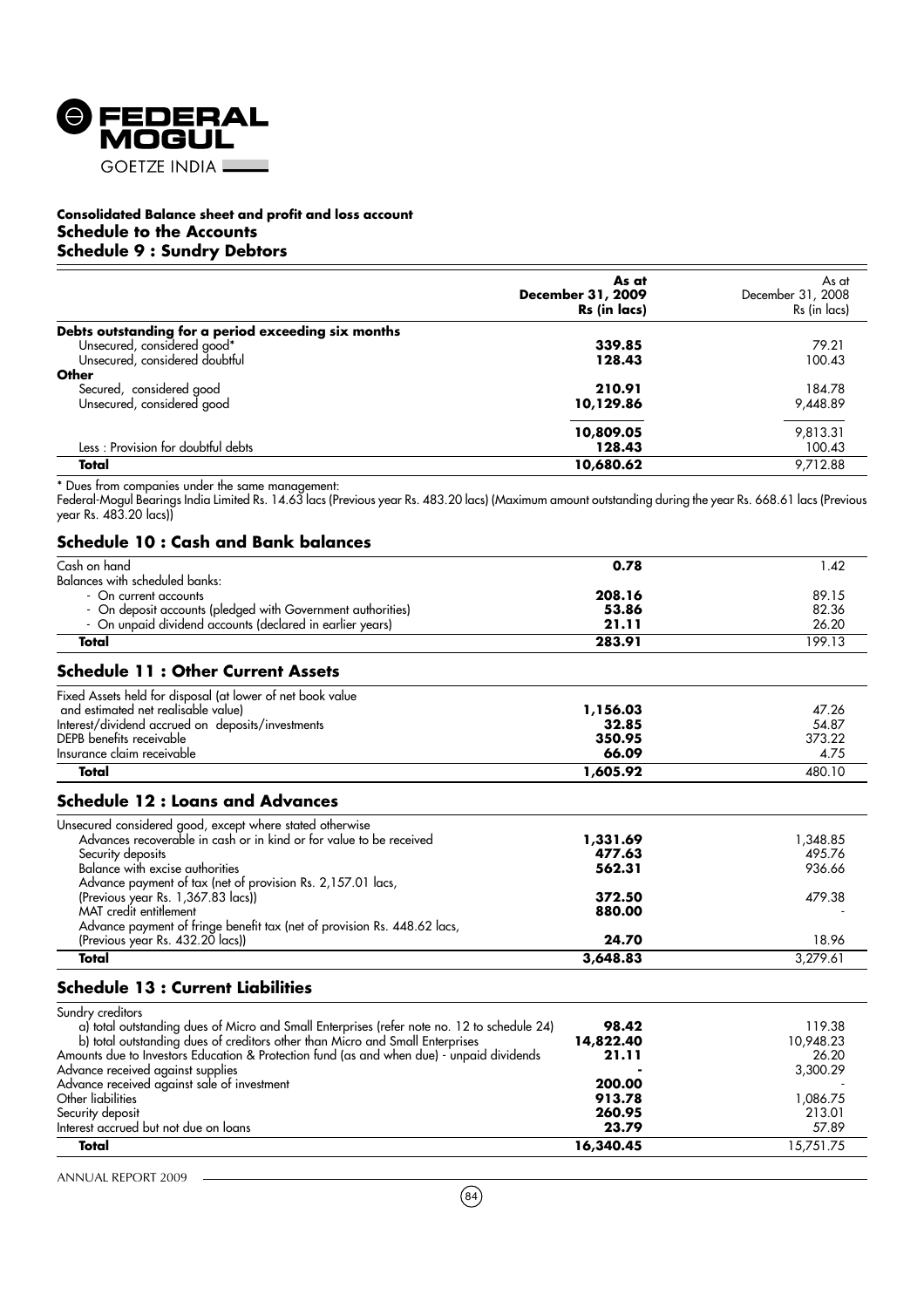

# **Schedule to the Accounts**

# **Schedule 14 : Provisions**

|                                | As at             | As at             |
|--------------------------------|-------------------|-------------------|
|                                | December 31, 2009 | December 31, 2008 |
|                                | Rs (in lacs)      | Rs (in lacs)      |
| Provision for leave encashment | 748.92            | 956.47            |
| Provision for gratuity         | 2,089.74          | 2,062.59          |
| Proposed dividend              | 259.70            | 60.00             |
| Tax on proposed dividend       | 43.13             | 10.20             |
| Total                          | 3,141.49          | 3,089.26          |

# **Schedule 15 : Miscellaneous Expenditure\***

| Balance as per last balance sheet | 719.71              | 959.61 |
|-----------------------------------|---------------------|--------|
| Less: Written off                 | 239.90              | 239.90 |
|                                   | 479.81<br>_________ | 719.71 |
| Total                             | 479.81              | 719.71 |

\* Amount represents the impact of transitional provision on adoption of notified Accounting Standard 15 (revised).

# **Schedule 16 : Other Income**

| Interest:                                                      |          |           |
|----------------------------------------------------------------|----------|-----------|
| Bank deposits (TDS Rs 1.45 lacs, (Previous year Rs 1.50 lacs)) | 13.39    | 18.76     |
| Interest on income-tax refund                                  |          | 176.90    |
| Others (TDS Rs 3.77 lacs, Previous year Rs Nil lacs)           | 24.88    | 0.83      |
| Sale of scrap                                                  | 1,175.65 | 268.83, ا |
| Duty drawback/ Exim scrip realisation                          | 304.33   | 304.13    |
| Excess provision written back                                  | 236.74   | 273.00    |
| Miscellaneous income                                           | 243.81   | 181.88    |
| Foreign exchange fluctuation (net)                             | 1.46     |           |
| Total                                                          | 2,000.26 | 2,224.33  |

# **Schedule 17 : Raw materials and Components Consumed**

| Total                               | 21,078.17 | 18,728.69 |
|-------------------------------------|-----------|-----------|
| Inventories as at December 31, 2009 | 1,663.90  | 1.689.32  |
|                                     | 22,742.07 | 20,418.01 |
| Add: Purchases                      | 21,052.75 | 18,229.75 |
| Inventories as at December 31, 2008 | 1,689.32  | 2,188.26  |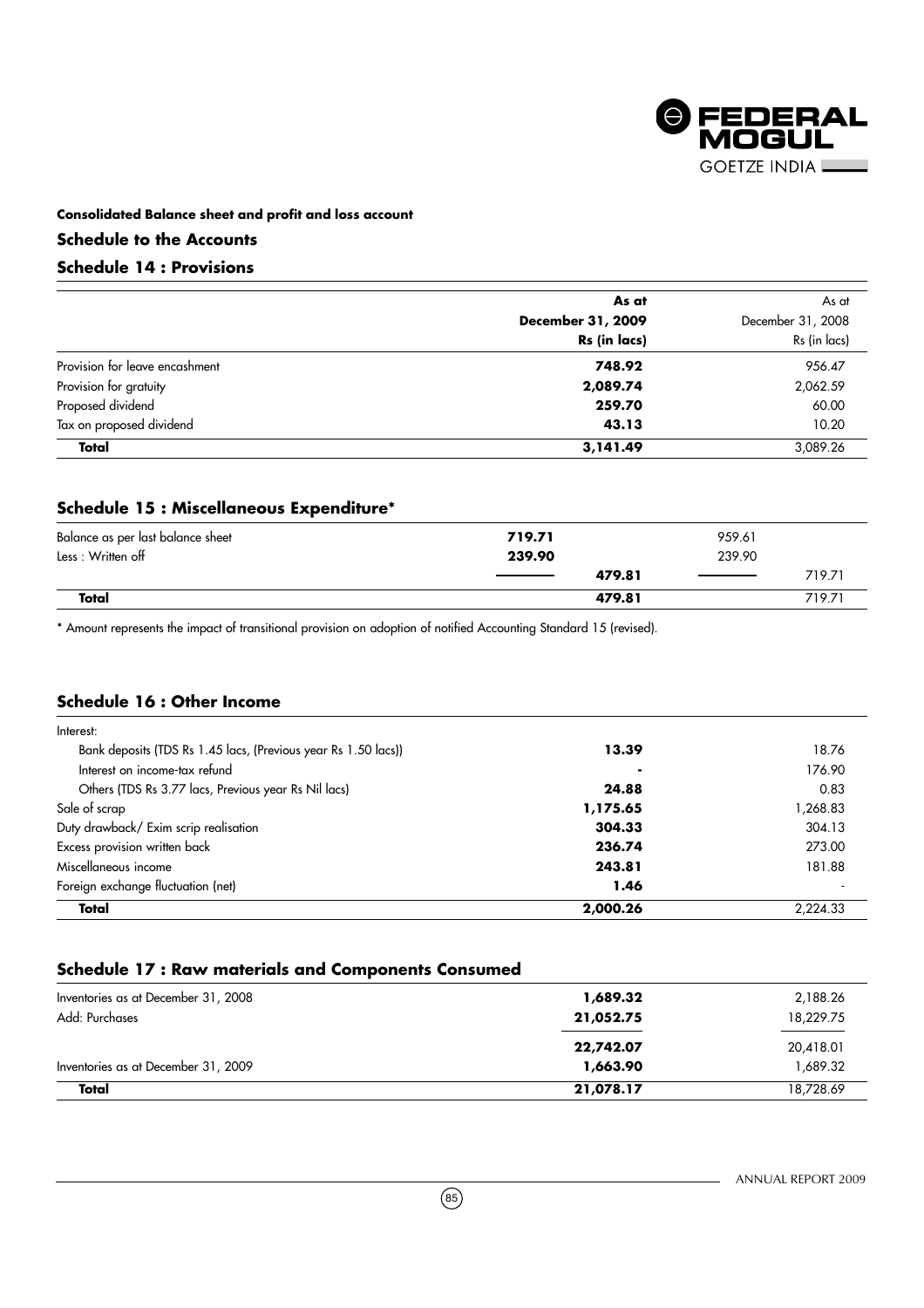

# **Consolidated Balance sheet and profit and loss account Schedule to the Accounts**

# **Schedule 18 : Personnel Expenses**

|                                                                  | As at<br>December 31, 2009<br>Rs (in lacs) | As at<br>December 31, 2008<br>Rs (in lacs) |
|------------------------------------------------------------------|--------------------------------------------|--------------------------------------------|
| Salaries, wages and bonus (refer note no. 14 in schedule no. 24) | 13,394.34                                  | 13,059.62                                  |
| Contribution to provident fund and other funds                   | 895.74                                     | 783.76                                     |
| Contribution to superannuation fund                              | 166.47                                     | 156.57                                     |
| Contribution to gratuity                                         | 242.32                                     | 977.52                                     |
| Workmen and staff welfare expenses                               | 1,113.35                                   | 1,035.31                                   |
| Total                                                            | 15,812.22                                  | 16.012.78                                  |

# **Schedule 19 : Operating and Other Expenses**

| Consumption of stores and spares (refer Note no. 14 in schedule no. 24) | 8,642.41  |        | 7,634.59  |
|-------------------------------------------------------------------------|-----------|--------|-----------|
| Sub-contracting expenses                                                | 1,334.67  |        | 1,425.12  |
| Power and fuel                                                          | 4,865.36  |        | 4,306.48  |
| Freight and forwarding charges                                          | 1,560.64  |        | 1,670.16  |
| Rent                                                                    | 362.71    |        | 164.13    |
| Rates and taxes                                                         | 366.81    |        | 455.90    |
| Insurance                                                               | 51.32     |        | 72.08     |
| Repairs and maintenance                                                 |           |        |           |
| - Plant and machinery                                                   | 295.10    | 207.02 |           |
| - Buildings                                                             | 110.57    | 116.49 |           |
| - Others                                                                | 213.45    | 187.60 |           |
|                                                                         | 619.12    |        | 511.11    |
| Advertising and sales promotion                                         | 4,427.81  |        | 3,330.19  |
| Royalty                                                                 | 1,052.76  |        | 978.93    |
| Product rectification charges                                           | 91.42     |        | 52.68     |
| Legal and professional expenses                                         | 395.68    |        | 950.05    |
| Travelling and conveyance                                               | 312.84    |        | 562.94    |
| Communication costs                                                     | 247.59    |        | 281.09    |
| Technical knowhow charges                                               | 15.36     |        | 37.53     |
| Trade discount                                                          |           |        | 107.00    |
| Printing and stationery                                                 | 72.10     |        | 11.25     |
| Directors sitting fees                                                  | 15.46     |        |           |
| Payment to Auditor                                                      |           |        |           |
| As auditor:                                                             |           |        |           |
| - Audit fee                                                             | 42.24     | 42.24  |           |
| - Tax audit fee                                                         | 25.85     | 24.35  |           |
| - Limited reviews                                                       | 9.00      | 4.50   |           |
| - Out-of-pocket expenses                                                | 4.96      | 6.02   |           |
| In other manner:                                                        |           |        |           |
| - Certification and others matters                                      | 2.97      | 3.80   |           |
|                                                                         | 85.02     |        | 80.91     |
| Charity & donation                                                      |           |        | 0.20      |
| Provision for doubtful debts                                            | 58.94     |        | 39.44     |
| Foreign exchange fluctuation (net)                                      |           |        | 2,046.32  |
| Loss on sale / discard of fixed assets (net)                            | 587.20    |        | 101.04    |
| Advances written off                                                    | 1.65      |        | 0.56      |
| Miscellaneous expenses                                                  | 399.48    |        | 415.28    |
| Total                                                                   | 25,566.35 |        | 25,234.98 |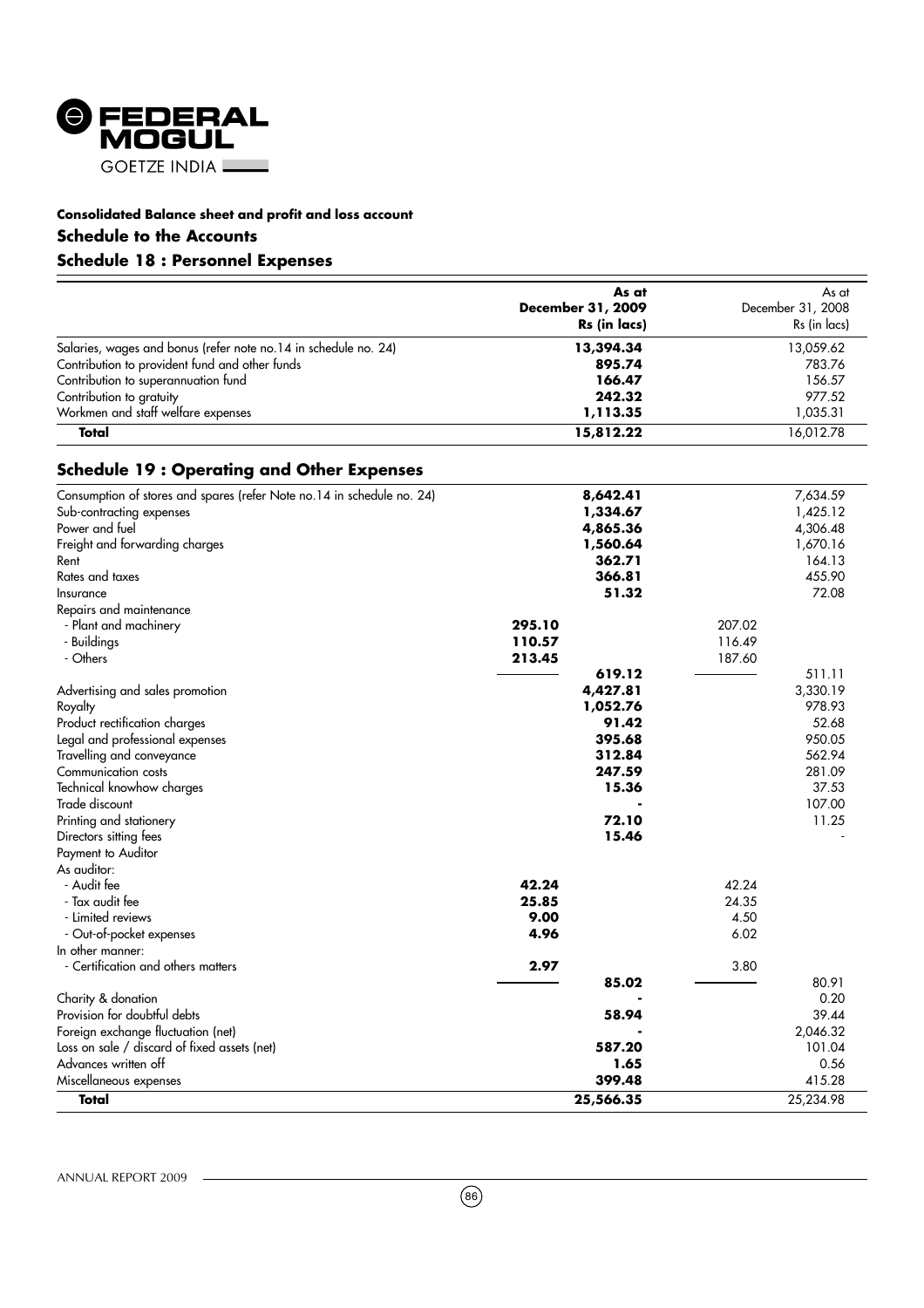

# **Schedule to the Accounts**

# **Schedule 20 : Decrease in Inventories**

|                                 | For the year ended<br>December 31, 2009<br>Rs (in lacs) | For the year ended<br>December 31, 2008<br>Rs (in lacs) |
|---------------------------------|---------------------------------------------------------|---------------------------------------------------------|
| Inventories - opening           |                                                         |                                                         |
| - Work-in-progress              | 3,408.21                                                | 3,901.91                                                |
| - Finished goods - Manufactured | 3,366.17                                                | 4,941.94                                                |
| - Tradina                       | 16.00                                                   |                                                         |
| Reusable Scrap                  | 91.71                                                   | 519.08                                                  |
|                                 | 6,882.09                                                | 9,362.93                                                |
| Inventories - closing           |                                                         |                                                         |
| - Work-in-progress              | 3,088.10                                                | 3,408.21                                                |
| - Finished goods - Manufactured | 2,747.93                                                | 3,366.17                                                |
| - Trading                       | 316.45                                                  | 16.00                                                   |
| Reusable Scrap                  | 20.39                                                   | 91.71                                                   |
|                                 | 6,172.87                                                | 6,882.09                                                |
|                                 | 709.22                                                  | 2,480.84                                                |

# **Schedule 21 : Financial Expenses**

| Interest        |          |          |
|-----------------|----------|----------|
| - to term loans | 282.00   | 836.34   |
| - to banks      | 1,321.53 | 1,991.05 |
| - others        | 577.27   | 427.45   |
| Bank charges    | 142.80   | 112.86   |
| <b>Total</b>    | 2,323.60 | 3,367.70 |

# **Schedule 22 : Prior Period Item**

| Depreciation and amortisation | 118.42 |                          |
|-------------------------------|--------|--------------------------|
| Interest - others             | 232.82 |                          |
| Communication costs           |        | 42.52                    |
| Salaries, wages and bonus     | 72.58  | $\overline{\phantom{a}}$ |
| Total                         | 423.82 | 42.52                    |

# **Schedule 23 : Earnings\ (loss) per share (EPS)**

| Net profit/ (loss) as per profit and loss account              | 5,452.43   | (171.13)   |
|----------------------------------------------------------------|------------|------------|
| Less proposed dividend on preference shares and taxes their on | (34.29)    | (70.20)    |
| Net profit for calculation of basic EPS                        | 5,418.15   | (241.33)   |
| Weighted average number of equity shares in calculating basic  |            |            |
| and diluting earning per share                                 | 55,632,130 | 33,566,566 |
| Earning/ (loss) per share                                      | 9.74       | (0.72)     |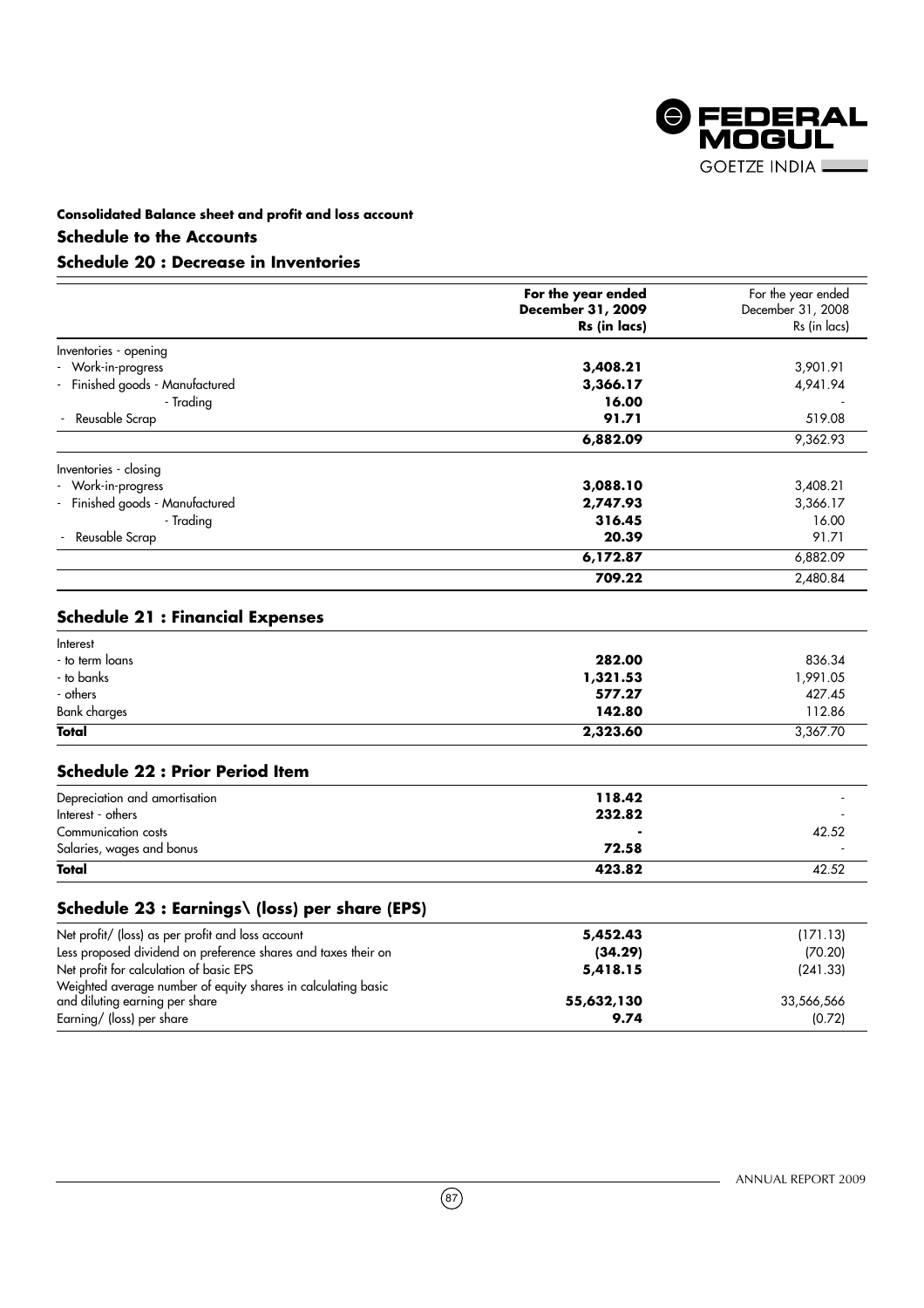

# **SCHEDULES 1 - 24 (Contd.)**

# **Schedule 24: Notes to Consolidated financial statements**

#### **1. Background**

Federal-Mogul Goetze (India) Limited ('FMGIL' or 'the Company'), is inter-alia engaged in the manufacture, supply and distribution of 'automotive components' used in two/three/four wheeler automobiles.

The Company has two subsidiaries namely Federal-Mogul TPR (India) Limited and Satara Rubbers and Chemicals Limited. Federal-Mogul TPR (India) Limited was promoted for manufacturing of steel rings used in two/ three/ four wheeler automobiles, in technical collaboration with Teikoku Piston Rings Co. Limited, Japan and T & N Investments Limited, a group company of Federal Mogul Corporation. The Satara Rubbers and Chemicals Limited is a 100% subsidiary of FMGIL. Both the subsidiaries are incorporated with in India.

#### **2. Statement of Significant Accounting Policies**

#### a) Basis of Preparation and Consolidation

The financial statements have been prepared to comply in all material respects in respects with the Notified accounting standard by Companies (Accounting Standards) Rules, 2006 (as amended) and the relevant provisions of the Companies Act, 1956. The financial statements have been prepared under the historical cost convention and on an accrual basis.

The Consolidated Financial Statements have been prepared in accordance with Accounting Standard 21 (AS 21) " Consolidated Financial Statements" and Accounting Standard 23 (AS 23) " Accounting for investments in Associates in Consolidated Financial Statements".

The Subsidiaries and Associates (which along with Federal-Mogul Goetze (India) Limited, the parent, constitute the Federal-Mogul Goetze Group) considered in the preparation of these consolidated financial statements are:

| Name                                 | Percentage of Ownership interest<br>as at December 31, 2009 | Percentage of Ownership interest<br>as at December 31, 2008 |
|--------------------------------------|-------------------------------------------------------------|-------------------------------------------------------------|
| Federal-Mogul TPR (India) Limited    | 51.00 %                                                     | 51.00 %                                                     |
| Satara Rubbers and Chemicals Limited | 100.00 %                                                    | 100.00 %                                                    |

The audited financial statements of subsidiaries, considered in the consolidated accounts, are drawn upto December 31, 2009. Investments in Associates:

The Federal-Mogul Goetze Group's Associates are:

| <b>Name</b>                         | Percentage of Ownership interest<br>as at December 31, 2009 | Percentage of Ownership interest<br>as at December 31, 2008 |
|-------------------------------------|-------------------------------------------------------------|-------------------------------------------------------------|
| <b>GTZ Securities Limited</b>       | 23.67%                                                      | 23.67%                                                      |
| <b>GI Power Corporation Limited</b> | 26.00%                                                      | 26.00%                                                      |

The un-audited financial statements of GI Power Corporation Limited as at December 31, 2009 are considered in consolidated account.

The Company has investment in GTZ Securities Limited which is considered as an associate, whose financial statements were audited for the year ended March 31, 2009 and are available with the Company. However, no financial statements have been prepared by the management of this associate company for the nine months period ended December 31, 2009 resulting in the results of this associate being not consolidated in these financial statements. The Group management is of the view that this non-availability of the financial statements of this associate will not affect the consolidated financial statements as the investment in such associate is fully provided for and it had incurred losses till March 31, 2009 and as informed by the management of the associate, the financial position has not improved since then.

Subsidiary companies are consolidated on a line-by-line basis by adding together the book values of the like items of assets, liabilities, income and expenses, after eliminating all significant intra-group balances and intra-group transactions and also unrealised profits or losses. The results of operations of a subsidiary are included in the consolidated financial statements from the date on which the parent subsidiary relationship comes into existence.

The difference between the cost to the Company of its investment in the subsidiary and its proportionate share in the equity of the subsidiary as at the date of acquisition of stake is recognized as goodwill or capital reserve, as the case may be. Goodwill is tested for impairment at the end of each accounting year. For impairment, the carrying value of goodwill is compared with the present value of discounted cash flows of the respective subsidiaries and loss, if any, is adjusted to the carrying value of the goodwill.

Minorities' interest in net profits/losses of the subsidiaries for the year is identified and adjusted against the income in order to arrive at the net income attributable to the shareholders of the Company. Their share of net assets is identified and presented in the consolidated balance sheet separately. Where accumulated losses attributable to the minorities are in excess of their equity, in the absence of the contractual obligation on the minorities, the same are accounted for the holding company.

Investments in associates are accounted for using the equity method. The difference between the cost of investment in associate and the proportionate share in equity of the associate as at the date of acquisition of stake is identified as goodwill or the capital reserve, as the case may be and included in the carrying value of the investment in the associate. The carrying amount of the investment is adjusted thereafter for the post acquisition change in the share of net assets of the associate. However, the share of losses is accounted for only to the extent of the cost of investment. Subsequent profits of such associates are not accounted for unless the accumulated losses (not accounted for by the Company) are recouped.

The financial statements of the group entities used for the purpose of consolidation are drawn up to the same reporting date as that of the Company i.e. year ended December 31, 2009.

These Consolidated Financial Statements are based on audited accounts in so far as they relate to amounts included in respect of subsidiaries and on basis of unaudited accounts in so far as they relate to amounts included in respect of associates.

The accounting policies have been consistently applied by the group and are consistent with those used in the previous year.

#### **b) Use of estimates**

The preparation of financial statements in conformity with generally accepted accounting principles requires management to make estimates and assumptions that affect the reported amounts of assets and liabilities and disclosure of contingent liabilities at the date of the financial statements and the results of operations during the reporting period. Although these estimates are based upon management's best knowledge of current events and actions, actual results could differ from these estimates.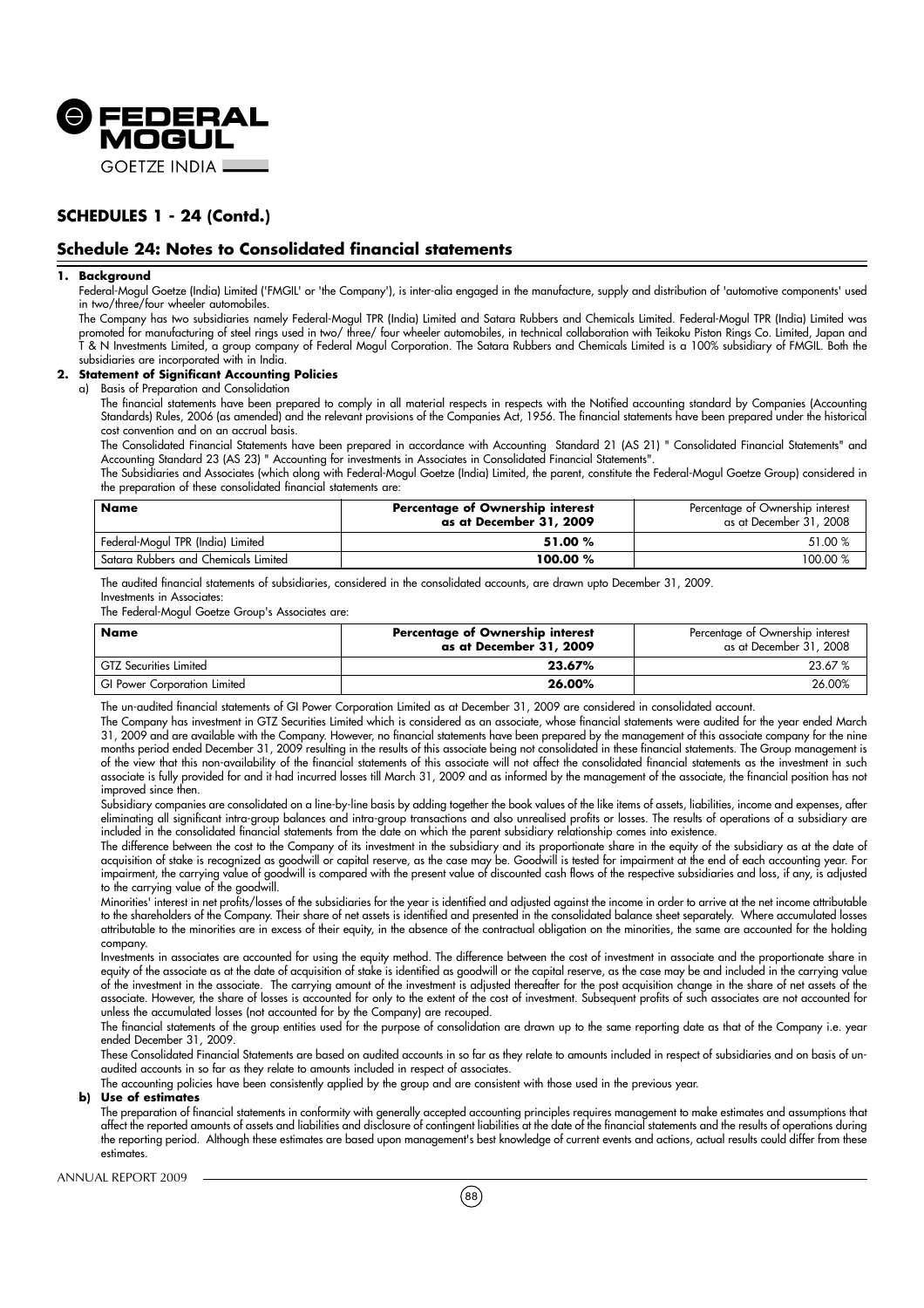

#### **c) Fixed assets**

Fixed assets are stated at cost less accumulated depreciation less impairment if any. Cost comprises the purchase price and any attributable cost of bringing the asset to its working condition for its intended use i.e. freight duties, taxes and other incidental expenses excluding Cenvat in so far as this is available for set off against excise duty. Borrowing costs relating to acquisition of fixed assets which takes substantial period of time to get ready for its intended use are also included to the extent they relate to the period till such assets are ready to be put to use.

#### **d) Depreciation**

i) Depreciation is provided using straight line method basis and the same is determined based on management's assessment of assets' useful lives and is calculated at the rates so determined, which are either equal to or higher than rates provided for such assets under Schedule XIV of the Companies Act, 1956.

| <b>Asset Class</b>                              | Rate prescribed in Schedule XIV<br>of Companies Act, 1956 | Rates used by the company       |
|-------------------------------------------------|-----------------------------------------------------------|---------------------------------|
| Land-Leasehold<br>(i)                           | ٠                                                         | over the life of lease of asset |
| (iii)<br><b>Buildings - Factory</b>             | 3.34%                                                     | 3.34%                           |
| - Other                                         | 1.63%                                                     | 1.63%                           |
| Furniture, fittings & office equipment<br>(iii) | 4.75% to 6.33%                                            | 4.75% to 6.33%                  |
| Plant & Machinery - Single Shift<br>(iv)        | 4.75%                                                     | 4.75%                           |
| - Double Shift                                  | 7.42%                                                     | 7.42%                           |
| - Triple Shift                                  | 10.34%                                                    | 10.34%                          |
| - Continuous process plant                      | 5.28%                                                     | 5.28%                           |
| Vehicles<br>(v)<br>- Employee                   | 9.50%                                                     | 33.33%                          |
| - Material Handling Vehicles                    | 9.50%                                                     | 11.31%                          |
| - Others                                        | 9.50%                                                     | 9.50%                           |
| $(v_i)$<br>Computers                            | 16.21%                                                    | 16.21%                          |
| Dies and Moulds<br>(vii)                        | 11.31%                                                    | 11.31% to 33.33%                |

ii) Plant and Machinery also includes self constructed machinery.

iii) Depreciation on the amount of adjustment to fixed assets on account of capitalization of insurance spares is provided over the remaining useful life of related assets.

iv) All assets costing upto Rs 5,000 are fully depreciated in the year of purchase.

#### **e) Impairment**

i) The carrying amounts of assets are reviewed at each balance sheet date if there is any indication of impairment based on internal/external factors. An impairment loss is recognized wherever the carrying amount of an asset exceeds its recoverable amount. The recoverable amount is the greater of the asset's net selling price and value in use. In assessing value in use, the estimated future cash flows are discounted to their present value at the weighted average cost of capital.

ii) After impairment, depreciation is provided on the revised carrying amount of the asset over its remaining useful life.

#### **f) Intangible assets**

Intangible assets are stated at cost less amortisation less impairment, if any. Cost comprises the purchase price and other directly attributable costs. Intangible assets are amortised over their expected useful economic lives, on straight line basis, as follows:

Design and drawings - over a period of 5 years.

#### **g) Leases**

Leases where the lessor effectively retains substantially all the risks and benefits of ownership of the leased item, are classified as operating leases. Operating lease payments are recognized as an expense in the Profit and Loss account on a straight-line basis over the lease term.

#### **h) Investments**

Investments that are readily realizable and intended to be held for not more than a year are classified as current investments. All other investments are classified as long-term investments. Current investments are carried at lower of cost and market value determined on an individual investment basis. Long-term investments are carried at cost. However, provision for diminution in value is made to recognize a decline, other than temporary, in the value of the investments.

#### **i) Inventories**

#### Inventories are valued as follows:

| Raw materials, components, stores<br>and spares and bought out tools. | Lower of cost and net realizable value. Cost represents purchase price and other direct costs and is determined<br>on a moving weighted average cost basis. However, materials and other items held for use in the production of<br>inventories are not written down below cost if the finished products in which they will be incorporated are expected<br>to be sold at or above cost. |
|-----------------------------------------------------------------------|------------------------------------------------------------------------------------------------------------------------------------------------------------------------------------------------------------------------------------------------------------------------------------------------------------------------------------------------------------------------------------------|
| Constructed Tools                                                     | Lower of cost and net realizable value. Cost represents material, labour and appropriate allocation of overheads. Cost<br>is determined on a weighted average basis.                                                                                                                                                                                                                     |
| Work-in-progress                                                      | Lower of cost and net realizable value. Cost for this purpose includes material, labour and appropriate allocation of<br>overheads. Cost is determined on a weighted average basis                                                                                                                                                                                                       |
| <b>Finished Goods:</b>                                                |                                                                                                                                                                                                                                                                                                                                                                                          |
| - Manufactured                                                        | Lower of cost and net realizable value. Cost for this purpose includes material, labour and appropriate allocation of<br>overheads. Excise duty on stock lying with Company is added to the cost of the finished goods inventory.<br>determined on a weighted average basis                                                                                                              |
| - Traded                                                              | Lower of cost and net realizable value. Cost represents purchase price and other direct costs and is determined on a<br>moving weighted average cost basis.                                                                                                                                                                                                                              |
| Reusable scrap                                                        | At lower of cost or net realizable value.                                                                                                                                                                                                                                                                                                                                                |

Net realizable value is the estimated selling price in the ordinary course of business, less estimated costs of completion. Provision for obsolescence is determined based on management's assessment and is charged to profit and loss account.

#### **j) Revenue Recognition**

Revenue is recognised to the extent that it is probable that the economic benefits will flow to the Company and the revenue can be reliably measured.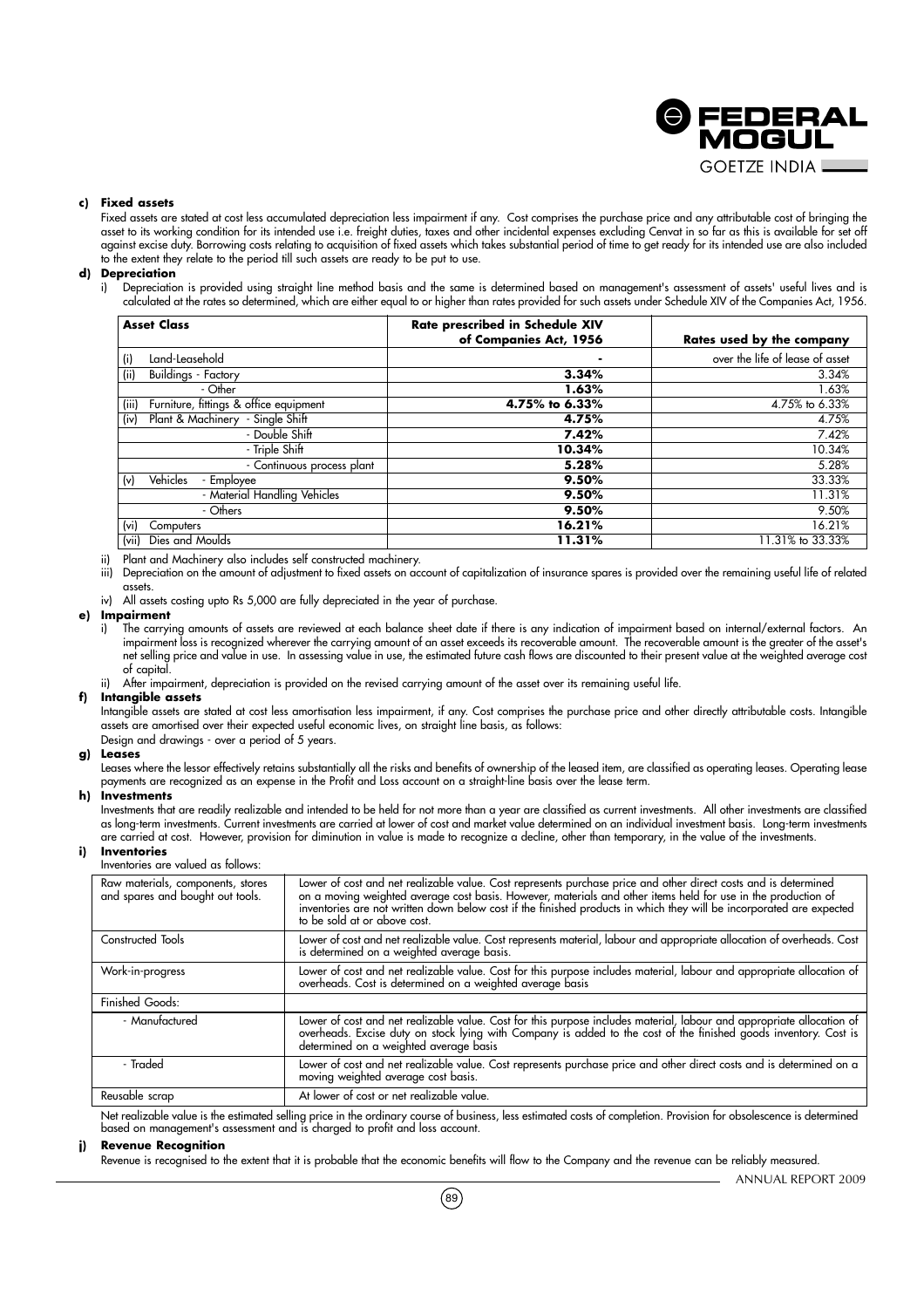

**GOFTZE INDIA L** 

#### **i) Sale of Goods:**

Revenue is recognized when the significant risks and rewards of ownership of the goods have passed to the buyer and are recorded net of excise duty, sales tax and trade discount.

#### **ii) Interest:**

Revenue is recognised on a time proportion basis taking into account the amount outstanding and the rate applicable.

#### **iii) Export Benefits/Incentives:**

Export entitlements under the Duty Entitlement Pass Book (DEPB) Scheme are recognized in the profit and loss account when the right to receive credit as per the terms of the scheme is established in respect of exports made.

# **k) Foreign Currency Transactions**

**(i) Initial Recognition**

Foreign currency transactions are recorded in the reporting currency, by applying to the foreign currency amount the exchange rate between the reporting currency and the foreign currency at the date of the transaction.

#### **(ii) Conversion**

Foreign currency monetary items are reported using the closing rate. Non-monetary items which are carried in terms of historical cost denominated in a foreign currency are reported using the exchange rate at the date of the transaction.

#### **(iii) Exchange Differences**

Exchange differences arising on the settlement of monetary items or on reporting Company's monetary items at rates different from those at which they were initially recorded during the year, or reported in previous financial statements, are recognized as income or as expenses in the year in which they arise.

#### **l) Retirement and Other Employee Benefits**

- (i) Provident fund contributions are charged to profit and loss account, when contributions paid/payable are due to "Goetze India Limited Provident Fund Trust", administered by the trustees and to the Regional Provident Fund Commissioners. There are no other obligations other than the contribution payable to the respective trusts.
- (ii) Gratuity liability under the Payment of Gratuity Act is accrued on the basis of an actuarial valuation made at the end of each financial year. The actuarial valuation is done as per projected unit credit method.
- (iii) Short term compensated absences are provided for based on estimates, Long term compensation liability for leave encashment is determined in accordance with company policy and measured on the basis of valuation by an independent actuary at the end of the financial year. The actuarial valuation is done as per projected unit credit method.
- (iv) Actuarial gains/losses are immediately taken to profit and loss account.
- (v) Superannuation Benefit

The Company has superannuation obligation administered with Life Insurance Corporation of India (LIC). Contributions to the defined contribution scheme are charged to profit and loss account when contributions paid/ payable are due to such fund. There are no other obligations other than the contribution payable to the respective trusts.

#### **m) Income Taxes**

Tax expense comprises of current, deferred and fringe benefit tax. Current income tax and fringe benefit tax is measured at the amount expected to be paid to the tax authorities in accordance with the Indian Income Tax Act, 1961 enacted in India. Deferred income taxes reflects the impact of current year timing differences between taxable income and accounting income for the year and reversal of timing differences of earlier years.

Deferred tax is measured based on the tax rates and the tax laws enacted or substantively enacted at the balance sheet date. Deferred tax assets and deferred tax liability, if any in the subsidiaries are not set off against each other as the respective companies in the Federal-Mogul Goetze Group do not have a legal right to do so. Current and deferred tax assets and liabilities are only offset, if a legally enforceable right exists to set off current tax assets against current tax liabilities and the deferred tax assets and deferred tax liabilities relate to the taxes on income levied by same governing taxation laws. Deferred tax assets are recognised only to the extent that there is reasonable certainty that sufficient future taxable income will be available against which such deferred tax assets can be realised. In situations where the Company has unabsorbed depreciation or carry forward tax losses, all deferred tax assets are recognised only if there is virtual certainty supported by convincing evidence that they can be realised against future taxable profits.

At each balance sheet date the Company re-assesses unrecognised deferred tax assets. It recognises unrecognised deferred tax assets to the extent that it has become reasonably certain or virtually certain, as the case may be that sufficient future taxable income will be available against which such deferred tax assets can be realised.

The carrying amount of deferred tax assets are reviewed at each balance sheet date. The Company writes-down the carrying amount of a deferred tax asset to the extent that it is no longer reasonably certain or virtually certain, as the case may be, that sufficient future taxable income will be available against which deferred tax asset can be realised. Any such write-down is reversed to the extent that it becomes reasonably certain or virtually certain, as the case may be, that sufficient future taxable income will be available.

MAT credit is recognised as an asset only when and to the extent there is convincing evidence that the company will pay normal income tax during the specified period. In the year in which the Minimum Alternative tax (MAT) credit becomes eligible to be recognized as an asset in accordance with the recommendations contained in guidance Note issued by the Institute of Chartered Accountants of India, the said asset is created by way of a credit to the profit and loss account and shown as MAT Credit Entitlement. The Company reviews the same at each balance sheet date and writes down the carrying amount of MAT Credit Entitlement to the extent there is no longer convincing evidence to the effect that Company will pay normal Income Tax during the specified period

#### **n) Earnings per Share**

Basic earnings per share are calculated by dividing the net profit or loss for the period attributable to equity shareholders by the weighted average number of equity shares outstanding during the period.

For the purpose of calculating diluted earnings per share, the net profit or loss for the period attributable to equity shareholders and the weighted average number of shares outstanding during the period are adjusted for the effects of all dilutive potential equity shares.

#### **o) Provisions**

A provision is recognised when an enterprise has a present obligation as a result of past event and it is probable that an outflow of resources will be required to settle the obligation, in respect of which a reliable estimate can be made. Provisions are not discounted to its present value and are determined based on best estimate required to settle the obligation at the balance sheet date. These are reviewed at each balance sheet date and adjusted to reflect the current best estimates.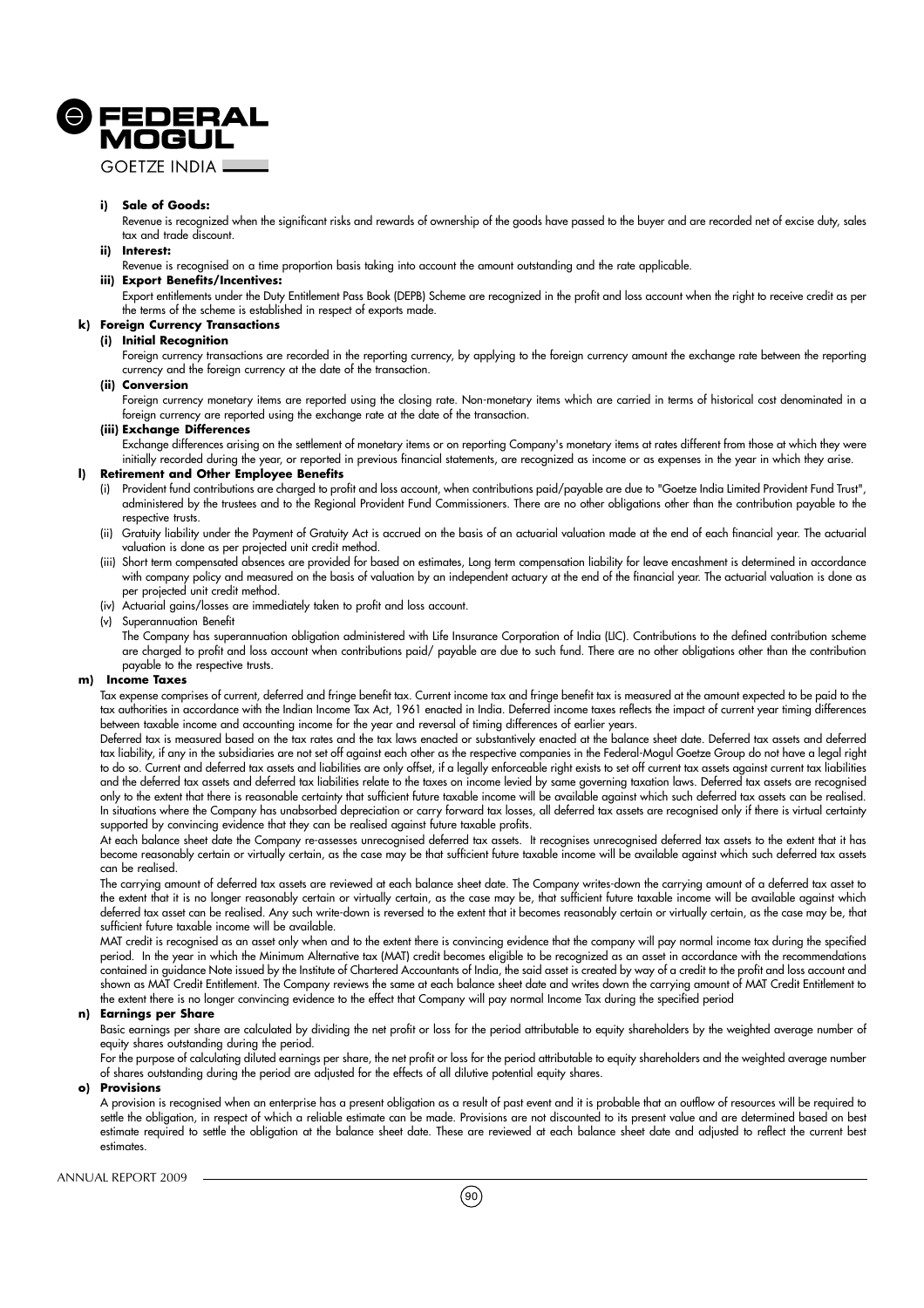

#### **p) Cash and Cash Equivalents**

Cash and cash equivalents for cash flow comprise cash at bank and in hand and short-term investments with an original maturity of three months or less. **q) Miscellaneous Expenditure**

Miscellaneous expenditure is written off over a period of 5 years.

#### **3. Segment Information**

Based on the guiding principles given in Accounting Standard on 'Segmental Reporting' (AS-17), notified under Companies (accounting Standards) Rules, 2006, the Company's primary business segment is manufacturing of auto components. The Company operates in one geographical segment that is "India" and no further disclosures as per AS-17 need to be made.

### **4. Related Party Disclosure**

- During the year under review, the Company has entered into transactions with related parties.
- **i) Key managerial personnel and their relatives**
	- Mr. Jean De Montlaur, Managing Director & President (w.e.f March 03, 2008).
	- Mr. Rustin Murdock, Whole Time Director & CFO.
	- Ms. S. Bhuvaneshwari, Deputy General Manager, Projects (Till March 31, 2008) (Manager under section 269 of the Companies Act, 1956)
	- Mr. Krish Mani , Manager (From March 12, 2009) (Manager under section 269 of the Companies Act, 1956)
- **ii) Holding Company of Parent Company**
- Federal Mogul Holdings Limited (Mauritius)

#### **iii) Fellow subsidiaries**

- Federal Mogul Burscheid GMBH, Germany.
- Federal Mogul Vemogensuverwaltungs GMBH (Germany)
- Federal Mogul Maysville (USA).
- Federal Mogul Operation S.R.L (Italy)
- Federal Mogul Bimet S.A. (Poland).
- Federal Mogul Nurnberg, GMBH (Germany).
- Federal Mogul Wiesbaden GMBH, (Germany)
- Federal Mogul Power Train System (South Africa).
- Federal Mogul Holding Deutschland (Germany).
- Federal Mogul Valves (PTY) Ltd (South Africa).
- Federal Mogul Limited (Formerly T & N Limited) (U.K.).
- Federal Mogul KK (Japan).
- SSCFRAN FM Financial Services SAS Veurey Voroize (France).
- Federal Mogul Financial Services FRANCTNL (France).
- Federal Mogul Gorzyee, S.A (Poland).
- Federal Mogul Friedberg, GMBH (Germany).
- Federal Mogul Sintered Products Ltd.(U.K.).
- Federal Mogul Sealing Systems, GMBH (Germany).
- Federal Mogul Friction Products Ltd (India).
- Federal Mogul Corporation Power Train Systems (USA).
- Federal Mogul Plant Van Wert, USA.
- Federal Mogul Power train Systems Schofield (USA).
- Federal Mogul S.A.R.L.(Switzerland)
- Federal Mogul France, S.A.(France).
- Federal Mogul Corporation, Lake City (USA).
- Federal-Mogul Chivasso.(Italy).
- Federal Mogul Corporation, Garennes (France).
- Federal Mogul Dongsuh Piston Co. Ltd (China).
- Federal Mogul Corp, Mgmoogus (USA).
- KFM Bearing Company (South Korea).
- Federal Mogul Bearings India Ltd (India).
- Federal Mogul Automotive Products (India) Pvt Ltd. (India).
- Ferodo India Private Ltd. (India).
- Federal Mogul Trading India Pvt Ltd.(India)
- **iv) Associates**
	- GI Power Corporation Limited
	- GTZ Securities Limited

#### **v) Ultimate Holding Company**

#### - Federal Mogul Corporation, USA.

Those transactions along with related balances as at December 31, 2009 and December 31, 2008 and for the years then ended are presented in the following table :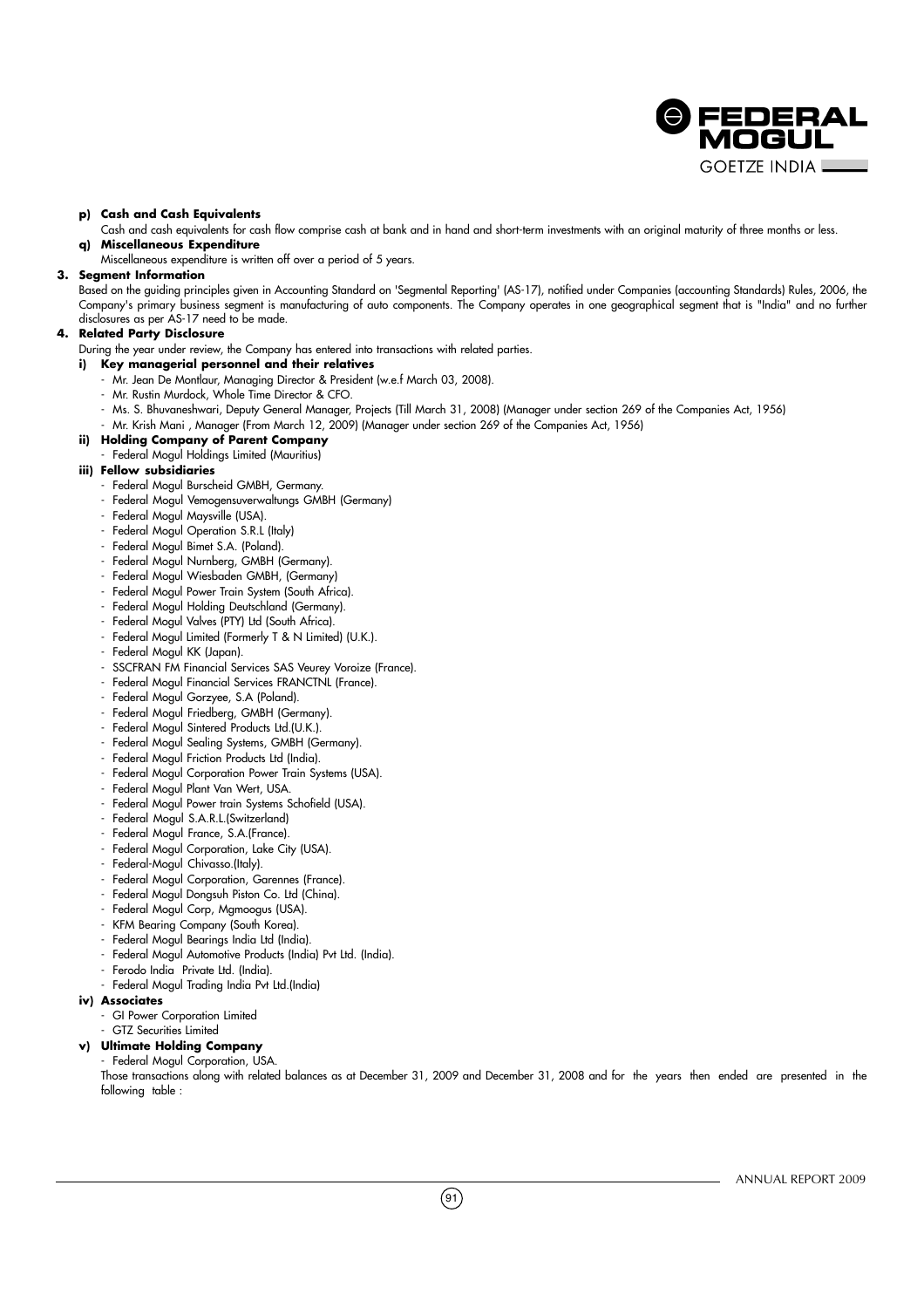

|                                                                |                                 |                    |                                               |          |                                   |                     |                                       |          |                     |                                          |          | Rs. in lacs                    |
|----------------------------------------------------------------|---------------------------------|--------------------|-----------------------------------------------|----------|-----------------------------------|---------------------|---------------------------------------|----------|---------------------|------------------------------------------|----------|--------------------------------|
|                                                                |                                 |                    |                                               |          | Fellow Subsidiaries               |                     |                                       |          |                     |                                          |          |                                |
| Particulars                                                    | Power Train<br>(S.A)<br>Federal | Mogul<br>1 System, | Burscheid GMBH,<br>(Germany)<br>Federal Mogul |          | Maysville, (USA)<br>Federal Mogul |                     | Gorzyee S.A (Poland)<br>Federal Mogul |          |                     | Federal Mogul Power<br>Train System(USA) |          | Federal Mogul Limited<br>(U.K) |
|                                                                | 31.12.09                        | 31.12.08           | $31.12.09$ 31.12.08                           |          |                                   | $31.12.09$ 31.12.08 | 31.12.09                              | 31.12.08 | $31.12.09$ 31.12.08 |                                          | 31.12.09 | 31.12.08                       |
|                                                                |                                 |                    |                                               |          | $(4,043.70)$ $(4,455.22)$         |                     | 0.38                                  | (504.23) |                     |                                          |          |                                |
| intermediaries and finished goods<br>Purchase of raw material, |                                 |                    | 3,224.89                                      | 701.85   |                                   |                     | 182.80                                |          | 410.65              | 10.52                                    |          |                                |
| Purchase/(Sale) of Fixed Assets                                | (105.13)                        | 171.39             | 629.11                                        | 1,574.30 |                                   |                     |                                       |          |                     |                                          |          |                                |
| Interest Expenses                                              |                                 |                    |                                               | 157.66   |                                   |                     |                                       |          |                     |                                          |          |                                |
| Reimbursement of expenses paid                                 |                                 |                    | 9.18                                          | 4.08     | 17.20                             | 33.38               | 4.32                                  |          | 4.07                | 16.69                                    | 61.67    | 80.64                          |
| Reimbursement of expenses (recd.                               |                                 |                    |                                               |          | (71.19)                           |                     | (0.69)                                |          | <b>(217)</b>        |                                          |          |                                |
| Royalty Expense                                                |                                 |                    | 426.34                                        | 418.18   |                                   |                     |                                       |          |                     |                                          |          |                                |
| Balance outstanding as at the<br>end of the year Receivables   |                                 |                    |                                               |          | 743.96                            |                     | 6.63                                  | 29.25    |                     |                                          |          |                                |
| Balance outstanding as at the<br>end of the year (Payable)     | (45.99)                         | (166.34)           | (901.28)                                      | (674.71) |                                   | (3,282.37)          |                                       |          | (118.30)            |                                          | (4.17)   | (23.79)                        |
|                                                                |                                 |                    |                                               |          |                                   |                     |                                       |          |                     |                                          |          |                                |

|                                                               |          |                                      |                                              |          | Fellow Subsidiaries                          |         |                                               |         |                       |                       |                              | Rs. in lacs |
|---------------------------------------------------------------|----------|--------------------------------------|----------------------------------------------|----------|----------------------------------------------|---------|-----------------------------------------------|---------|-----------------------|-----------------------|------------------------------|-------------|
| Particulars                                                   |          | Federal Mogul Bimet<br>S.A, (Poland) | Federal Mogul<br>Nurnberg, GMBH<br>(Germany) |          | Federal Mogul<br>Operation S.R.L.<br>(Italy) |         | Federal Mogul<br>Wiesbaden GMBH,<br>(Germany) |         | Deutschland (Germany) | Federal Mogul Holding | Federal Mogul KK,<br>(Japan) |             |
|                                                               | 31.12.09 | 31.12.08                             | $31.12.09$ 31.12.08                          |          | $31.12.09$ 31.12.08                          |         | 31.12.09 31.12.08                             |         | $31.12.09$ 31.12.08   |                       | 31.12.09                     | 31.12.08    |
| Sales                                                         |          |                                      | (1.52)                                       | (9.76)   |                                              |         |                                               |         |                       |                       |                              |             |
| intermediaries and finished goods<br>Purchase of raw material | 0.29     | 103.30                               | 26.36                                        | 274.44   |                                              | 123.15  |                                               | 642.30  |                       |                       |                              |             |
| Purchase/(Sale) of Fixed Assets                               |          |                                      | 408.47                                       | 615.56   |                                              |         |                                               |         |                       |                       |                              |             |
| Interest Expenses                                             |          |                                      |                                              |          |                                              |         |                                               |         |                       |                       |                              |             |
| Reimbursement of expenses pard                                |          |                                      | 19.94                                        | 19.68    | 0.97                                         |         |                                               |         | 168.16                | 132.76                |                              |             |
| Reimbursement ot expenses (reca.                              |          | (20.46)                              |                                              |          |                                              | (28.46) |                                               | (95.14) |                       |                       | (2.72)                       | [74.33]     |
| Royalty Expense                                               |          |                                      | 340.00                                       | 233.49   |                                              |         |                                               |         |                       |                       |                              |             |
| Balance outstanding as at the end<br>of the year Receivables  | 7.36     |                                      |                                              | 3.62     |                                              |         | <b>1.62</b>                                   | 12.03   |                       |                       | 2.73                         | 4.51        |
| Balance outstanding as at the end<br>of the year (Payable)    |          | (1.12)                               | (292.74)                                     | (401.67) | (6.37)                                       | (29.98) |                                               | (37.72) | (25.79)               | (80.80)               |                              |             |
|                                                               |          |                                      |                                              |          |                                              |         |                                               |         |                       |                       |                              |             |

ANNUAL REPORT 2009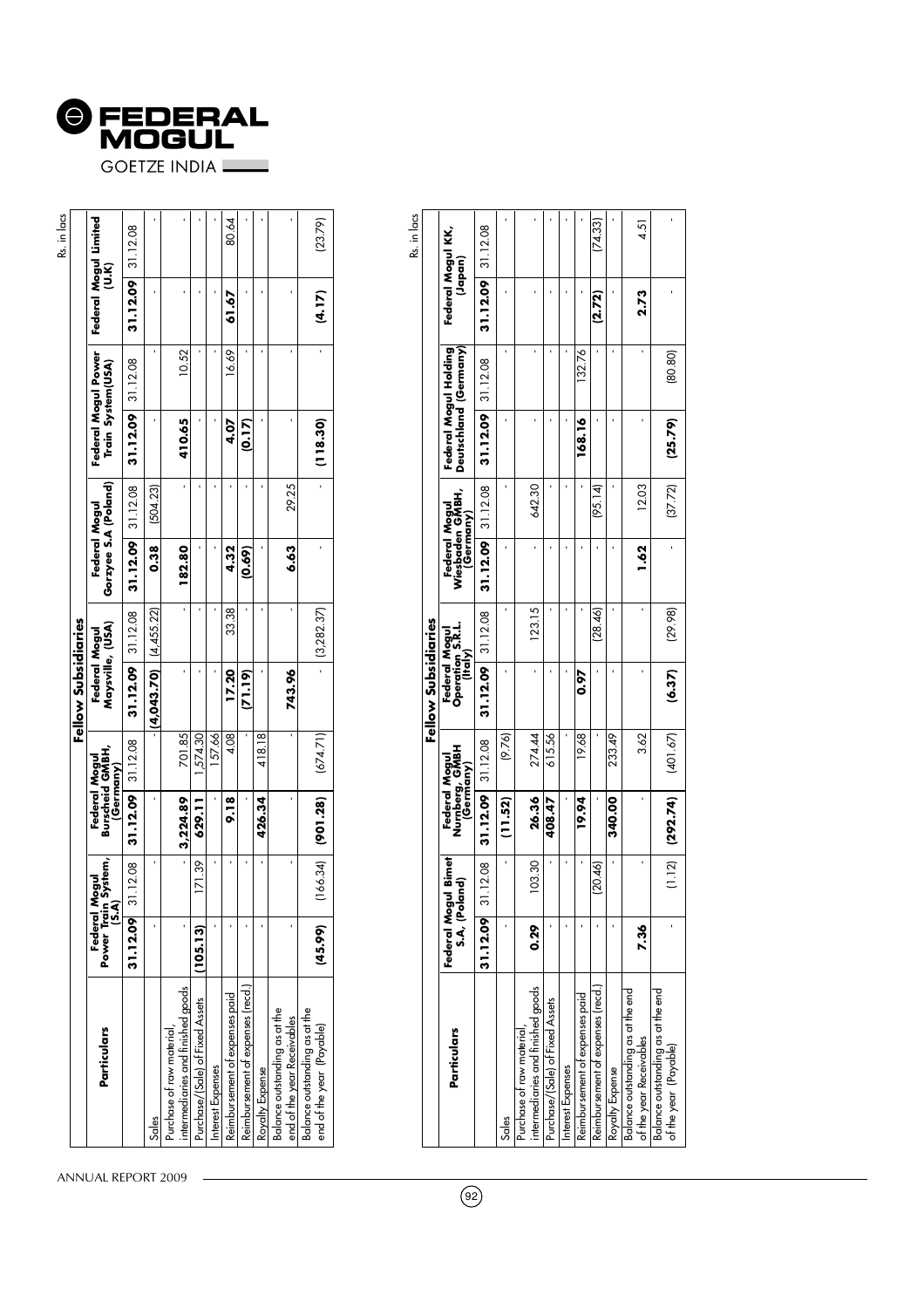|                                  |                               |                                          |          |                                                             |                   |                                                                 |         |          |                              |                      | Rs. in lacs |
|----------------------------------|-------------------------------|------------------------------------------|----------|-------------------------------------------------------------|-------------------|-----------------------------------------------------------------|---------|----------|------------------------------|----------------------|-------------|
|                                  |                               |                                          |          | Fellow Subsidiaries                                         |                   |                                                                 |         |          |                              |                      |             |
| FRANCTNL<br>Federal<br>Financial | (France)<br>Services<br>Mogul | (South Korea)<br>KFM Bearing<br>Company, |          | <b>Sintered Products</b><br>Federal Mogul<br>Limited, (U.K) |                   | SSCFran FM Financial<br>Services SAS Veurey<br>Voroize (France) |         |          | Other Fellow<br>Subsidiaries |                      | Total       |
| 31.12.09                         | 31.12.08                      | 31.12.09                                 | 31.12.08 |                                                             | 31.12.09 31.12.08 | 31.12.09 31.12.08                                               |         | 31.12.09 | 31.12.08                     | 31.12.09 31.12.08    |             |
|                                  |                               |                                          |          |                                                             |                   |                                                                 |         | (4.64)   | (56.55)                      | (4,059.48)           | (5,025.76)  |
|                                  |                               | 3.35                                     | 41.39    | 2.04                                                        | 15.15             |                                                                 |         | 56.45    | 19.11                        | 3,906.82             | 1,931.21    |
|                                  |                               |                                          |          |                                                             |                   |                                                                 |         | 35. 13   | 2.63                         | 967.59               | 2,363.88    |
|                                  |                               |                                          |          |                                                             |                   |                                                                 |         |          |                              |                      | 157.66      |
| 316.77                           | 39.70                         |                                          |          | <b>1.98</b>                                                 |                   |                                                                 | 202.44  | 22.82    | 3.92                         | 627.08               | 533.29      |
|                                  |                               | (38.32)                                  | (0.18)   |                                                             | (0.14)            |                                                                 |         | (51.83)  | (15.95)                      | (164.93)             | (234.66)    |
|                                  |                               |                                          |          | 137.30                                                      | 273.53            |                                                                 |         |          |                              | 903.65               | 925.20      |
|                                  |                               |                                          |          | 0.65                                                        |                   |                                                                 |         |          | 14.95                        | 762.95               | 64.36       |
| (21.99)                          | (42.30)                       |                                          | (1.01)   | (137.30)                                                    | (372.10)          |                                                                 | (25.52) | (25.62)  |                              | $(60.57)$ (1,579.54) | (5,200.00)  |
|                                  |                               |                                          |          |                                                             |                   |                                                                 |         |          |                              |                      |             |

Rs. in lacs

 $\circled{93}$ 

|                                                                                     |          |                                                 |                                                                          | Fellow Subsidiaries |                                          |          |                                                            |          |             | )<br>)<br>)<br>)<br>)<br>) |
|-------------------------------------------------------------------------------------|----------|-------------------------------------------------|--------------------------------------------------------------------------|---------------------|------------------------------------------|----------|------------------------------------------------------------|----------|-------------|----------------------------|
| Particulars                                                                         |          | Federal Mogul Bearings<br>India Limited (India) | Federal Mogul Automotive<br>Products (India) Private<br>Limited, (India) |                     | Ferodo India Private<br>Limited, (India) |          | Federal Mogul Trading<br>India Private Limited,<br>(India) |          | Total       |                            |
|                                                                                     | 31.12.09 | 31.12.08                                        | 31.12.09                                                                 | 31.12.08            | 31.12.09                                 | 31.12.08 | 31.12.09                                                   | 31.12.08 | 31.12.09    | 31.12.08                   |
| Sales                                                                               | (15.29)  | (705.74)                                        | (2.48)                                                                   |                     |                                          |          |                                                            |          | (17.77)     | (705.74)                   |
| Purchase ot raw material, inter-<br>mediaries and finished goods                    | 533.28   | 30.27                                           | 1,060.48                                                                 |                     |                                          |          |                                                            |          | 1,593.76    | 30.27                      |
| Reimbursement of expenses paid                                                      |          | 27.08                                           | 22.33                                                                    |                     |                                          |          |                                                            |          | 22.33       | 27.08                      |
| Reimbursement of expenses (recd.)                                                   | (49.42)  | (30.33)                                         |                                                                          |                     |                                          |          | (66.00)                                                    |          | (115.43)    | (30.33)                    |
| Loan taken                                                                          |          |                                                 | 1,000.00                                                                 |                     | 1,155.00                                 |          |                                                            |          | 2,155.00    |                            |
| Loan repayment                                                                      |          |                                                 | (1,000,00)                                                               |                     | (165.00)                                 |          |                                                            |          | (1, 165.00) |                            |
| Interest on the above loan                                                          |          |                                                 | 61.98                                                                    |                     | 99.68                                    |          |                                                            |          | 161.66      |                            |
| Balance outstanding as at the end<br>of the year Receivables                        | (14.63)  | 483.20                                          |                                                                          |                     |                                          |          | 66.00                                                      |          | 51.37       | 483.20                     |
| Balance outstanding as at the end<br>of the year (Payable)                          |          |                                                 | $(241.02)^*$                                                             |                     | $(11.21)$ $(1094.45)$ **                 |          |                                                            |          | 1,335.47    | (11.21)                    |
| $^\ast$ Includes Rs 9.05 lacs payable against interest on ICD taken during the year |          |                                                 |                                                                          |                     |                                          |          |                                                            |          |             |                            |

\*\* Includes Rs 990 lacs payable against ICD taken and Rs 99.68 lacs payable against the interest on the same.

 $\overline{a}$ 

ANNUAL REPORT 2009

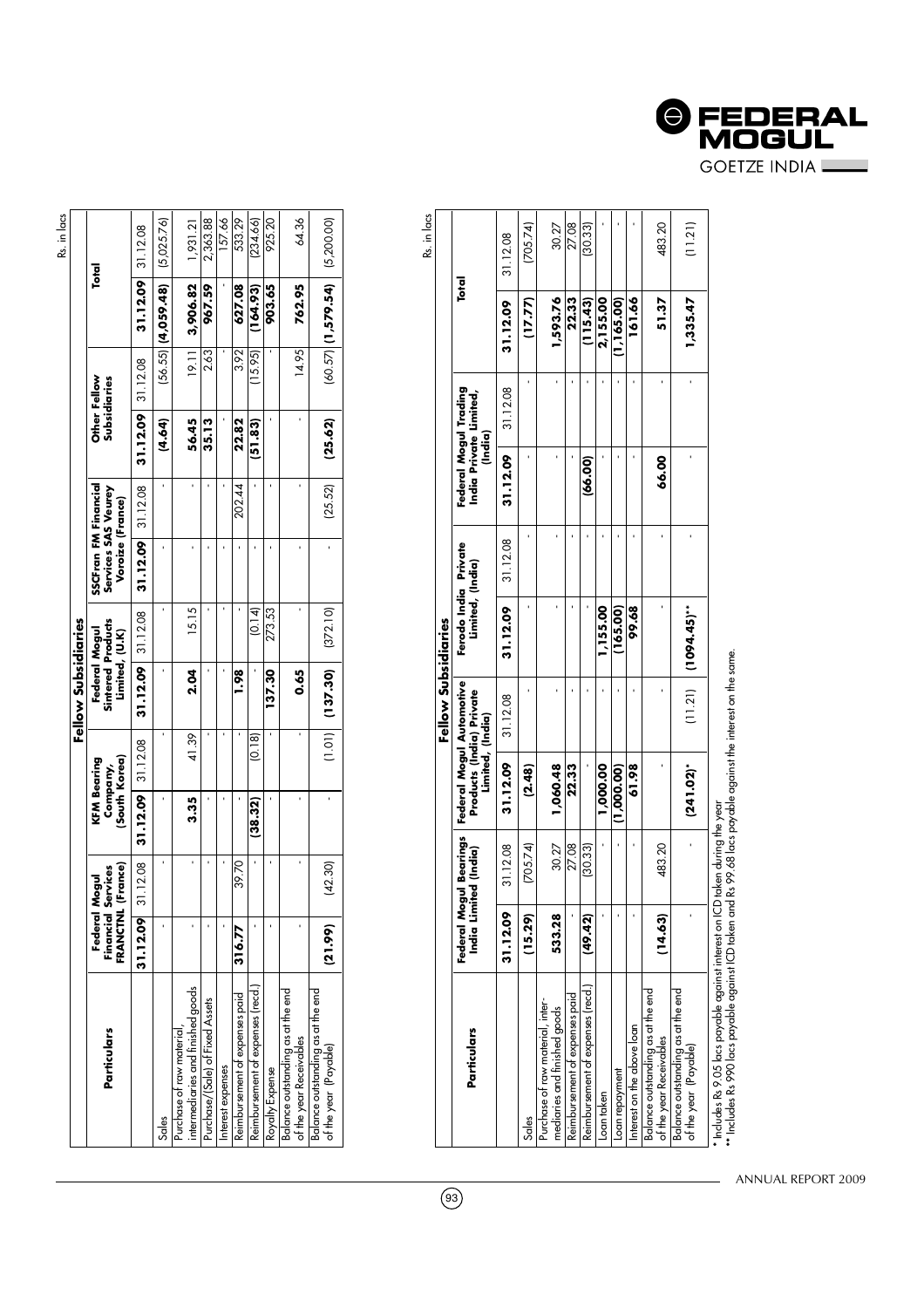

|                                                             |          | Rs. in lacs                               |
|-------------------------------------------------------------|----------|-------------------------------------------|
| <b>Ultimate Holding Company</b>                             |          |                                           |
| <b>Particulars</b>                                          |          | <b>Federal Mogul Corporation</b><br>(USA) |
|                                                             | 31.12.09 | 31.12.08                                  |
| Sales                                                       | ۰        | (122.56)                                  |
| Purchase of raw material, intermediaries and finished goods | ۰        |                                           |
| Purchase/(Sale) of Fixed Assets                             |          |                                           |
| <b>Interest Expenses</b>                                    |          |                                           |
| Reimbursement of expenses paid                              | 119.87   | 266.29                                    |
| Reimbursement of expenses (received)                        | (1.01)   | (613.77)                                  |
| <b>Royalty Expense</b>                                      |          |                                           |
| Balance outstanding as at the end of the year Receivables   |          | 1.47                                      |
| Balance outstanding as at the end of the year (Payable)     | (36.42)  | (126.95)                                  |

Rs. in lacs

|                                                            |                      |          |                           |          | Key Managerial Personnel and their relatives |          |                     |          |          |          |
|------------------------------------------------------------|----------------------|----------|---------------------------|----------|----------------------------------------------|----------|---------------------|----------|----------|----------|
| Particulars                                                | Mr. Jean de Montlaur |          | <b>Mr. Rustin Murdock</b> |          | Mr. Krish Mani                               |          | Ms S. Bhuvaneshwari |          | Total    |          |
|                                                            | 31.12.09             | 31.12.08 | 31.12.09                  | 31.12.08 | 31.12.09                                     | 31.12.08 | 31.12.09            | 31.12.08 | 31.12.09 | 31.12.08 |
| Remuneration                                               | 528.64               | 345.54   | 209.39                    | 190.45   | 14.17                                        |          |                     | 5.34     | 752.20   | 541.32   |
| Balance outstanding as at<br>the end of the year (Payable) |                      |          |                           |          |                                              |          |                     |          |          |          |

#### **5. Leases**

The company has taken office and residential facilities under cancellable and non-cancellable operating leases, which are renewable on a periodic basis.

| Leases                                                                                              | For the year ended<br><b>December 31, 2009</b><br>(Rs in lacs) | For the year ended<br>December 31, 2008<br>(Rs in lacs) |
|-----------------------------------------------------------------------------------------------------|----------------------------------------------------------------|---------------------------------------------------------|
| Lease payments / expenses for the year<br>a)<br>Minimum Lease Payments (for non cancelable leases): | 362.71                                                         | 164.13                                                  |
| Not later than one year<br>b)                                                                       | 214.79                                                         | 170.04                                                  |
| Later than one year but not later than five years                                                   | 184.86                                                         | 322.58                                                  |
| Later than five years<br>d)                                                                         |                                                                |                                                         |

#### **6. Capital Commitment**

Estimated amount of contract remaining to be executed on capital account and not provided for

| Particulars        | <b>Year ended</b><br>December 31, 2009<br>(Rs in lacs) | Year ended<br>December 31, 2008<br>(Rs in lacs) |
|--------------------|--------------------------------------------------------|-------------------------------------------------|
| Capital commitment | 830.31                                                 | .703.42                                         |

#### **7. Contingent Liabilities not provided for:**

| <b>Particulars</b>                                | Year ended<br>December 31, 2009<br>(Rs in lacs) | Year ended<br>December 31, 2008<br>(Rs in lacs) |
|---------------------------------------------------|-------------------------------------------------|-------------------------------------------------|
| <b>Bank Guarantees</b><br>a)                      | 355.82                                          | 518.06                                          |
| Claims/notices contested by the Company<br>b)     |                                                 |                                                 |
| Excise duty                                       | 47.80                                           | 146.45                                          |
| ii) Sales Tax                                     | 59.23                                           | 59.23                                           |
| iii) ESI Cases                                    | 14.51                                           | 40.53                                           |
| iv) Employee Related Cases                        | 63.33                                           | 72.67                                           |
| <b>Electricity Demand</b><br>v)                   | 52.24                                           | 52.24                                           |
| vi) Income Tax Demands                            | 683.20                                          | 154.88                                          |
| vii) Consumer Cases                               | 60.91                                           | 60.91                                           |
| viii) Other Excise duty liabilities of subsidiary | 920.44                                          | 436.58                                          |
| ix) Income tax liability of subsidiary            | 176.83                                          | 145.93                                          |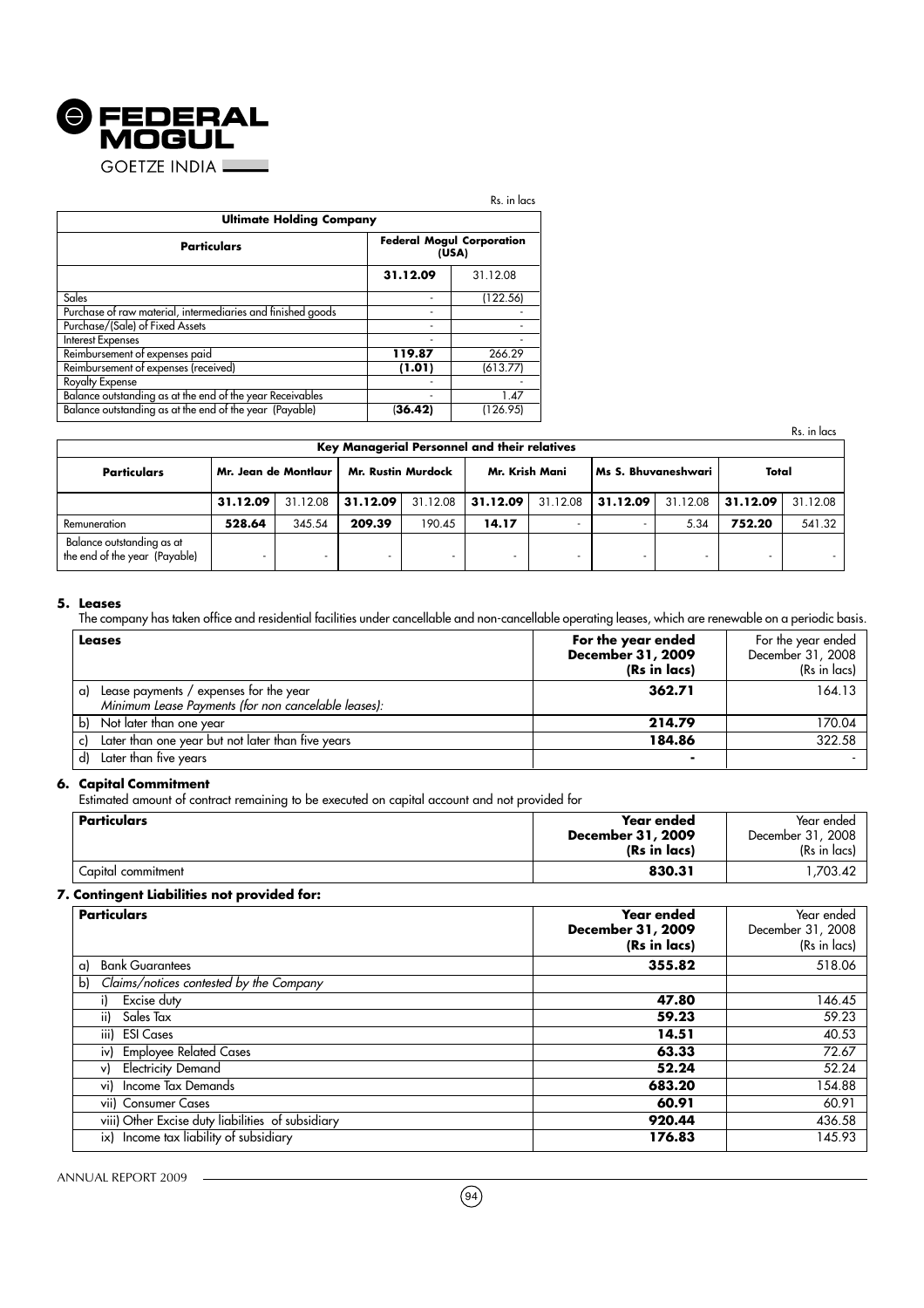

#### **c) In relation to b (i) above Excise Duty cases contested by the Company comprise of :**

- i) Matter pending with Central Excise & Service Tax Appellate Tribunal (CESTAT) in respect of valuation rates employed for certain products sold by the Company for the period 2004-2005 & 2005-2006. The Company has done an analysis and is of the opinion that it has fair chance of a favorable decision. The amount involved is Rs 0.93 lacs (Previous year Rs. 0.93 lacs)
- ii) Matter pending with Additional Commissioner of Central Excise (ADCCE) in respect of excise duty on scrap produced by the Company for the period 2000-2001 to 2002-2003. During the year, the order was passed in favour of the company. The amount involved is Rs. Nil (Previous year Rs. 34.11 lacs)
- iii) Miscellaneous Excise Cases in respect of MODVAT credits are pending with Deputy Commissioner Central Excise Patiala (DCCE PTA)/ Additional Commissioner/Punjab and Haryana High Court/Assistant Commissioner Central Excise for the period 1987-1988 to 2006-2007. The Company has done an analysis and is of the opinion that it has fair chance of a favorable decision. Amount involved is Rs. 16.82 lacs (Previous year Rs. 16.82 lacs).
- iv) Matters pending with Additional Commissioner, Chandigarh in respect of Service Tax on Transport Services for the period 2005-06, 2006-07 & 2007-08. The Company has done an analysis and is of the opinion that it has fair chance of a favorable decision. Amount involved is Rs. 15.40 lacs (Previous year Rs. 14.56 lacs).
- v) Matters pending with CESTAT in respect of excise cases in relation cenvat credit availed on imported goods for the period 2006-07.During the year, the order was passed in the favour of the company. Amount involved is Rs. Nil (Previous year Rs. 55.72 lacs).
- vi) Matters pending with Commissioner Chandigarh/ Deputy Commissioner Central Excise (DCCE) Patiala in respect of clearance of reprocessed goods without payment of duty for the period 2004-2005 to 2006-2007. During the year, the order was passed in the favour of the Company. Amount involved is Rs. Nil. (Previous year Rs. 8.82 lacs).
- vii) Matters pending with Commissioner Appeals/ Joint Commissioner in respect of interest on reversal of Special Additional Duty (SAD) for 2000- 01. The Company has done an analysis and is of the opinion that it has fair chance of a favorable decision. Amount involved is Rs. 9.37 lacs. (Previous year Rs. 9.37 lacs).
- viii) Matter pending with Central Excise & Service Tax Appellate Tribunal (CESTAT) in respect of valuation rates employed for certain products sold by the Company for the period 2001-2002 to 2004-2005. The Company has done an analysis and is of the opinion that it has fair chance of a favorable decision. Amount involved is Rs.5.28 lacs. (Previous year Rs. 6.12 lacs).

#### **d) In relation of b (ii) Sales Tax cases contested by the Company comprise of:**

In respect of Assessment Year 1996-97 to 2001-02, on account of differences in sales tax rates, (the matter is pending with Karnataka High court. The Company has taken legal opinion in this regard and is confident of success). Amount involved is Rs. 59.23 lacs. (Previous year Rs. 59.23 lacs)

**e) In relation b (iii) above Employee State Insurance claims comprise of:** In respect of demand from Employee State Insurance, relating to non deposit of Employee State Insurance on certain employee related expenses pending with the Assessing Officer. The Company has done an analysis and is of the opinion that it has fair chance of a favorable decision. Amount involved is Rs. 14.51 lacs. (Previous year Rs. 40.53 lacs)

**f) In relation of b (iv) above Employee related cases comprise of:**

i) Claims against the Company not acknowledged as debt, in respect of demands raised by the workers. The Company has done an analysis and is of the opinion that it has fair chance of a favorable decision. Amount involved is Rs.63.33 lacs. (Previous year Rs. 72.67 lacs)

#### **g) In relation to b (v) above Electricity demand relates to:**

In respect of a demand raised by Punjab Electricity Board (PSEB) for various years in relation to availment of additional load. The Company has done an analysis and is of the opinion that it has fair chance of a favorable decision. Amount involved is Rs. 52.24 lacs (Previous year Rs. 52.24 lacs).

#### **h) In relation to b (vi) above Income Tax cases disputed by the Company:**

- i) In respect of Assessment Year 2001-02, certain additions were made on normal as well as on book profit. The matter is pending with ITAT. The Company has done an analysis and is of the opinion that it has fair chance of a favorable decision. The amount for contingent liability for the year is Rs. 104.24 lacs (Previous year Rs. Nil)
- ii) In respect of Assessment Year 2002-03, certain additions were made on normal income as well as on book profits. The matter is pending with Commissioner Income Tax (Appeals). The Company has done an analysis and is of the opinion that it has fair chance of a favorable decision. The amount for contingent liability for the year is Rs. 214.28 lacs. (Previous year Rs. 15.10 lacs)
- iii) In respect of Assessment Year 2003-04, disallowance was made for carry forward losses as well as certain disallowances. The matter is pending with Commissioner Income Tax (Appeals). The Company has done an analysis and is of the opinion that it has fair chance of a favorable decision. The amount involved is Rs.220.66 lacs. (Previous year Rs. 55.62 lacs)
- iv) In respect of Assessment Year 2004-05, certain additions were made on normal income. The matter is pending with ITAT, during the year Company has got the order in its favour, hence the amount involved is Rs. 24.07 lacs. (Previous year Rs. 11.71 lacs)
- v) In respect of Assessment Year 2005-06, certain additions were made on normal as well as on book profit. The matter is pending with Commissioner Income Tax (Appeals). The Company has done an analysis and is of the opinion that it has fair chance of a favorable decision. The amount for contingent liability for the year is Rs. 47.19 lacs (Previous year Rs. 39.21 lacs)
- vi) In respect of Assessment Year 2006-07, certain additions were made on normal as well as on book profit. The matter is pending with Commissioner Income Tax (Appeals). During the year, management has done an analysis and is of the opinion that chances of liability getting materialised are high. Hence the Company has created provision for the same. The amount for contingent liability for the year is Rs. 39.52 lacs (Previous year Rs. Nil)
- vii) In respect of Assessment Year 1997-98, demand was raised due to disallowance of previous year expense made in regular assessment and also certain penalty proceedings on the above issue. The amount involved is Rs. 33.24 lacs. (Previous year Rs. 33.24 lacs)

#### **i) In relation to b (vii) above Consumer cases filed against the company:**

i) Matter pending with Delhi High Court relating to cases filed by Space 2000 a customer of the Company relating to defective goods for the period 1995-1996. The Company has done an analysis and is of the opinion that it has fair chance of a favorable decision Amount involved is Rs. 60.91 lacs (Previous year Rs. 60.91 lacs).

 $(95)$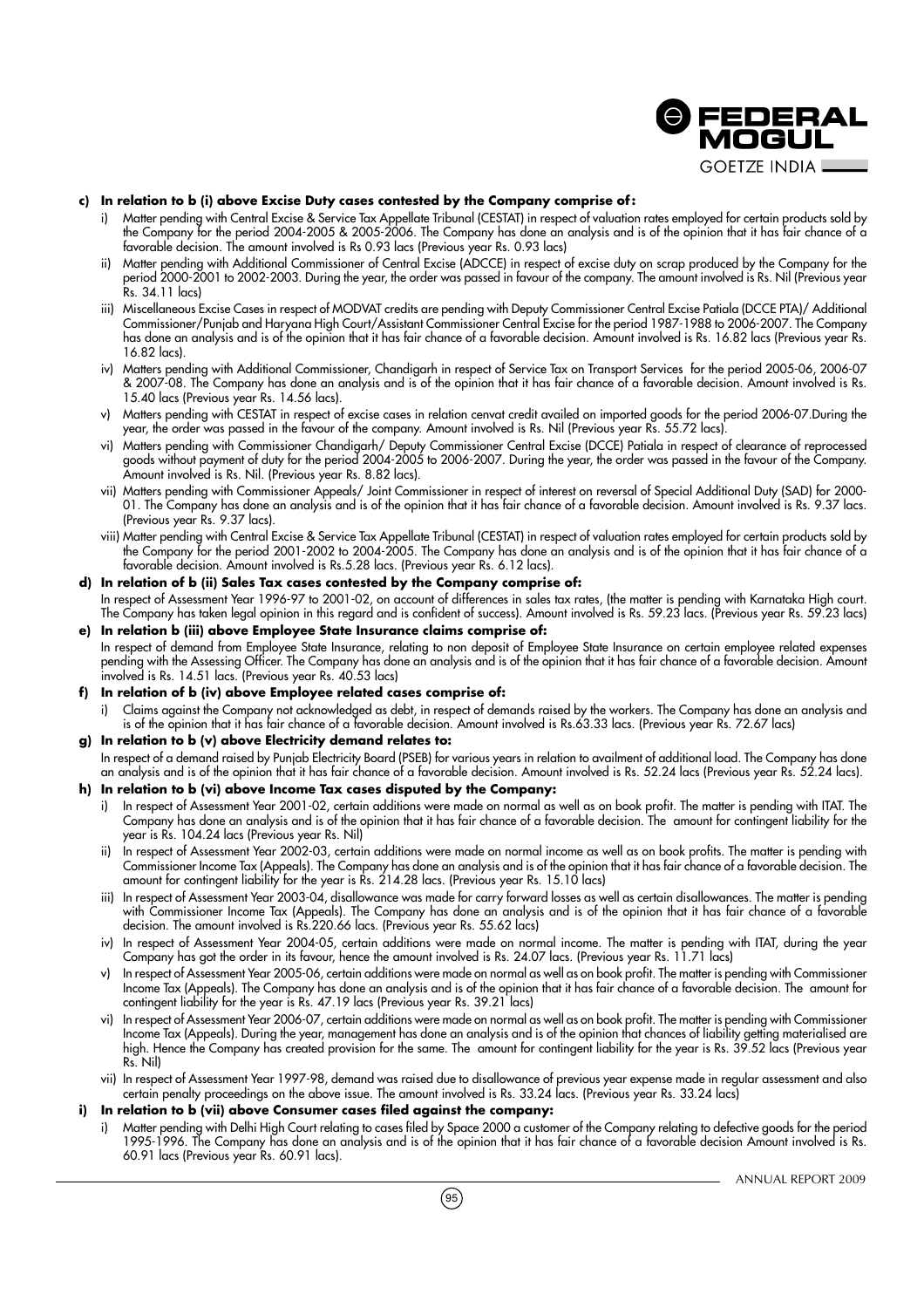

#### **j) In relation to b (viii) above Excise Duty cases contested by the subsidiary company comprise of:**

- i) Matters pending with Central Excise and Service Tax Appellate Tribunal (CESTAT):
	- a. In respect of excise cases in relation to provisional assessment of excise duty with respect to turnover discount for the period 2003-2004 to 2006-2007. The Company has taken legal opinion in this regard and is advised that it has fair chance of a favorable decision. The amount involved is Rs. 6.91 lacs (Previous year Rs. 6.91 lacs).
	- b. In respect of irregular availment of cenvat credit in respect to certain products obtained on job work basis for the period 2005- 2007. The Company has done an analysis and is of the opinion that it has fair chance of a favorable decision. The amount involved is Rs. 361.07 lacs including interest and penalties of Rs. 180.53 lacs (Previous year Rs. 361.07 lacs).
	- c. In respect of notice received for the period 2008-09 on account of Cenvat credit of service tax on job work charges passed on by one of the supplier. The amount involved is Rs. 454.02 lacs including interest and penalties of Rs. 252.01 lacs (Previous year Rs. Nil).
- ii) Matter pending with Joint Commissioner of Central Excise, Bangalore:
	- a. In relation to deduction of Trade Discounts for the period 2000-2002 to 2003-2004. The Company has done an analysis and is of the opinion that it has fair chance of a favorable decision. The amount involved is Rs. 2.42 lacs (Previous year Rs. 2.42 lacs).
- iii) Matters pending with Commissioner of Central Excise, Bangalore:
	- a. In respect of availment of cenvat credit (service tax) in relation to management consultancy service and sole selling commission for the period 2004-2005 to 2006-2007. The Company has done an analysis and is of the opinion that it has fair chance of a favorable decision. The amount involved is Rs. 61.64 lacs (Previous year Rs. 61.64 lacs).
	- b. In respect of irregular availment of cenvat credit in relation to certain trading goods for the period 2007-2008. The Company has done an analysis and is of the opinion that it has fair chance of a favorable decision. The amount involved is Rs. 0.70 lacs (Previous year Rs. 0.70 lacs).
	- c. In respect of demand notice received for the period 2008-09, which is on account of demand for service tax on supplementary bills on job work charges for price reduction passed on by one of the supplier. The amount involved is Rs. 29.84 (Previous year Rs. Nil).
- iv) The matter is pending before the Deputy Commissioner of Central Excise, Bangalore:
	- a. In respect of irregular availment of cenvat credit (service tax) in relation to certain services for the period April 2006-May 2006. The Company has done an analysis and is of the opinion that it has fair chance of a favorable decision. The amount involved is Rs. 3.84 lacs (Previous year Rs. 3.84 lacs).

#### **k) In relation to b (ix) above Tax cases disputed by the subsidiary company comprise of:**

- i) The company received a show cause notice in respect of Assessment year 2006-07, in which assessing officer had raised a demand on account of additions made to normal income during the years and in assessment year 2004-05 and 2005-06. Matter is pending with Commissioner of Income tax (Appeals), the Company has done an analysis and is of the opinion that it has fair chance of a favorable decision. The amount involved is Rs. 145.93 lacs (Previous year Rs. 145.93 lacs).
- ii) During the year, the company has received a show cause notice in respect of Assessment year 2007-08, in which assessing officer has raised a demand of Rs. 30.90 lacs (Previous year Rs. Nil) on account of disallowance of royalty expenses. Matter is pending with Commissioner of Income tax (Appeals), the Company has done an analysis and is of the opinion that it has fair chance of a favorable decision.

#### **8. (a) (i) Payment made to Directors:**

| <b>Particulars</b>                                  | Year ended<br>December 31, 2009.<br>Rs.(in lacs) | Year ended<br>December 31, 2008.<br>Rs. (in lacs) |
|-----------------------------------------------------|--------------------------------------------------|---------------------------------------------------|
| $(\alpha)$<br>Salaries                              | 650.88                                           | 444.20                                            |
| (b) Contribution to Provident & Superannuation Fund | 21.74                                            | 6.04                                              |
| <b>Other Perquisites</b><br>(c)                     | 79.58                                            | 91.08                                             |
| (d)<br>Directors Sitting Fees                       | 15.46                                            | 8.60                                              |

- **(b)** Personnel expenses under Schedule 18 include Rs. 540.12 lacs (including Rs. 305.54 lacs in respect of earlier financial year) towards director remuneration which is in excess of permissible remuneration determined under Schedule XIII of the Companies Act, 1956. Management has filed an application with the Central government on July 22, 2008 for approval of payment of salary to the managing director for Rs. 54.96 lacs per month for 5 years. Pending approval from the government, management has taken a confirmation from the director that they shall refund the amounts in the event of such approvals being refused.
- **(c)** Remuneration of Rs. 119.85 lakhs for the period April 1, 2006 to December 31, 2006, paid to the erstwhile managing director of the Company was in excess of permissible remuneration under Schedule XIII of the Companies Act, 1956. The Company had applied to the Central Government for the approval of such excess remuneration which was rejected by the Central Government vide letter dated May 26, 2009. The Company is in the process of filing an application under Section 309 (5B) of the Companies Act, 1956 to waive the recovery of the aforesaid amount from the erstwhile managing director. Further, there is another application for excess remuneration of Rs. 84.15 lakhs for the period January 1, 2007 to September 24, 2007 applied to the Central Government for its approval under Section 309 (3) of the Companies Act, 1956. The management has confirmed from the erstwhile managing director that he will refund this amount, to the extent of this being not approved by the Central Government. Pending above mentioned approvals by Central Govt, no adjustments have been made to these financial statements in this regard.
- **9. (a)** In accordance with Explanation below Para 10 of Accounting standard 9 notified by Companies (Accounting Standards) Rules, 2006, excise duty on sales amounting to Rs. 5,467.09 lacs (Previous year Rs. 8,702.59 lacs) has been reduced from sales in profit & loss account and excise duty on (decrease) / increase in stock amounting to Rs. (220.78) lacs (Previous year Rs. (422.03) lacs has been considered as (income) / expense in the financial statements.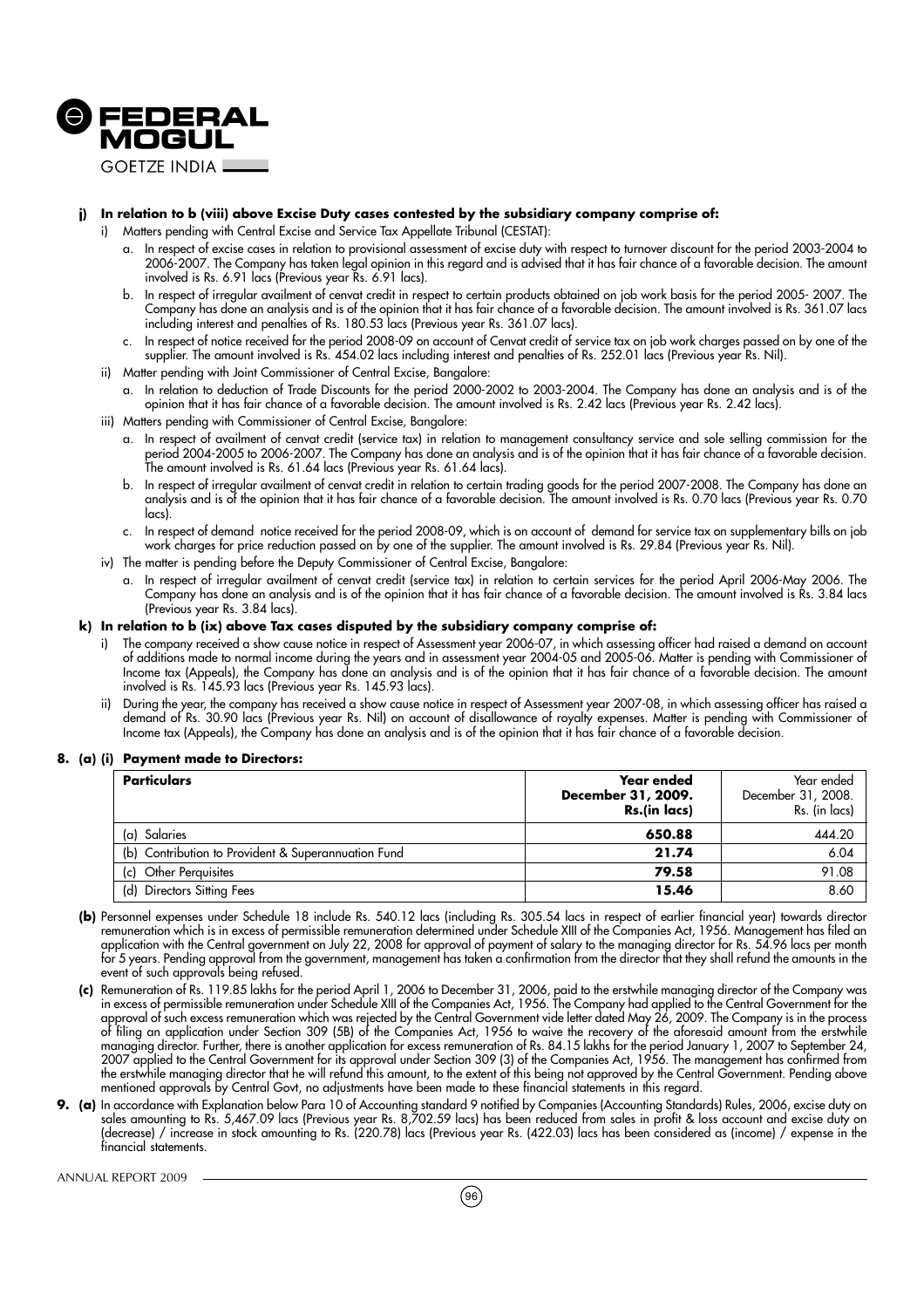

#### 10. During the year, the Company has not taken any foreign currency derivative instruments to hedge its foreign currency risk. The amount of foreign currency exposure that is not hedged by a derivative instrument or otherwise as on December 31, 2009:

|                   |             |                                                               |                                                                                   |                                                               | (Amount in lacs)                                                           |
|-------------------|-------------|---------------------------------------------------------------|-----------------------------------------------------------------------------------|---------------------------------------------------------------|----------------------------------------------------------------------------|
| Particulars       | Currency    | Year ended<br>December 31,<br>2009<br>Amount<br>Rs. (in lacs) | Year ended<br>December 31,<br>2009<br><b>Amount (Foreign</b><br>currency in lacs) | Year ended<br>December 31,<br>2008<br>Amount<br>Rs. (in lacs) | Year ended<br>December 31,<br>2008<br>Amount (Foreign<br>currency in lacs) |
| <b>Borrowings</b> | <b>USD</b>  | $\blacksquare$                                                | ٠                                                                                 | 1,292.11                                                      | 26.74                                                                      |
| Advance received  | <b>USD</b>  | $\blacksquare$                                                | ۰.                                                                                | 3,300.29                                                      | 67.63                                                                      |
| Creditors         | <b>USD</b>  | 688.34                                                        | 14.65                                                                             | 174.41                                                        | 3.57                                                                       |
| Creditors         | <b>EURO</b> | 1,078.20                                                      | 15.88                                                                             | 853.68                                                        | 12.39                                                                      |
| Creditors         | <b>GBP</b>  | 14.44                                                         | 0.19                                                                              | 34.03                                                         | 0.48                                                                       |
| Creditors         | <b>JPY</b>  | 60.23                                                         | 117.65                                                                            | 145.47                                                        | 269.02                                                                     |
| Creditors         | <b>CHF</b>  | 3.95                                                          | 0.09                                                                              | $\overline{\phantom{a}}$                                      |                                                                            |
| Advance paid      | <b>EURO</b> | 326.87                                                        | 4.82                                                                              | ۰.                                                            |                                                                            |
| Advance paid      | <b>USD</b>  | 216.38                                                        | 4.61                                                                              | $\overline{\phantom{a}}$                                      |                                                                            |
| Advance paid      | GBP         | 100.84                                                        | 1.33                                                                              |                                                               |                                                                            |
| Advance paid      | JPY         | 49.25                                                         | 96.21                                                                             | 28.95                                                         | 53.61                                                                      |
| Advance paid      | <b>SEK</b>  | 4.29                                                          | 0.64                                                                              |                                                               |                                                                            |
| <b>Debtors</b>    | <b>USD</b>  | 973.41                                                        | 20.72                                                                             | 525.89                                                        | 10.87                                                                      |
| <b>Debtors</b>    | <b>EURO</b> | 76.13                                                         | 1.12                                                                              | 105.07                                                        | 1.56                                                                       |
| Debtors           | GBP         | 78.71                                                         | 1.04                                                                              | 109.81                                                        | 1.59                                                                       |

### **11.Gratuity and Other Post-employment Benefit Plans:**

The Company has a defined benefit gratuity plan. Every employee who has completed five years or more of service gets a gratuity on departure at 15 days salary (last drawn salary) for each completed year of service.

The following tables summarise the components of net benefit expense recognized in the profit and loss account and the funded status and amounts recognized in the balance sheet for the respective plans.

### **Profit and Loss account**

Net employee benefit expense (recognised in Employee Cost) Rs. in lacs

|                                                    |          | <b>Gratuity</b> |
|----------------------------------------------------|----------|-----------------|
|                                                    | 2009     | 2008            |
| Current service cost                               | 279.12   | 241.39          |
| Interest cost on benefit obligation                | 340.03   | 367.23          |
| Expected return on plan assets                     | (201.72) | (239.91)        |
| Net actuarial (gain) / loss recognized in the year | (175.11) | 608.81          |
| Past service cost                                  |          |                 |
| Net benefit expense                                | 242.32   | 977.52          |
| Actual Return on Plan Assets                       | 135.67   | 241.24          |

#### **Balance sheet**

Details of Provision for gratuity

|                                      |            | Gratuity   |
|--------------------------------------|------------|------------|
|                                      | 2009       | 2008       |
| Defined benefit obligation           | 5,560.97   | 5,415.42   |
| Fair value of plan assets            | 3,471.23   | 3,352.83   |
|                                      | 2,089.74   | 2,062.59   |
| Less: Unrecognised past service cost |            |            |
| Plan asset / (liability)             | (2,089.74) | (2,062.59) |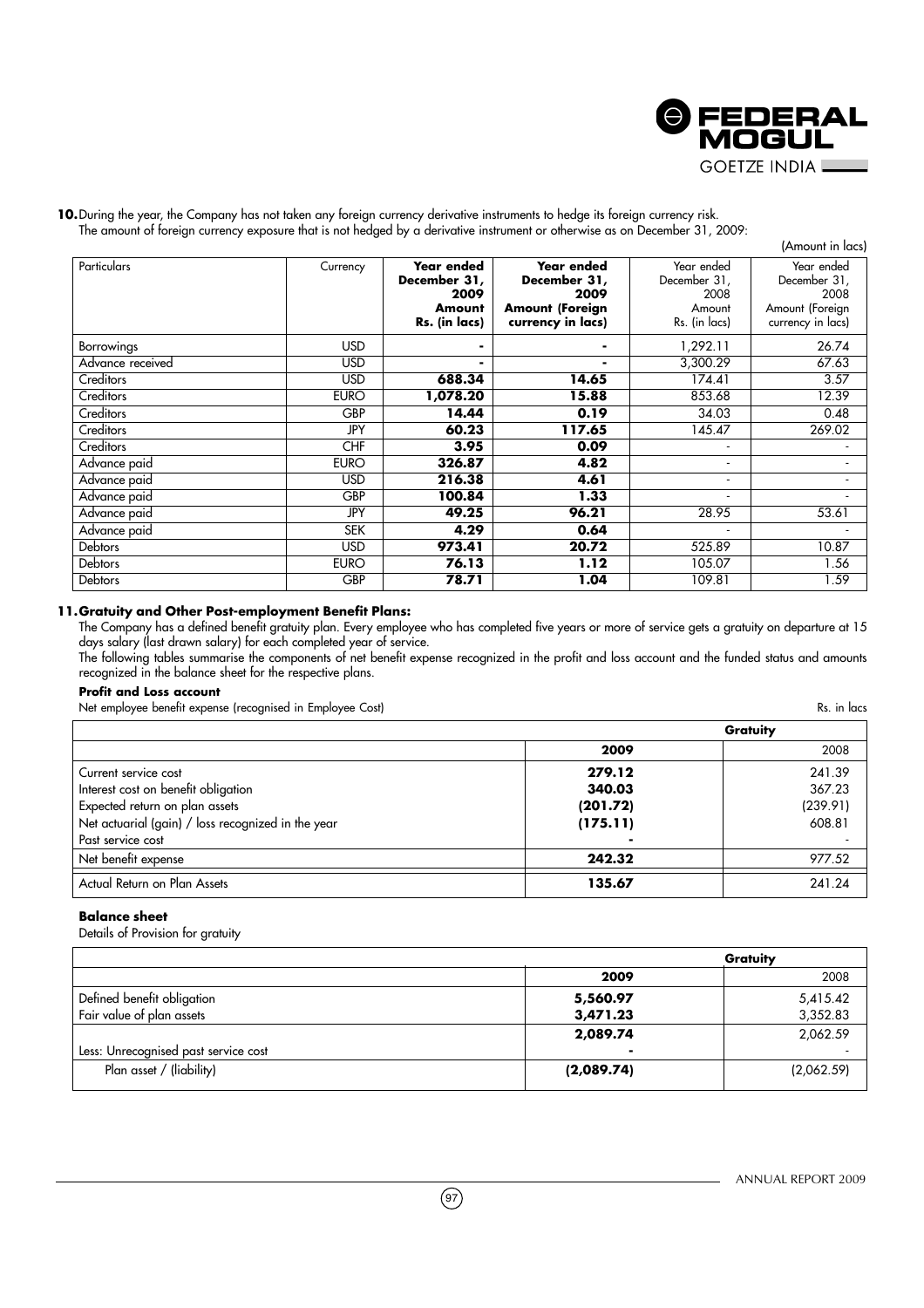

#### **Changes in the present value of the defined benefit obligation are as follows:** Res. in lacs Rs. in lacs

|                                          |          | Gratuity |
|------------------------------------------|----------|----------|
|                                          | 2009     | 2008     |
| Opening defined benefit obligation       | 5,415.42 | 4,429.71 |
| Interest cost                            | 340.03   | 367.23   |
| Current service cost                     | 279.12   | 241.39   |
| Benefits paid                            | (232.44) | (233.05) |
| Actuarial (gains) / losses on obligation | (241.16) | 610.14   |
| Closing defined benefit obligation       | 5,560.97 | 5,415.42 |

#### **Changes in the fair value of plan assets are as follows:**

|                                   | Gratuity |          |
|-----------------------------------|----------|----------|
|                                   | 2009     | 2008     |
| Opening fair value of plan assets | 3,352.82 | 3,115.37 |
| Expected return                   | 201.72   | 239.91   |
| Contributions by employer         | 215.18   | 229.27   |
| Benefits paid                     | (232.44) | (233.05) |
| Actuarial gains / (losses)        | (66.05)  | 1.33     |
| Closing fair value of plan assets | 3,471.23 | 3,352.83 |
|                                   |          |          |

#### **The major categories of plan assets as a percentage of the fair value of total plan assets are as follows:**

|                          | Gratuity |                     |
|--------------------------|----------|---------------------|
|                          | 2009     | $\frac{2008}{(\%)}$ |
|                          | (% )     |                     |
| Investments with Insurer | 100      | 100                 |

The overall expected rate of return on assets is determined based on the market prices prevailing on that date, applicable to the period over which the obligation is to be settled.

#### **The principal assumptions used in determining gratuity for the Company's plans are shown below:**

|                                   | 2009<br>(%) | 2008<br>(%) |
|-----------------------------------|-------------|-------------|
| Discount rate                     | 7.50        | 6.50        |
| Expected rate of return on assets | 8.00        | 8.00        |
| Employee turnover                 | 5.00        | 5.00        |

The estimates of future salary increases, considered in actuarial valuation, take account of inflation, seniority, promotion and other relevant factors, such as supply and demand in the employment market.

Note:

The companies expected contribution to the fund in next year is not presently ascertainable and hence, the contribution expected to be paid to the plan during the annual period beginning after the balance sheet date as required by Para 120 (o) of the Accounting standard 15 ( Revised) on Employee Benefit is not disclosed.

#### **Amounts for the current and previous periods are as follows:**

|                            | Gratuity   |            |            |
|----------------------------|------------|------------|------------|
|                            | 2009       | 2008       | 2007       |
| Defined benefit obligation | 5,560.97   | 5,415.42   | 4,397.59   |
| Plan assets                | 3,471,23   | 3.352.83   | 3,083.25   |
| Surplus / (deficit)        | (2,089.74) | (2,062,59) | (1,314.34) |

Note: Information relating to experience adjustment in actuarial valuation of gratuity as required by Para 120 (n)(ii) of the Accounting standards 15 (revised) on Employee Benefits is not available with the company.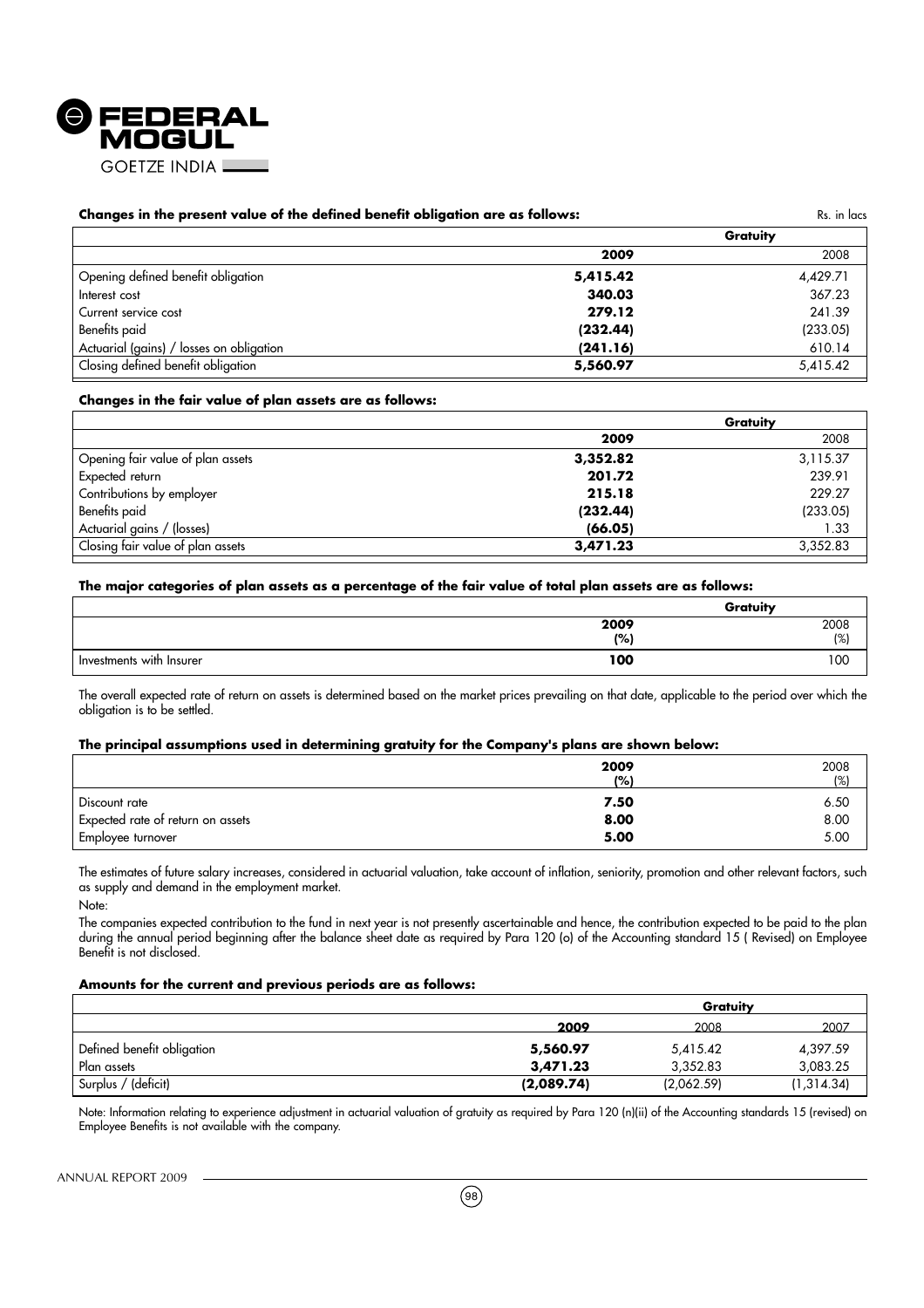

#### **12.Details of dues to Micro and Small Enterprises as per MSMED Act, 2006 by the Federal-Mogul Goetze Group:**

|                                                                                                                                                                                                                                                                     |       | Rs. in lacs |
|---------------------------------------------------------------------------------------------------------------------------------------------------------------------------------------------------------------------------------------------------------------------|-------|-------------|
| <b>Particulars</b>                                                                                                                                                                                                                                                  | 2009  | 2008        |
| The principal amount remaining unpaid as at the end of year                                                                                                                                                                                                         | 98.42 | 119.38      |
| Interest due on above principal and remaining unpaid as at the end of the year                                                                                                                                                                                      | 0.63  | l.62        |
| The amount of interest paid by the buyer in terms of section 16, of the Micro Small and Medium Enterprise Development<br>Act, 2006 along with the amounts of the payment made to the supplier beyond the appointed day during eac                                   |       |             |
| The amount of interest due and payable for the period of delay in making payment (which have been paid but beyond the<br>appointed day during the year) but without adding the interest specified under Micro Small and Medium Enterprise<br>Development Act, 2006. | 5.88  | 1.95        |
| The amount of interest accrued and remaining unpaid at the end of each accounting year; and                                                                                                                                                                         | 6.51  | 3.57        |
| The amount of further interest remaining due and payable even in the succeeding years, until such date when the<br>interest dues as above are actually paid to the small enterprise for the purpose of disallowance as a deductib                                   | 11.99 | 5.48        |

**13.** During the year ended December 31, 2008, the Company had issued 23,011,192 shares @ Rs 10 each at a premium of Rs 46 per share on right issue basis for cash. Pursuant to right issue offer, the Company received Rs 12,886.27 lacs, details of utilization of right issue proceeds are as follows:

| <b>Particulars</b>                                                    | Amount as per letter of offer<br>dated November 5, 2008<br>(Rs. in lacs) | Amount utilized till<br>December 31, 2009<br>(Rs. in lacs) | Amount utilized till<br>December 31, 2008<br>(Rs. in lacs) |
|-----------------------------------------------------------------------|--------------------------------------------------------------------------|------------------------------------------------------------|------------------------------------------------------------|
| Repayment of existing debt on their respective due dates              | 3,040.67                                                                 | 3,040.67                                                   | 375.00                                                     |
| Payment to suppliers for purchase of machineries (including interest) | 9,296.61                                                                 | 8,158.19                                                   | 7,024.11                                                   |
| General corporate purposes                                            | 431.30                                                                   | 431.30                                                     | 431.30                                                     |
| Issue expenses                                                        | 117.69                                                                   | 107.34                                                     | 107.34                                                     |
| Total                                                                 | 12,886.27                                                                | 11,737.50                                                  | 7.937.75                                                   |

The unutilized amount aggregating to Rs. 1,148.77 lacs (Previous year Rs 4,948.52 lacs) have been temporarily used for improving the working capital requirement of the company.

**14.** The company has capitalized various expenses incurred in the course of construction of self generated assets, the details of expenses capitalized from operating expenses for the purpose of construction of self generated assets is as follow:

| <b>Particulars</b>               | Year ended Dec. 31, 2009<br>(Rs. in lacs) | Year ended Dec. 31, 2008<br>Rs. (in lacs) |
|----------------------------------|-------------------------------------------|-------------------------------------------|
| Salaries, wages and bonus        | 147.21                                    | 211.88                                    |
| Consumption of stores and spares | 98.14                                     | 141.26                                    |
| Total                            | 245.35                                    | 353.14                                    |

#### **15. Non fulfillment of export obligation under (Export promotion Capital Goods) EPCG Licenses**

During the year, the Company has identified some of the licenses, obtained under Export Promotion Capital Goods scheme under which Company had imported certain fixed assets without payment of relevant custom duties, on which the Company has fulfilled the export obligation partially. The Company, based on opinions by legal experts, is of the view that they will be able to apply for the extension of the time period and will be exploring various possibilities for completing the export obligations.

However, considering that these licenses have already expired, the management has decided, on prudent basis, to make a provision for the potential interest payable to the Government aggregating to Rs. 532.20 lacs in these financial statements and has also capitalized the duty portion to be paid for Rs. 380.06 lacs with the relevant fixed assets and has depreciated the same as if these were capitalized on the date of respective assets being put to use. This has resulted in Company charging the additional depreciation and additional interest of Rs. 822.76 lacs during the year (including Rs. 351.25 lacs for earlier periods).

**16.**Previous year's figures have been regrouped and rearranged where necessary to conform to current year's classification.

As per our report of even date<br>**For S.R.BATLIBOI & CO.**<br>Chartered Accountants

**per Pankaj Chadha Jean de Montlaur Rustin Murdock Partner** Managing Director & President Whole Time Director & CFO Membership No. 91813 Place: Gurgaon **Khalid Khan** Date: March 19, 2010 Company Secretary

**For S.R.BATLIBOI & CO.** For and on behalf of the Board of Directors of **Chartered Accountants** Federal-Mogul Goetze (India) Limited

 $(99)$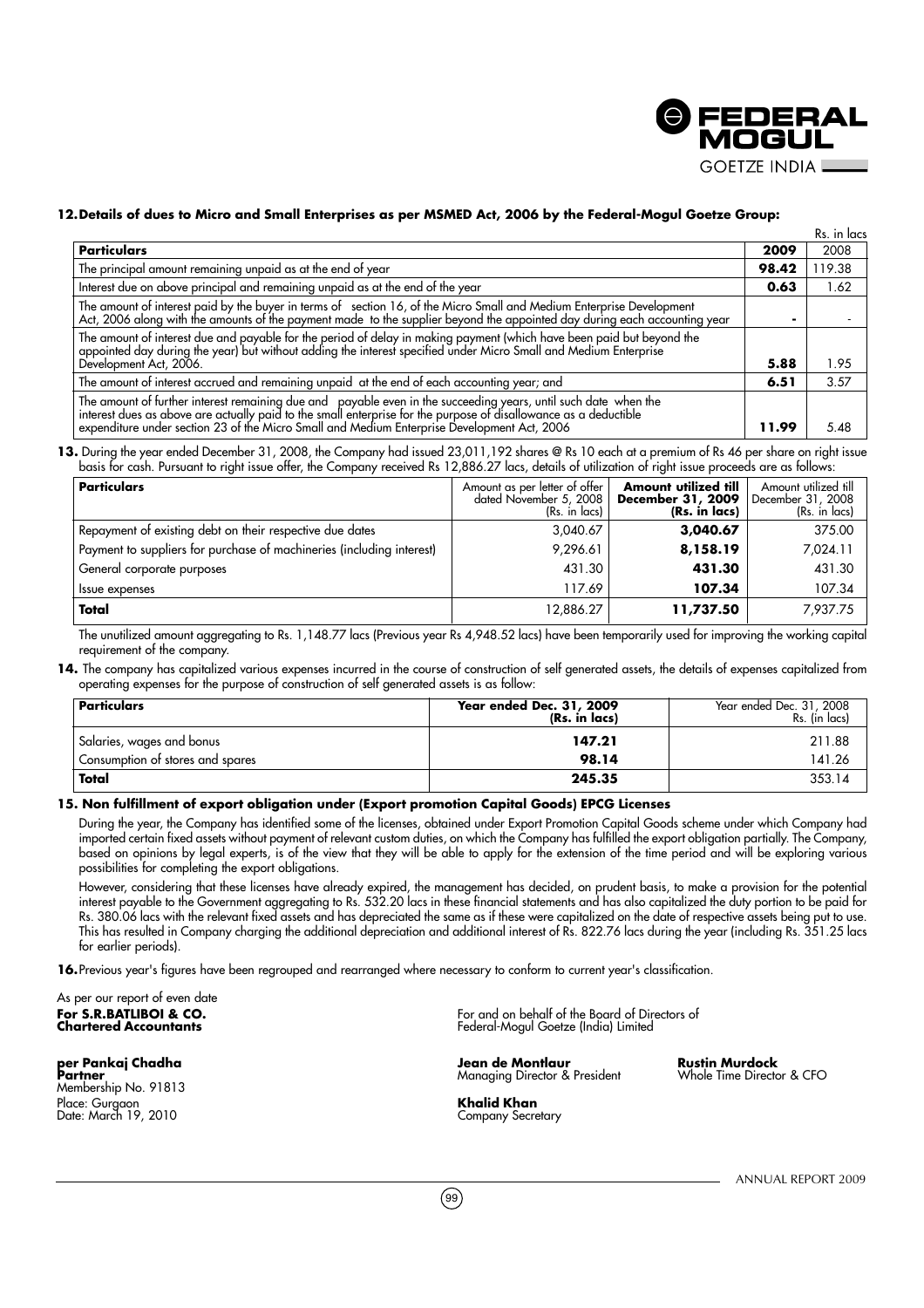

### **Consolidated Balance sheet and profit and loss account Cash flow statement for the year ended December 31, 2009**

|    |                                                                                                                   | For the year ended | For the year ended |
|----|-------------------------------------------------------------------------------------------------------------------|--------------------|--------------------|
|    |                                                                                                                   | December 31, 2009  | December 31, 2008  |
|    |                                                                                                                   | Rs (in lacs)       | Rs (in lacs)       |
| А. | <b>CASH FLOW FROM OPERATING ACTIVITIES</b>                                                                        |                    |                    |
|    | Profit/ (loss) before tax and after prior period                                                                  | 7,214.32           | 842.12             |
|    | Adjustments for:                                                                                                  |                    |                    |
|    | Depreciation and amortisation                                                                                     | 5,507.17           | 5,048.57           |
|    | Loss on sale / discard of fixed assets (net)                                                                      | 587.20             | 101.04             |
|    | Provision for doubtful debts                                                                                      | 58.94              | 39.44              |
|    | Advances written off                                                                                              | 1.65               | 0.56               |
|    | Interest income                                                                                                   | (13.39)            | (19.55)            |
|    | Interest expense                                                                                                  | 2,413.62           | 2,827.39           |
|    | Excess provision written back                                                                                     | (236.74)           | (273.00)           |
|    | Unrealised forex (gain)/loss (net)                                                                                | (123.50)           |                    |
|    | Miscellaneous expenditure written off                                                                             | 239.90             | 239.90             |
|    | Share of profit in Associates                                                                                     | (3.81)             |                    |
|    | Operating profit before working capital changes                                                                   | 15,645.37          | 8,806.47           |
|    | Movements in working capital:                                                                                     |                    |                    |
|    | Decrease / (Increase) in sundry debtors                                                                           | (999.51)           | (396.45)           |
|    | Decrease / (Increase) in other current assets                                                                     | (39.07)            | (96.05)            |
|    | Decrease / (Increase) in inventories                                                                              | 905.90             | 2,883.62           |
|    | Decrease / (Increase) in loans and advances                                                                       | 409.64             | 82.02              |
|    | Increase / (Decrease) in current liabilities & provisions                                                         | 264.78             | (932.47)           |
|    | Cash generated from operations                                                                                    | 16,187.10          | 10.347.14          |
|    | Direct taxes paid (net of refunds)                                                                                | (1,571.60)         | (396.03)           |
|    | Net cash from operating activities                                                                                | 14,615.50          | 9,951.11           |
|    |                                                                                                                   |                    |                    |
| В. | <b>Cash flows from investing activities</b>                                                                       |                    |                    |
|    | Purchase of fixed assets/intangibles                                                                              | (3,701.80)         | (7, 163.18)        |
|    | Proceeds from sale of fixed assets                                                                                | 105.53             | 200.96             |
|    | Sale / maturity of investments                                                                                    |                    | 1.56               |
|    | Interest received                                                                                                 | 35.41              | 8.13               |
|    | Net cash used in investing activities                                                                             | (3,560.86)         | (6,952.53)         |
| c. | <b>CASH FLOWS FROM FINANCING ACTIVITIES</b>                                                                       |                    |                    |
|    | Payment of borrowings (Long term)                                                                                 | (3, 299.96)        | (6,203.30)         |
|    | Receipt of borrowings (Long term)                                                                                 | 1,500.00           |                    |
|    | Movement in borrowings(Short term)                                                                                | (7, 277.22)        | (6, 593.69)        |
|    | Proceeds from issuance of share capital                                                                           |                    | 12.886.27          |
|    | Share issue expenses                                                                                              | 10.42              | (107.34)           |
|    | Interest paid                                                                                                     | (1,840.34)         | (2,969.23)         |
|    | Dividends paid                                                                                                    | (29.38)            | (29.38)            |
|    | Tax on dividend paid                                                                                              | (4.88)             | (10.20)            |
|    | Net cash used in financing activities                                                                             | (10,941.36)        | (3,026.87)         |
|    | Net increase in cash and cash equivalents $(A + B + C)$<br>Cash and cash equivalents at the beginning of the year | 113.28<br>116.77   | (28.29)<br>145.06  |
|    |                                                                                                                   | 230.05             | 116.77             |
|    | Cash and cash equivalents at the end of the year                                                                  |                    |                    |
|    | Components of cash and cash equivalents as at                                                                     | December 31, 2009  | December 31, 2008  |
|    |                                                                                                                   | Rs in lacs         | Rs in lacs         |
|    | Cash and cheques on hand                                                                                          | 0.78               | 1.42               |
|    | With banks - in current account                                                                                   | 208.16             | 89.15              |
|    | - on unpaid dividend account*                                                                                     | 21.11              | 26.20              |
|    |                                                                                                                   | 230.05             | 116.77             |

\* Balance in unpaid dividend account can be used by the Company only for payment of dividend.

As per our report of even date

ANNUAL REPORT 2009 Membership No. 91813 Place: Gurgaon **Khalid Khan**<br>
Pate: March 19, 2010 **Company Secretary** Date: March 19, 2010

**For S.R.BATLIBOI & CO.** For and on behalf of the Board of Directors of Chartered Accountants and South of the Board of Directors of Chartered Accountants **Chartered Accountants** Federal-Mogul Goetze (India) Limited

**per Pankaj Chadha Jean de Montlaur Rustin Murdock Managing Director & President** 

 $(100)$